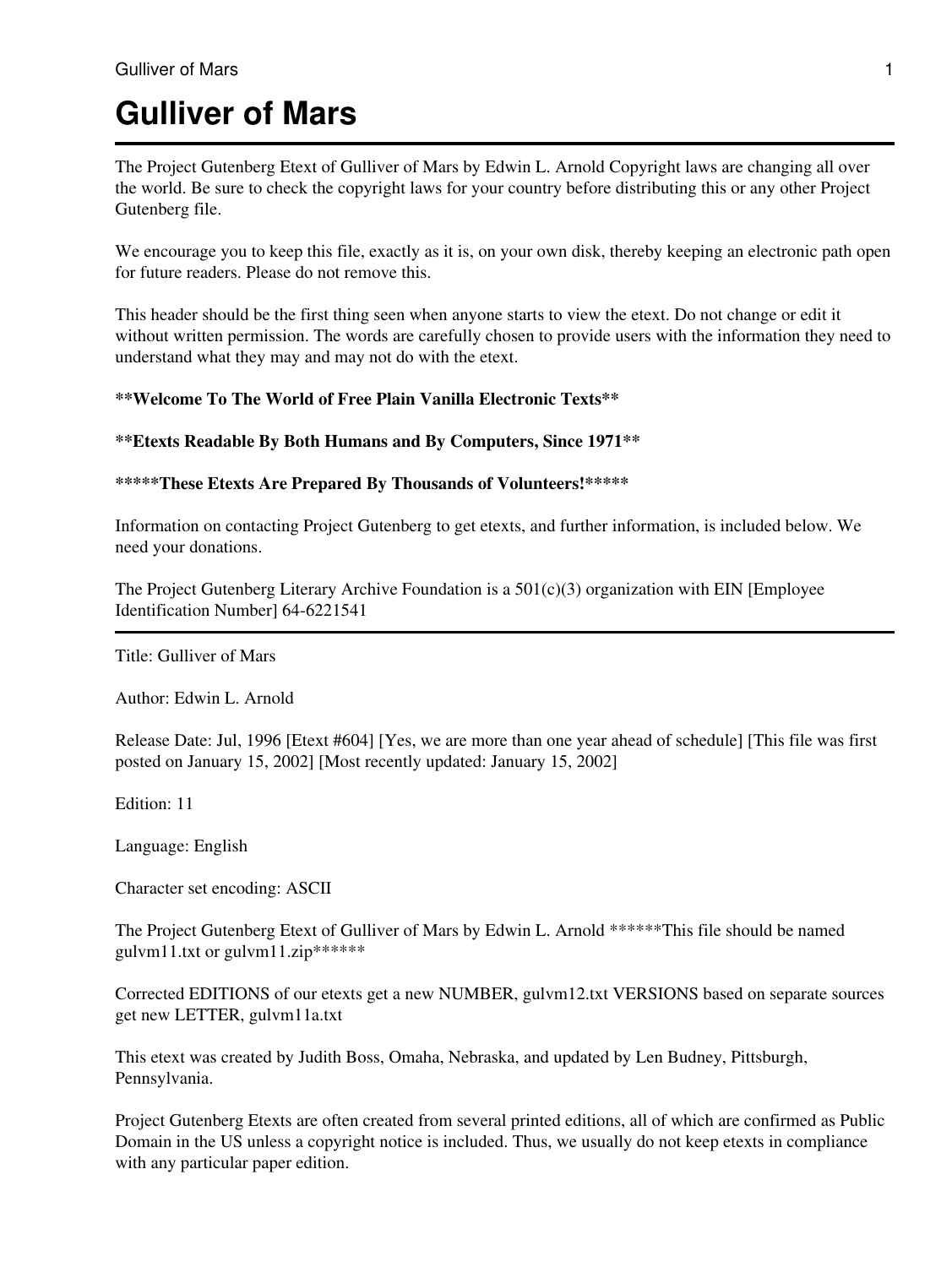#### **Information about Project Gutenberg 2** 2

We are now trying to release all our etexts one year in advance of the official release dates, leaving time for better editing. Please be encouraged to tell us about any error or corrections, even years after the official publication date.

Please note neither this listing nor its contents are final til midnight of the last day of the month of any such announcement. The official release date of all Project Gutenberg Etexts is at Midnight, Central Time, of the last day of the stated month. A preliminary version may often be posted for suggestion, comment and editing by those who wish to do so.

Most people start at our sites at:<http://gutenberg.net>or<http://promo.net/pg>

These Web sites include award-winning information about Project Gutenberg, including how to donate, how to help produce our new etexts, and how to subscribe to our email newsletter (free!).

Those of you who want to download any Etext before announcement can get to them as follows, and just download by date. This is also a good way to get them instantly upon announcement, as the indexes our cataloguers produce obviously take a while after an announcement goes out in the Project Gutenberg Newsletter.

<http://www.ibiblio.org/gutenberg/etext03>or<ftp://ftp.ibiblio.org/pub/docs/books/gutenberg/etext03>

Or /etext02, 01, 00, 99, 98, 97, 96, 95, 94, 93, 92, 92, 91 or 90

Just search by the first five letters of the filename you want, as it appears in our Newsletters.

# **Information about Project Gutenberg**

(one page)

We produce about two million dollars for each hour we work. The time it takes us, a rather conservative estimate, is fifty hours to get any etext selected, entered, proofread, edited, copyright searched and analyzed, the copyright letters written, etc. Our projected audience is one hundred million readers. If the value per text is nominally estimated at one dollar then we produce \$2 million dollars per hour in 2001 as we release over 50 new Etext files per month, or 500 more Etexts in 2000 for a total of 4000+ If they reach just 1-2% of the world's population then the total should reach over 300 billion Etexts given away by year's end.

The Goal of Project Gutenberg is to Give Away One Trillion Etext Files by December 31, 2001. [10,000 x 100,000,000 = 1 Trillion] This is ten thousand titles each to one hundred million readers, which is only about 4% of the present number of computer users.

At our revised rates of production, we will reach only one-third of that goal by the end of 2001, or about 4,000 Etexts. We need funding, as well as continued efforts by volunteers, to maintain or increase our production and reach our goals.

The Project Gutenberg Literary Archive Foundation has been created to secure a future for Project Gutenberg into the next millennium.

#### **We need your donations more than ever!**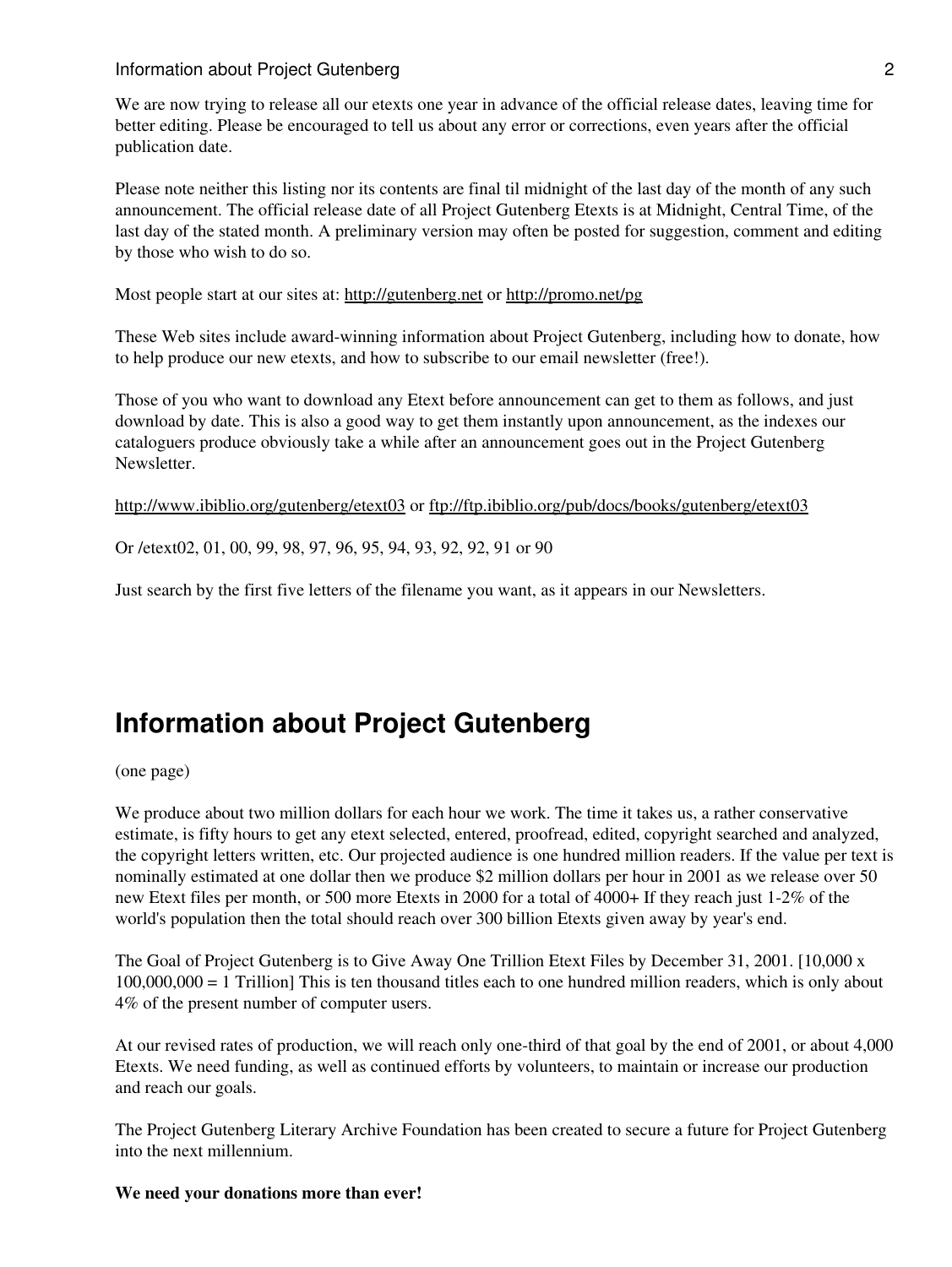#### **Information about Project Gutenberg 3** 3

As of November, 2001, contributions are being solicited from people and organizations in: Alabama, Arkansas, Connecticut, Delaware, Florida, Georgia, Idaho, Illinois, Indiana, Iowa, Kansas, Kentucky, Louisiana, Maine, Michigan, Missouri, Montana, Nebraska, Nevada, New Jersey, New Mexico, New York, North Carolina, Oklahoma, Oregon, Pennsylvania, Rhode Island, South Carolina, South Dakota, Tennessee, Texas, Utah, Vermont, Virginia, Washington, West Virginia, Wisconsin, and Wyoming.

\*In Progress

We have filed in about 45 states now, but these are the only ones that have responded.

As the requirements for other states are met, additions to this list will be made and fund raising will begin in the additional states. Please feel free to ask to check the status of your state.

In answer to various questions we have received on this:

We are constantly working on finishing the paperwork to legally request donations in all 50 states. If your state is not listed and you would like to know if we have added it since the list you have, just ask.

While we cannot solicit donations from people in states where we are not yet registered, we know of no prohibition against accepting donations from donors in these states who approach us with an offer to donate.

International donations are accepted, but we don't know ANYTHING about how to make them tax-deductible, or even if they CAN be made deductible, and don't have the staff to handle it even if there are ways.

All donations should be made to:

Project Gutenberg Literary Archive Foundation PMB 113 1739 University Ave. Oxford, MS 38655-4109

Contact us if you want to arrange for a wire transfer or payment method other than by check or money order.

The Project Gutenberg Literary Archive Foundation has been approved by the US Internal Revenue Service as a 501(c)(3) organization with EIN [Employee Identification Number] 64-622154. Donations are tax-deductible to the maximum extent permitted by law. As fundraising requirements for other states are met, additions to this list will be made and fundraising will begin in the additional states.

We need your donations more than ever!

You can get up to date donation information at:

<http://www.gutenberg.net/donation.html>

\*\*\*

If you can't reach Project Gutenberg, you can always email directly to:

Michael S. Hart <hart@pobox.com>

Prof. Hart will answer or forward your message.

We would prefer to send you information by email.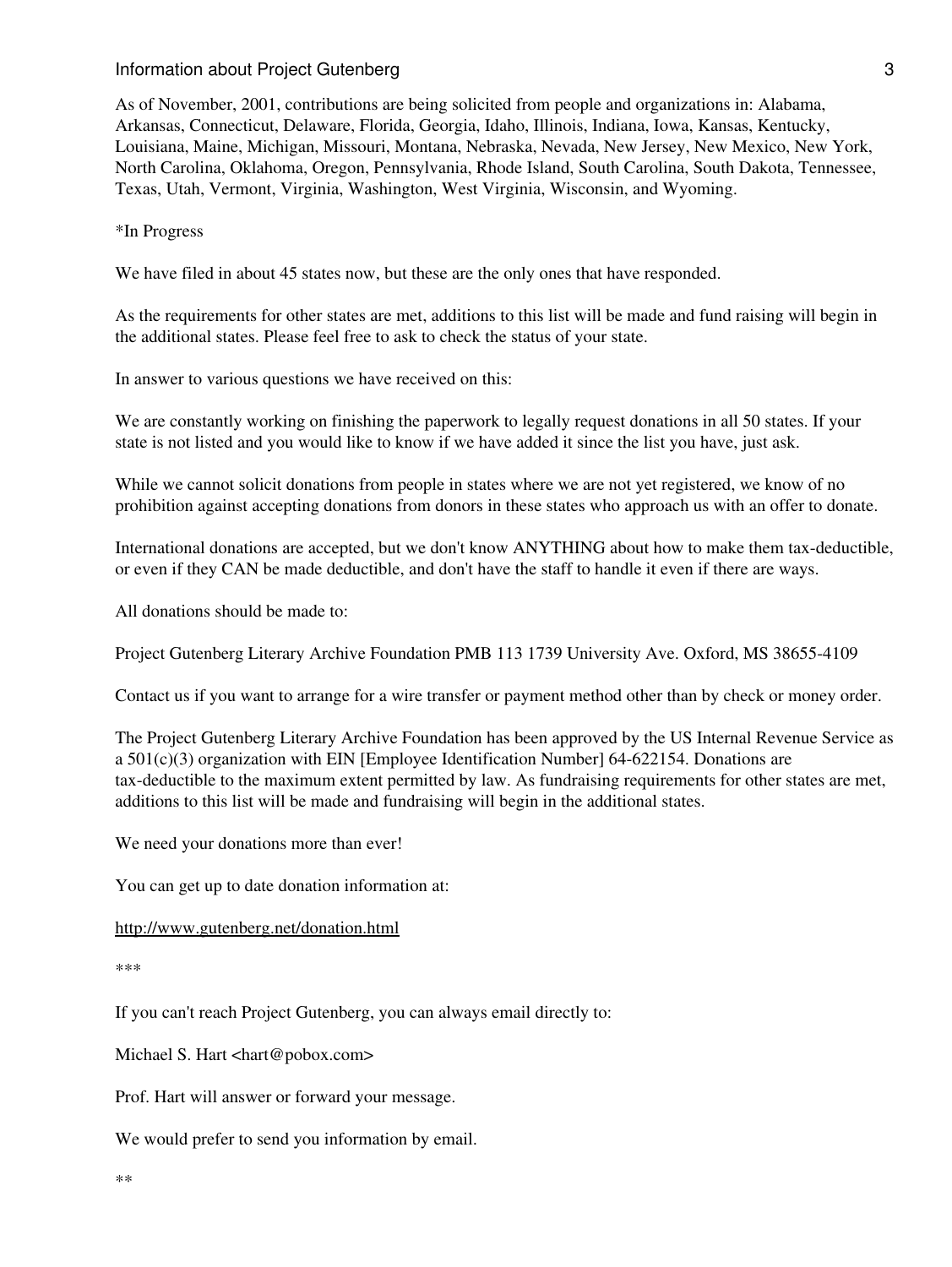# **The Legal Small Print**

\*\*

(Three Pages)

\*\*\*START\*\*THE SMALL PRINT!\*\*FOR PUBLIC DOMAIN ETEXTS\*\*START\*\*\* Why is this "Small Print!" statement here? You know: lawyers. They tell us you might sue us if there is something wrong with your copy of this etext, even if you got it for free from someone other than us, and even if what's wrong is not our fault. So, among other things, this "Small Print!" statement disclaims most of our liability to you. It also tells you how you may distribute copies of this etext if you want to.

## **\*BEFORE!\* YOU USE OR READ THIS ETEXT**

By using or reading any part of this PROJECT GUTENBERG-tm etext, you indicate that you understand, agree to and accept this "Small Print!" statement. If you do not, you can receive a refund of the money (if any) you paid for this etext by sending a request within 30 days of receiving it to the person you got it from. If you received this etext on a physical medium (such as a disk), you must return it with your request.

## **ABOUT PROJECT GUTENBERG-TM ETEXTS**

This PROJECT GUTENBERG-tm etext, like most PROJECT GUTENBERG-tm etexts, is a "public domain" work distributed by Professor Michael S. Hart through the Project Gutenberg Association (the "Project"). Among other things, this means that no one owns a United States copyright on or for this work, so the Project (and you!) can copy and distribute it in the United States without permission and without paying copyright royalties. Special rules, set forth below, apply if you wish to copy and distribute this etext under the "PROJECT GUTENBERG" trademark.

Please do not use the "PROJECT GUTENBERG" trademark to market any commercial products without permission.

To create these etexts, the Project expends considerable efforts to identify, transcribe and proofread public domain works. Despite these efforts, the Project's etexts and any medium they may be on may contain "Defects". Among other things, Defects may take the form of incomplete, inaccurate or corrupt data, transcription errors, a copyright or other intellectual property infringement, a defective or damaged disk or other etext medium, a computer virus, or computer codes that damage or cannot be read by your equipment.

## **LIMITED WARRANTY; DISCLAIMER OF DAMAGES**

But for the "Right of Replacement or Refund" described below, [1] Michael Hart and the Foundation (and any other party you may receive this etext from as a PROJECT GUTENBERG-tm etext) disclaims all liability to you for damages, costs and expenses, including legal fees, and [2] YOU HAVE NO REMEDIES FOR NEGLIGENCE OR UNDER STRICT LIABILITY, OR FOR BREACH OF WARRANTY OR CONTRACT, INCLUDING BUT NOT LIMITED TO INDIRECT, CONSEQUENTIAL, PUNITIVE OR INCIDENTAL DAMAGES, EVEN IF YOU GIVE NOTICE OF THE POSSIBILITY OF SUCH DAMAGES.

If you discover a Defect in this etext within 90 days of receiving it, you can receive a refund of the money (if any) you paid for it by sending an explanatory note within that time to the person you received it from. If you received it on a physical medium, you must return it with your note, and such person may choose to alternatively give you a replacement copy. If you received it electronically, such person may choose to alternatively give you a second opportunity to receive it electronically.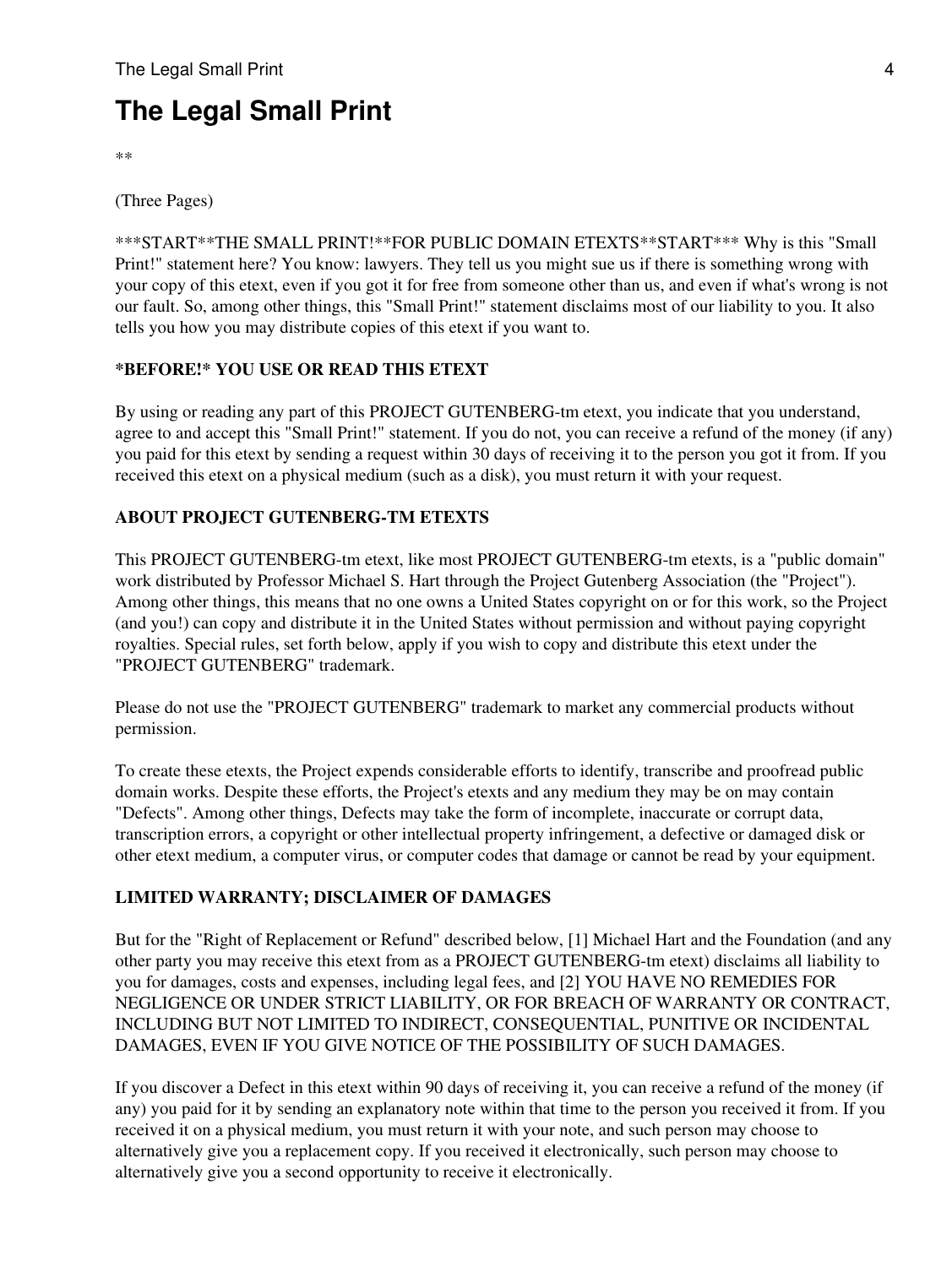#### The Legal Small Print 5

## THIS ETEXT IS OTHERWISE PROVIDED TO YOU "AS-IS". NO OTHER WARRANTIES OF ANY KIND, EXPRESS OR IMPLIED, ARE MADE TO YOU AS TO THE ETEXT OR ANY MEDIUM IT MAY BE ON, INCLUDING BUT NOT LIMITED TO WARRANTIES OF MERCHANTABILITY OR FITNESS FOR A PARTICULAR PURPOSE.

Some states do not allow disclaimers of implied warranties or the exclusion or limitation of consequential damages, so the above disclaimers and exclusions may not apply to you, and you may have other legal rights.

#### **INDEMNITY**

You will indemnify and hold Michael Hart, the Foundation, and its trustees and agents, and any volunteers associated with the production and distribution of Project Gutenberg-tm texts harmless, from all liability, cost and expense, including legal fees, that arise directly or indirectly from any of the following that you do or cause: [1] distribution of this etext, [2] alteration, modification, or addition to the etext, or [3] any Defect.

#### **DISTRIBUTION UNDER "PROJECT GUTENBERG-tm"**

You may distribute copies of this etext electronically, or by disk, book or any other medium if you either delete this "Small Print!" and all other references to Project Gutenberg, or:

[1] Only give exact copies of it. Among other things, this requires that you do not remove, alter or modify the etext or this "small print!" statement. You may however, if you wish, distribute this etext in machine readable binary, compressed, mark-up, or proprietary form, including any form resulting from conversion by word processing or hypertext software, but only so long as \*EITHER\*:

[\*] The etext, when displayed, is clearly readable, and does \*not\* contain characters other than those intended by the author of the work, although tilde  $(\sim)$ , asterisk  $(*)$  and underline () characters may be used to convey punctuation intended by the author, and additional characters may be used to indicate hypertext links; OR

[\*] The etext may be readily converted by the reader at no expense into plain ASCII, EBCDIC or equivalent form by the program that displays the etext (as is the case, for instance, with most word processors); OR

[\*] You provide, or agree to also provide on request at no additional cost, fee or expense, a copy of the etext in its original plain ASCII form (or in EBCDIC or other equivalent proprietary form).

[2] Honor the etext refund and replacement provisions of this "Small Print!" statement.

[3] Pay a trademark license fee to the Foundation of 20% of the gross profits you derive calculated using the method you already use to calculate your applicable taxes. If you don't derive profits, no royalty is due. Royalties are payable to "Project Gutenberg Literary Archive Foundation" the 60 days following each date you prepare (or were legally required to prepare) your annual (or equivalent periodic) tax return. Please contact us beforehand to let us know your plans and to work out the details.

## **WHAT IF YOU \*WANT\* TO SEND MONEY EVEN IF YOU DON'T HAVE TO?**

Project Gutenberg is dedicated to increasing the number of public domain and licensed works that can be freely distributed in machine readable form.

The Project gratefully accepts contributions of money, time, public domain materials, or royalty free copyright licenses. Money should be paid to the: "Project Gutenberg Literary Archive Foundation."

If you are interested in contributing scanning equipment or software or other items, please contact Michael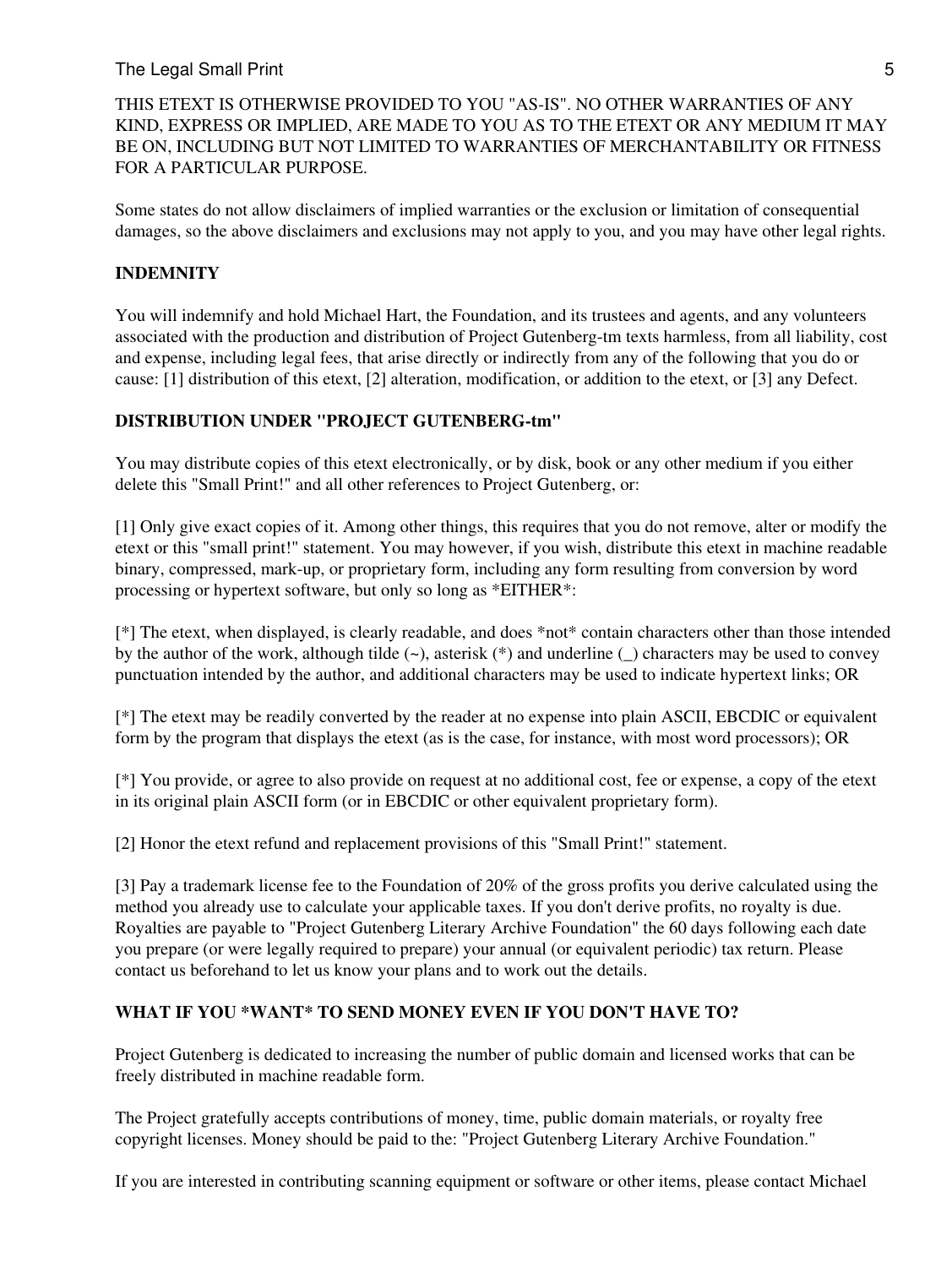Hart at: hart@pobox.com

[Portions of this header are copyright (C) 2001 by Michael S. Hart and may be reprinted only when these Etexts are free of all fees.] [Project Gutenberg is a TradeMark and may not be used in any sales of Project Gutenberg Etexts or other materials be they hardware or software or any other related product without express permission.]

\*END THE SMALL PRINT! FOR PUBLIC DOMAIN ETEXTS\*Ver.10/04/01\*END\*

This etext was created by Judith Boss, Omaha, Nebraska, and updated by Len Budney, Pittsburgh, Pennsylvania.

Gulliver of Mars by Edwin L. Arnold

Original Title: Lieut. Gulliver Jones

# **CHAPTER I**

Dare I say it? Dare I say that I, a plain, prosaic lieutenant in the republican service have done the incredible things here set out for the love of a woman--for a chimera in female shape; for a pale, vapid ghost of woman-loveliness? At times I tell myself I dare not: that you will laugh, and cast me aside as a fabricator; and then again I pick up my pen and collect the scattered pages, for I MUST write it--the pallid splendour of that thing I loved, and won, and lost is ever before me, and will not be forgotten. The tumult of the struggle into which that vision led me still throbs in my mind, the soft, lisping voices of the planet I ransacked for its sake and the roar of the destruction which followed me back from the quest drowns all other sounds in my ears! I must and will write--it relieves me; read and believe as you list.

At the moment this story commences I was thinking of grilled steak and tomatoes--steak crisp and brown on both sides, and tomatoes red as a setting sun!

Much else though I have forgotten, THAT fact remains as clear as the last sight of a well-remembered shore in the mind of some wave-tossed traveller. And the occasion which produced that prosaic thought was a night well calculated to make one think of supper and fireside, though the one might be frugal and the other lonely, and as I, Gulliver Jones, the poor foresaid Navy lieutenant, with the honoured stars of our Republic on my collar, and an undeserved snub from those in authority rankling in my heart, picked my way homeward by a short cut through the dismalness of a New York slum I longed for steak and stout, slippers and a pipe, with all the pathetic keenness of a troubled soul.

It was a wild, black kind of night, and the weirdness of it showed up as I passed from light to light or crossed the mouths of dim alleys leading Heaven knows to what infernal dens of mystery and crime even in this latter-day city of ours. The moon was up as far as the church steeples; large vapoury clouds scudding across the sky between us and her, and a strong, gusty wind, laden with big raindrops snarled angrily round corners and sighed in the parapets like strange voices talking about things not of human interest.

It made no difference to me, of course. New York in this year of grace is not the place for the supernatural be the time never so fit for witch-riding and the night wind in the chimney-stacks sound never so much like the last gurgling cries of throttled men. No! the world was very matter-of-fact, and particularly so to me, a poor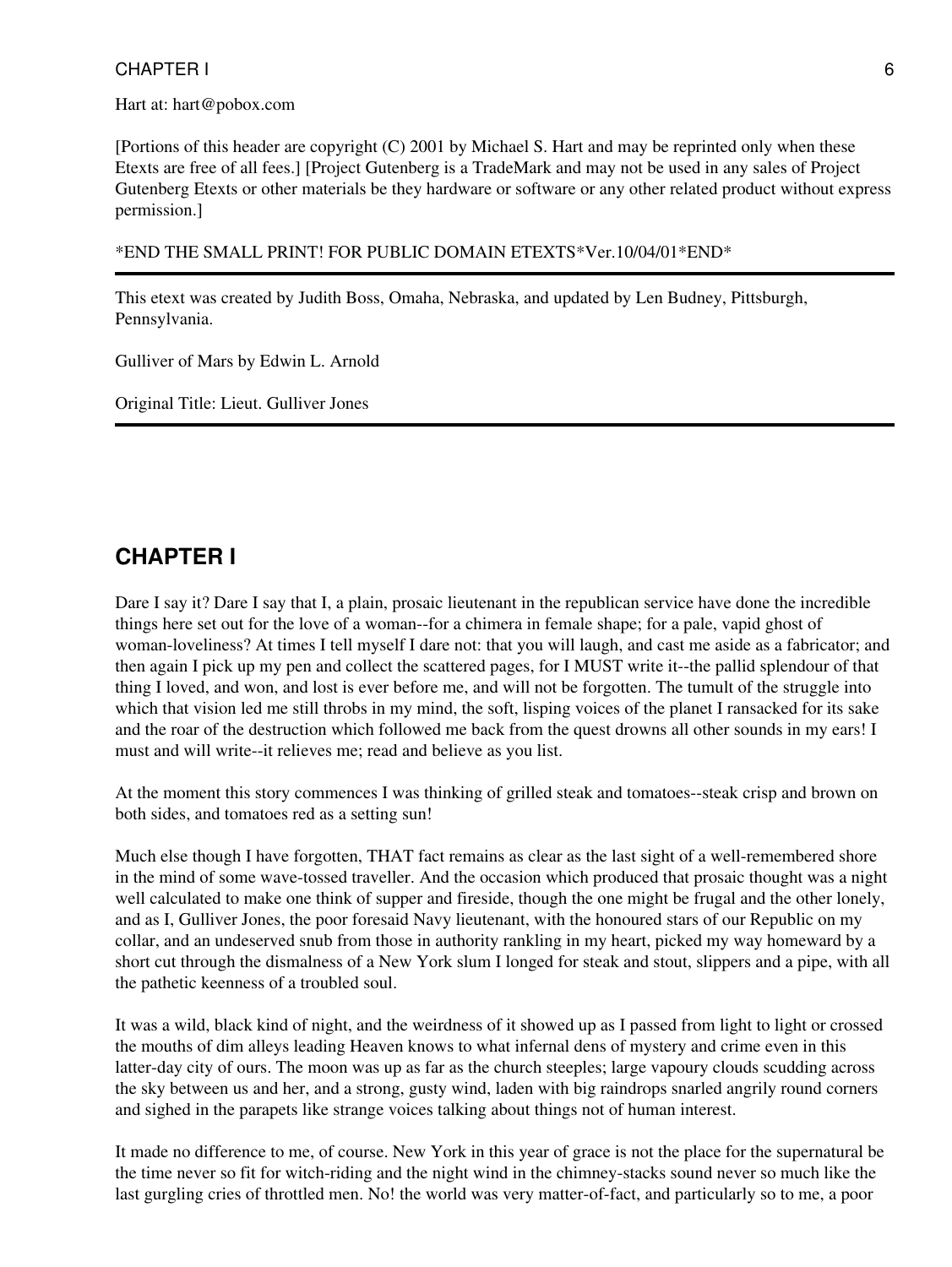younger son with five dollars in my purse by way of fortune, a packet of unpaid bills in my breastpocket, and round my neck a locket with a portrait therein of that dear buxom, freckled, stub-nosed girl away in a little southern seaport town whom I thought I loved with a magnificent affection. Gods! I had not even touched the fringe of that affliction.

Thus sauntering along moodily, my chin on my chest and much too absorbed in reflection to have any nice appreciation of what was happening about me, I was crossing in front of a dilapidated block of houses, dating back nearly to the time of the Pilgrim Fathers, when I had a vague consciousness of something dark suddenly sweeping by me--a thing like a huge bat, or a solid shadow, if such a thing could be, and the next instant there was a thud and a bump, a bump again, a half-stifled cry, and then a hurried vision of some black carpeting that flapped and shook as though all the winds of Eblis were in its folds, and then apparently disgorged from its inmost recesses a little man.

Before my first start of half-amused surprise was over I saw him by the flickering lamp-light clutch at space as he tried to steady himself, stumble on the slippery curb, and the next moment go down on the back of his head with a most ugly thud.

Now I was not destitute of feeling, though it had been my lot to see men die in many ways, and I ran over to that motionless form without an idea that anything but an ordinary accident had occurred. There he lay, silent and, as it turned out afterwards, dead as a door-nail, the strangest old fellow ever eyes looked upon, dressed in shabby sorrel-coloured clothes of antique cut, with a long grey beard upon his chin, pent-roof eyebrows, and a wizened complexion so puckered and tanned by exposure to Heaven only knew what weathers that it was impossible to guess his nationality.

I lifted him up out of the puddle of black blood in which he was lying, and his head dropped back over my arm as though it had been fixed to his body with string alone. There was neither heart-beat nor breath in him, and the last flicker of life faded out of that gaunt face even as I watched. It was not altogether a pleasant situation, and the only thing to do appeared to be to get the dead man into proper care (though little good it could do him now!) as speedily as possible. So, sending a chance passer-by into the main street for a cab, I placed him into it as soon as it came, and there being nobody else to go, got in with him myself, telling the driver at the same time to take us to the nearest hospital.

"Is this your rug, captain?" asked a bystander just as we were driving off.

"Not mine," I answered somewhat roughly. "You don't suppose I go about at this time of night with Turkey carpets under my arm, do you? It belongs to this old chap here who has just dropped out of the skies on to his head; chuck it on top and shut the door!" And that rug, the very mainspring of the startling things which followed, was thus carelessly thrown on to the carriage, and off we went.

Well, to be brief, I handed in that stark old traveller from nowhere at the hospital, and as a matter of curiosity sat in the waiting-room while they examined him. In five minutes the house-surgeon on duty came in to see me, and with a shake of his head said briefly--

"Gone, sir--clean gone! Broke his neck like a pipe-stem. Most strange-looking man, and none of us can even guess at his age. Not a friend of yours, I suppose?"

"Nothing whatever to do with me, sir. He slipped on the pavement and fell in front of me just now, and as a matter of common charity I brought him in here. Were there any means of identification on him?"

"None whatever," answered the doctor, taking out his notebook and, as a matter of form, writing down my name and address and a few brief particulars, "nothing whatever except this curious-looking bead hung round his neck by a blackened thong of leather," and he handed me a thing about as big as a filbert nut with a loop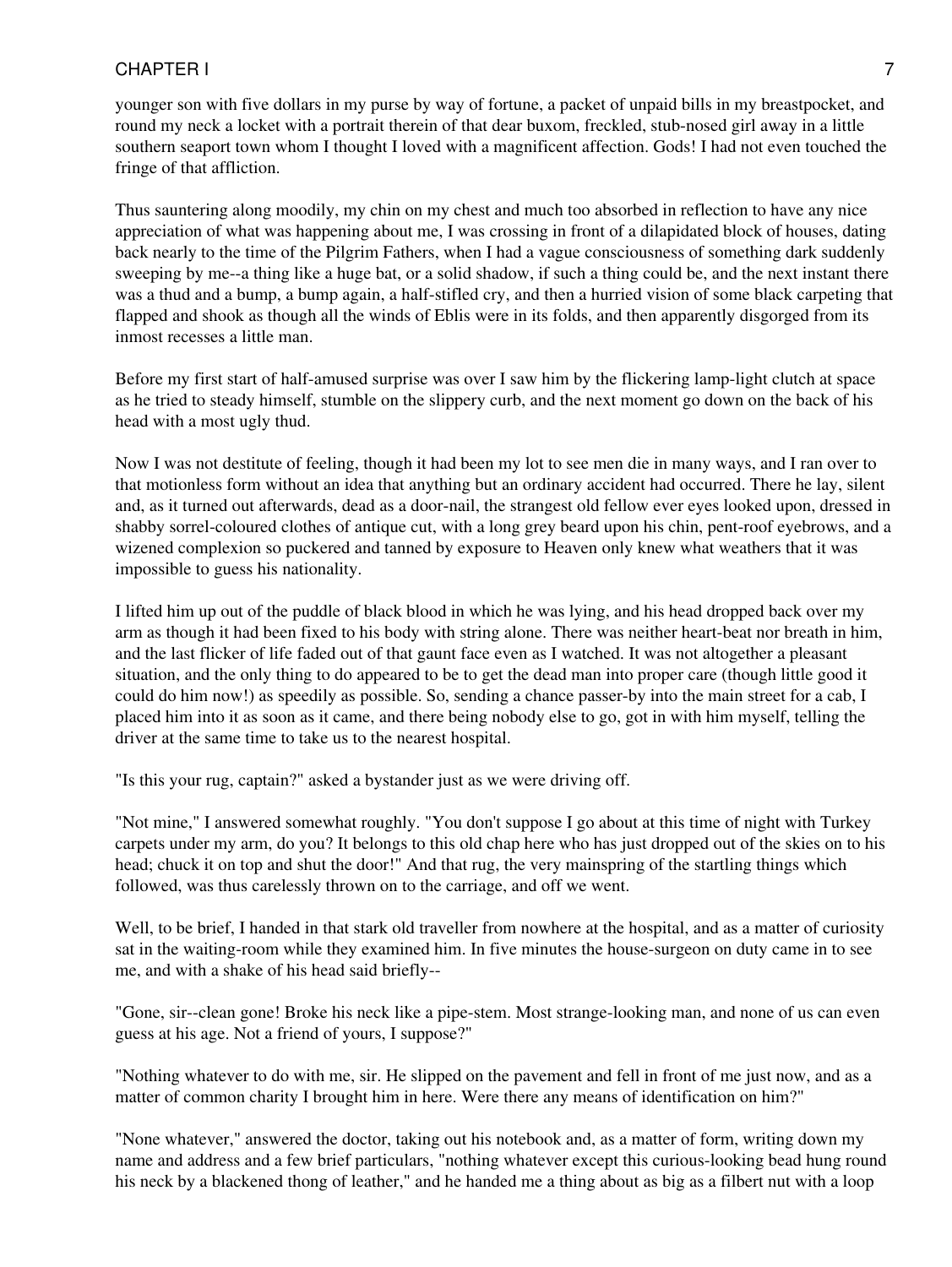for suspension and apparently of rock crystal, though so begrimed and dull its nature was difficult to speak of with certainty. The bead was of no seeming value and slipped unintentionally into my waistcoat pocket as I chatted for a few minutes more with the doctor, and then, shaking hands, I said goodbye, and went back to the cab which was still waiting outside.

It was only on reaching home I noticed the hospital porters had omitted to take the dead man's carpet from the roof of the cab when they carried him in, and as the cabman did not care about driving back to the hospital with it, and it could not well be left in the street, I somewhat reluctantly carried it indoors with me.

Once in the shine of my own lamp and a cigar in my mouth I had a closer look at that ancient piece of art work from heaven, or the other place, only knows what ancient loom.

A big, strong rug of faded Oriental colouring, it covered half the floor of my sitting-room, the substance being of a material more like camel's hair than anything else, and running across, when examined closely, were some dark fibres so long and fine that surely they must have come from the tail of Solomon's favourite black stallion itself. But the strangest thing about that carpet was its pattern. It was threadbare enough to all conscience in places, yet the design still lived in solemn, age-wasted hues, and, as I dragged it to my stove-front and spread it out, it seemed to me that it was as much like a star map done by a scribe who had lately recovered from delirium tremens as anything else. In the centre appeared a round such as might be taken for the sun, while here and there, "in the field," as heralds say, were lesser orbs which from their size and position could represent smaller worlds circling about it. Between these orbs were dotted lines and arrow-heads of the oldest form pointing in all directions, while all the intervening spaces were filled up with woven characters half-way in appearance between Runes and Cryptic-Sanskrit. Round the borders these characters ran into a wild maze, a perfect jungle of an alphabet through which none but a wizard could have forced a way in search of meaning.

Altogether, I thought as I kicked it out straight upon my floor, it was a strange and not unhandsome article of furniture--it would do nicely for the mess-room on the Carolina, and if any representatives of yonder poor old fellow turned up tomorrow, why, I would give them a couple of dollars for it. Little did I guess how dear it would be at any price!

Meanwhile that steak was late, and now that the temporary excitement of the evening was wearing off I fell dull again. What a dark, sodden world it was that frowned in on me as I moved over to the window and opened it for the benefit of the cool air, and how the wind howled about the roof tops. How lonely I was! What a fool I had been to ask for long leave and come ashore like this, to curry favour with a set of stubborn dunderheads who cared nothing for me--or Polly, and could not or would not understand how important it was to the best interests of the Service that I should get that promotion which alone would send me back to her an eligible wooer! What a fool I was not to have volunteered for some desperate service instead of wasting time like this! Then at least life would have been interesting; now it was dull as ditch-water, with wretched vistas of stagnant waiting between now and that joyful day when I could claim that dear, rosy-checked girl for my own. What a fool I had been!

"I wish, I wish," I exclaimed, walking round the little room, "I wish I were--"

While these unfinished exclamations were actually passing my lips I chanced to cross that infernal mat, and it is no more startling than true, but at my word a quiver of expectation ran through that gaunt web--a rustle of anticipation filled its ancient fabric, and one frayed corner surged up, and as I passed off its surface in my stride, the sentence still unfinished on my lips, wrapped itself about my left leg with extraordinary swiftness and so effectively that I nearly fell into the arms of my landlady, who opened the door at the moment and came in with a tray and the steak and tomatoes mentioned more than once already.

It was the draught caused by the opening door, of course, that had made the dead man's rug lift so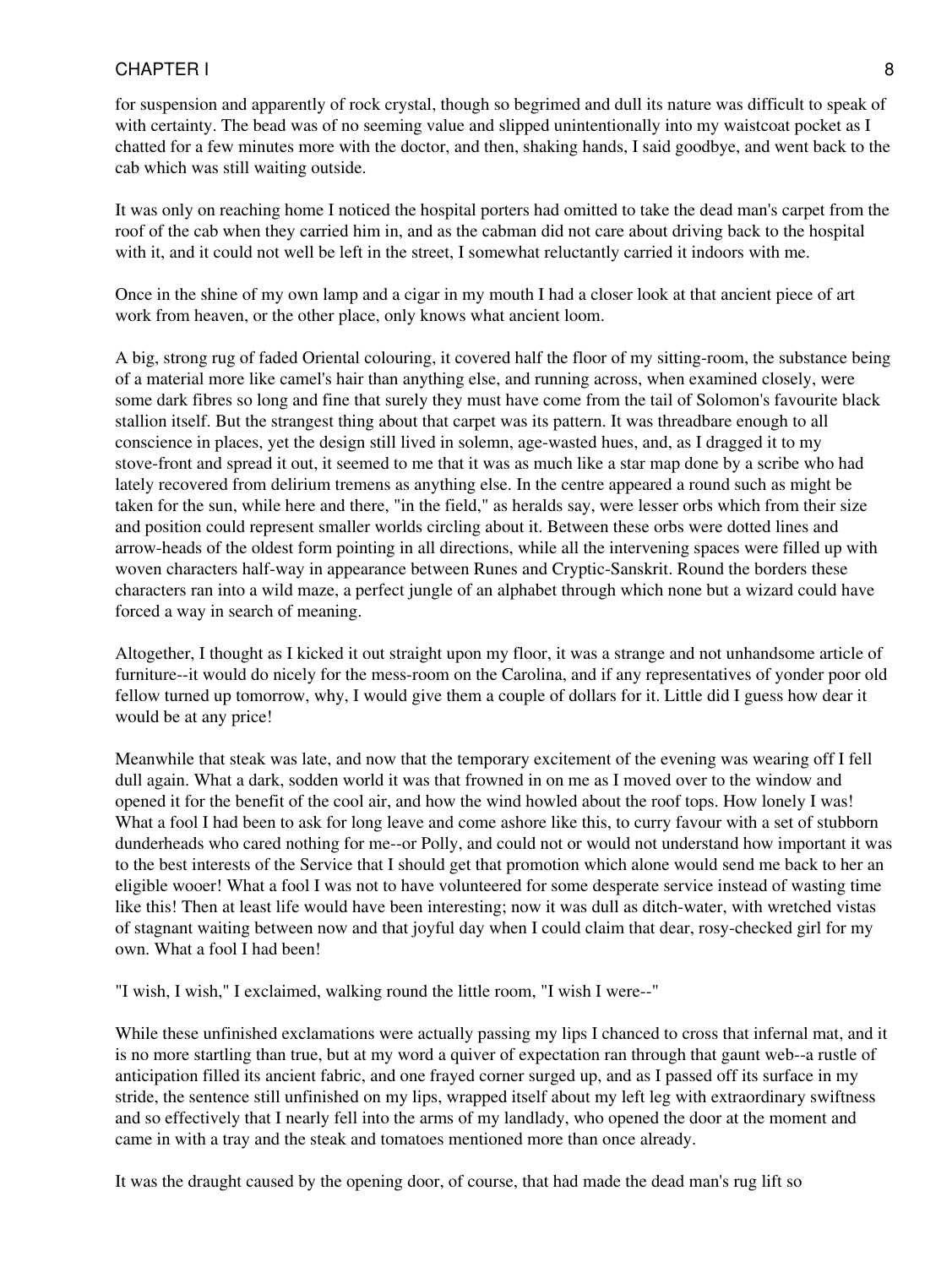strangely--what else could it have been? I made this apology to the good woman, and when she had set the table and closed the door took another turn or two about my den, continuing as I did so my angry thoughts.

"Yes, yes," I said at last, returning to the stove and taking my stand, hands in pockets, in front of it, "anything were better than this, any enterprise however wild, any adventure however desperate. Oh, I wish I were anywhere but here, anywhere out of this redtape-ridden world of ours! I WISH I WERE IN THE PLANET MARS!"

How can I describe what followed those luckless words? Even as I spoke the magic carpet quivered responsively under my feet, and an undulation went all round the fringe as though a sudden wind were shaking it. It humped up in the middle so abruptly that I came down sitting with a shock that numbed me for the moment. It threw me on my back and billowed up round me as though I were in the trough of a stormy sea. Quicker than I can write it lapped a corner over and rolled me in its folds like a chrysalis in a cocoon. I gave a wild yell and made one frantic struggle, but it was too late. With the leathery strength of a giant and the swiftness of an accomplished cigar-roller covering a "core" with leaf, it swamped my efforts, straightened my limbs, rolled me over, lapped me in fold after fold till head and feet and everything were gone--crushed life and breath back into my innermost being, and then, with the last particle of consciousness, I felt myself lifted from the floor, pass once round the room, and finally shoot out, point foremost, into space through the open window, and go up and up and up with a sound of rending atmospheres that seemed to tear like riven silk in one prolonged shriek under my head, and to close up in thunder astern until my reeling senses could stand it no longer. and time and space and circumstances all lost their meaning to me.

## **CHAPTER II**

How long that wild rush lasted I have no means of judging. It may have been an hour, a day, or many days, for I was throughout in a state of suspended animation, but presently my senses began to return and with them a sensation of lessening speed, a grateful relief to a heavy pressure which had held my life crushed in its grasp, without destroying it completely. It was just that sort of sensation though more keen which, drowsy in his bunk, a traveller feels when he is aware, without special perception, harbour is reached and a voyage comes to an end. But in my case the slowing down was for a long time comparative. Yet the sensation served to revive my scattered senses, and just as I was awakening to a lively sense of amazement, an incredible doubt of my own emotions, and an eager desire to know what had happened, my strange conveyance oscillated once or twice, undulated lightly up and down, like a woodpecker flying from tree to tree, and then grounded, bows first, rolled over several times, then steadied again, and, coming at last to rest, the next minute the infernal rug opened, quivering along all its borders in its peculiar way, and humping up in the middle shot me five feet into the air like a cat tossed from a schoolboy's blanket.

As I turned over I had a dim vision of a clear light like the shine of dawn, and solid ground sloping away below me. Upon that slope was ranged a crowd of squatting people, and a staid-looking individual with his back turned stood nearer by. Afterwards I found he was lecturing all those sitters on the ethics of gravity and the inherent properties of falling bodies; at the moment I only knew he was directly in my line as I descended, and him round the waist I seized, giddy with the light and fresh air, waltzed him down the slope with the force of my impetus, and, tripping at the bottom, rolled over and over recklessly with him sheer into the arms of the gaping crowd below. Over and over we went into the thickest mass of bodies, making a way through the people, until at last we came to a stop in a perfect mound of writhing forms and waving legs and arms. When we had done the mass disentangled itself and I was able to raise my head from the shoulder of someone on whom I had fallen, lifting him, or her--which was it?--into a sitting posture alongside of me at the same time,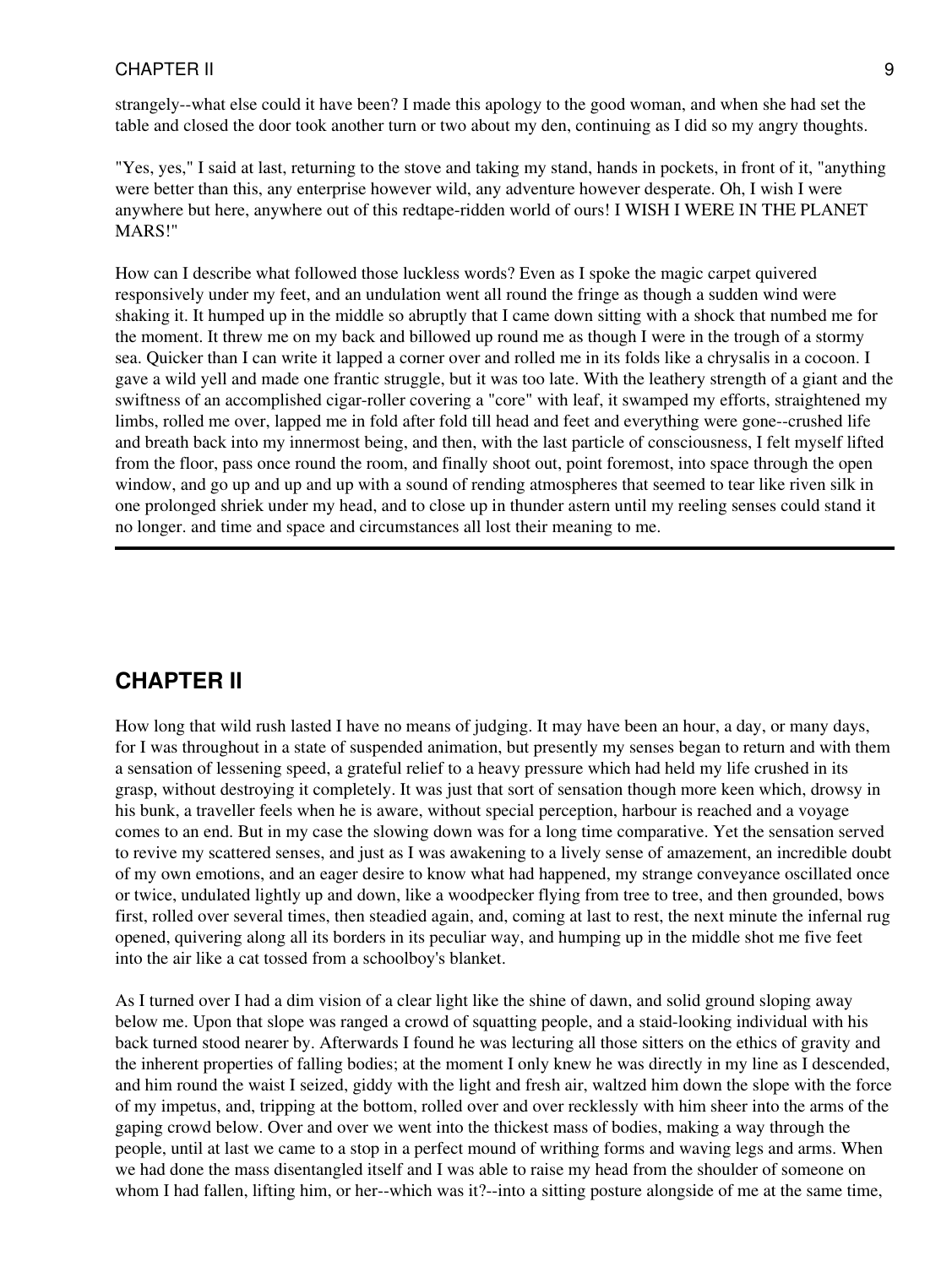while the others rose about us like wheat-stalks after a storm, and edged shyly off, as well as they might.

Such a sleek, slim youth it was who sat up facing me, with a flush of gentle surprise on his face, and dapper hands that felt cautiously about his anatomy for injured places. He looked so quaintly rueful yet withal so good-tempered that I could not help bursting into laughter in spite of my own amazement. Then he laughed too, a sedate, musical chuckle, and said something incomprehensible, pointing at the same time to a cut upon my finger that was bleeding a little. I shook my head, meaning thereby that it was nothing, but the stranger with graceful solicitude took my hand, and, after examining the hurt, deliberately tore a strip of cloth from a bright yellow toga-like garment he was wearing and bound the place up with a woman's tenderness.

Meanwhile, as he ministered, there was time to look about me. Where was I? It was not the Broadway; it was not Staten Island on a Saturday afternoon. The night was just over, and the sun on the point of rising. Yet it was still shadowy all about, the air being marvellously tepid and pleasant to the senses. Quaint, soft aromas like the breath of a new world--the fragrance of unknown flowers, and the dewy scent of never-trodden fields drifted to my nostrils; and to my ears came a sound of laughter scarcely more human than the murmur of the wind in the trees, and a pretty undulating whisper as though a great concourse of people were talking softly in their sleep. I gazed about scarcely knowing how much of my senses or surroundings were real and how much fanciful, until I presently became aware the rosy twilight was broadening into day, and under the increasing shine a strange scene was fashioning itself.

At first it was an opal sea I looked on of mist, shot along its upper surface with the rosy gold and pinks of dawn. Then, as that soft, translucent lake ebbed, jutting hills came through it, black and crimson, and as they seemed to mount into the air other lower hills showed through the veil with rounded forest knobs till at last the brightening day dispelled the mist, and as the rosy-coloured gauzy fragments went slowly floating away a wonderfully fair country lay at my feet, with a broad sea glimmering in many arms and bays in the distance beyond. It was all dim and unreal at first, the mountains shadowy, the ocean unreal, the flowery fields between it and me vacant and shadowy.

Yet were they vacant? As my eyes cleared and day brightened still more, and I turned my head this way and that, it presently dawned upon me all the meadow coppices and terraces northwards of where I lay, all that blue and spacious ground I had thought to be bare and vacant, were alive with a teeming city of booths and tents; now I came to look more closely there was a whole town upon the slope, built as might be in a night of boughs and branches still unwithered, the streets and ways of that city in the shadows thronged with expectant people moving in groups and shifting to and fro in lively streams--chatting at the stalls and clustering round the tent doors in soft, gauzy, parti-coloured crowds in a way both fascinating and perplexing.

I stared about me like a child at its first pantomime, dimly understanding all I saw was novel, but more allured to the colour and life of the picture than concerned with its exact meaning; and while I stared and turned my finger was bandaged, and my new friend had been lisping away to me without getting anything in turn but a shake of the head. This made him thoughtful, and thereon followed a curious incident which I cannot explain. I doubt even whether you will believe it; but what am I to do in that case? You have already accepted the episode of my coming, or you would have shut the covers before arriving at this page of my modest narrative, and this emboldens me. I may strengthen my claim on your credulity by pointing out the extraordinary marvels which science is teaching you even on our own little world. To quote a single instance: If any one had declared ten years ago that it would shortly be practicable and easy for two persons to converse from shore to shore across the Atlantic without any intervening medium, he would have been laughed at as a possibly amusing but certainly extravagant romancer. Yet that picturesque lie of yesterday is amongst the accomplished facts of today! Therefore I am encouraged to ask your indulgence, in the name of your previous errors, for the following and any other instances in which I may appear to trifle with strict veracity. There is no such thing as the impossible in our universe!

When my friendly companion found I could not understand him, he looked serious for a minute or two, then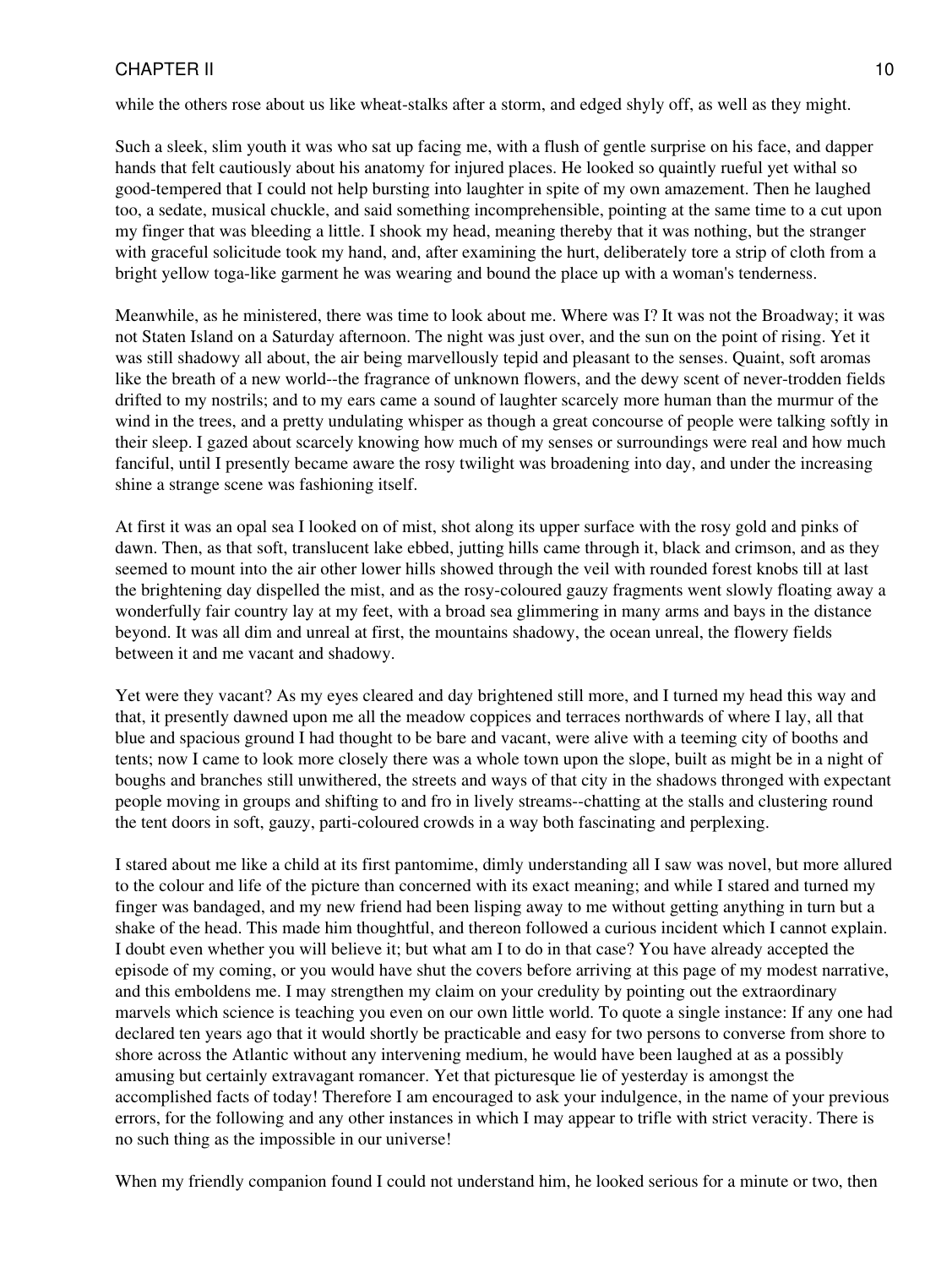shortened his brilliant yellow toga, as though he had arrived at some resolve, and knelt down directly in front of me. He next took my face between his hands, and putting his nose within an inch of mine, stared into my eyes with all his might. At first I was inclined to laugh, but before long the most curious sensations took hold of me. They commenced with a thrill which passed all up my body, and next all feeling save the consciousness of the loud beating of my heart ceased. Then it seemed that boy's eyes were inside my head and not outside, while along with them an intangible something pervaded my brain. The sensation at first was like the application of ether to the skin--a cool, numbing emotion. It was followed by a curious tingling feeling, as some dormant cells in my mind answered to the thought-transfer, and were filled and fertilised! My other brain-cells most distinctly felt the vitalising of their companions, and for about a minute I experienced extreme nausea and a headache such as comes from over-study, though both passed swiftly off. I presume that in the future we shall all obtain knowledge in this way. The Professors of a later day will perhaps keep shops for the sale of miscellaneous information, and we shall drop in and be inflated with learning just as the bicyclist gets his tire pumped up, or the motorist is recharged with electricity at so much per unit. Examinations will then become matters of capacity in the real meaning of that word, and we shall be tempted to invest our pocket-money by advertisements of "A cheap line in Astrology," "Try our double-strength, two-minute course of Classics," "This is remnant day for Trigonometry and Metaphysics," and so on.

My friend did not get as far as that. With him the process did not take more than a minute, but it was startling in its results, and reduced me to an extraordinary state of hypnotic receptibility. When it was over my instructor tapped with a finger on my lips, uttering aloud as he did so the words--

"Know none; know some; know little; know morel" again and again; and the strangest part of it is that as he spoke I did know at first a little, then more, and still more, by swift accumulation, of his speech and meaning. In fact, when presently he suddenly laid a hand over my eyes and then let go of my head with a pleasantly put question as to how I felt, I had no difficulty whatever in answering him in his own tongue, and rose from the ground as one gets from a hair-dresser's chair, with a vague idea of looking round for my hat and offering him his fee.

"My word, sir!" I said, in lisping Martian, as I pulled down my cuffs and put my cravat straight, "that was a quick process. I once heard of a man who learnt a language in the moments he gave each day to having his boots blacked; but this beats all. I trust I was a docile pupil?"

"Oh, fairly, sir," answered the soft, musical voice of the strange being by me; "but your head is thick and your brain tough. I could have taught another in half the time."

"Curiously enough," was my response, "those are almost the very words with which my dear old tutor dismissed me the morning I left college. Never mind, the thing is done. Shall I pay you anything?"

"I do not understand."

"Any honorarium, then? Some people understand one word and not the other." But the boy only shook his head in answer.

Strangely enough, I was not greatly surprised all this time either at the novelty of my whereabouts or at the hypnotic instruction in a new language just received. Perhaps it was because my head still spun too giddily with that flight in the old rug for much thought; perhaps because I did not yet fully realise the thing that had happened. But, anyhow, there is the fact, which, like so many others in my narrative, must, alas! remain unexplained for the moment. The rug, by the way, had completely disappeared, my friend comforting me on this score, however, by saying he had seen it rolled up and taken away by one whom he knew.

"We are very tidy people here, stranger," he said, "and everything found Lying about goes back to the Palace store-rooms. You will laugh to see the lumber there, for few of us ever take the trouble to reclaim our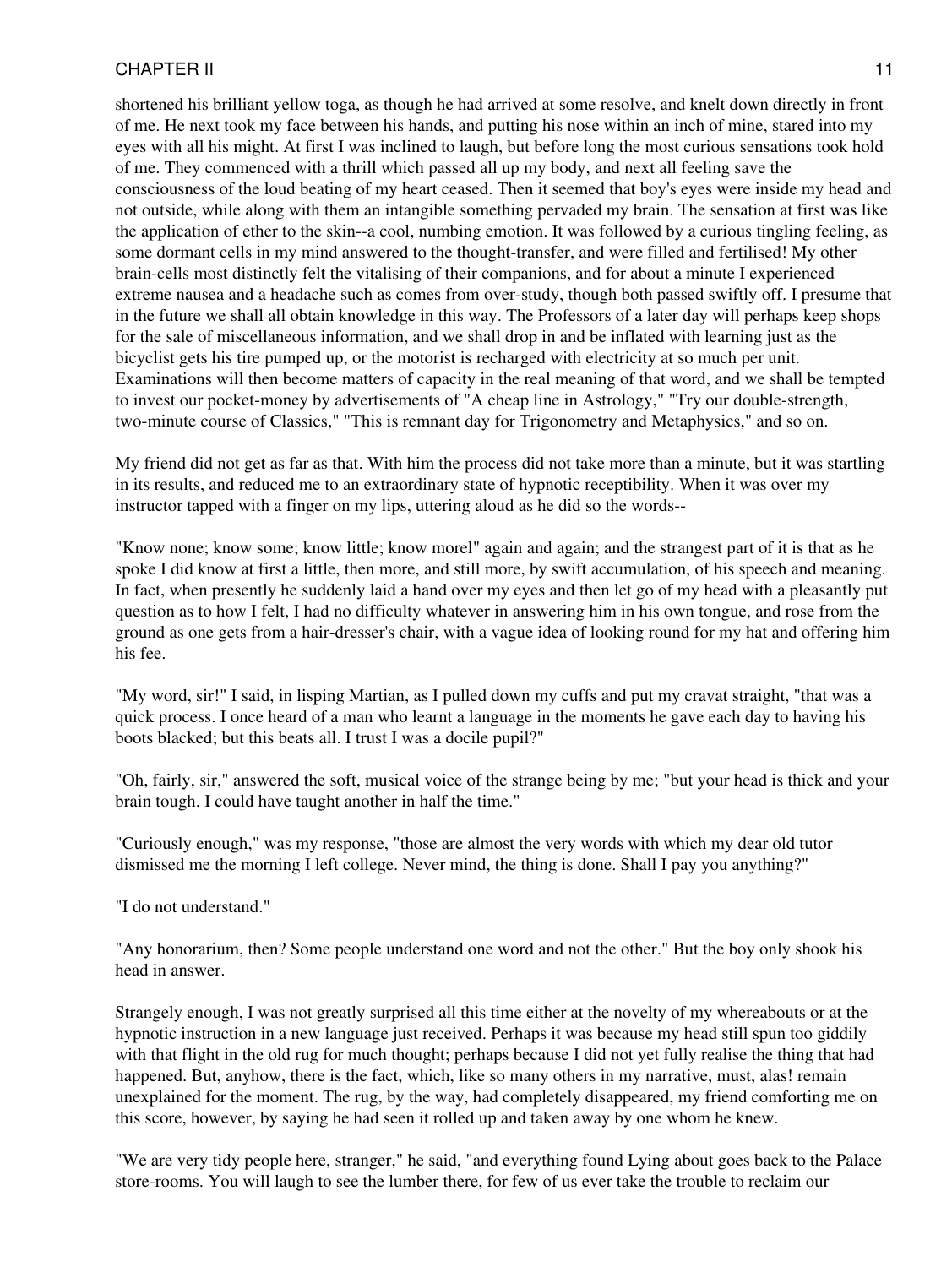property."

Heaven knows I was in no laughing mood when I saw that enchanted web again!

When I had lain and watched the brightening scene for a time, I got up, and having stretched and shaken my clothes into some sort of order, we strolled down the hill and joined the light-hearted crowds that twined across the plain and through the streets of their city of booths. They were the prettiest, daintiest folk ever eyes looked upon, well-formed and like to us as could be in the main, but slender and willowy, so dainty and light, both the men and the women, so pretty of cheek and hair, so mild of aspect, I felt, as I strode amongst them, I could have plucked them like flowers and bound them up in bunches with my belt. And yet somehow I liked them from the first minute; such a happy, careless, light-hearted race, again I say, never was seen before. There was not a stain of thought or care on a single one of those white foreheads that eddied round me under their peaked, blossom-like caps, the perpetual smile their faces wore never suffered rebuke anywhere; their very movements were graceful and slow, their laughter was low and musical, there was an odour of friendly, slothful happiness about them that made me admire whether I would or no.

Unfortunately I was not able to live on laughter, as they appeared to be, so presently turning to my acquaintance, who had told me his name was the plain monosyllabic An, and clapping my hand on his shoulder as he stood lost in sleepy reflection, said, in a good, hearty way, "Hullo, friend Yellow-jerkin! If a stranger might set himself athwart the cheerful current of your meditations, may such a one ask how far 'tis to the nearest wine-shop or a booth where a thirsty man may get a mug of ale at a moderate reckoning?"

That gilded youth staggered under my friendly blow as though the hammer of Thor himself had suddenly lit upon his shoulder, and ruefully rubbing his tender skin, he turned on me mild, handsome eyes, answering after a moment, during which his native mildness struggled with the pain I had unwittingly given him--

"If your thirst be as emphatic as your greeting, friend Heavy-fist, it will certainly be a kindly deed to lead you to the drinking-place. My shoulder tingles with your good-fellowship," he added, keeping two arms'-lengths clear of me. "Do you wish," he said, "merely to cleanse a dusty throat, or for blue or pink oblivion?"

"Why," I answered laughingly, "I have come a longish journey since yesterday night--a journey out of count of all reasonable mileage--and I might fairly plead a dusty throat as excuse for a beginning; but as to the other things mentioned, those tinted forgetfulnesses, I do not even know what you mean."

"Undoubtedly you are a stranger," said the friendly youth, eyeing me from top to toe with renewed wonder, "and by your unknown garb one from afar."

"From how far no man can say--not even I--but from very far, in truth. Let that stay your curiosity for the time. And now to bench and ale-mug, on good fellow!--the shortest way. I was never so thirsty as this since our water-butts went overboard when I sailed the southern seas as a tramp apprentice, and for three days we had to damp our black tongues with the puddles the night-dews left in the lift of our mainsail."

Without more words, being a little awed of me, I thought, the boy led me through the good-humoured crowd to where, facing the main road to the town, but a little sheltered by a thicket of trees covered with gigantic pink blossoms, stood a drinking-place--a cluster of tables set round an open grass-plot. Here he brought me a platter of some light inefficient cakes which merely served to make hunger more self-conscious, and some fine aromatic wine contained in a triple-bodied flask, each division containing vintage of a separate hue. We broke our biscuits, sipped that mysterious wine, and talked of many things until at last something set us on the subject of astronomy, a study I found my dapper gallant had some knowledge of--which was not to be wondered at seeing he dwelt under skies each night set thick above his curly head with tawny planets, and glittering constellations sprinkled through space like flowers in May meadows. He knew what worlds went round the sun, larger or lesser, and seeing this I began to question him, for I was uneasy in my innermost mind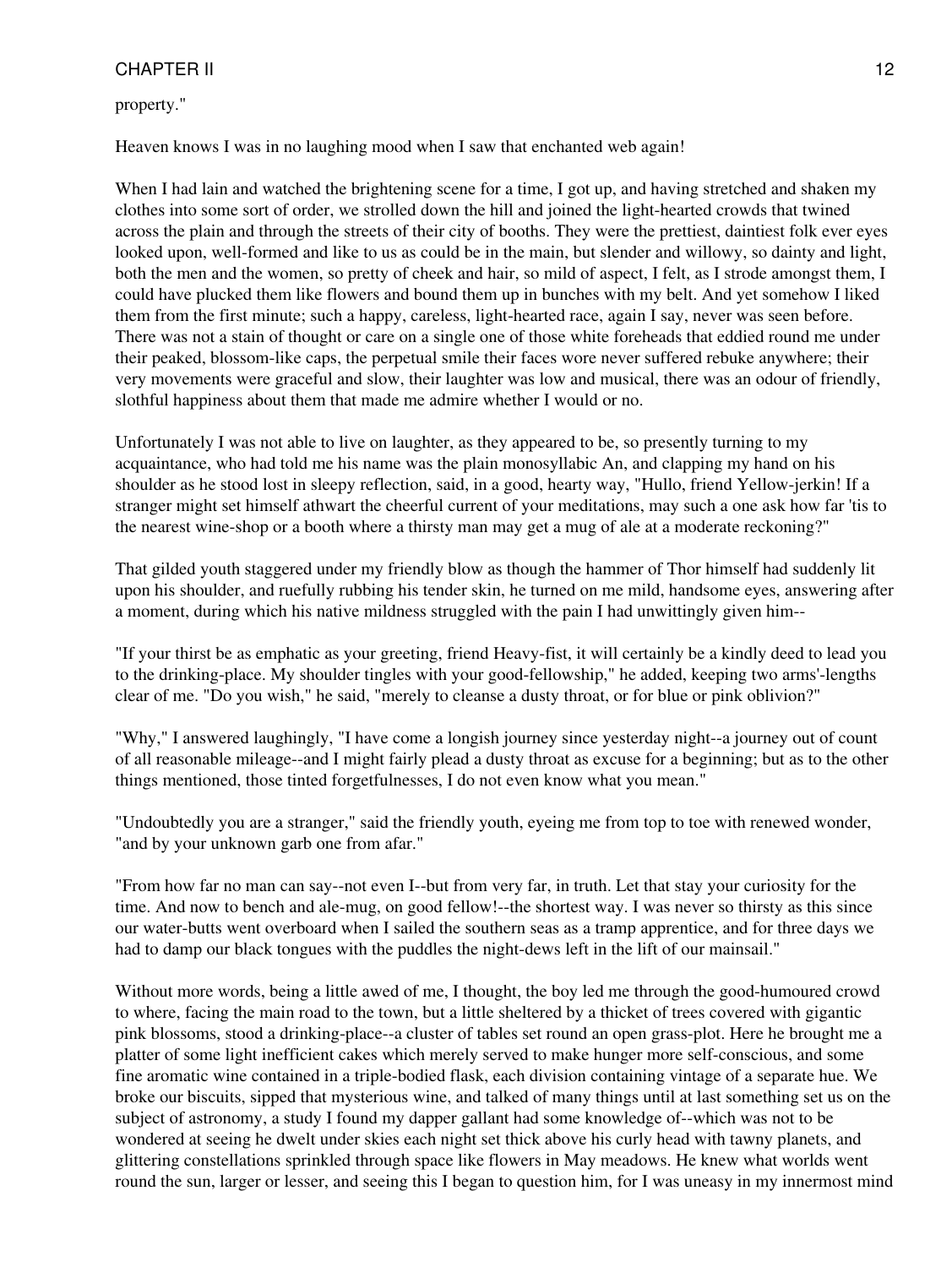and, you will remember, so far had no certain knowledge of where I was, only a dim, restless suspicion that I had come beyond the ken of all men's knowledge.

Therefore, sweeping clear the board with my sleeve, and breaking the wafer cake I was eating, I set down one central piece for the sun, and, "See here!" I said, "good fellow! This morsel shall stand for that sun you have just been welcoming back with quaint ritual. Now stretch your starry knowledge to the utmost, and put down that tankard for a moment. If this be yonder sun and this lesser crumb be the outermost one of our revolving system, and this the next within, and this the next, and so on; now if this be so tell me which of these fragmentary orbs is ours--which of all these crumbs from the hand of the primordial would be that we stand upon?" And I waited with an anxiety a light manner thinly hid, to hear his answer.

It came at once. Laughing as though the question were too trivial, and more to humour my wayward fancy than aught else, that boy circled his rosy thumb about a minute and brought it down on the planet Mars!

I started and stared at him; then all of a tremble cried, "You trifle with me! Choose again--there, see, I will set the symbols and name them to you anew. There now, on your soul tell me truly which this planet is, the one here at our feet?" And again the boy shook his head, wondering at my eagerness, and pointed to Mars, saying gently as he did so the fact was certain as the day above us, nothing was marvellous but my questioning.

Mars! oh, dreadful, tremendous, unexpected! With a cry of affright, and bringing my fist down on the table till all the cups upon it leapt, I told him he lied--lied like a simpleton whose astronomy was as rotten as his wit--smote the table and scowled at him for a spell, then turned away and let my chin fall upon my breast and my hands upon my lap.

And yet, and yet, it might be so! Everything about me was new and strange, the crisp, thin air I breathed was new; the lukewarm sunshine new; the sleek, long, ivory faces of the people new! Yesterday--was it yesterday?--I was back there--away in a world that pines to know of other worlds, and one fantastic wish of mine, backed by a hideous, infernal chance, had swung back the doors of space and shot me--if that boy spoke true--into the outer void where never living man had been before: all my wits about me, all the horrible bathos of my earthly clothing on me, all my terrestrial hungers in my veins!

I sprang to my feet and swept my hands across my eyes. Was that a dream, or this? No, no, both were too real. The hum of my faraway city still rang in my ears: a swift vision of the girl I had loved; of the men I had hated; of the things I had hoped for rose before me, still dazing my inner eye. And these about me were real people, too; it was real earth; real skies, trees, and rocks--had the infernal gods indeed heard, I asked myself, the foolish wish that started from my lips in a moment of fierce discontent, and swept me into another sphere, another existence? I looked at the boy as though he could answer that question, but there was nothing in his face but vacuous wonder; I clapped my hands together and beat my breast; it was true; my soul within me said it was true; the boy had not lied; the djins had heard; I was just in the flesh I had; my common human hungers still unsatisfied where never mortal man had hungered before; and scarcely knowing whether I feared or not, whether to laugh or cry, but with all the wonder and terror of that great remove sweeping suddenly upon me I staggered back to my seat, and dropping my arms upon the table, leant my head heavily upon them and strove to choke back the passion which beset me.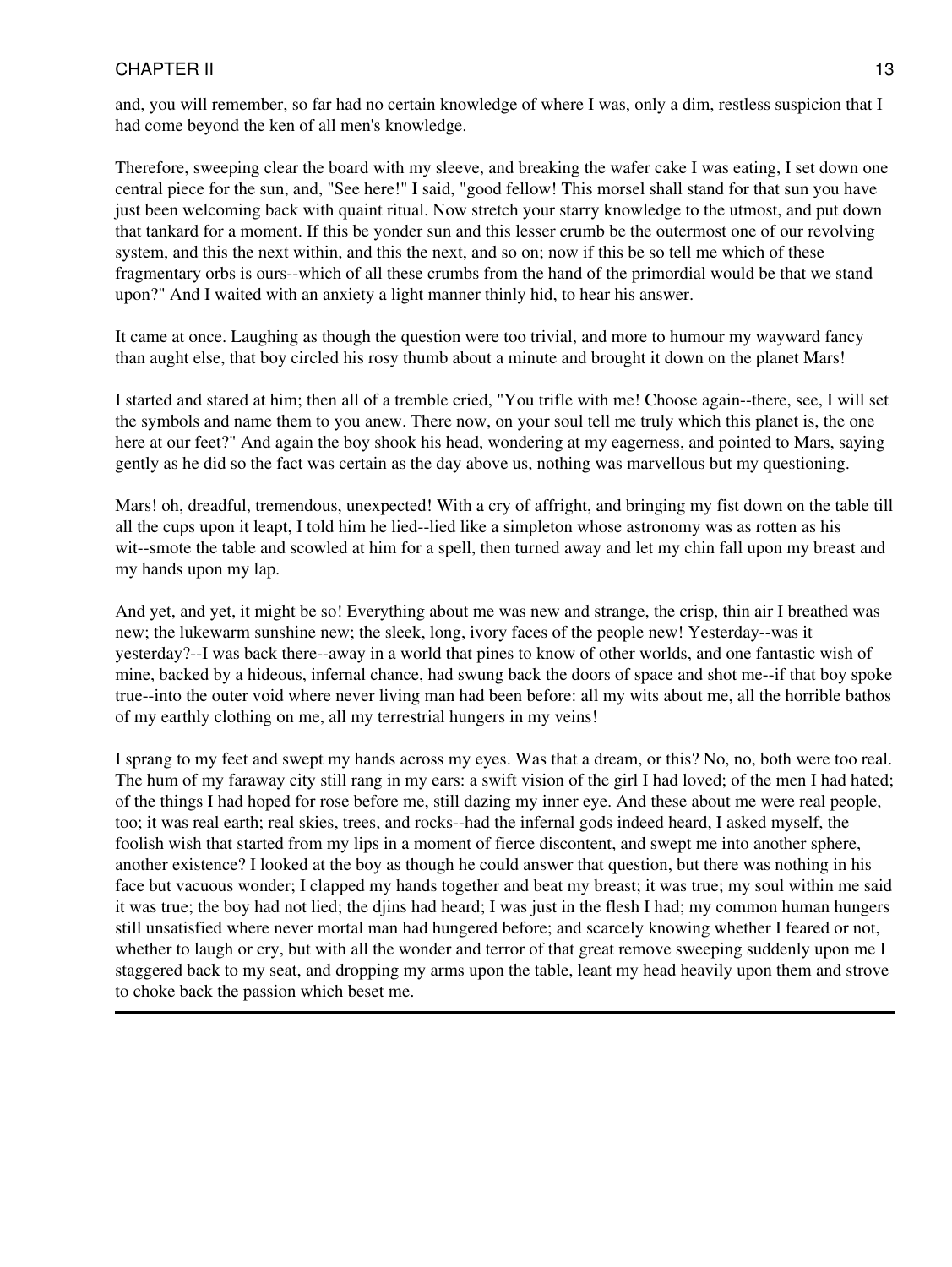# **CHAPTER III**

It was the light touch of the boy An upon my shoulder which roused me. He was bending down, his pretty face full of concernful sympathy, and in a minute said--knowing nothing of my thoughts, of course,

"It is the wine, stranger, the pink oblivion, it sometimes makes one feel like that until enough is taken; you stopped just short of what you should have had, and the next cup would have been delight--I should have told you."

"Ay," I answered, glad he should think so, "it was the wine, no doubt; your quaint drink, sir, tangled up my senses for the moment, but they are clearer now, and I am eager past expression to learn a little more of this strange country I have wandered into."

"I would rather," said the boy, relapsing again into his state of kindly lethargy, "that you learnt things as you went, for talking is work, and work we hate, but today we are all new and fresh, and if ever you are to ask questions now is certainly the time. Come with me to the city yonder, and as we go I will answer the things you wish to know;" and I went with him, for I was humble and amazed, and, in truth, at that moment, had not a word to say for myself.

All the way from the plain where I had awoke to the walls of the city stood booths, drinking-places, and gardens divided by labyrinths of canals, and embowered in shrubberies that seemed coming into leaf and flower as we looked, so swift was the process of their growth. These waterways were covered with skiffs being pushed and rowed in every direction; the cheerful rowers calling to each other through the leafy screens separating one lane from another till the place was full of their happy chirruping. Every booth and way-side halting-place was thronged with these delicate and sprightly people, so friendly, so gracious, and withal so purposeless.

I began to think we should never reach the town itself, for first my guide would sit down on a green stream-bank, his feet a-dangle in the clear water, and bandy wit with a passing boat as though there were nothing else in the world to think of. And when I dragged him out of that, whispering in his ear, "The town, my dear boy! the town! I am all agape to see it," he would saunter reluctantly to a booth a hundred yards further on and fall to eating strange confections or sipping coloured wines with chance acquaintances, till again I plucked him by the sleeve and said: "Seth, good comrade--was it not so you called your city just now?--take me to the gates, and I will be grateful to you," then on again down a flowery lane, aimless and happy, wasting my time and his, with placid civility I was led by that simple guide.

Wherever we went the people stared at me, as well they might, as I walked through them overtopping the tallest by a head or more. The drinking-cups paused half-way to their mouths; the jests died away upon their lips; and the blinking eyes of the drinkers shone with a momentary sparkle of wonder as their minds reeled down those many-tinted floods to the realms of oblivion they loved.

I heard men whisper one to another, "Who is he?"; "Whence does he come?"; "Is he a tribute-taker?" as I strolled amongst them, my mind still so thrilled with doubt and wonder that to me they seemed hardly more than painted puppets, the vistas of their lovely glades and the ivory town beyond only the fancy of a dream, and their talk as incontinent as the babble of a stream.

Then happily, as I walked along with bent head brooding over the incredible thing that had happened, my companion's shapely legs gave out, and with a sigh of fatigue he suggested we should take a skiff amongst the many lying about upon the margins and sail towards the town, "For," said he, "the breeze blows thitherward, and 'tis a shame to use one's limbs when Nature will carry us for nothing!"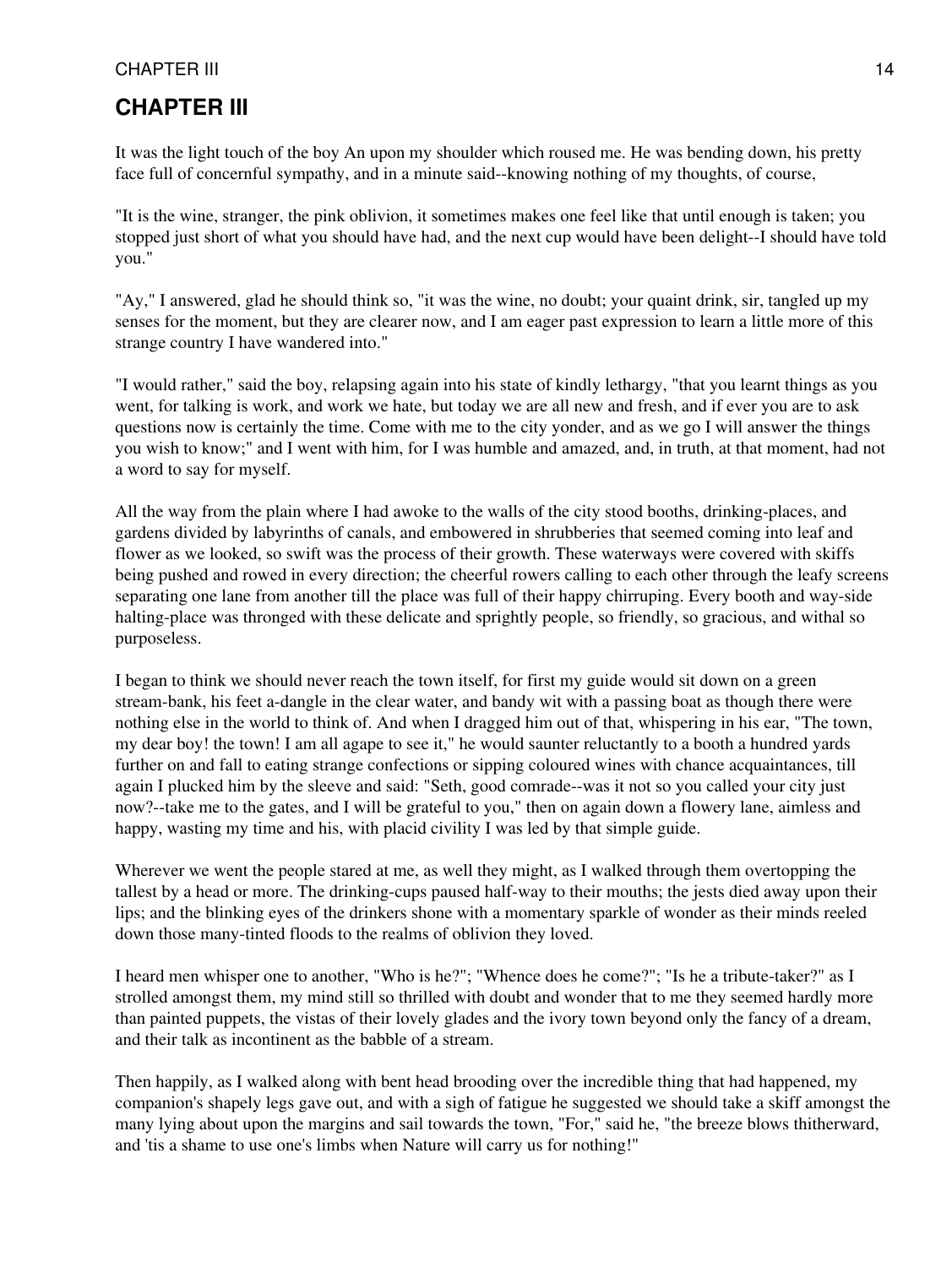"But have you a boat of your own hereabouts?" I queried; "for to tell the truth I came from home myself somewhat poorly provided with means to buy or barter, and if your purse be not heavier than mine we must still do as poor men do."

"Oh!" said An, "there is no need to think of that, no one here to hire or hire of; we will just take the first skiff we see that suits us."

"And what if the owner should come along and find his boat gone?"

"Why, what should he do but take the next along the bank, and the master of that the next again--how else could it be?" said the Martian, and shrugging my shoulders, for I was in no great mood to argue, we went down to the waterway, through a thicket of budding trees underlaid with a carpet of small red flowers filling the air with a scent of honey, and soon found a diminutive craft pulled up on the bank. There were some dainty cloaks and wraps in it which An took out and laid under a tree. But first he felt in the pouch of one for a sweetmeat which his fine nostrils, acute as a squirrel's, told him was there, and taking the lump out bit a piece from it, afterwards replacing it in the owner's pocket with the frankest simplicity.

Then we pushed off, hoisted the slender mast, set the smallest lug-sail that ever a sailor smiled at, and, myself at the helm, and that golden youth amidships, away we drifted under thickets of drooping canes tasselled with yellow catkin-flowers, up the blue alley of the water into the broader open river beyond with its rapid flow and crowding boats, the white city front now towering clear before us.

The air was full of sunshine and merry voices; birds were singing, trees were budding; only my heart was heavy, my mind confused. Yet why should I be sad, I said to myself presently? Life beat in my pulses; what had I to fear? This world I had tumbled into was new and strange, no doubt, but tomorrow it would be old and familiar; it discredited my manhood to sit brow-bent like that, so with an effort I roused myself.

"Old chap!" I said to my companion, as he sat astride of a thwart slowly chewing something sticky and eyeing me out of the corner of his eyes with vapid wonder, "tell me something of this land of yours, or something about yourself--which reminds me I have a question to ask. It is a bit delicate, but you look a sensible sort of fellow, and will take no offence. The fact is, I have noticed as we came along half your population dresses in all the colours of the rainbow--'fancy suitings' our tailors could call it at home--and this half of the census are undoubtedly men and women. The rub is that the other half, to which you belong, all dress alike in YELLOW, and I will be fired from the biggest gun on the Carolina's main deck if I can tell what sex you belong to! I took you for a boy in the beginning, and the way you closed with the idea of having a drink with me seemed to show I was dead on the right course. Then a little later on I heard you and a friend abusing our sex from an outside point of view in a way which was very disconcerting. This, and some other things, have set me all abroad again, and as fate seems determined to make us chums for this voyage--why--well, frankly, I should be glad to know if you be boy or girl? If you are as I am, no more nor less then--for I like you--there's my hand in comradeship. If you are otherwise, as those sleek outlines seem to promise--why, here's my hand again! But man or woman you must be--come, which is it?"

If I had been perplexed before, to watch that boy now was more curious than ever. He drew back from me with a show of wounded dignity, then bit his lips, and sighed, and stared, and frowned. "Come," I said laughingly, "speak! it engenders ambiguity to be so ambiguous of gender! Tis no great matter, yes or no, a plain answer will set us fairly in our friendship; if it is comrade, then comrade let it be; if maid, why, I shall not quarrel with that, though it cost me a likely messmate."

"You mock me."

"Not I, I never mocked any one."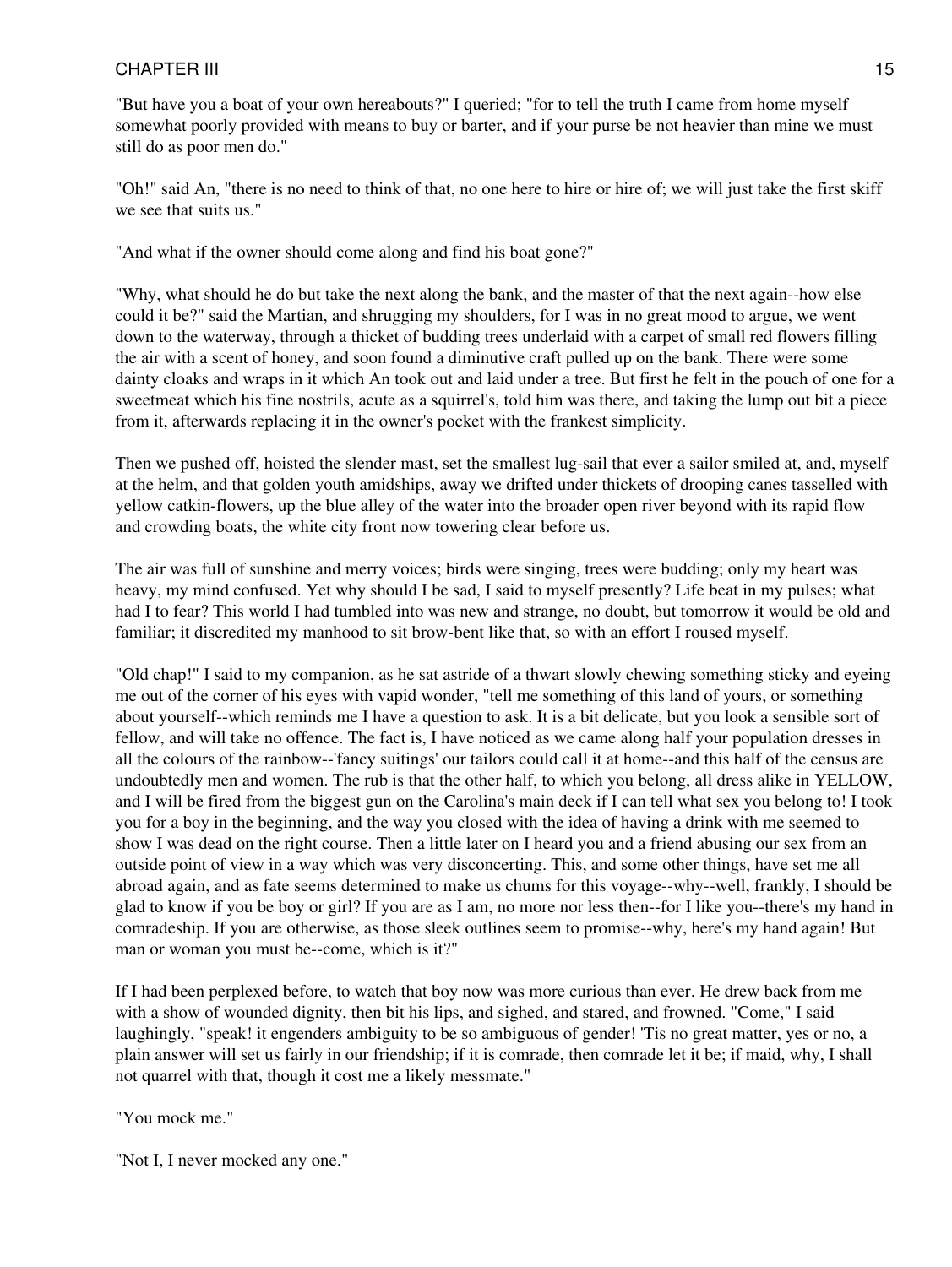"And does my robe tell you nothing?"

"Nothing so much; a yellow tunic and becoming enough, but nothing about it to hang a deduction on. Come! Are you a girl, after all?"

"I do not count myself a girl."

"Why, then, you are the most blooming boy that ever eyes were set upon; and though 'tis with some tinge of regret, yet cheerfully I welcome you into the ranks of manhood."

"I hate your manhood, send it after the maidhood; it fits me just as badly."

"But An, be reasonable; man or maid you must be."

"Must be; why?"

"Why?" Was ever such a question put to a sane mortal before? I stared at that ambiguous thing before me, and then, a little wroth to be played with, growled out something about Martians being all drunk or mad.

"'Tis you yourself are one or other," said that individual, by this time pink with anger, "and if you think because I am what I am you can safely taunt me, you are wrong. See! I have a sting," and like a thwarted child my companion half drew from the folds of the yellow tunic-dress the daintiest, most harmless-looking little dagger that was ever seen.

"Oh, if it comes to that," I answered, touching the Navy scabbard still at my hip, and regaining my temper at the sight of hers, "why, I have a sting also--and twice as long as yours! But in truth, An, let us not talk of these things; if something in what I have said has offended nice Martian scruples I am sorry, and will question no more, leaving my wonder for time to settle."

"No," said the other, "it was my fault to be hasty of offence; I am not so angered once a year. But in truth your question moves us yellow robes deeply. Did you not really know that we who wear this saffron tunic are slaves,--a race apart, despised by all."

"'Slaves,' no; how should I know it?"

"I thought you must understand a thing so fundamental, and it was that thought which made your questions seem unkind. But if indeed you have come so far as not to understand even this, then let me tell you once we of this garb were women--priestesses of the immaculate conceptions of humanity; guardians of those great hopes and longings which die so easily. And because we forgot our high station and took to aping another sex the gods deserted and men despised us, giving us, in the fierceness of their contempt, what we asked for. We are the slave ants of the nest, the work-bees of the hive, come, in truth, of those here who still be men and women of a sort, but toilers only; unknown in love, unregretted in death--those who dangle all children but their own--slaves cursed with the accomplishment of their own ambition."

There was no doubt poor An believed what she said, for her attitude was one of extreme dejection while she spoke, and to cheer her I laughed.

"Oh! come, it can't be as bad as that. Surely sometimes some of you win back to womanhood? You yourself do not look so far gone but what some deed of abnegation, some strong love if you could but conceive it would set you right again. Surely you of the primrose robes can sometimes love?"

Whereat unwittingly I troubled the waters in the placid soul of that outcast Martian! I cannot exactly describe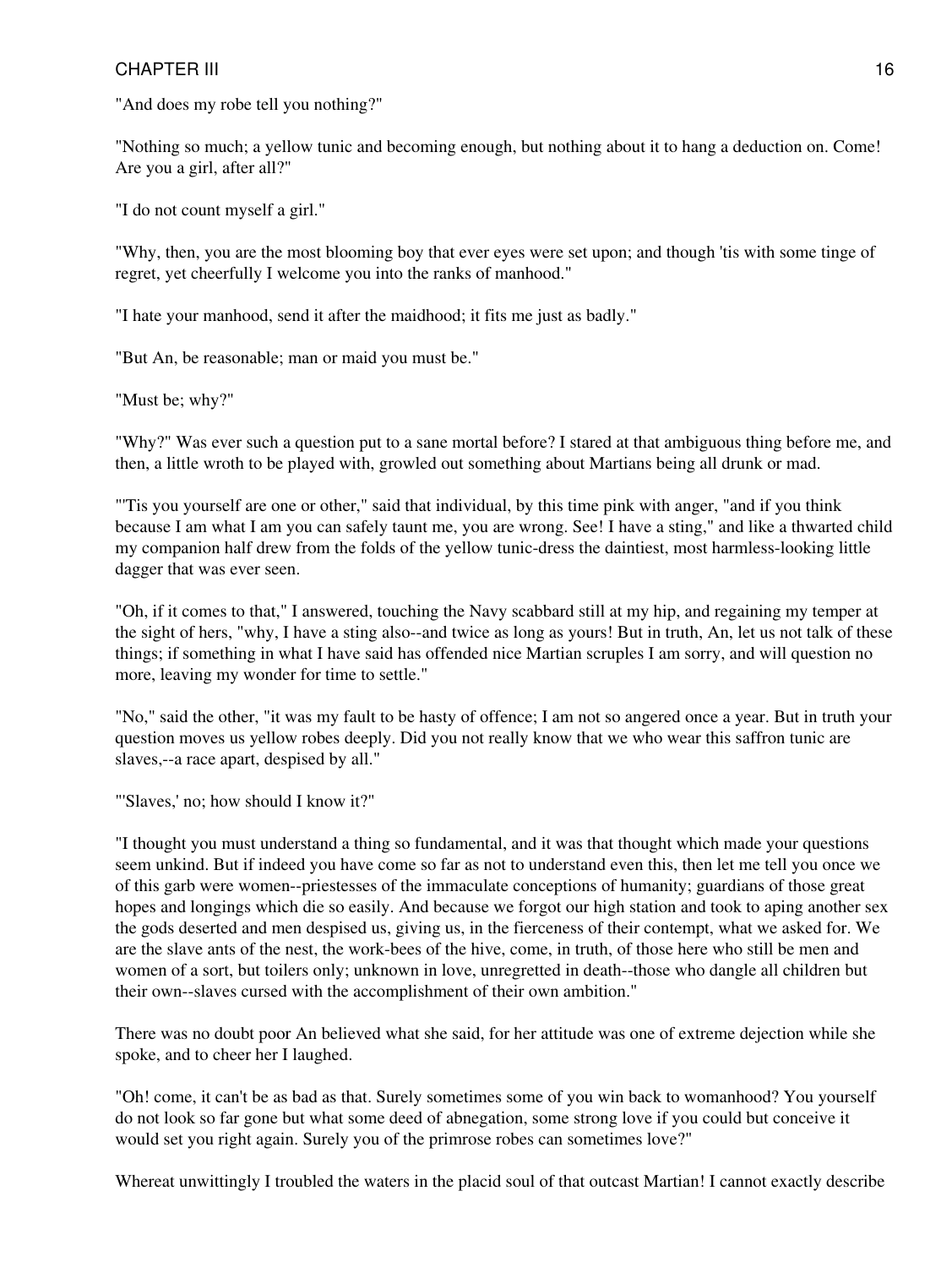how it was, but she bent her head silently for a moment or two, and then, with a sigh, lifting her eyes suddenly to mine, said quietly, "Yes, sometimes; sometimes--but very seldom," while for an instant across her face there flashed the summer lightning of a new hope, a single transient glance of wistful, timid entreaty; of wonder and delight that dared not even yet acknowledge itself.

Then it was my turn to sit silent, and the pause was so awkward that in a minute, to break it, I exclaimed--

"Let's drop personalities, old chap--I mean my dear Miss An. Tell me something about your people, and let us begin properly at the top: have you got a king, for instance?"

To this the girl, pulling herself out of the pleasant slough of her listlessness, and falling into my vein, answered--

"Both yes and no, sir traveller from afar--no chiefly, and yet perhaps yes. If it were no then it were so, and if yes then Hath were our king."

"A mild king I should judge by your uncertainty. In the place where I came from kings press their individualities somewhat more clearly on their subjects' minds. Is Hath here in the city? Does he come to your feasts today?"

An nodded. Hath was on the river, he had been to see the sunrise; even now she thought the laughter and singing down behind the bend might be the king's barge coming up citywards. "He will not be late," said my companion, "because the marriage-feast is set for tomorrow in the palace."

I became interested. Kings, palaces, marriage-feasts--why, here was something substantial to go upon; after all these gauzy folk might turn out good fellows, jolly comrades to sojourn amongst--and marriage-feasts reminded me again I was hungry.

"Who is it," I asked, with more interest in my tone, "who gets married?--is it your ambiguous king himself?"

Whereat An's purple eyes broadened with wonder: then as though she would not be uncivil she checked herself, and answered with smothered pity for my ignorance, "Not only Hath himself, but every one, stranger, they are all married tomorrow; you would not have them married one at a time, would you?"--this with inexpressible derision.

I said, with humility, something like that happened in the place I came from, asking her how it chanced the convenience of so many came to one climax at the same moment. "Surely, An, this is a marvel of arrangement. Where I dwelt wooings would sometimes be long or sometimes short, and all maids were not complacent by such universal agreement."

The girl was clearly perplexed. She stared at me a space, then said, "What have wooings long or short to do with weddings? You talk as if you did your wooing first and then came to marriage--we get married first and woo afterwards!"

"'Tis not a bad idea, and I can see it might lend an ease and certainty to the pastime which our method lacks. But if the woman is got first and sued subsequently, who brings you together? Who sees to the essential preliminaries of assortment?"

An, looking at my shoes as though she speculated on the remoteness of the journey I had come if it were measured by my ignorance, replied, "The urn, stranger, the urn does that--what else? How it may be in that out-fashioned region you have come from I cannot tell, but here--'tis so commonplace I should have thought you must have known it--we put each new year the names of all womenkind into an urn and the men draw for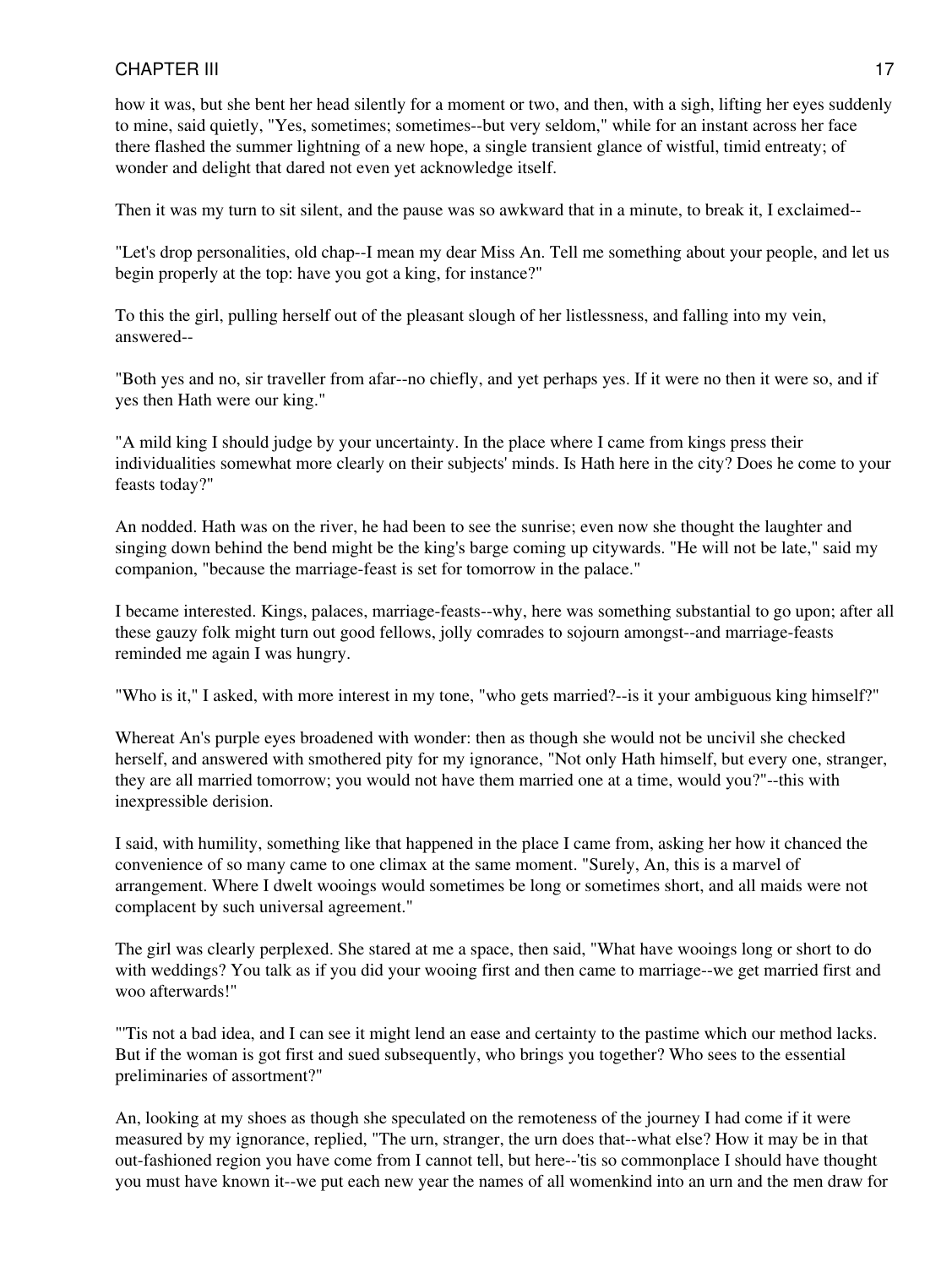them, each town, each village by itself, and those they draw are theirs; is it conceivable your race has other methods?"

I told her it was so--we picked and chose for ourselves, beseeching the damsels, fighting for them, and holding the sun of romance was at its setting just where the Martians held it to rise. Whereat An burst out laughing--a clear, ringing laugh that set all the light-hearted folk in the nearest boats laughing in sympathy. But when the grotesqueness of the idea had somewhat worn off, she turned grave and asked me if such a fancy did not lead to spite, envy, and bickerings. "Why, it seems to me," she said, shaking her curly head, "such a plan might fire cities, desolate plains, and empty palaces--"

"Such things have been."

"Ah! our way is much the better. See!" quoth that gentle philosopher. "'Here,' one of our women would say, 'am I to-day, unwed, as free of thought as yonder bird chasing the catkin down; tomorrow I shall be married, with a whole summer to make love in, relieved at one bound of all those uncertainties you acknowledge to, with nothing to do but lie about on sunny banks with him whom chance sends me, come to the goal of love without any travelling to get there.' Why, you must acknowledge this is the perfection of ease."

"But supposing," I said, "chance dealt unkindly to you from your nuptial urn, supposing the man was not to your liking, or another coveted him?" To which An answered, with some shrewdness--

"In the first case we should do what we might, being no worse off than those in your land who had played ill providence to themselves. In the second, no maid would covet him whom fate had given to another, it were too fatiguing, or if such a thing DID happen, then one of them would waive his claims, for no man or woman ever born was worth a wrangle, and it is allowed us to barter and change a little."

All this was strange enough. I could not but laugh, while An laughed at the lightest invitation, and thus chatting and deriding each other's social arrangements we floated idly townwards and presently came out into the main waterway perhaps a mile wide and flowing rapidly, as streams will on the threshold of the spring, with brash or waste of distant beaches riding down it, and every now and then a broken branch or tree-stem glancing through waves whose crests a fresh wind lifted and sowed in golden showers in the intervening furrows. The Martians seemed expert upon the water, steering nimbly between these floating dangers when they met them, but for the most part hugging the shore where a more placid stream better suited their fancies, and for a time all went well.

An, as we went along, was telling me more of her strange country, pointing out birds or flowers and naming them to me. "Now that," she said, pointing to a small grey owl who sat reflective on a floating log we were approaching--"that is a bird of omen; cover your face and look away, for it is not well to watch it."

Whereat I laughed. "Oh!" I answered, "so those ancient follies have come as far as this, have they? But it is no bird grey or black or white that can frighten folk where I come from; see, I will ruffle his philosophy for him," and suiting the action to the words I lifted a pebble that happened to lie at the bottom of the boat and flung it at that creature with the melancholy eyes. Away went the owl, dipping his wings into the water at every stroke, and as he went wailing out a ghostly cry, which even amongst sunshine and glitter made one's flesh creep.

An shook her head. "You should not have done that," she said; "our dead whom we send down over the falls come back in the body of yonder little bird. But he has gone now," she added, with relief; "see, he settles far up stream upon the point of yonder rotten bough; I would not disturb him again if I were you--"

Whatever more An would have said was lost, for amidst a sound of flutes and singing round the bend of the river below came a crowd of boats decked with flowers and garlands, all clustering round a barge barely able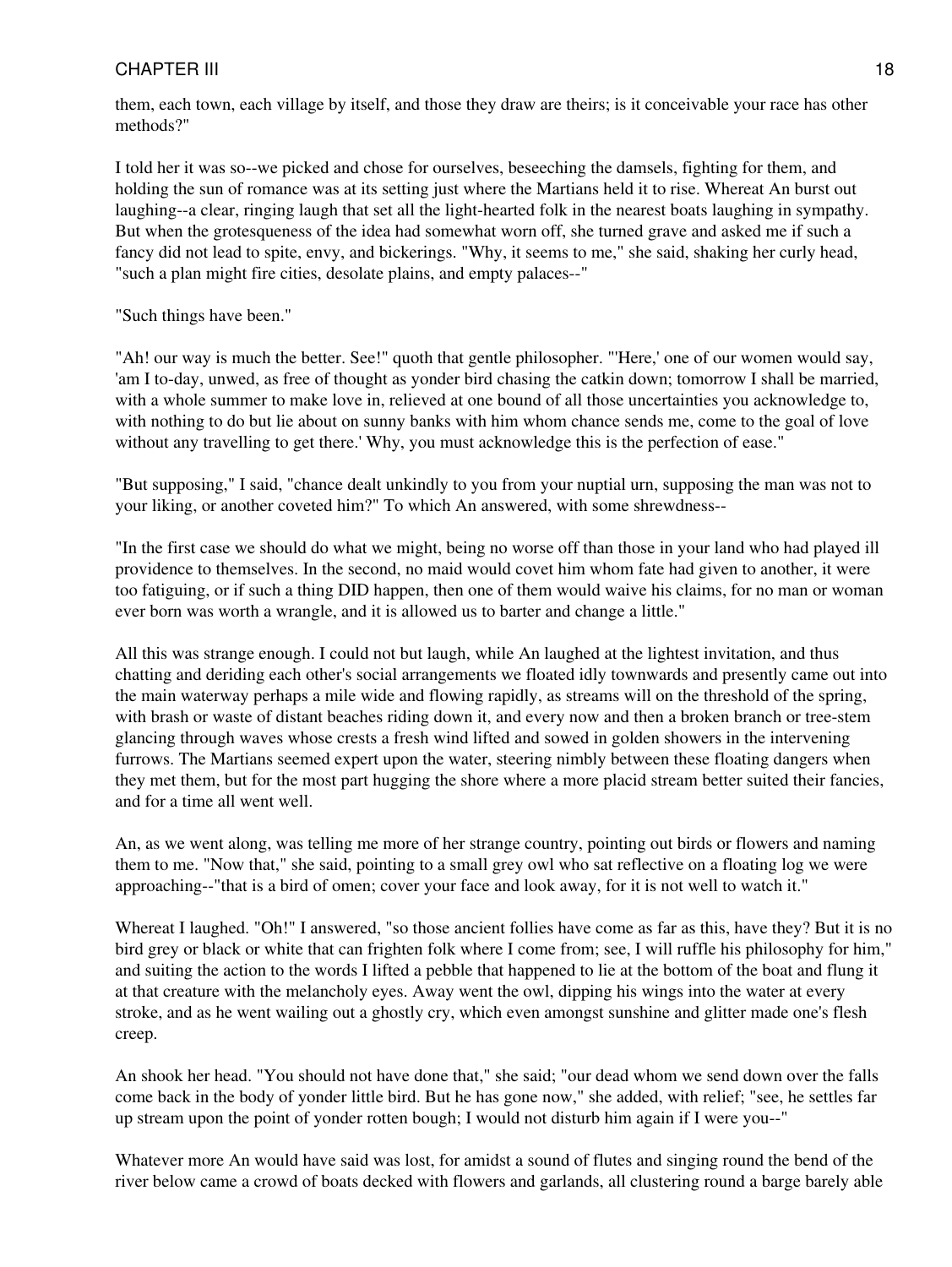to move, so thick those lesser skiffs pressed upon it. So close those wherries hung about that the garlanded rowers who sat at the oars could scarcely pull, but, here as everywhere, it was the same good temper, the same carelessness of order, as like a flowery island in the dancing blue water the motley fleet came up.

I steered our skiff a space out from the bank to get a better view, while An clapped her hands together and laughed. "It is Hath--he himself and those of the palace with him. Steer a little nearer still, friend--so! between yon floating rubbish flats, for those with Hath are good to look at."

Nothing loth I made out into mid-stream to see that strange prince go by, little thinking in a few minutes I should be shaking hands with him, a wet and dripping hero. The crowd came up, and having the advantage of the wind, it did not take me long to get a front place in the ruck, whence I set to work, with republican interest in royalty, to stare at the man who An said was the head of Martian society. He did not make me desire to renounce my democratic principles. The royal fellow was sitting in the centre of the barge under a canopy and on a throne which was a mass of flowers, not bunched together as they would have been with us, but so cunningly arranged that they rose from the footstool to the pinnacle in a rhythm of colour, a poem in bud and petals the like of which for harmonious beauty I could not have imagined possible. And in this fairy den was a thin, gaunt young man, dressed in some sort of black stuff so nondescript that it amounted to little more than a shadow. I took it for granted that a substance of bone and muscle was covered by that gloomy suit, but it was the face above that alone riveted my gaze and made me return the stare he gave me as we came up with redoubled interest. It was not an unhandsome face, but ashy grey in colour and amongst the insipid countenances of the Martians about him marvellously thoughtful. I do not know whether those who had killed themselves by learning ever leave ghosts behind, but if so this was the very ideal for such a one. At his feet I noticed, when I unhooked my eyes from his at last, sat a girl in a loose coral pink gown who was his very antipode. Princess Heru, for so she was called, was resting one arm upon his knee at our approach and pulling a blue convolvulus bud to pieces--a charming picture of dainty idleness. Anything so soft, so silken as that little lady was never seen before. Who am I, a poor quarter-deck loafer, that I should attempt to describe what poet and painter alike would have failed to realise? I know, of course, your stock descriptives: the melting eye, the coral lip, the peachy cheek, the raven tress; but these were coined for mortal woman--and this was not one of them. I will not attempt to describe the glorious tenderness of those eyes she turned upon me presently; the glowing radiance of her skin; the infinite grace of every action; the incredible soul-searching harmony of her voice, when later on I heard it--you must gather something of these things as I go--suffice it to say that when I saw her there for the first time in the plenitude of her beauty I fell desperately, wildly in love with her.

Meanwhile, even the most infatuated of mortals cannot stare for ever without saying something. The grating of our prow against the garlanded side of the royal barge roused me from my reverie, and nodding to An, to imply I would be back presently, I lightly jumped on to Hath's vessel, and, with the assurance of a free and independent American voter, approached that individual, holding out my palm, and saying as I did so,

#### "Shake hands, Mr. President!"

The prince came forward at my bidding and extending his hand for mine. He bowed slow and sedately, in that peculiar way the Martians have, a ripple of gratified civility passing up his flesh; lower and lower he bowed, until his face was over our clasped hands, and then, with simple courtesy, he kissed my finger-tips! This was somewhat embarrassing. It was not like the procedure followed in Courts nearer to Washington than this one, as far as my reading went, and, withdrawing my fingers hastily, I turned to the princess, who had risen, and was eyeing her somewhat awkwardly, the while wondering what kind of salutation would be suitable in her case when a startling incident happened. The river, as said, was full of floating rubbish brought down from some far-away uplands by a spring freshet while the royal convoy was making slow progress upstream and thus met it all bow on. Some of this stuff was heavy timber, and when a sudden warning cry went up from the leading boats it did not take my sailor instinct long to guess what was amiss. Those in front shot side to side, those behind tried to drop back as, bearing straight down on the royal barge, there came a log of black wood twenty feet long and as thick as the mainmast of an old three-decker.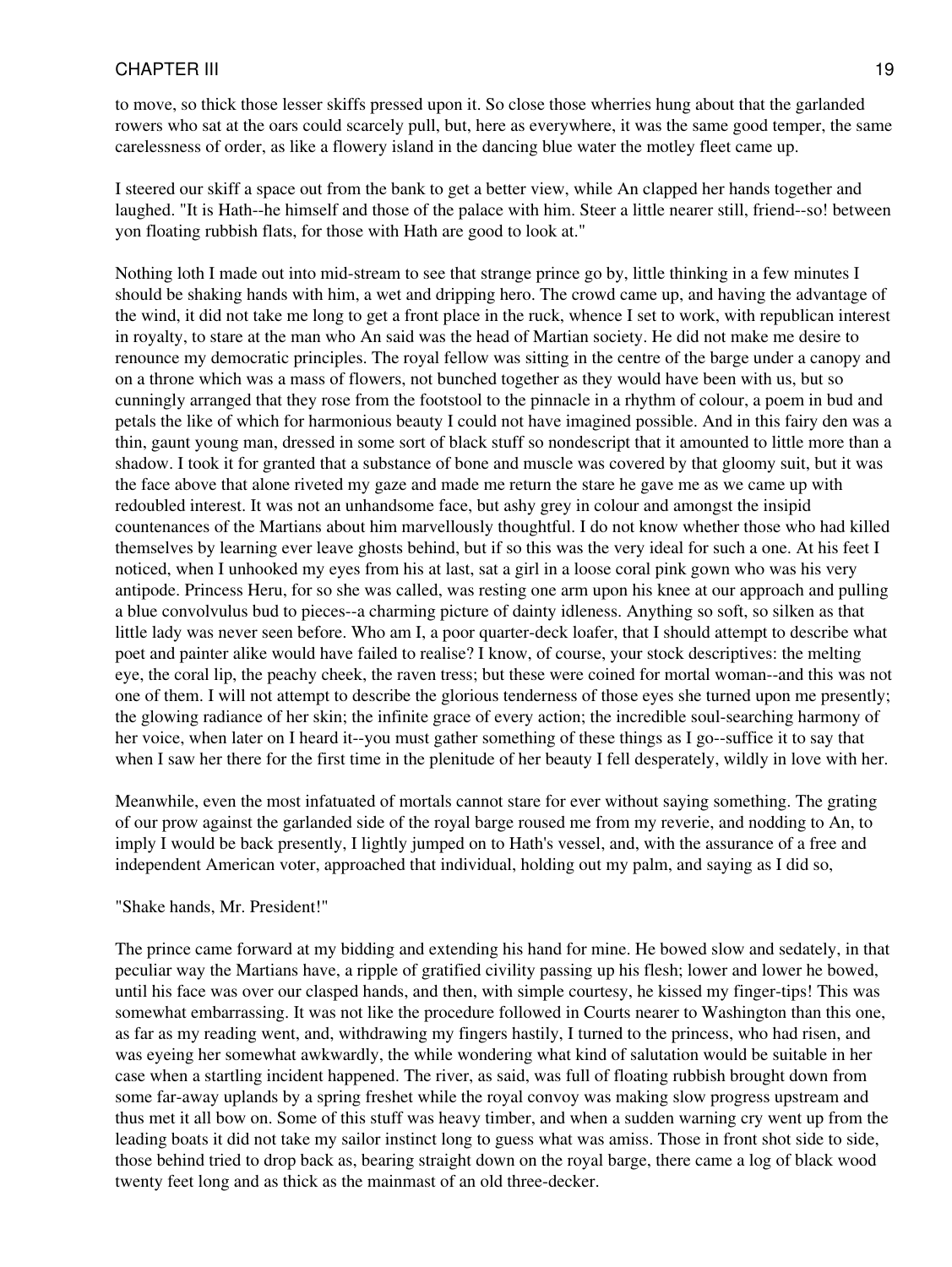Hath's boat could no more escape than if it had been planted on a rocky pedestal, garlands and curtains trailing in the water hung so heavy on it. The gilded paddles of the slender rowers were so feeble--they had but made a half-turn from that great javelin's road when down it came upon them, knocking the first few pretty oarsmen head over heels and crackling through their oars like a bull through dry maize stalks. I sprang forward, and snatching a pole from a half-hearted slave, jammed the end into the head of the log and bore with all my weight upon it, diverting it a little, and thereby perhaps saving the ship herself, but not enough. As it flashed by a branch caught upon the trailing tapestry, hurling me to the deck, and tearing away with it all that finery. Then the great spar, tossing half its dripping length into the air, went plunging downstream with shreds of silk and flowers trailing from it, and white water bubbling in its rear.

When I scrambled to my feet all was ludicrous confusion on board. Hath still stood by his throne--an island in a sea of disorder--staring at me; all else was chaos. The rowers and courtiers were kicking and wallowing in the "waist" of the ship like fish newly shot out of a trawl net, but the princess was gone. Where was she? I brushed the spray from my eyes, and stared overboard. She was not in the bubbling blue water alongside. Then I glanced aft to where the log, now fifteen yards away, was splashing through the sunshine, and, as I looked, a fair arm came up from underneath and white fingers clutched convulsively at the sky. What man could need more? Down the barge I rushed, and dropping only my swordbelt, leapt in to her rescue. The gentle Martians were too numb to raise a hand in help; but it was not necessary. I had the tide with me, and gained at every stroke. Meanwhile that accursed tree, with poor Heru's skirts caught on a branch, was drowning her at its leisure; lifting her up as it rose upon the crests, a fair, helpless bundle, and then sousing her in its fall into the nether water, where I could see her gleam now and again like pink coral.

I redoubled my efforts and got alongside, clutching the rind of that old stump, and swimming and scrambling, at last was within reach of the princess. Thereon the log lifted her playfully to my arms, and when I had laid hold came down, a crushing weight, and forced us far into the clammy bosom of Martian sea. Again we came up, coughing and choking--I tugging furiously at that tangled raiment, and the lady, a mere lump of sweetness in my other arm--then down again with that log upon me and all the noises of Eblis in my ears. Up and down we went, over and over, till strength was spent and my ribs seemed breaking; then, with a last desperate effort, I got a knee against the stem, and by sheer strength freed my princess--the spiteful timber made a last ugly thrust at us as it rolled away--and we were free!

I turned upon my back, and, sure of rescue now, took the lady's head upon my chest, holding her sweet, white fists in mine the while, and, floating, waited for help.

It came only too quickly. The gallant Martians, when they saw the princess saved, came swiftly down upon us. Over the lapping of the water in my ears I heard their sigh--like cries of admiration and surprise, the rattle of spray on the canoe sides mingled with the splash of oars, the flitting shadows of their prows were all about us, and in less time than it takes to write we were hauled aboard, revived, and taken to Hath's barge. Again the prince's lips were on my fingertips; again the flutes and music struck up; and as I squeezed the water out of my hair, and tried to keep my eyes off the outline of Heru, whose loveliness shone through her damp, clinging, pink robe, as if that robe were but a gauzy fancy, I vaguely heard Hath saying wondrous things of my gallantry, and, what was more to the purpose, asking me to come with him and stay that night at the palace.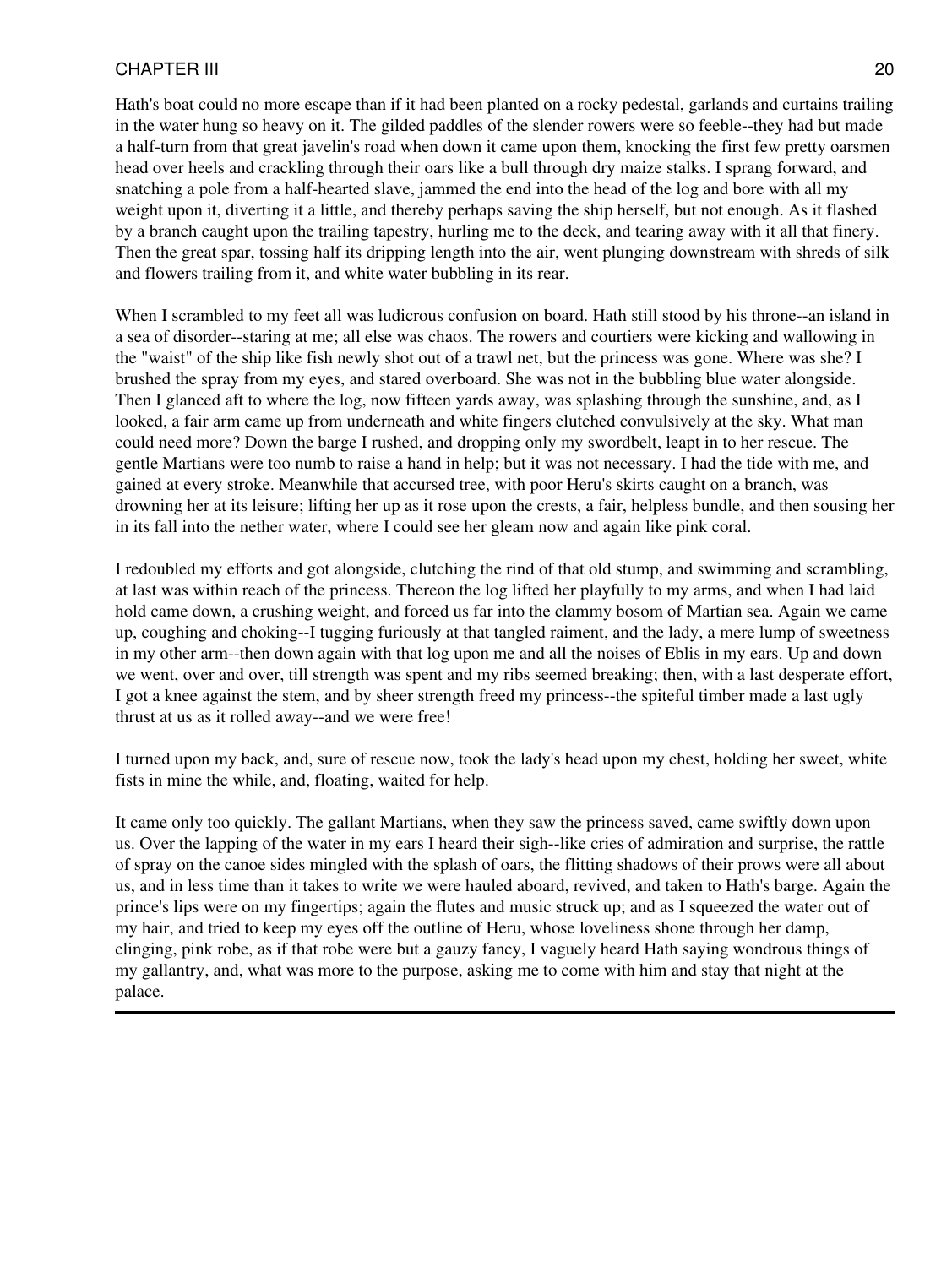# **CHAPTER IV**

They lodged me like a prince in a tributary country that first night. I was tired. 'Twas a stiff stage I had come the day before, and they gave me a couch whose ethereal softness seemed to close like the wings of a bird as I plunged at its touch into fathomless slumbers. But the next day had hardly broken when I was awake, and, stretching my limbs upon the piled silk of a legless bed upon the floor, found myself in a great chamber with a purple tapestry across the entrance, and a square arch leading to a flat terrace outside.

It was a glorious daybreak, making my heart light within me, the air like new milk, and the colours of the sunrise lay purple and yellow in bars across my room. I yawned and stretched, then rising, wrapped a silken quilt about me and went out into the flat terrace top, wherefrom all the city could be seen stretched in an ivory and emerald patchwork, with open, blue water on one side, and the Martian plain trending away in illimitable distance upon the other.

Directly underneath in the great square at the bottom of Hath's palace steps were gathered a concourse of people, brilliant in many-coloured dresses. They were sitting or lying about just as they might for all I knew have done through the warm night, without much order, save that where the black streaks of inlaid stone marked a carriageway across the square none were stationed. While I wondered what would bring so many together thus early, there came a sound of flutes--for these people can do nothing without piping like finches in a thicket in May--and from the storehouses half-way over to the harbour there streamed a line of carts piled high with provender. Down came the teams attended by their slaves, circling and wheeling into the open place, and as they passed each group those lazy, lolling beggars crowded round and took the dole they were too thriftless to earn themselves. It was strange to see how listless they were about the meal, even though Providence itself put it into their hands; to note how the yellow-girted slaves scudded amongst them, serving out the loaves, themselves had grown, harvested, and baked; slipping from group to group, rousing, exhorting, administering to a helpless throng that took their efforts without thought or thanks.

I stood there a long time, one foot upon the coping and my chin upon my hand, noting the beauty of the ruined town and wondering how such a feeble race as that which lay about, breakfasting in the limpid sunshine, could have come by a city like this, or kept even the ruins of its walls and buildings from the covetousness of others, until presently there was a rustle of primrose garments and my friend of the day before stood by me.

"Are you rested, traveller?" she questioned in that pretty voice of hers.

"Rested ambrosially, An."

"It is well; I will tell the Government and it will come up to wash and dress you, afterwards giving you breakfast."

"For the breakfast, damsel, I shall be grateful, but as for the washing and dressing I will defend myself to the last gasp sooner than submit to such administration."

"How strange! Do you never wash in your country?"

"Yes, but it is a matter left largely to our own discretion; so, my dear girl, if you will leave me for a minute or two in quest of that meal you have mentioned, I will guarantee to be ready when it comes."

Away she slipped, with a shrug of her rosy shoulders, to return presently, carrying a tray covered with a white cloth, whereon were half a dozen glittering covers whence came most fragrant odours of cooked things.

"Why, comrade," I said, sitting down and lifting lid by lid, for the cold, sweet air outside had made me hungry, "this is better than was hoped for; I thought from what I saw down yonder I should have to trot behind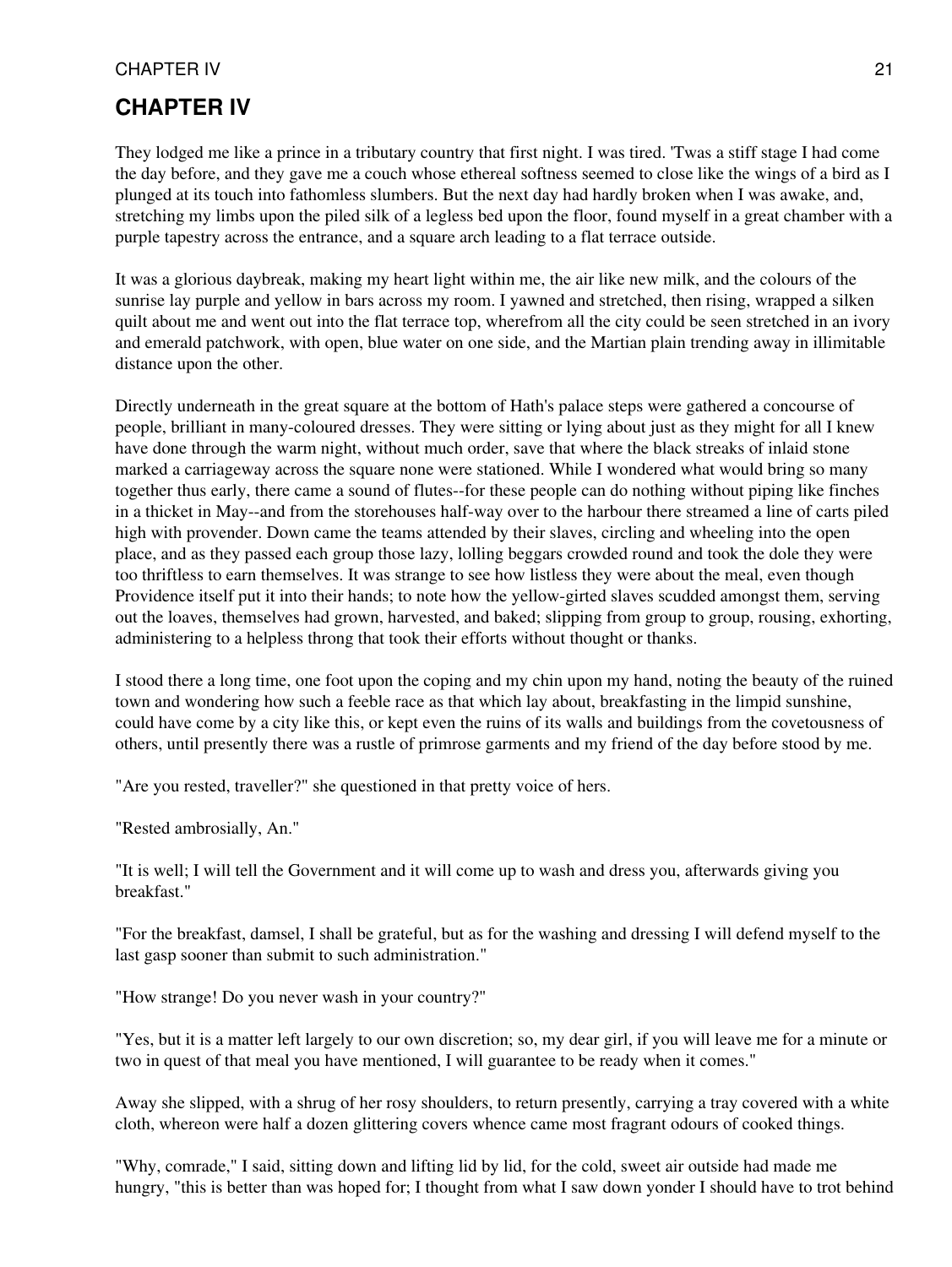a tumbril for my breakfast, and eat it on my heels amongst your sleepy friends below."

An replied, "The stranger is a prince, we take it, in his own country, and princes fare not quite like common people, even here."

"So," I said, my mouth full of a strange, unknown fish, and a cake soft as milk and white as cotton in the pod. "Now that makes me feel at home!"

"Would you have had it otherwise with us?"

"No! now I come to think of it, it is most natural things should be much alike in all the corners of the universe; the splendid simplicity that rules the spheres, works much the same, no doubt, upon one side of the sun as upon the other. Yet, somehow--you can hardly wonder at it--yesterday I looked to find your world, when I realised where I had tumbled to, a world of djin and giants; of mad possibilities over realised, and here I see you dwellers by the utterly remote little more marvellous than if I had come amongst you on the introduction of a cheap tourist ticket, and round some neglected corner of my own distant world!"

"I hardly follow your meaning, sir."

"No, no, of course you cannot. I was forgetting you did not know! There, pass me the stuff on yonder platter that looks like caked mud from an anchor fluke, and swells like breath of paradise, and let me question you;" and while I sat and drank with that yellow servitor sitting in front of me, I plied her with questions, just as a baby might who had come into the world with a full-blown gift of speech. But though she was ready and willing enough to answer, and laughed gaily at my quaint ignorance of simple things, yet there was little water in the well.

"Had they any kind of crafts or science; any cult of stars or figures?" But again she shook her head, and said, "Hath might know, Hath understood most things, but herself knew little of either." "Armies or navies?" and again the Martian shrugged her shoulders, questioning in turn--

#### "What for?"

"What for!" I cried, a little angry with her engaging dulness, "Why, to keep that which the strong hand got, and to get more for those who come next; navies to sweep yonder blue seas, and armies to ward what they should bring home, or guard the city walls against all enemies,--for I suppose, An," I said, putting down my knife as the cheering thought came on me,--"I suppose, An, you have some enemies? It is not like Providence to give such riches as you possess, such lands, such cities, and not to supply the antidote in some one poor enough to covet them."

At once the girl's face clouded over, and it was obvious a tender subject had been chanced upon. She waved her hand impatiently as though to change the subject, but I would not be put off.

"Come," I said, "this is better than breakfast. It was the one thing--this unknown enemy of yours--wanting to lever the dull mass of your too peacefulness. What is he like? How strong? How stands the quarrel between you? I was a soldier myself before the sea allured me, and love horse and sword best of all things."

"You would not jest if you knew our enemy!"

"That is as it may be. I have laughed in the face of many a stronger foe than yours is like to prove; but anyhow, give me a chance to judge. Come, who is it that frightens all the blood out of your cheeks by a bare mention and may not be laughed at even behind these substantial walls?"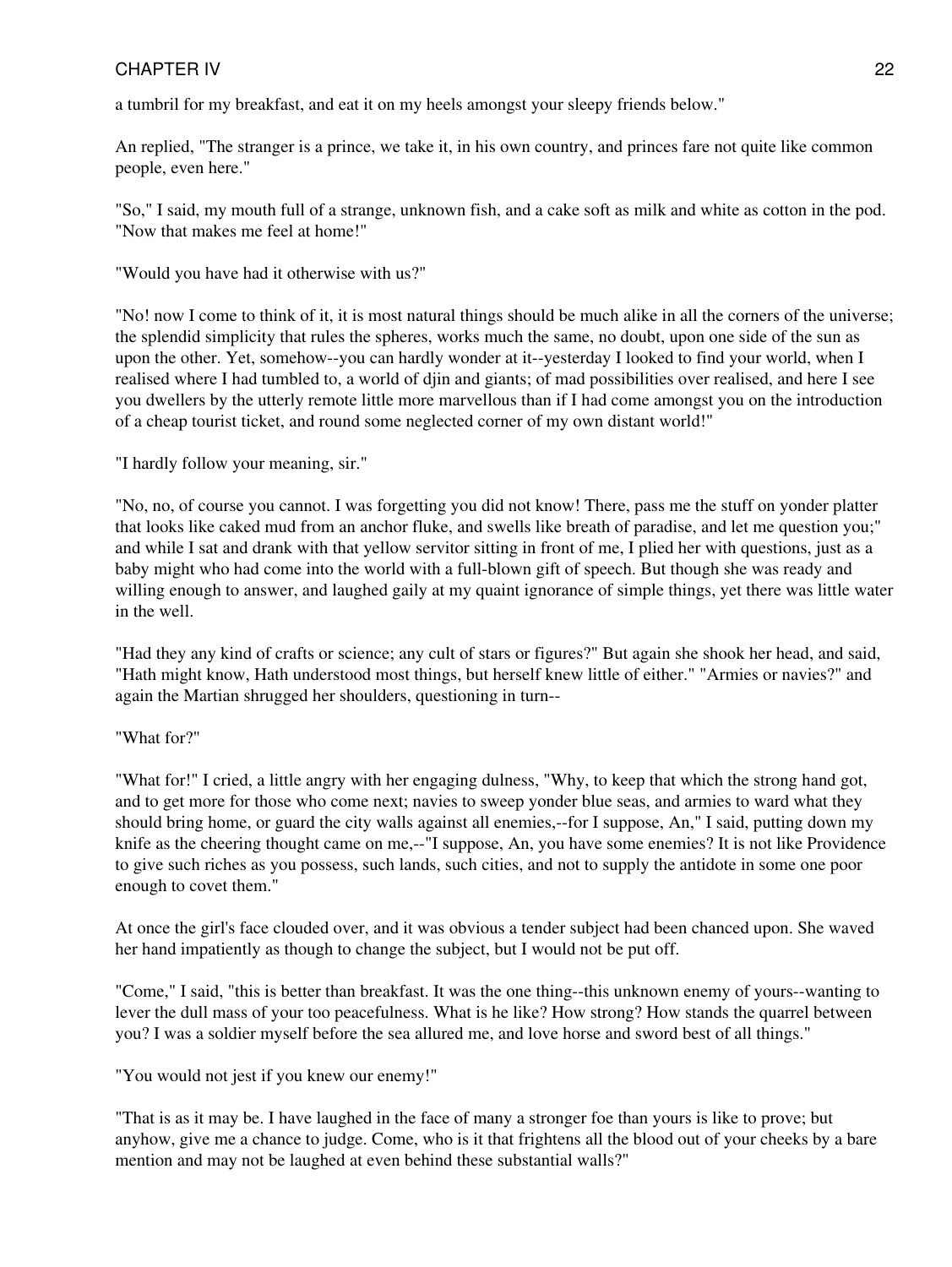"First, then, you know, of course, that long ago this land of ours was harried from the West."

"Not I."

"No!" said An, with a little warmth. "If it comes to that, you know nothing."

Whereat I laughed, and, saying the reply was just, vowed I would not interrupt again; so she wont on saying how Hath--that interminable Hath!--would know it all better than she did, but long ago the land was overrun by a people from beyond the broad, blue waters outside; a people huge of person, hairy and savage, uncouth, unlettered, and poor An's voice trembled even to describe them; a people without mercy or compunction, dwellers in woods, eaters of flesh, who burnt, plundered, and destroyed all before them, and had toppled over this city along with many others in an ancient foray, the horrors of which, still burnt lurid in her people's minds.

"Ever since then," went on the girl, "these odious terrors of the outer land have been a nightmare to us, making hectic our pleasures, and filling our peace with horrid thoughts of what might be, should they chance to come again."

"'Tis unfortunate, no doubt, lady," I answered. "Yet it was long ago, and the plunderers are far away. Why not rise and raid them in turn? To live under such a nightmare is miserable, and a poet on my side of the ether has said--

"'He either fears his fate too much, Or his deserts are small, Who will not put it to the touch, To win or lose it all.'

It seems to me you must either bustle and fight again, or sit tamely down, and by paying the coward's fee for peace, buy at heavy price, indulgence from the victor."

"We," said An simply, and with no show of shame, "would rather die than fight, and so we take the easier way, though a heavy one it is. Look!" she said, drawing me to the broad window whence we could get a glimpse of the westward town and the harbour out beyond the walls. "Look! see yonder long row of boats with brown sails hanging loose reefed from every yard ranged all along the quay. Even from here you can make out the thin stream of porter slaves passing to and fro between them and the granaries like ants on a sunny path. Those are our tax-men's ships, they came yesterday from far out across the sea, as punctual as fate with the first day of spring, and two or three nights hence we trust will go again: and glad shall we be to see them start, although they leave scupper deep with our cloth, our corn, and gold."

"Is that what they take for tribute?"

"That and one girl--the fairest they can find."

"One--only one! 'Tis very moderate, all things considered."

"She is for the thither king, Ar-hap, and though only one as you say, stranger, yet he who loses her is apt sometimes to think her one too many lost."

"By Jupiter himself it is well said! If I were that man I would stir up heaven and hell until I got her back; neither man, nor beast, nor devil should stay me in my quest!" As I spoke I thought for a minute An's fingers trembled a little as she fixed a flower upon my coat, while there was something like a sigh in her voice as she said--

"The maids of this country are not accustomed, sir, to be so strongly loved."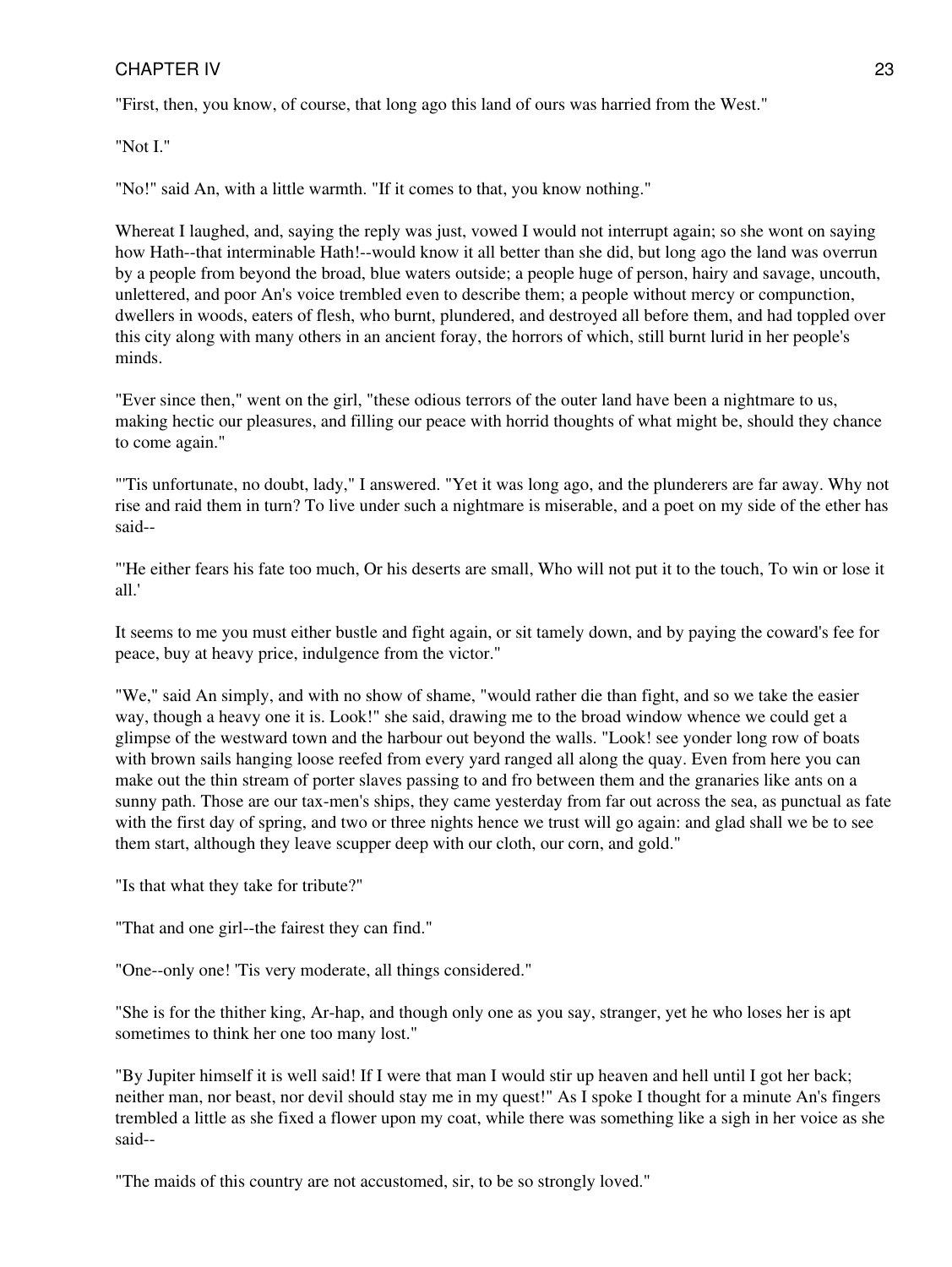By this time, breakfasted and rehabilitated, I was ready to go forth. The girl swung back the heavy curtain that served in place of door across the entrance of my chamber, and leading the way by a corridor and marble steps while I followed, and whether it was the Martian air or the meal I know not, but thinking mighty well of myself until we came presently onto the main palace stairs, which led by stately flights from the upper galleries to the wide square below.

As we passed into the full sunshine--and no sunshine is so crisply golden as the Martian--amongst twined flowers and shrubs and gay, quaint birds building in the cornices, a sleek youth rose slowly from where he had spread his cloak as couch upon a step and approaching asked--

"You are the stranger of yesterday?"

"Yes," I answered.

"Then I bring a message from Prince Hath, saying it would pleasure him greatly if you would eat the morning meal with him."

"Why," I answered, "it is very civil indeed, but I have breakfasted already."

"And so has Hath," said the boy, gently yawning. "You see I came here early this morning, but knowing you would pass sooner or later I thought it would save me the trouble if I lay down till you came--those quaint people who built these places were so prodigal of steps," and smiling apologetically he sank back on his couch and began toying with a leaf.

"Sweet fellow," I said, and you will note how I was getting into their style of conversation, "get back to Hath when you have rested, give him my most gracious thanks for the intended courtesy, but tell him the invitation should have started a week earlier; tell him from me, you nimble-footed messenger, that I will post-date his kindness and come tomorrow; say that meanwhile I pray him to send any ill news he has for me by you. Is the message too bulky for your slender shoulders?" ` "No," said the boy, rousing himself slowly, "I will take it," and then he prepared to go. He turned again and said, without a trace of incivility, "But indeed, stranger, I wish you would take the message yourself. This is the third flight of stairs I have been up today."

Everywhere it was the same friendly indolence. Half the breakfasters were lying on coloured shawls in groups about the square; the other half were strolling off--all in one direction, I noticed--as slowly as could be towards the open fields beyond; no one was active or had anything to do save the yellow folk who flitted to and fro fostering the others, and doing the city work as though it were their only thought in life. There were no shops in that strange city, for there were no needs; some booths I saw indeed, and temple-like places, but hollow, and used for birds and beasts--things these lazy Martians love. There was no tramp of busy feet, for no one was busy; no clank of swords or armour in those peaceful streets, for no one was warlike; no hustle, for no one hurried; no wide-packed asses nodding down the lanes, for there was nothing to fill their packs with, and though a cart sometimes came by with a load of lolling men and maids, or a small horse, for horses they had, paced along, itself nearly as lazy as the master he bore, with trappings sewed over bits of coloured shell and coral, yet somehow it was all extraordinarily unreal. It was a city full of the ghosts of the life which once pulsed through its ways. The streets were peopled, the chatter of voices everywhere, the singing boys and laughing girls wandering, arms linked together, down the ways filled every echo with their merriment, yet somehow it was all so shallow that again and again I rubbed my eyes, wondering if I were indeed awake, or whether it were not a prolonged sleep of which the tomorrow were still to come.

"What strikes me as strangest of all, good comrade," I observed pleasantly to the tripping presence at my elbow, "is that these countrymen of yours who shirk to climb a flight of steps, and have palms as soft as rose petals, these wide ways paved with stones as hard as a usurer's heart."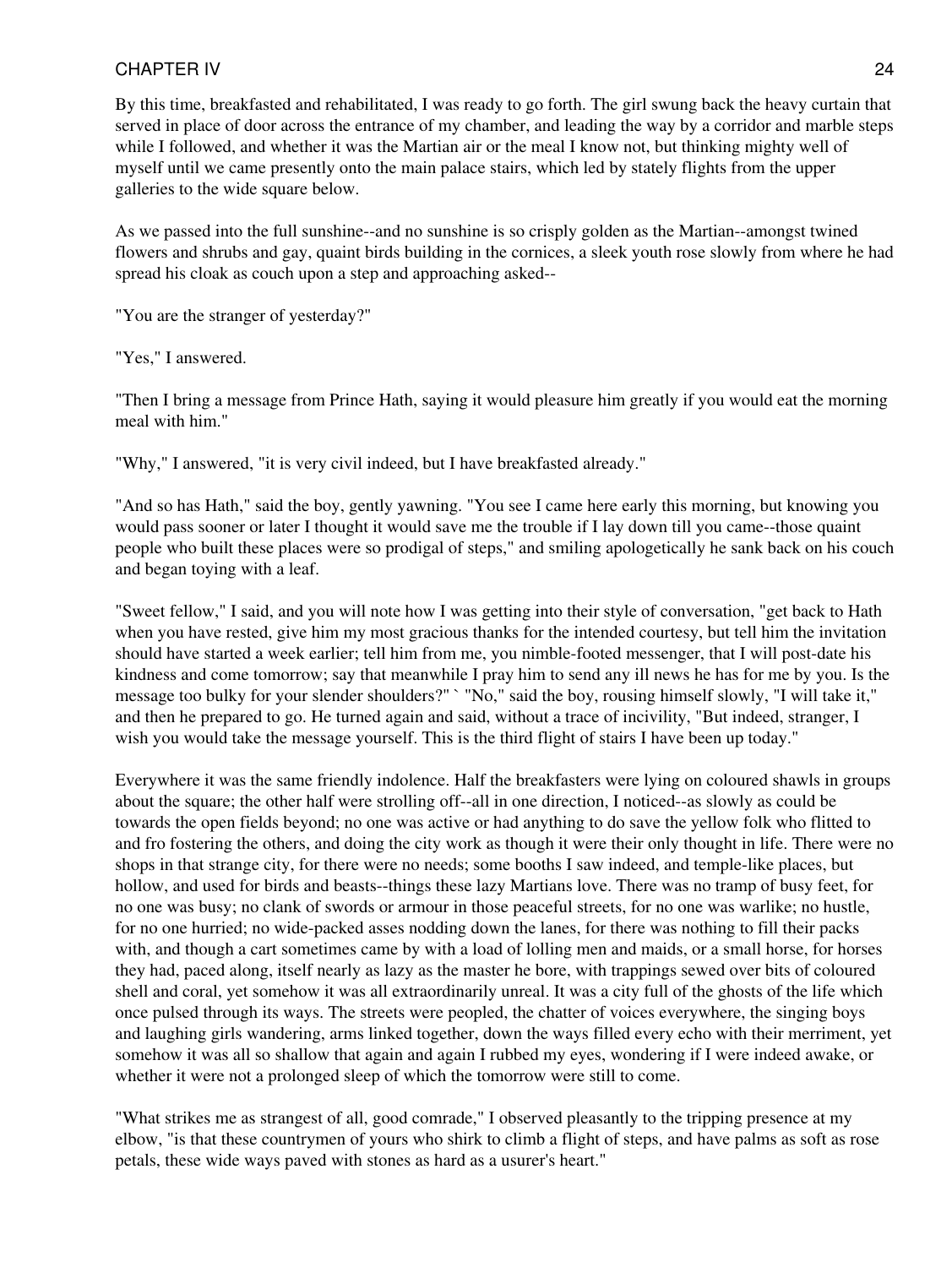An laughed. "The stones were still in their native quarries had it been left to us to seek them; we are like the conies in the ruins, sir, the inheritors of what other hands have done."

"Ay, and undone, I think, as well, for coming along I have noted axe chippings upon the walls, smudges of ancient fire and smoke upon the cornices."

An winced a little and stared uneasily at the walls, muttering below her breath something about trying to hide with flower garlands the marks they could not banish, but it was plain the conversation was not pleasing to her. So unpleasant was talk or sight of woodmen (Thither-folk, as she called them, in contradiction to the Hither people about us here), that the girl was clearly relieved when we were free of the town and out into the open playground of the people. The whole place down there was a gay, shifting crowd. The booths of yesterday, the arcades, the archways, were still standing, and during the night unknown hands had redecked them with flowers, while another day's sunshine had opened the coppice buds so that the whole place was brilliant past expression. And here the Hither folk were varying their idleness by a general holiday. They were standing about in groups, or lying ranked like new-plucked flowers on the banks, piping to each other through reeds as soft and melodious as running water. They were playing inconsequent games and breaking off in the middle of them like children looking for new pleasures. They were idling about the drinking booths, delicately stupid with quaint, thin wines, dealt out to all who asked; the maids were ready to chevy or be chevied through the blossoming thickets by anyone who chanced upon them, the men slipped their arms round slender waists and wandered down the paths, scarce seeming to care even whose waist it was they circled or into whose ear they whispered the remainder of the love-tale they had begun to some one else. And everywhere it was "Hi," and "Ha," and "So," and "See," as these quaint people called to one another, knowing each other as familiarly as ants of a nest, and by the same magic it seemed to me.

"An," I said presently, when we had wandered an hour or so through the drifting throng, "have these good countrymen of yours no other names but monosyllabic, nothing to designate them but these chirruping syllables?"

"Is it not enough?" answered my companion. "Once indeed I think we had longer names, but," she added, smiling, "how much trouble it saves to limit each one to a single sound. It is uncivil to one's neighbours to burden their tongues with double duty when half would do."

"But have you no patronymics--nothing to show the child comes of the same source as his father came?"

"We have no fathers."

"What! no fathers?" I said, starting and staring at her.

"No, nor mothers either, or at least none that we remember, for again, why should we? Mayhap in that strange district you come from you keep count of these things, but what have we to do with either when their initial duty is done. Look at that painted butterfly swinging on the honey-laden catkin there. What knows she of the mother who shed her life into a flowercup and forgot which flower it was the minute afterwards. We, too, are insects, stranger."

"And do you mean to say of this great concourse here, that every atom is solitary, individual, and can claim no kindred with another save the loose bonds of a general fraternity--a specious idea, horrible, impracticable!"

Whereat An laughed. "Ask the grasshoppers if it is impracticable; ask the little buzzing things of grass and leaves who drift hither and thither upon each breath of wind, finding kinsmen never but comrades everywhere--ask them if it is horrible."

This made me melancholy, and somehow set me thinking of the friends immeasurably distant I had left but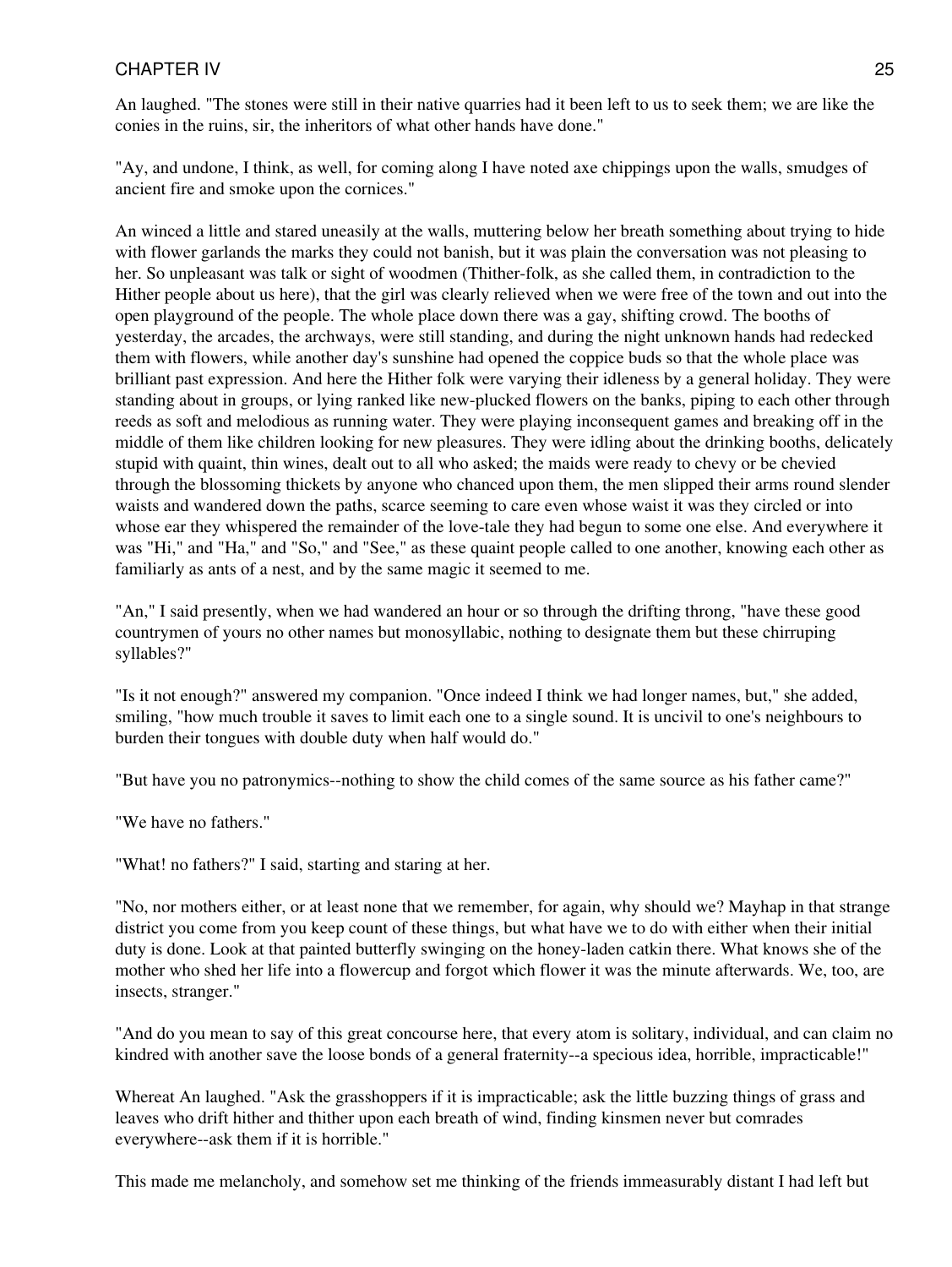yesterday.

What were they doing? Did they miss me? I was to have called for my pay this afternoon, and tomorrow was to have run down South to see that freckled lady of mine. What would she think of my absence? What would she think if she knew where I was? Gods, it was too mad, too absurd! I thrust my hands into my pockets in fierce desperation, and there they clutched an old dance programme and an out-of-date check for a New York ferry-boat. I scowled about on that sunny, helpless people, and laying my hand bitterly upon my heart felt in the breast-pocket beneath a packet of unpaid Boston tailors' bills and a note from my landlady asking if I would let her aunt do my washing while I was on shore. Oh! what would they all think of me? Would they brand me as a deserter, a poltroon, and a thief, letting my name presently sink down in shame and mystery in the shadowy realm of the forgotten? Dreadful thoughts! I would think no more.

Maybe An had marked my melancholy, for presently she led me to a stall where in fantastic vases wines of sorts I have described before were put out for all who came to try them. There was medicine here for every kind of dulness--not the gross cure which earthly wine effects, but so nicely proportioned to each specific need that one could regulate one's debauch to a hairbreadth, rising through all the gamut of satisfaction, from the staid contentment coming of that flask there to the wild extravagances of the furthermost vase. So my stripling told me, running her finger down the line of beakers carved with strange figures and cased in silver, each in its cluster of little attendant drinking-cups, like-coloured, and waiting round on the white napkins as the shore boats wait to unload a cargo round the sides of a merchant vessel.

"And what," I said, after curiously examining each liquor in turn, "what is that which stands alone there in the humble earthen jar, as though unworthy of the company of the others."

"Oh, that," said my friend, "is the most essential of them all--that is the wine of recovery, without which all the others were deadly poisons."

"The which, lady, looks as if it had a moral attaching to it."

"It may have; indeed I think it has, but I have forgotten. Prince Hath would know! Meanwhile let me give you to drink, great stranger, let me get you something."

"Well, then," I laughed, "reach me down an antidote to fate, a specific for an absent mistress, and forgetful friends."

"What was she like?" said An, hesitating a little and frowning.

"Nay, good friend," was my answer, "what can that matter to you?"

"Oh, nothing, of course," answered that Martian, and while she took from the table a cup and filled it with fluid I felt in the pouch of my sword-belt to see if by chance a bit of money was Iying there, but there was none, only the pips of an orange poor Polly had sucked and laughingly thrown at me.

However, it did not matter. The girl handed me the cup, and I put my lips to it. The first taste was bitter and acrid, like the liquor of long-steeped wood. At the second taste a shiver of pleasure ran through me, and I opened my eyes and stared hard. The third taste grossness and heaviness and chagrin dropped from my heart; all the complexion of Providence altered in a flash, and a stupid irresistible joy, unreasoning, uncontrollable took possession of my fibre. I sank upon a mossy bank and, lolling my head, beamed idiotically on the lolling Martians all about me. How long I was like that I cannot say. The heavy minutes of sodden contentment slipped by unnoticed, unnumbered, till presently I felt the touch of a wine-cup at my lips again, and drinking of another liquor dulness vanished from my mind, my eyes cleared, my heart throbbed; a fantastic gaiety seized upon my limbs; I bounded to my feet, and seizing An's two hands in mine, swung that damsel round in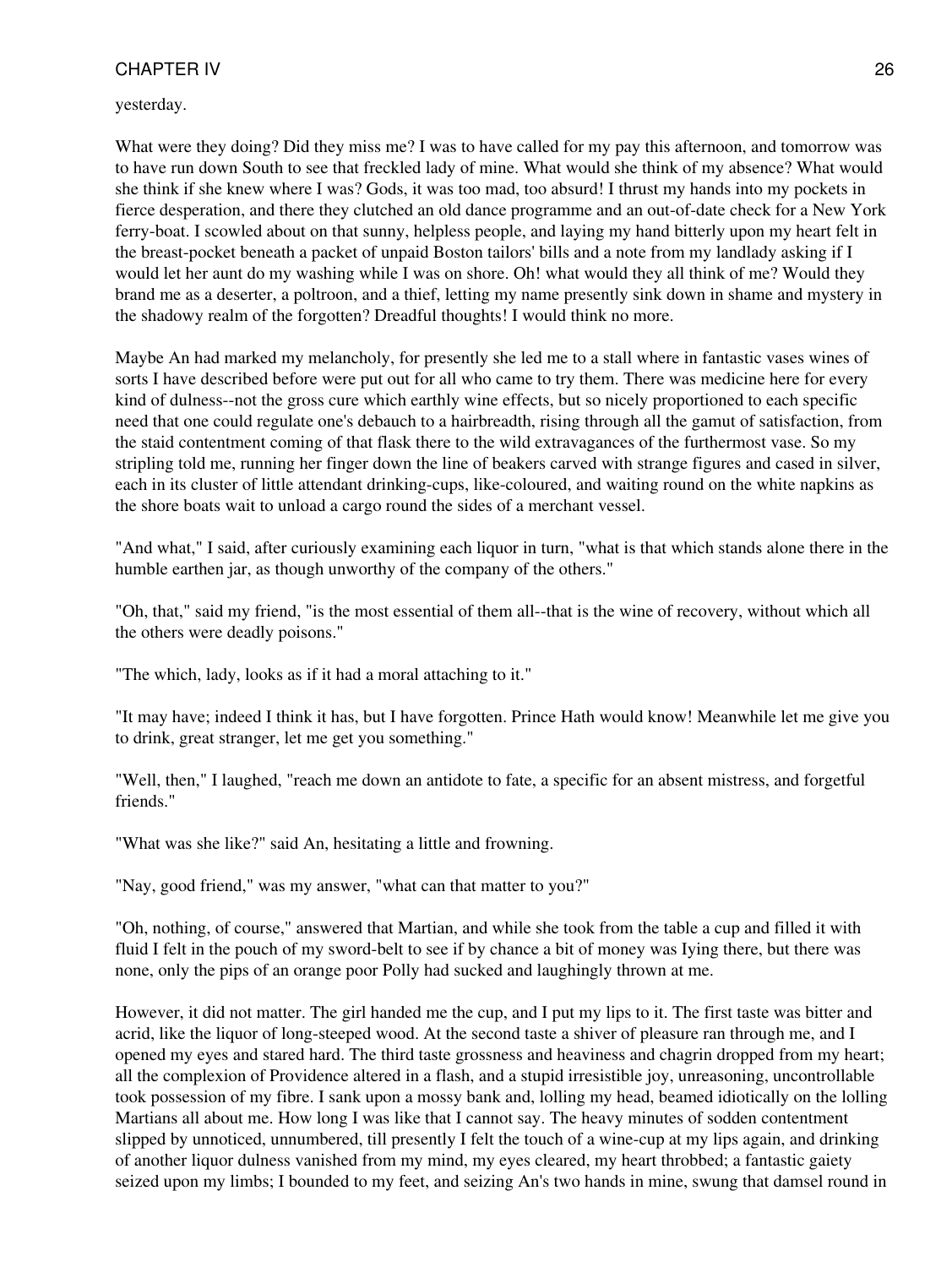a giddy dance, capering as never dancer danced before, till spent and weary I sank down again from sheer lack of breath, and only knew thereafter that An was sitting by me saying, "Drink! drink stranger, drink and forget!" and as a third time a cup was pressed to my lips, aches and pleasures, stupidness and joy, life itself, seemed slipping away into a splendid golden vacuity, a hazy episode of unconscious Elysium, indefinite, and unfathomable.

# **CHAPTER V**

When I woke, feeling as refreshed as though I had been dreaming through a long night, An, seeing me open-eyed, helped me to my feet, and when I had recovered my senses a little, asked if we should go on. I was myself again by this time, so willingly took her hand, and soon came out of the tangle into the open spaces. I must have been under the spell of the Martian wines longer than it seemed, for already it was late in the afternoon, the shadows of trees were lying deep and far-reaching over the motley crowds of people. Out here as the day waned they had developed some sort of method in their sports. In front of us was a broad, grassy course marked off with garlanded finger-posts, and in this space rallies of workfolk were taking part in all manner of games under the eyes of a great concourse of spectators, doing the Martians' pleasures for them as they did their labours. An led me gently on, leaning on my arm heavier, I thought, than she had done in the morning, and ever and anon turning her gazelle-like eyes upon me with a look I could not understand. As we sauntered forward I noticed all about lesser circles where the yellow-girted ones were drawing delighted laughter from good-tempered crowds by tricks of sleight-of-hand, and posturing, or tossing gilded cups and balls as though they were catering, as indeed they were, for outgrown children. Others fluted or sang songs in chorus to the slow clapping of hands, while others were doing I knew not what, sitting silent amongst silent spectators who every now and then burst out laughing for no cause that I could see. But An would not let me stop, and so we pushed on through the crowd till we came to the main enclosures where a dozen slaves had run a race for the amusement of those too lazy to race themselves, and were sitting panting on the grass.

To give them time to get their breath, perhaps, a man stepped out of the crowd dressed in a dark blue tunic, a strange vacuous-looking fellow, and throwing down a sheaf of javelins marched off a dozen paces, then, facing round, called out loudly he would give sixteen suits of "summer cloth" to any one who could prick him with a javelin from the heap.

"Why," I said in amazement, "this is the best of fools--no one could miss from such a distance."

"Ay but," replied my guide, "he is a gifted one, versed in mystics."

I was just going to say a good javelin, shod with iron, was a stronger argument than any mystic I had ever heard of could stand, when out of the crowd stepped a youth, and amid the derisive cheers of his friends chose a reed from the bundle. He poised it in his hand a minute to get the middle, then turned on the living target. Whatever else they might be, these Martians were certainly beautiful as the daytime. Never had I seen such a perfect embodiment of grace and elegance as that boy as he stood there for a moment poised to the throw; the afternoon sunshine warm and strong on his bunched brown hair, a girlish flush of shyness on his handsome face, and the sleek perfection of his limbs, clear cut against the dusky background beyond. And now the javelin was going. Surely the mystic would think better of it at the last moment! No! the initiate held his ground with tight-shut lips and retrospective eyes, and even as I looked the weapon flew upon its errand.

"There goes the soul of a fool!" I exclaimed, and as the words were uttered the spear struck, or seemed to, between the neck and shoulder, but instead of piercing rose high into the air, quivering and flashing, and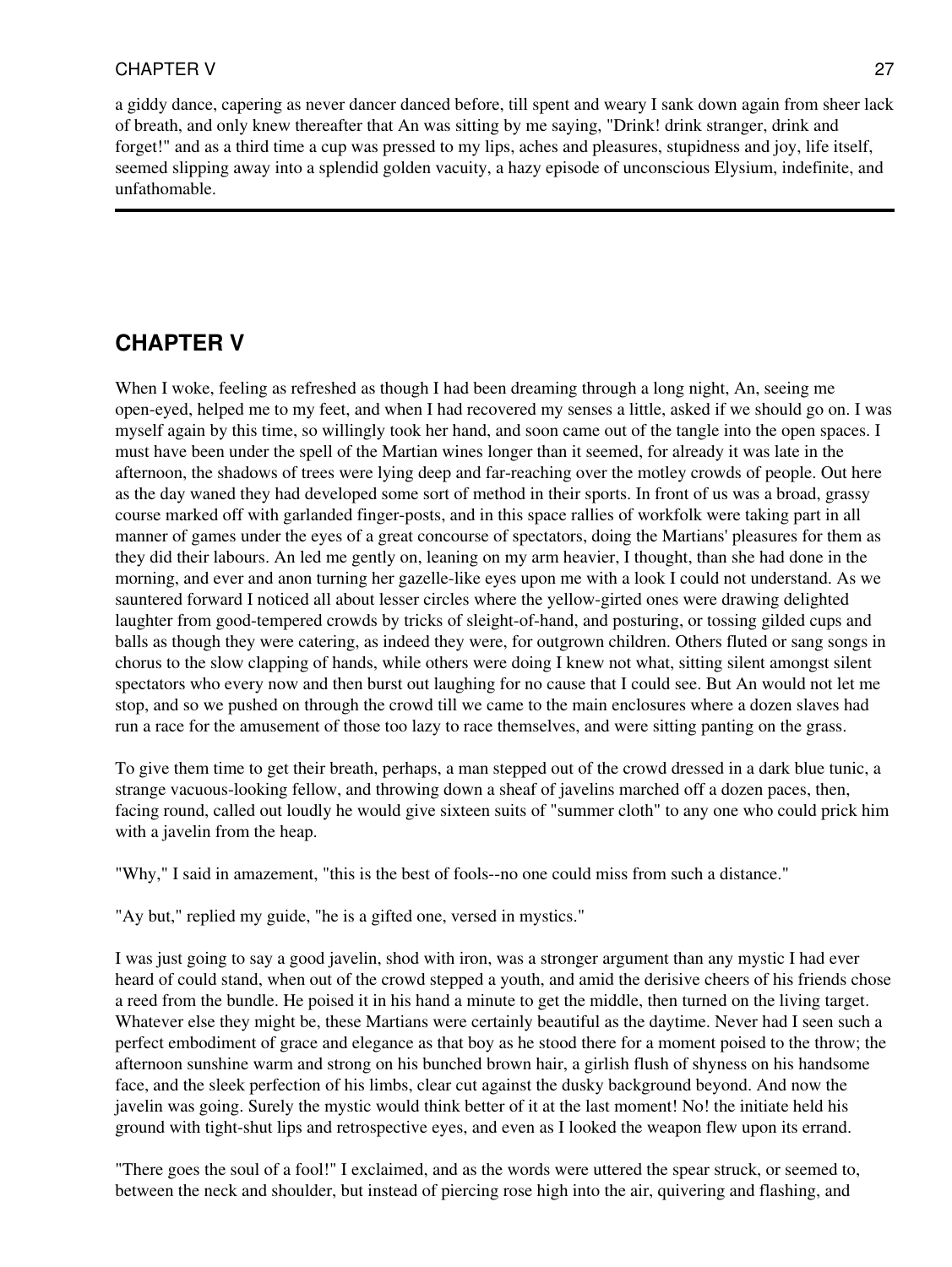presently turning over, fell back, and plunged deep into the turf, while a low murmur of indifferent pleasure went round amongst the onlookers.

Thereat An, yawning gently, looked to me and said, "A strong-willed fellow, isn't he, friend?"

I hesitated a minute and then asked, "Was it WILL which turned that shaft?"

She answered with simplicity, "Why, of course--what else?"

By this time another boy had stepped out, and having chosen a javelin, tested it with hand and foot, then retiring a pace or two rushed up to the throwing mark and flung it straight and true into the bared bosom of the man. And as though it had struck a wall of brass, the shaft leapt back falling quivering at the thrower's feet. Another and another tried unsuccessfully, until at last, vexed at their futility, I said, "I have a somewhat scanty wardrobe that would be all the better for that fellow's summer suiting, by your leave I will venture a throw against him."

"It is useless," answered An; "none but one who knows more magic than he, or is especially befriended by the Fates can touch him through the envelope he has put on."

"Still, I think I will try."

"It is hopeless, I would not willingly see you fail," whispered the girl, with a sudden show of friendship.

"And what," I said, bending down, "would you give me if I succeeded?" Whereat An laughed a little uneasily, and, withdrawing her hand from mine, half turned away. So I pushed through the spectators and stepped into the ring. I went straight up to the pile of weapons, and having chosen one went over to the mystic. "Good fellow," I cried out ostentatiously, trying the sharpness of the javelin-point with my finger, "where are all of those sixteen summer suits of yours lying hid?"

"It matters nothing," said the man, as if he were asleep.

"Ay, but by the stars it does, for it will vex the quiet repose of your soul tomorrow if your heirs should swear they could not find them."

"It matters nothing," muttered the will-wrapped visionary.

"It will matter something if I take you at your word. Come, friend Purple-jerkin, will you take the council with your legs and run while there is yet time, or stand up to be thrown at?"

"I stand here immoveable in the confidence of my initiation."

"Then, by thunder, I will initiate you into the mysteries of a javelin-end, and your blood be on your head."

The Martians were all craning their necks in hushed eagerness as I turned to the casting-place, and, poising the javelin, faced the magician. Would he run at the last moment? I half hoped so; for a minute I gave him the chance, then, as he showed no sign of wavering, I drew my hand back, shook the javelin back till it bent like a reed, and hurled it at him.

The Martians' heads turned as though all on one pivot as the spear sped through the air, expecting no doubt to see it recoil as others had done. But it took him full in the centre of his chest, and with a wild wave of arms and a flutter of purple raiment sent him backwards, and down, and over and over in a shapeless heap of limbs and flying raiment, while a low murmur of awed surprise rose from the spectators. They crowded round him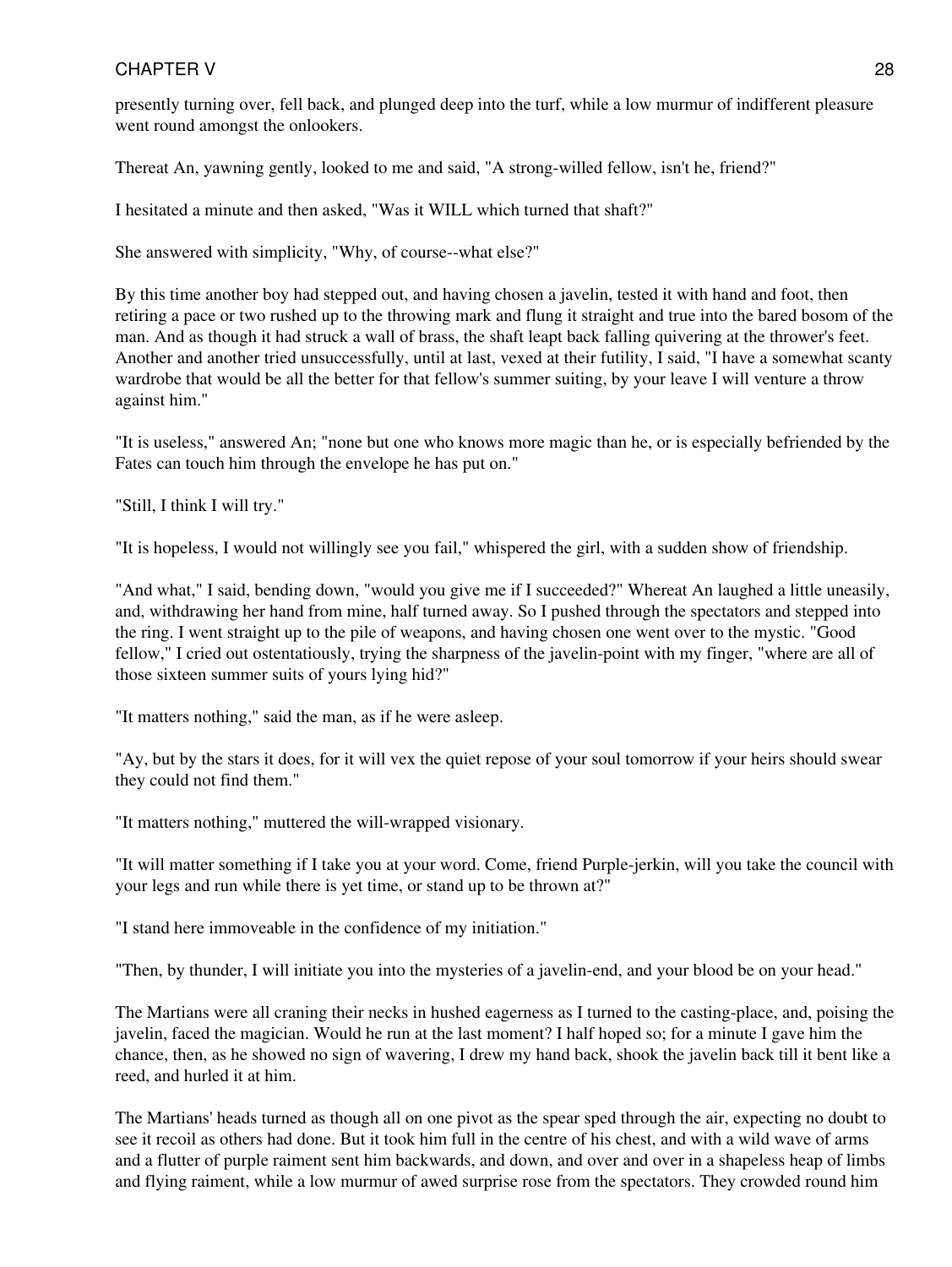in a dense ring, as An came flitting to me with a startled face.

"Oh, stranger," she burst out, "you have surely killed him!" but more astounded I had broken down his guard than grieved at his injury.

"No," I answered smilingly; "a sore chest he may have tomorrow, but dead he is not, for I turned the lance-point back as I spun it, and it was the butt-end I threw at him!"

"It was none the less wonderful; I thought you were a common man, a prince mayhap, come but from over the hills, but now something tells me you are more than that," and she lapsed into thoughtful silence for a time.

Neither of us were wishful to go back amongst those who were raising the bruised magician to his legs, but wandered away instead through the deepening twilight towards the city over meadows whose damp, soft fragrance loaded the air with sleepy pleasure, neither of us saying a word till the dusk deepened and the quick night descended, while we came amongst the gardened houses, the thousand lights of an unreal city rising like a jewelled bank before us, and there An said she would leave me for a time, meeting me again in the palace square later on, "To see Princess Heru read the destinies of the year."

"What!" I exclaimed, "more magic? I have been brought up on more substantial mental stuff than this."

"Nevertheless, I would advise you to come to the square," persisted my companion. "It affects us all, and--who knows? --may affect you more than any."

Therein poor An was unconsciously wearing the cloak of prophesy herself, and, shrugging my shoulders good-humouredly, I kissed her chin, little realising, as I let her fingers slip from mine, that I should see her no more.

Turning back alone, through the city, through ways twinkling with myriad lights as little lamps began to blink out amongst garlands and flower-decked booths on every hand, I walked on, lost in varying thoughts, until, fairly tired and hungry, I found myself outside a stall where many Martians stood eating and drinking to their hearts' content. I was known to none of them, and, forgetting past experience, was looking on rather enviously, when there came a touch upon my arm, and--

"Are you hungry, sir?" asked a bystander.

"Ay," I said, "hungry, good friend, and with all the zest which an empty purse lends to that condition."

"Then here is what you need, sir, even from here the wine smells good, and the fried fruit would make a mouse's eye twinkle. Why do you wait?"

"Why wait? Why, because though the rich man's dinner goes in at his mouth, the poor man must often be content to dine through his nose. I tell you I have nothing to get me a meal with."

The stranger seemed to speculate on this for a time, and then he said, "I cannot fathom your meaning, sir. Buying and selling, gold and money, all these have no meaning to me. Surely the twin blessings of an appetite and food abundant ready and free before you are enough."

"What! free is it--free like the breakfast served out this morning?"

"Why, of course," said the youth, with mild depreciation; "everything here is free. Everything is his who will take it, without exception. What else is the good of a coherent society and a Government if it cannot provide you with so rudimentary a thing as a meal?"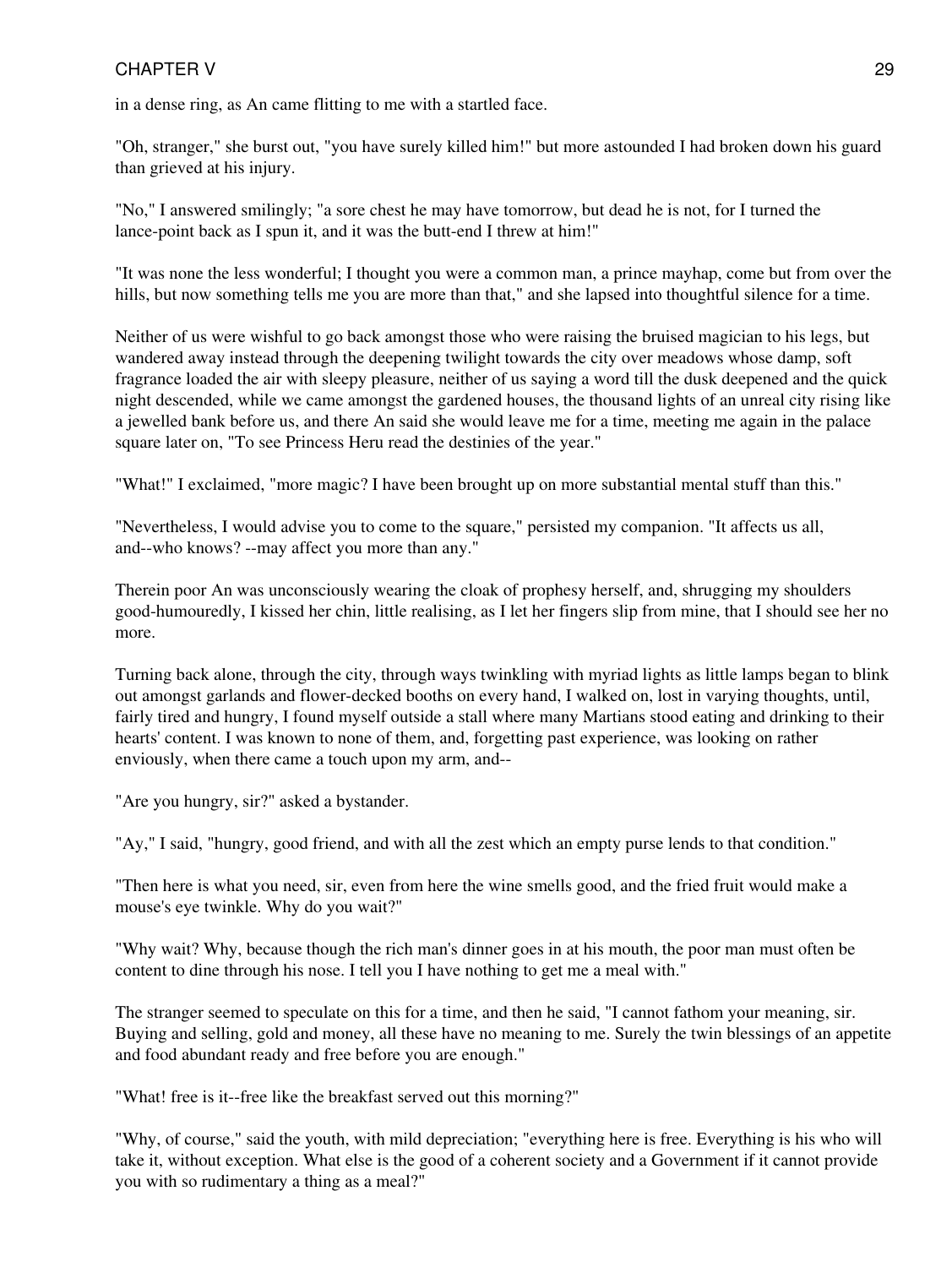Whereat joyfully I undid my belt, and, without nicely examining the argument, marched into the booth, and there put Martian hospitality to the test, eating and drinking, but this time with growing wisdom, till I was a new man, and then, paying my leaving with a wave of the hand to the yellow-girted one who dispensed the common provender, I sauntered on again, caring little or nothing which way the road went, and soon across the current of my meditations a peal of laughter broke, accompanied by the piping of a flute somewhere close at hand, and the next minute I found myself amid a ring of light-hearted roisterers who were linking hands for a dance to the music a curly-headed fellow was making close by.

They made me join them! One rosey-faced damsel at the hither end of the chain drew up to me, and, without a word, slipped her soft, baby fingers into my hand; on the other side another came with melting eyes, breath like a bed of violets, and banked-up fun puckering her dainty mouth. What could I do but give her a hand as well? The flute began to gurgle anew, like a drinking spout in spring-time, and away we went, faster and faster each minute, the boys and girls swinging themselves in time to the tune, and capering presently till their tender feet were twinkling over the ground in gay confusion. Faster and faster till, as the infection of the dance spread even to the outside groups, I capered too. My word! if they could have seen me that night from the deck of the old Carolina, how they would have laughed--sword swinging, coat-tails flying--faster and faster, round and round we went, till limbs could stand no more; the gasping piper blew himself quite out, and the dance ended as abruptly as it commenced, the dancers melting away to join others or casting themselves panting on the turf.

Certainly these Martian girls were blessed with an ingratiating simplicity. My new friend of the violet-scented breath hung back a little, then after looking at me demurely for a minute or two, like a child that chooses a new playmate, came softly up, and, standing on tiptoe, kissed me on the cheek. It was not unpleasant, so I turned the other, whereon, guessing my meaning, without the smallest hesitation, she reached up again, and pressed her pretty mouth to my bronzed skin a second time. Then, with a little sigh of satisfaction, she ran an arm through mine, saying, "Comrade, from what country have you come? I never saw one quite like you before."

"From what country had I come?" Again the frown dropped down upon my forehead. Was I dreaming--was I mad? Where indeed had I come from? I stared back over my shoulder, and there, as if in answer to my thought--there, where the black tracery of flowering shrubs waved in the soft night wind, over a gap in the crumbling ivory ramparts, the sky was brightening. As I looked into the centre of that glow, a planet, magnified by the wonderful air, came swinging up, pale but splendid, and mapped by soft colours--green, violet, and red. I knew it on the minute, Heaven only knows how, but I knew it, and a desperate thrill of loneliness swept over me, a spasm of comprehension of the horrible void dividing us. Never did yearning babe stretch arms more wistfully to an unattainable mother than I at that moment to my mother earth. All her meanness and prosaicness was forgotten, all her imperfections and shortcomings; it was home, the one tangible thing in the glittering emptiness of the spheres. All my soul went into my eyes, and then I sneezed violently, and turning round, found that sweet damsel whose silky head nestled so friendly on my shoulder was tickling my nose with a feather she had picked up.

Womanlike, she had forgotten all about her first question, and now asked another, "Will you come to supper with me, stranger? 'Tis nearly ready, I think."

"To be able to say no to such an invitation, lady, is the first thing a young man should learn," I answered lightly; but then, seeing there was nothing save the most innocent friendliness in those hazel eyes, I went on, "but that stern rule may admit of variance. Only, as it chances, I have just supped at the public expense. If, instead, you would be a sailor's sweetheart for an hour, and take me to this show of yours--your princess's benefit, or whatever it is--I shall be obliged; my previous guide is hull down over the horizon, and I am clean out of my reckoning in this crowd."

By way of reply, the little lady, light as an elf, took me by the fingertips, and, gleefully skipping forward,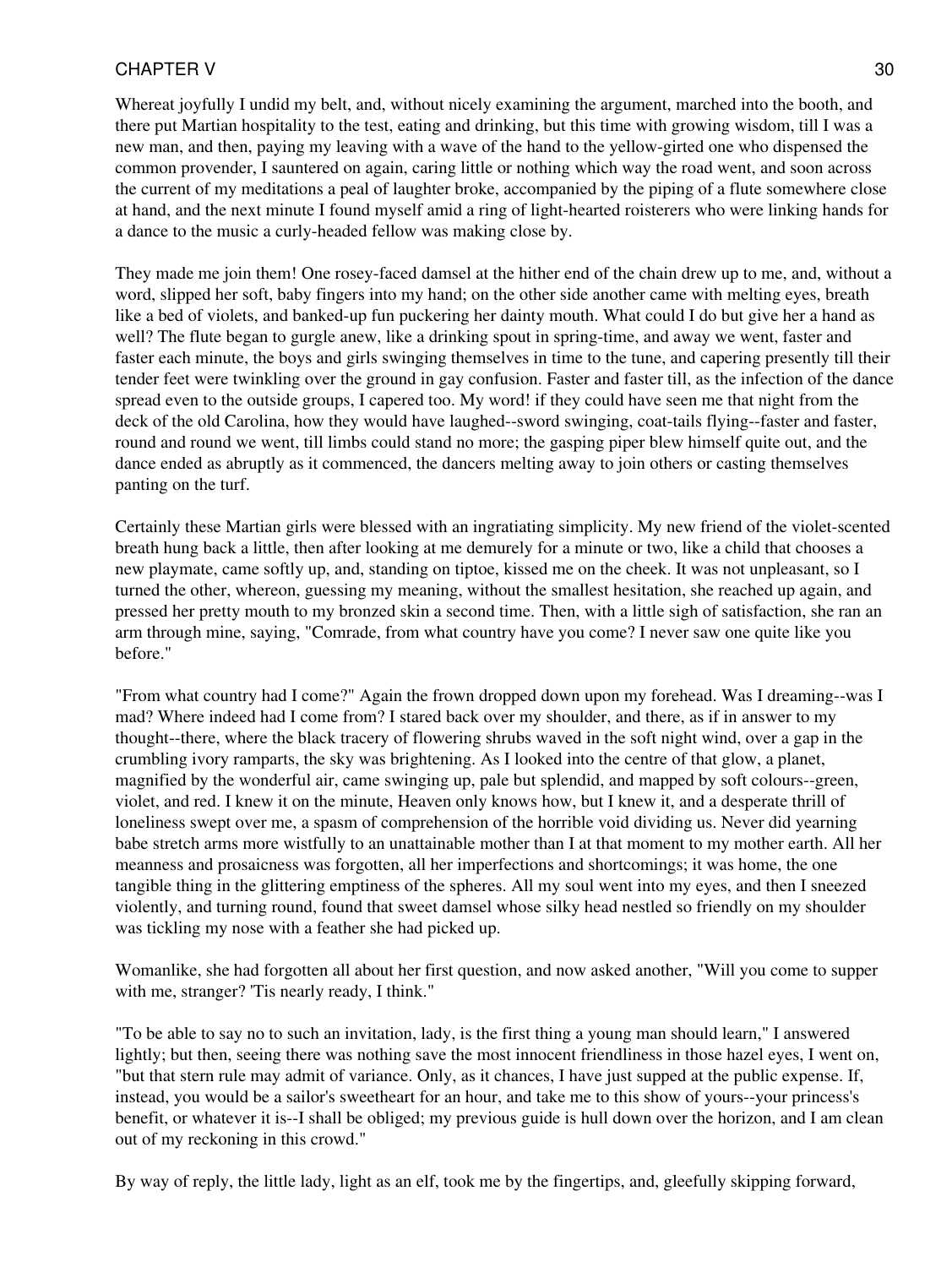piloted me through the mazes of her city until we came out into the great square fronting on the palace, which rose beyond it like a white chalk cliff in the dull light. Not a taper showed anywhere round its circumference, but a mysterious kind of radiance like sea phosphorescence beamed from the palace porch. All was in such deathlike silence that the nails in my "ammunition" boots made an unpleasant clanking as they struck on the marble pavement; yet, by the uncertain starlight, I saw, to my surprise, the whole square was thronged with Martians, all facing towards the porch, as still, graven images, and as voiceless, for once, as though they had indeed been marble. It was strange to see them sitting there in the twilight, waiting for I knew not what, and my friend's voice at my elbow almost startled me as she said, in a whisper, "The princess knows you are in the crowd, and desires you to go up upon the steps near where she will be."

"Who brought her message?" I asked, gazing vaguely round, for none had spoken to us for an hour or more.

"No one," said my companion, gently pushing me up an open way towards the palace steps left clear by the sitting Martians. "It came direct from her to me this minute."

"But how?" I persisted.

"Nay," said the girl, "if we stop to talk like this we shall not be placed before she comes, and thus throw a whole year's knowledge out."

So, bottling my speculations, I allowed myself to be led up the first flight of worn, white steps to where, on the terrace between them and the next flight leading directly to the palace portico, was a flat, having a circle about twenty feet across, inlaid upon the marble with darker coloured blocks. Inside that circle, as I sat down close by it in the twilight, showed another circle, and then a final one in whose inmost middle stood a tall iron tripod and something atop of it covered by a cloth. And all round the outer circle were magic symbols--I started as I recognised the meaning of some of them--within these again the inner circle held what looked like the representations of planets, ending, as I have said, in that dished hollow made by countless dancers' feet, and its solitary tripod. Back again, I glanced towards the square where the great concourse--ten thousand of them, perhaps--were sitting mute and silent in the deepening shadows, then back to the magic circles, till the silence and expectancy of a strange scene began to possess me.

Shadow down below, star-dusted heaven above, and not a figure moving; when suddenly something like a long-drawn sigh came from the lips of the expectant multitude, and I was aware every eye had suddenly turned back to the palace porch, where, as we looked, a figure, wrapped in pale blue robes, appeared and stood for a minute, then stole down the steps with an eagerness in every movement holding us spellbound. I have seen many splendid pageants and many sights, each of which might be the talk of a lifetime, but somehow nothing ever so engrossing, so thrilling, as that ghostly figure in flowing robes stealing across the piazza in starlight and silence--the princess of a broken kingdom, the priestess of a forgotten faith coming to her station to perform a jugglery of which she knew not even the meaning. It was my versatile friend Heru, and with quick, incisive steps, her whole frame ambent for the time with the fervour of her mission, she came swiftly down to within a dozen yards of where I stood. Heru, indeed, but not the same princess as in the morning; an inspired priestess rather, her slim body wrapped in blue and quivering with emotion, her face ashine with Delphic fire, her hair loose, her feet bare, until at last when, as she stood within the limit of the magic circle, her white hands upon her breast, her eyes flashing like planets themselves in the starshine she looked so ghostly and unreal I felt for a minute I was dreaming.

Then began a strange, weird dance amongst the imagery of the rings, over which my earth planet was beginning to throw a haze of light. At first it was hardly more than a walk, a slow procession round the twin circumferences of the centred tripod. But soon it increased to an extraordinary graceful measure, a cadenced step without music or sound that riveted my eyes to the dancer. Presently I saw those mystic, twinkling feet of hers--as the dance became swifter--were performing a measured round amongst the planet signs--spelling out something, I knew not what, with quick, light touch amongst the zodiac figures, dancing out a soundless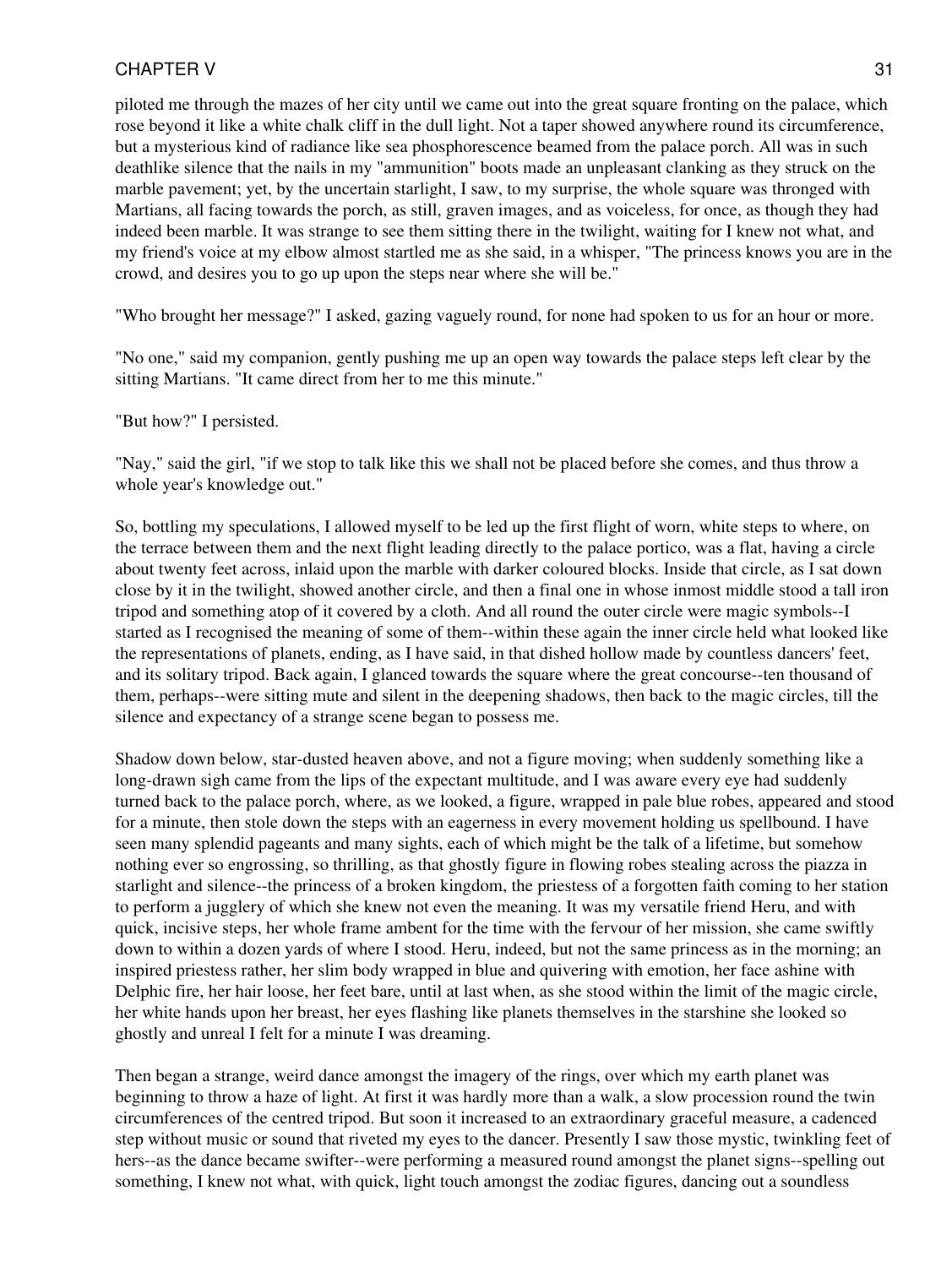invocation of some kind as a dumb man might spell a message by touching letters. Quicker and quicker, for minute after minute, grew the dance, swifter and swifter the swing of the light blue drapery as the priestess, with eager face and staring eyes, swung panting round upon her orbit, and redder and redder over the city tops rose the circumference of the earth. It seemed to me all the silent multitude were breathing heavily as we watched that giddy dance, and whatever THEY felt, all my own senses seemed to be winding up upon that revolving figure as thread winds on a spindle.

"When will she stop?" I whispered to my friend under my breath.

"When the earth-star rests in the roof-niche of the temple it is climbing," she answered back.

"And then?"

"On the tripod is a globe of water. In it she will see the destiny of the year, and will tell us. The whiter the water stays, the better for us; it never varies from white. But we must not talk; see! she is stopping."

And as I looked back, the dance was certainly ebbing now with such smoothly decreasing undulations, that every heart began to beat calmer in response. There was a minute or two of such slow cessation, and then to say she stopped were too gross a description. Motion rather died away from her, and the priestess grounded as smoothly as a ship grounds in fine weather on a sandy bank. There she was at last, crouched behind the tripod, one corner of the cloth covering it grasped in her hand, and her eyes fixed on the shining round just poised upon the distant run.

Keenly the girl watched it slide into zenith, then the cloth was snatched from the tripod-top. As it fell it uncovered a beautiful and perfect globe of clear white glass, a foot or so in diameter, and obviously filled with the thinnest, most limpid water imaginable. At first it seemed to me, who stood near to the priestess of Mars, with that beaming sphere directly between us, and the newly risen world, that its smooth and flawless face was absolutely devoid of sign or colouring. Then, as the distant planet became stronger in the magnifying Martian air, or my eyes better accustomed to that sudden nucleus of brilliancy, a delicate and infinitely lovely network of colours came upon it. They were like the radiant prisms that sometimes flush the surface of a bubble more than aught else for a time. But as I watched that mosaic of yellow and purple creep softly to and fro upon the globe it seemed they slowly took form and meaning. Another minute or two and they had certainly congealed into a settled plan, and then, as I stared and wondered, it burst upon me in a minute that I was looking upon a picture, faithful in every detail, of the world I stood on; all its ruddy forests, its sapphire sea, both broad and narrow ones, its white peaked mountains, and unnumbered islands being mapped out with startling clearness for a spell upon that beaming orb.

Then a strange thing happened. Heru, who had been crouching in a tremulous heap by the tripod, rose stealthily and passed her hands a few times across the sphere. Colour and picture vanished at her touch like breath from a mirror. Again all was clear and pellucid.

"Now," said my companion, "now listen! For Heru reads the destiny; the whiter the globe stays the better for us--" and then I felt her hand tighten on mine with a startled grasp as the words died away upon her lips.

Even as the girl spoke, the sphere, which had been beaming in the centre of the silent square like a mighty white jewel, began to flush with angry red. Redder and redder grew the gleam--a fiery glow which seemed curdling in the interior of the round as though it were filled with flame; redder and redder, until the princess, staring into it, seemed turned against the jet-black night behind, into a form of molten metal. A spasm of terror passed across her as she stared; her limbs stiffened; her frightened hands were clutched in front, and she stood cowering under that great crimson nucleus like one bereft of power and life, and lost to every sense but that of agony. Not a syllable came from her lips, not a movement stirred her body, only that dumb, stupid stare of horror, at the something she saw in the globe. What could I do? I could not sit and see her soul come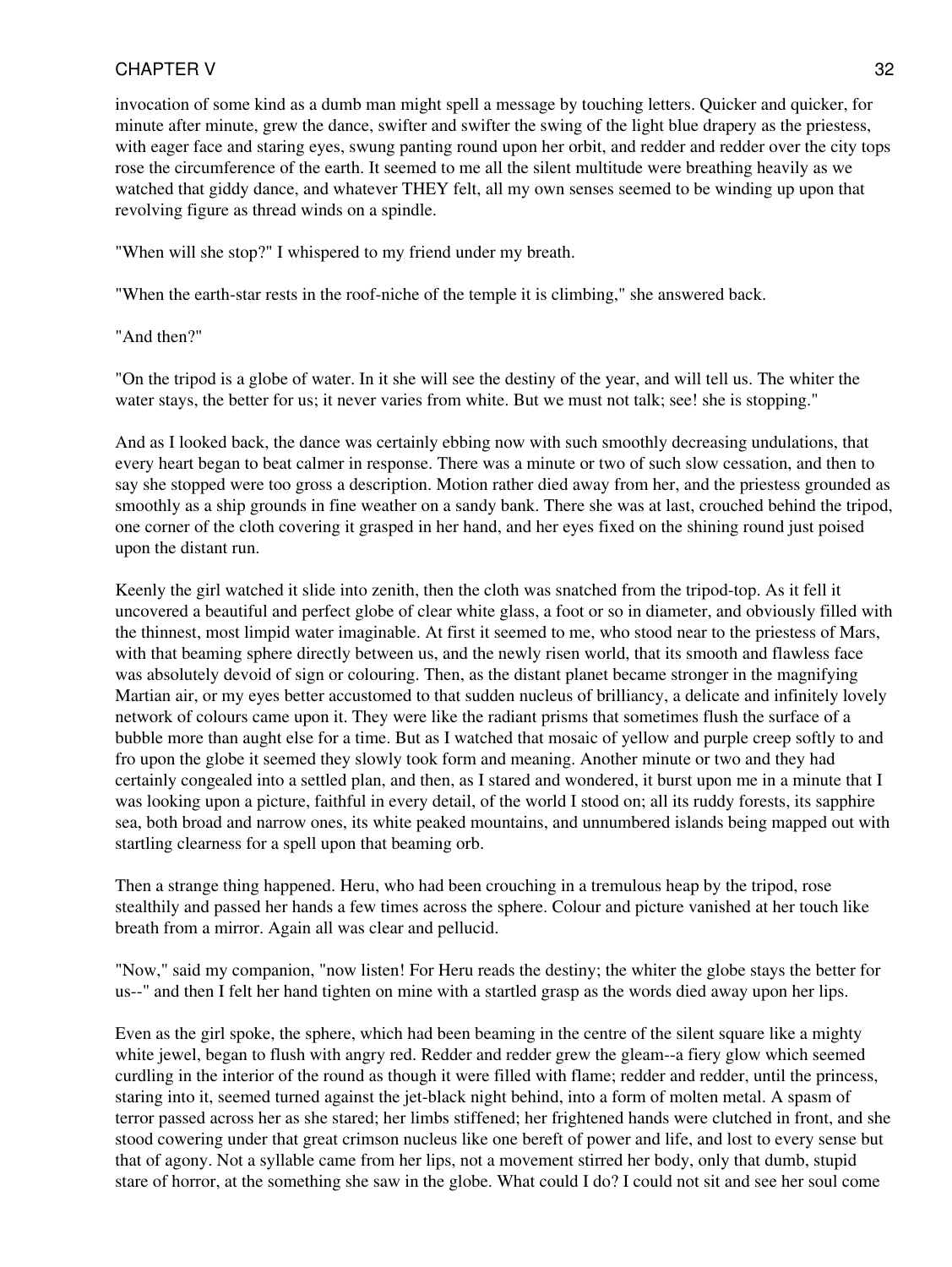out at her frightened eyes, and not a Martian moved a finger to her rescue; the red shine gleamed on empty faces, tier above tier, and flung its broad flush over the endless rank of open-mouthed spectators, then back I looked to Heru--that winsome little lady for whom, you will remember, I had already more than a passing fancy--and saw with a thrill of emotion that while she still kept her eyes on the flaming globe like one in a horrible dream her hands were slowly, very slowly, rising in supplication to ME! It was not vanity. There was no mistaking the direction of that silent, imploring appeal.

Not a man of her countrymen moved, not even black Hath! There was not a sound in the world, it seemed, but the noisy clatter of my own shoenails on the marble flags. In the great red eye of that unholy globe the Martians glimmered like a picture multitude under the red cliff of their ruined palace. I glared round at them with contempt for a minute, then sprang forward and snatched the princess up. It was like pulling a flower up by the roots. She was stiff and stark when I lay hold of her, but when I tore her from the magic ground she suddenly gave a piercing shriek, and fainted in my arms.

Then as I turned upon my heels with her upon my breast my foot caught upon the cloths still wound about the tripod of the sphere. Over went that implement of a thousand years of sorcery, and out went the red fire. But little I cared--the princess was safe! And up the palace steps, amidst a low, wailing hum of consternation from the recovering Martians, I bore that bundle of limp and senseless loveliness up into the pale shine of her own porch, and there, laying her down upon a couch, watched her recover presently amongst her women with a varied assortment of emotions tingling in my veins.

# **CHAPTER VI**

Beyond the first flutter of surprise, the Martians had shown no interest in the abrupt termination of the year's divinations. They melted away, a trifle more silently perhaps than usual, when I shattered the magic globe, but with their invariable indifference, and having handed the reviving Heru over to some women who led her away, apparently already half forgetful of the things that had just happened, I was left alone on the palace steps, not even An beside me, and only the shadow of a passerby now and then to break the solitude. Whereon a great loneliness took hold upon me, and, pacing to and fro along the ancient terrace with bent head and folded arms, I bewailed my fate. To and fro I walked, heedless and melancholy, thinking of the old world, that was so far and this near world so distant from me in everything making life worth living, thinking, as I strode gloomily here and there, how gladly I would exchange these poor puppets and the mockery of a town they dwelt in, for a sight of my comrades and a corner in the poorest wine-shop salon in New York or 'Frisco; idly speculating why, and how, I came here, as I sauntered down amongst the glistening, shell-like fragments of the shattered globe, and finding no answer. How could I? It was too fair, I thought, standing there in the open; there was a fatal sweetness in the air, a deadly sufficiency in the beauty of everything around falling on the lax senses like some sleepy draught of pleasure. Not a leaf stirred, the wide purple roof of the sky was unbroken by the healthy promise of a cloud from rim to rim, the splendid country, teeming with its spring-time richness, lay in rank perfection everywhere; and just as rank and sleek and passionless were those who owned it.

Why, even I, who yesterday was strong, began to come under the spell of it. But yesterday the spirit of the old world was still strong within me, yet how much things were now changing. The well-strung muscles loosening, the heart beating a slower measure, the busy mind drowsing off to listlessness. Was I, too, destined to become like these? Was the red stuff in my veins to be watered down to pallid Martian sap? Was ambition and hope to desert me, and idleness itself become laborious, while life ran to seed in gilded uselessness? Little did I guess how unnecessary my fears were, or of the incredible fairy tale of adventure into which fate was going to plunge me.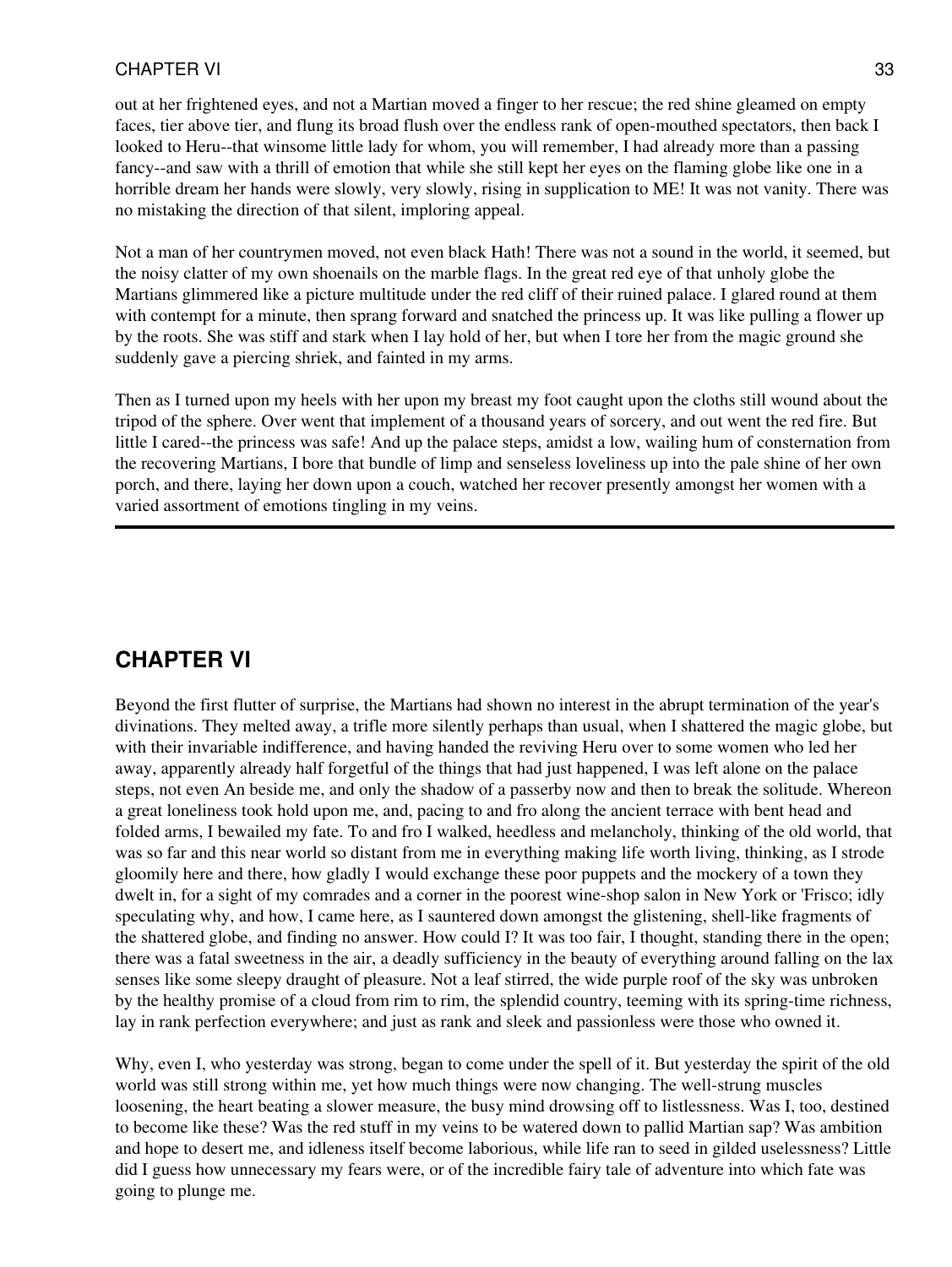Still engrossed the next morning by these thoughts, I decided I would go to Hath. Hath was a man--at least they said so--he might sympathise even though he could not help, and so, dressing finished, I went down towards the innermost palace whence for an hour or two had come sounds of unwonted bustle. Asking for the way occasionally from sleepy folk lolling about the corridors, waiting as it seemed for their breakfasts to come to them, and embarrassed by the new daylight, I wandered to and fro in the labyrinths of that stony ant-heap until I chanced upon a curtained doorway which admitted to a long chamber, high-roofed, ample in proportions, with colonnades on either side separated from the main aisle by rows of flowery figures and emblematic scroll-work, meaning I knew not what. Above those pillars ran a gallery with many windows looking out over the ruined city. While at the further end of the chamber stood three broad steps leading to a dais. As I entered, the whole place was full of bustling girls, their yellow garments like a bed of flowers in the sunlight trickling through the casements, and all intent on the spreading of a feast on long tables ranged up and down the hall. The morning light streamed in on the white cloths. It glittered on the glass and the gold they were putting on the trestles, and gave resplendent depths of colour to the ribbon bands round the pillars. All were so busy no one noticed me standing in the twilight by the door, but presently, laying a hand on a worker's shoulder, I asked who they banqueted for, and why such unwonted preparation?

"It is the marriage-feast tonight, stranger, and a marvel you did not know it. You, too, are to be wed."

"I had not heard of it, damsel; a paternal forethought of your Government, I suppose? Have you any idea who the lady is?"

"How should I know?" she answered laughingly. "That is the secret of the urn. Meanwhile, we have set you a place at the table-head near Princess Heru, and tonight you dip and have your chance like all of them; may luck send you a rosy bride, and save her from Ar-hap."

"Ay, now I remember; An told me of this before; Ar-hap is the sovereign with whom your people have a little difference, and shares unbidden in the free distribution of brides to-night. This promises to be interesting; depend on it I will come; if you will keep me a place where I can hear the speeches, and not forget me when the turtle soup goes round, I shall be more than grateful. Now to another matter. I want to get a few minutes with your President, Prince Hath. He concentrates the fluid intelligence of this sphere, I am told. Where can I find him?"

"He is drunk, in the library, sir!"

"My word! It is early in the day for that, and a singular conjunction of place and circumstance."

"Where," said the girl, "could he safer be? We can always fetch him if we want him, and sunk in blue oblivion he will not come to harm."

"A cheerful view, Miss, which is worthy of the attention of our reformers. Nevertheless, I will go to him. I have known men tell more truth in that state than in any other."

The servitor directed me to the library, and after desolate wanderings up crumbling steps and down mouldering corridors, sunny and lovely in decay, I came to the immense lumber-shed of knowledge they had told me of, a city of dead books, a place of dusty cathedral aisles stored with forgotten learning. At a table sat Hath the purposeless, enthroned in leather and vellum, snoring in divine content amongst all that wasted labour, and nothing I could do was sufficient to shake him into semblance of intelligence. So perforce I turned away till he should have come to himself, and wandering round the splendid litter of a noble library, presently amongst the ruck of volumes on the floor, amongst those lordly tomes in tattered green and gold, and ivory, my eye lit upon a volume propped up curiously on end, and going to it through the confusion I saw by the dried fruit rind upon the sticks supporting it, that the grave and reverend tome was set to catch a mouse! It was a splendid book when I looked more closely, bound as a king might bind his choicest treasure, the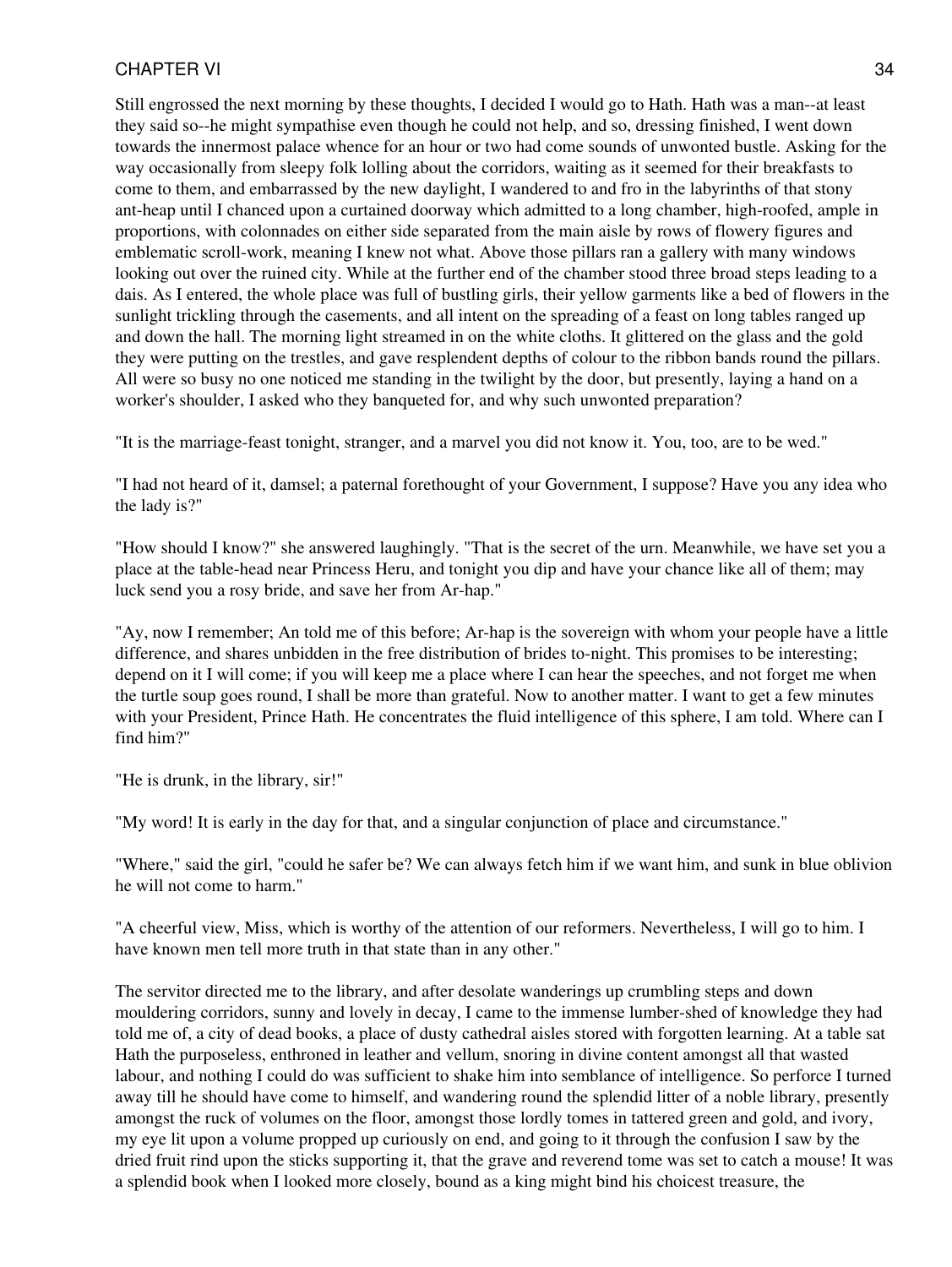sweet-scented leather on it was no doubt frayed; the golden arabesques upon the covers had long since shed their eyes of inset gems, the jewelled clasp locking its learning up from vulgar gaze was bent and open. Yet it was a lordly tome with an odour of sanctity about it, and lifting it with difficulty, I noticed on its cover a red stain of mouse's blood. Those who put it to this quaint use of mouse-trap had already had some sport, but surely never was a mouse crushed before under so much learning. And while I stood guessing at what the book might hold within, Heru, the princess, came tripping in to me, and with the abrupt familiarity of her kind, laid a velvet hand upon my wrist, conned the title over to herself.

"What does it say, sweet girl?" I asked. "The matter is learned, by its feel," and that maid, pursing up her pretty lips, read the title to me--"The Secret of the Gods."

"The Secret of the Gods," I murmured. "Was it possible other worlds had struggled hopelessly to come within the barest ken of that great knowledge, while here the same was set to catch a mouse with?"

I said, "Silver-footed, sit down and read me a passage or two," and propping the mighty volume upon a table drew a bench before it and pulled her down beside me.

"Oh! a horrid, dry old book for certain," cried that lady, her pink fingertips falling as lightly on the musty leaves as almond petals on March dust. "Where shall I begin? It is all equally dull."

"Dip in," was my answer. " 'Tis no great matter where, but near the beginning. What says the writer of his intention? What sets he out to prove?"

"He says that is the Secret of the First Great Truth, descended straight to him--"

"Many have said so much, yet have lied."

"He says that which is written in his book is through him but not of him, past criticism and beyond cavil. 'Tis all in ancient and crabbed characters going back to the threshold of my learning, but here upon this passage-top where they are writ large I make them out to say, 'ONLY THE MAN WHO HAS DIED MANY TIMES BEGINS TO LIVE.'"

"A pregnant passage! Turn another page, and try again; I have an inkling of the book already."

"'Tis poor, silly stuff," said the girl, slipping a hand covertly into my own. "Why will you make me read it? I have a book on pomatums worth twice as much as this." ' "Nevertheless, dip in again, dear lady. What says the next heading?" And with a little sigh at the heaviness of her task, Heru read out: "SOMETIMES THE GODS THEMSELVES FORGET THE ANSWERS TO THEIR OWN RIDDLES."

"Lady, I knew it!

"All this is still preliminary to the great matter of the book, but the mutterings of the priest who draws back the curtains of the shrine--and here, after the scribe has left these two yellow pages blank as though to set a space of reverence between himself and what comes next--here speaks the truth, the voice, the fact of all life." But "Oh! Jones," she said, turning from the dusty pages and clasping her young, milk-warm hands over mine and leaning towards me until her blushing cheek was near to my shoulder and the incense of her breath upon me. "Oh! Gulliver Jones," she said. "Make me read no more; my soul revolts from the task, the crazy brown letters swim before my eyes. Is there no learning near at hand that would be pleasanter reading than this silly book of yours? What, after all," she said, growing bolder at the sound of her own voice, "what, after all, is the musty reticence of gods to the whispered secret of a maid? Jones, splendid stranger for whom all men stand aside and women look over shoulders, oh, let me be your book!" she whispered, slipping on to my knee and winding her arms round my neck till, through the white glimmer of her single vest, I could feel her heart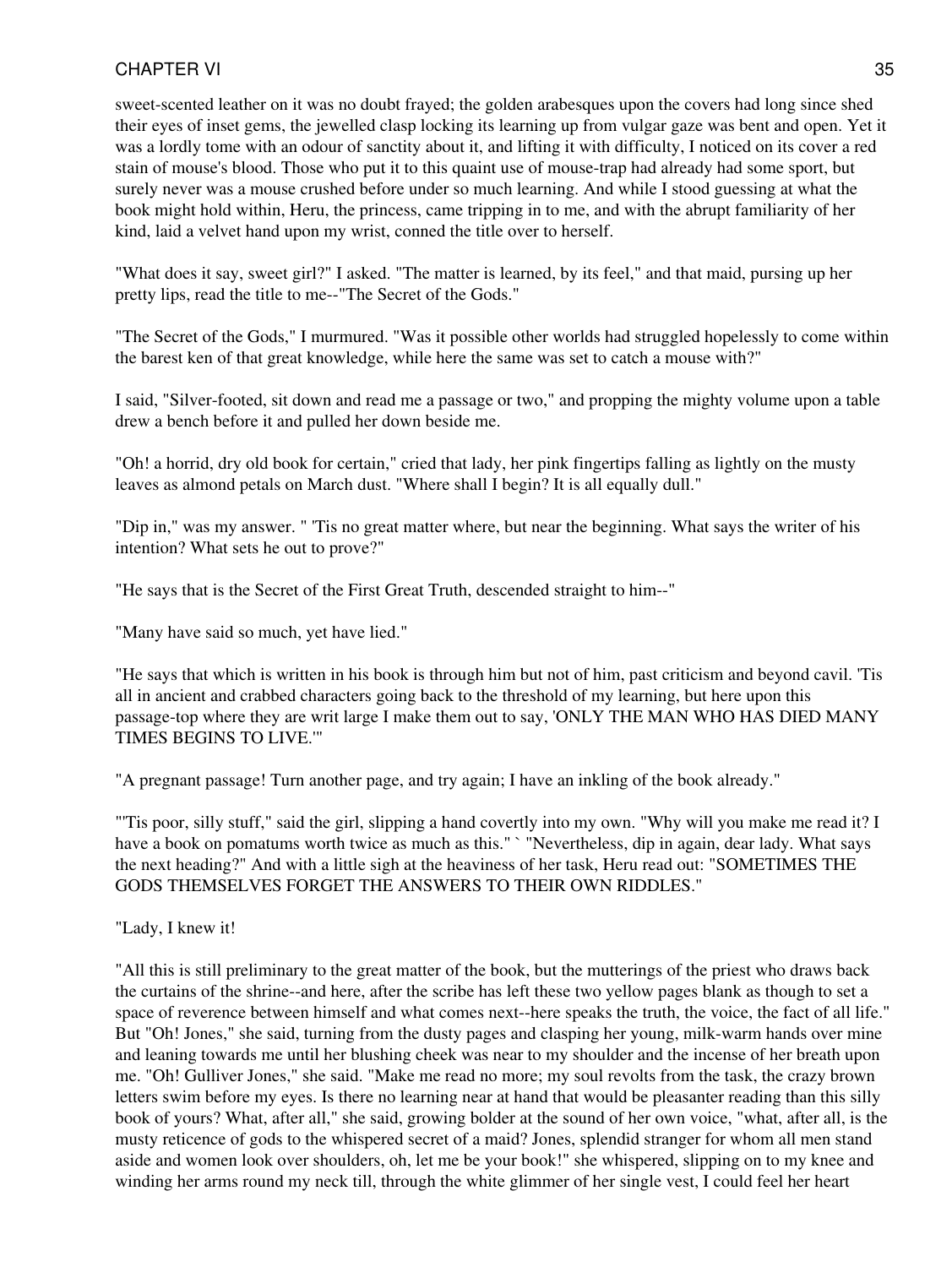beating against mine. "Newest and dearest of friends, put by this dreary learning and look in my eyes; is there nothing to be spelt out there?"

And I was constrained to do as she bid me, for she was as fresh as an almond blossom touched by the sun, and looking down into two swimming blue lakes where shyness and passion were contending--books easy enough, in truth, to be read, I saw that she loved me, with the unconventional ardour of her nature.

It was a pleasant discovery, if its abruptness was embarrassing, for she was a maid in a thousand; and half ashamed and half laughing I let her escalade me, throwing now and then a rueful look at the Secret of the Gods, and all that priceless knowledge treated so unworthily.

What else could I do? Besides, I loved her myself! And if there was a momentary chagrin at having yonder golden knowledge put off by this lovely interruption, yet I was flesh and blood, the gods could wait--they had to wait long and often before, and when this sweet interpreter was comforted we would have another try. So it happened I took her into my heart and gave her the answer she asked for.

For a long time we sat in the dusky grandeur of the royal library, my mind revolving between wonder and admiration of the neglected knowledge all about, and the stirrings of a new love, while Heru herself, lapsed again into Martian calm, lay half sleeping on my shoulder, but presently, unwinding her arms, I put her down.

"There, sweetheart," I whispered, "enough of this for the moment; tonight, perhaps, some more, but while we are here amongst all this lordly litter, I can think of nothing else." Again I bid her turn the pages, noting as she did so how each chapter was headed by the coloured configuration of a world. Page by page we turned of crackling parchment, until by chance, at the top of one, my eye caught a coloured round I could not fail to recognise--'twas the spinning button on the blue breast of the immeasurable that yesterday I inhabited. "Read here," I cried, clapping my finger upon the page midway down, where there were some signs looking like Egyptian writing. "Says this quaint dabbler in all knowledge anything of Isis, anything of Phra, of Ammon, of Ammon Top?"

"And who was Isis? who Ammon Top?" asked the lady.

"Nay, read," I answered, and down the page her slender fingers went awandering till at a spot of knotted signs they stopped. "Why, here is something about thy Isis," exclaimed Heru, as though amused at my perspicuity. "Here, halfway down this chapter of earth-history, it says," and putting one pink knee across the other to better prop the book she read:

"And the priests of Thebes were gone; the sand stood untrampled on the temple steps a thousand years; the wild bees sang the song of desolation in the ears of Isis; the wild cats littered in the stony lap of Ammon; ay, another thousand years went by, and earth was tilled of unseen hands and sown with yellow grain from Paradise, and the thin veil that separates the known from the unknown was rent, and men walked to and fro."

"Go on," I said.

"Nay," laughed the other, "the little mice in their eagerness have been before you--see, all this corner is gnawed away."

"Read on again," I said, "where the page is whole; those sips of knowledge you have given make me thirsty for more. There, begin where this blazonry of initialed red and gold looks so like the carpet spread by the scribe for the feet of a sovereign truth--what says he here?" And she, half pouting to be set back once more to that task, half wondering as she gazed on those magic letters, let her eyes run down the page, then began:

"And it was the Beginning, and in the centre void presently there came a nucleus of light: and the light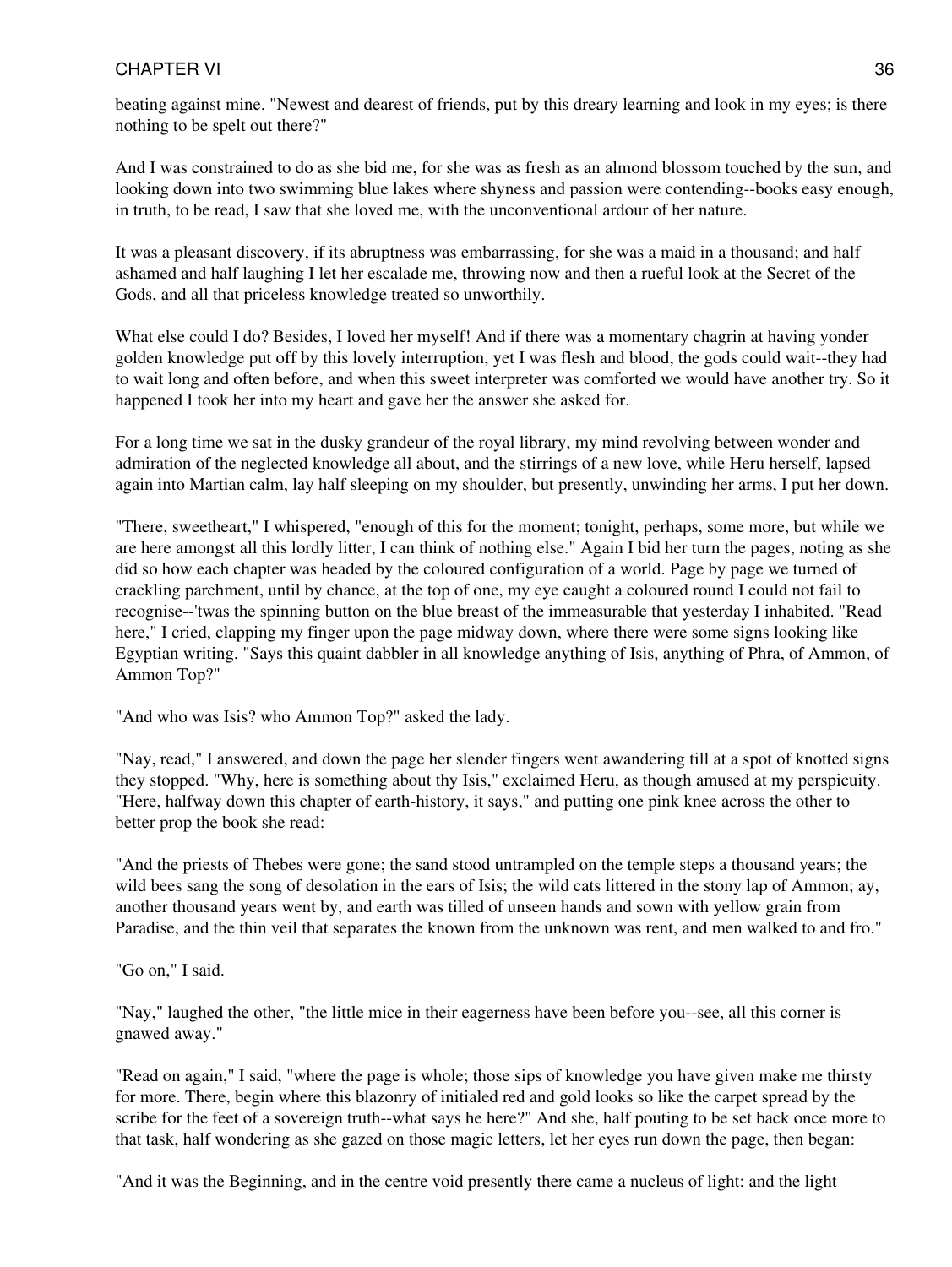brightened in the grey primeval morning and became definite and articulate. And from the midst of that natal splendour, behind which was the Unknowable, the life came hitherward; from the midst of that nucleus undescribed, undescribable, there issued presently the primeval sigh that breathed the breath of life into all things. And that sigh thrilled through the empty spaces of the illimitable: it breathed the breath of promise over the frozen hills of the outside planets where the night-frost had lasted without beginning: and the waters of ten thousand nameless oceans, girding nameless planets, were stirred, trembling into their depth. It crossed the illimitable spaces where the herding aerolites swirl forever through space in the wake of careering world, and all their whistling wings answered to it. It reverberated through the grey wastes of vacuity, and crossed the dark oceans of the Outside, even to the black shores of the eternal night beyond.

"And hardly had echo of that breath died away in the hollow of the heavens and the empty wombs of a million barren worlds, when the light brightened again, and drawing in upon itself became definite and took form, and therefrom, at the moment of primitive conception, there came--"

And just then, as she had read so far as that, when all my faculties were aching to know what came next--whether this were but the idle scribbling of a vacuous fool, or something else--there rose the sound of soft flutes and tinkling bells in the corridors, as seneschals wandered piping round the palace to call folk to meals, a smell of roast meat and grilling fish as that procession lifted the curtains between the halls, and--

"Dinner!" shouted my sweet Martian, slapping the covers of The Secret of the Gods together and pushing the stately tome headlong from the table. "Dinner! 'Tis worth a hundred thousand planets to the hungry!"

Nothing I could say would keep her, and, scarcely knowing whether to laugh or to be angry at so unseemly an interruption, but both being purposeless I dug my hands into my pockets, and somewhat sulkily refusing Heru's invitation to luncheon in the corridor (Navy rations had not fitted my stomach for these constant debauches of gossamer food), strolled into the town again in no very pleasant frame of mind.

# **CHAPTER VII**

It was only at moments like these I had any time to reflect on my circumstances or that giddy chance which had shot me into space in this fashion, and, frankly, the opportunities, when they did come, brought such an extraordinary depressing train of thought, I by no means invited them. Even with the time available the occasion was always awry for such reflection. These dainty triflers made sulking as impossible amongst them as philosophy in a ballroom. When I stalked out like that from the library in fine mood to moralise and apostrophise heaven in a way that would no doubt have looked fine upon these pages, one sprightly damsel, just as the gloomy rhetoric was bursting from my lips, thrust a flower under my nose whose scent brought on a violent attack of sneezing, her companions joining hands and dancing round me while they imitated my agony. Then, when I burst away from them and rushed down a narrow arcade of crumbling mansions, another stopped me in mid-career, and taking the honey-stick she was sucking from her lips, put it to mine, like a pretty, playful child. Another asked me to dance, another to drink pink oblivion with her, and so on. How could one lament amongst all this irritating cheerfulness?

An might have helped me, for poor An was intelligent for a Martian, but she had disappeared, and the terrible vacuity of life in the planet was forced upon me when I realised that possessing no cognomen, no fixed address, or rating, it would be the merest chance if I ever came across her again.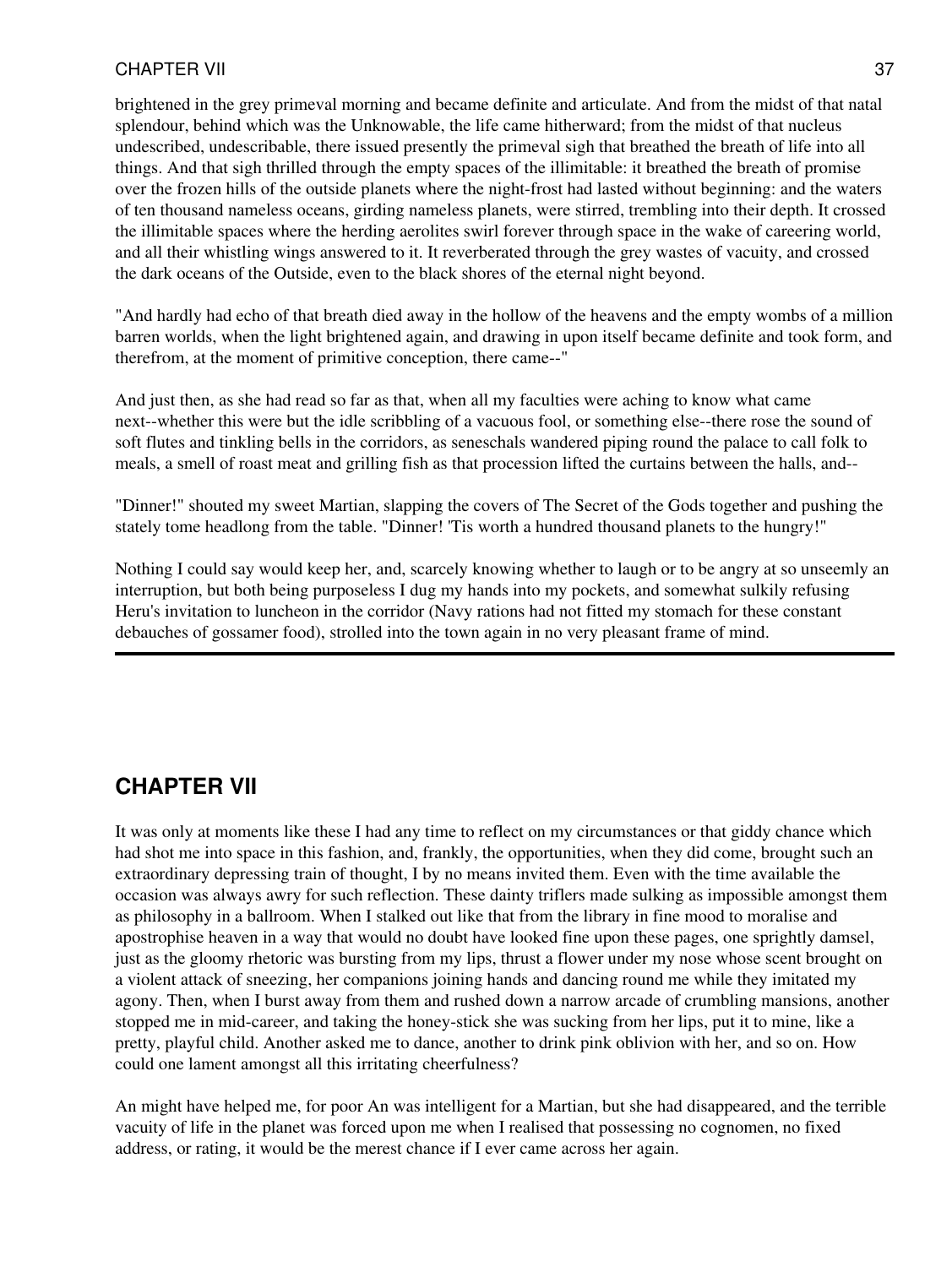Looking for my friendly guide and getting more and more at sea amongst a maze of comely but similar faces, I made chance acquaintance with another of her kind who cheerfully drank my health at the Government's expense, and chatted on things Martian. She took me to see a funeral by way of amusement, and I found these people floated their dead off on flower-decked rafts instead of burying them, the send-offs all taking place upon a certain swift-flowing stream, which carried the dead away into the vast region of northern ice, but more exactly whither my informant seemed to have no idea. The voyager on this occasion was old, and this brought to my mind the curious fact that I had observed few children in the city, and no elders, all, except perhaps Hath, being in a state of sleek youthfulness. My new friend explained the peculiarity by declaring Martians ripened with extraordinary rapidity from infancy to the equivalent of about twenty-five years of age, with us, and then remained at that period however long they might live; Only when they died did their accumulated seasons come upon them; the girl turning pale, and wringing her pretty hands in sympathetic concern when I told her there was a land where decrepitude was not so happily postponed. The Martians, she said, arranged their calendar by the varying colours of the seasons, and loved blue as an antidote to the generally red and rusty character of their soil.

Discussing such things as these we lightly squandered the day away, and I know of nothing more to note until the evening was come again: that wonderful purple evening which creeps over the outer worlds at sunset, a seductive darkness gemmed with ten thousand stars riding so low in the heaven they seem scarcely more than mast high. When that hour was come my friend tiptoed again to my cheek, and then, pointing to the palace and laughingly hoping fate would send me a bride "as soft as catkin and as sweet as honey," slipped away into the darkness.

Then I remembered all on a sudden this was the connubial evening of my sprightly friends--the occasion when, as An had told me, the Government constituted itself into a gigantic matrimonial agency, and, with the cheerful carelessness of the place, shuffled the matrimonial pack anew, and dealt a fresh hand to all the players. Now I had no wish to avail myself of a sailor's privilege of a bride in every port, but surely this game would be interesting enough to see, even if I were but a disinterested spectator. As a matter of fact I was something more than that, and had been thinking a good deal of Heru during the day. I do not know whether I actually aspired to her hand--that were a large order, even if there had been no suspicion in my mind she was already bespoke in some vague way by the invisible Hath, most abortive of princes. But she was undeniably a lovely girl; the more one thought of her the more she grew upon the fancy, and then the preference she had shown myself was very gratifying. Yes, I would certainly see this quaint ceremonial, even if I took no leading part in it.

The great centre hall of the palace was full of a radiant light bringing up its ruined columns and intruding creepers to the best effect when I entered. Dinner also was just being served, as they would say in another, and alas! very distant place, and the whole building thronged with folk. Down the centre low tables with room for four hundred people were ranged, but they looked quaint enough since but two hundred were sitting there, all brand-new bachelors about to be turned into brand new Benedicts, and taking it mightily calmly it seemed. Across the hall-top was a raised table similarly arranged and ornamented; and entering into the spirit of the thing, and little guessing how stern a reality was to come from the evening, I sat down in a vacant place near to the dais, and only a few paces from where the pale, ghost-eyed Hath was already seated.

Almost immediately afterwards music began to buzz all about the hall--music of the kind the people loved which always seemed to me as though it were exuding from the tables and benches, so disembodied and difficult it was to locate; all the sleepy gallants raised their flower-encircled heads at the same time, seizing their wine-cups, already filled to the brim, and the door at the bottom of the hall opening, the ladies, preceded by one carrying a mysterious vase covered with a glittering cloth, came in.

Now, being somewhat thirsty, I had already drunk half the wine in my beaker, and whether it was that draught, drugged as all Martian wines are, or the sheer loveliness of the maids themselves, I cannot say, but as the procession entered, and, dividing, circled round under the colonnades of the hall, a sensation of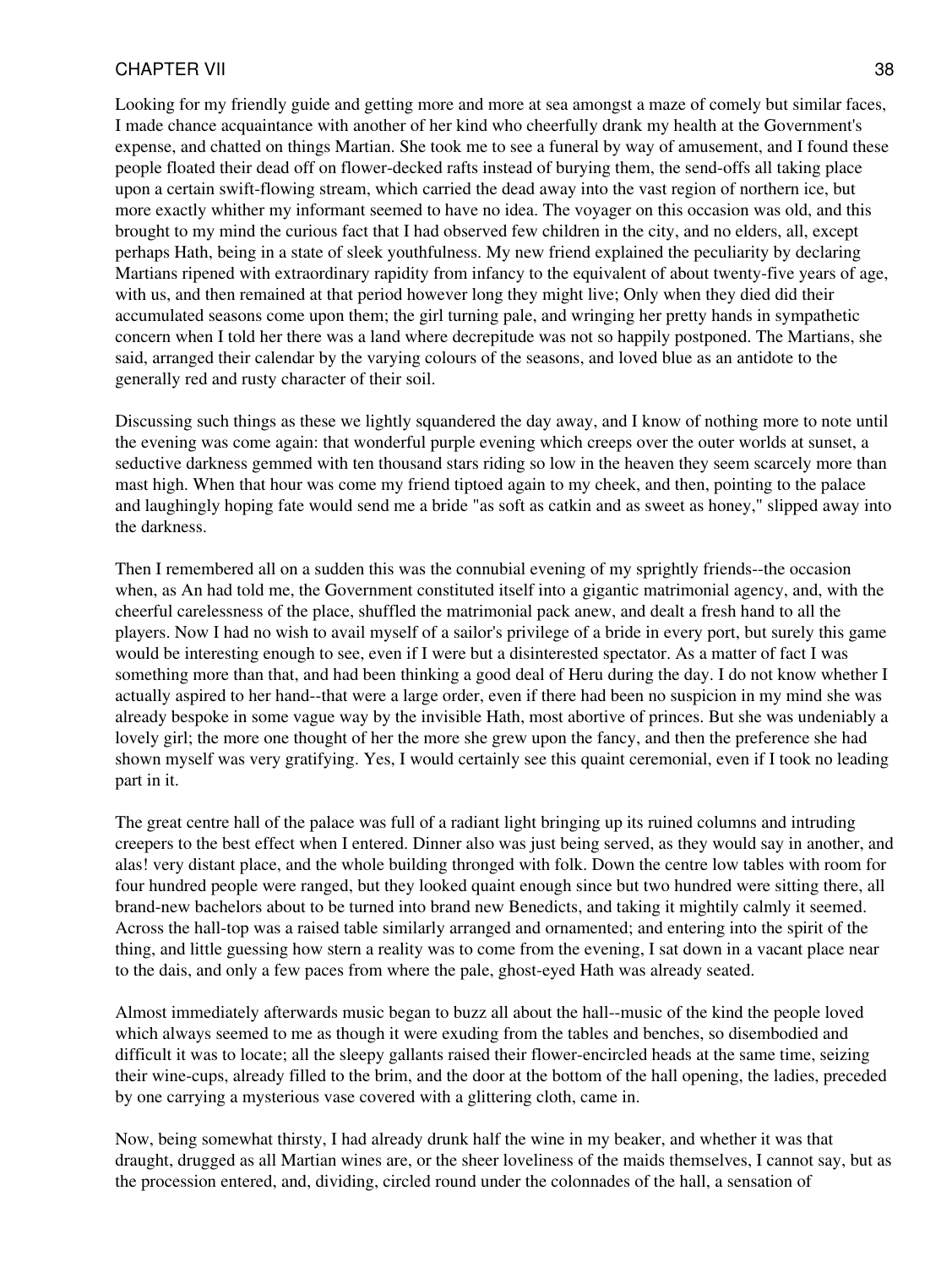extraordinary felicity came over me--an emotion of divine contentment purged of all grossness--and I stared and stared at the circling loveliness, gossamer-clad, flower-girdled, tripping by me with vapid delight. Either the wine was budding in my head, or there was little to choose from amongst them, for had any of those ladies sat down in the vacant place beside me, I should certainly have accepted her as a gift from heaven, without question or cavil. But one after another they slipped by, modestly taking their places in the shadows until at last came Princess Heru, and at the sight of her my soul was stirred.

She came undulating over the white marble, the loveliness of her fairy person dimmed but scarcely hidden by a robe of softest lawn in colour like rose-petals, her eyes aglitter with excitement and a charming blush upon her face.

She came straight up to me, and, resting a dainty hand upon my shoulder, whispered, "Are you come as a spectator only, dear Mr. Jones, or do you join in our custom tonight?"

"I came only as a bystander, lady, but the fascination of the opportunity is deadly--"

"And have you any preference?"--this in the softest little voice from somewhere in the nape of my neck. "Strangers sometimes say there are fair women in Seth."

"None--till you came; and now, as was said a long time ago, 'All is dross that is not Helen.' Dearest lady," I ran on, detaining her by the fingertips and gazing up into those shy and star-like eyes, "must I indeed put all the hopes your kindness has roused in me these last few days to a shuffle in yonder urn, taking my chance with all these lazy fellows? In that land whereof I was, we would not have had it so, we loaded our dice in these matters, a strong man there might have a willing maid though all heaven were set against him! But give me leave, sweet lady, and I will ruffle with these fellows; give me a glance and I will barter my life for your billet when it is drawn, but to stand idly by and see you won by a cold chance, I cannot do it."

That lady laughed a little and said, "Men make laws, dear Jones, for women to keep. It is the rule, and we must not break it." Then, gently tugging at her imprisoned fingers and gathering up her skirts to go, she added, "But it might happen that wit here were better than sword." Then she hesitated, and freeing herself at last slipped from my side, yet before she was quite gone half turned again and whispered so low that no one but I could hear it, "A golden pool, and a silver fish, and a line no thicker than a hair!" and before I could beg a meaning of her, had passed down the hall and taken a place with the other expectant damsels.

"A golden pool," I said to myself, "a silver fish, and a line of hair." What could she mean? Yet that she meant something, and something clearly of importance, I could not doubt. "A golden pool, and a silver fish--" I buried my chin in my chest and thought deeply but without effect while the preparations were made and the fateful urn, each maid having slipped her name tablet within, was brought down to us, covered in a beautiful web of rose-coloured tissue, and commenced its round, passing slowly from hand to hand as each of those handsome, impassive, fawn-eyed gallants lifted a corner of the web in turn and helped themselves to fate.

"A golden pool," I muttered, "and a silver fish"--so absorbed in my own thoughts I hardly noticed the great cup begin its journey, but when it had gone three or four places the glitter of the lights upon it caught my eye. It was of pure gold, round-brimmed, and circled about with a string of the blue convolvulus, which implies delight to these people. Ay! and each man was plunging his hand into the dark and taking in his turn a small notch-edged mother-of-pearl billet from it that flashed soft and silvery as he turned it in his hand to read the name engraved in unknown characters thereon. "Why," I said, with a start, "surely THIS might be the golden pool and these the silver fish--but the hair-fine line? And again I meditated deeply, with all my senses on the watch.

Slowly the urn crept round, and as each man took a ticket from it, and passed it, smiling, to the seneschal behind him, that official read out the name upon it, and a blushing damsel slipped from the crowd above,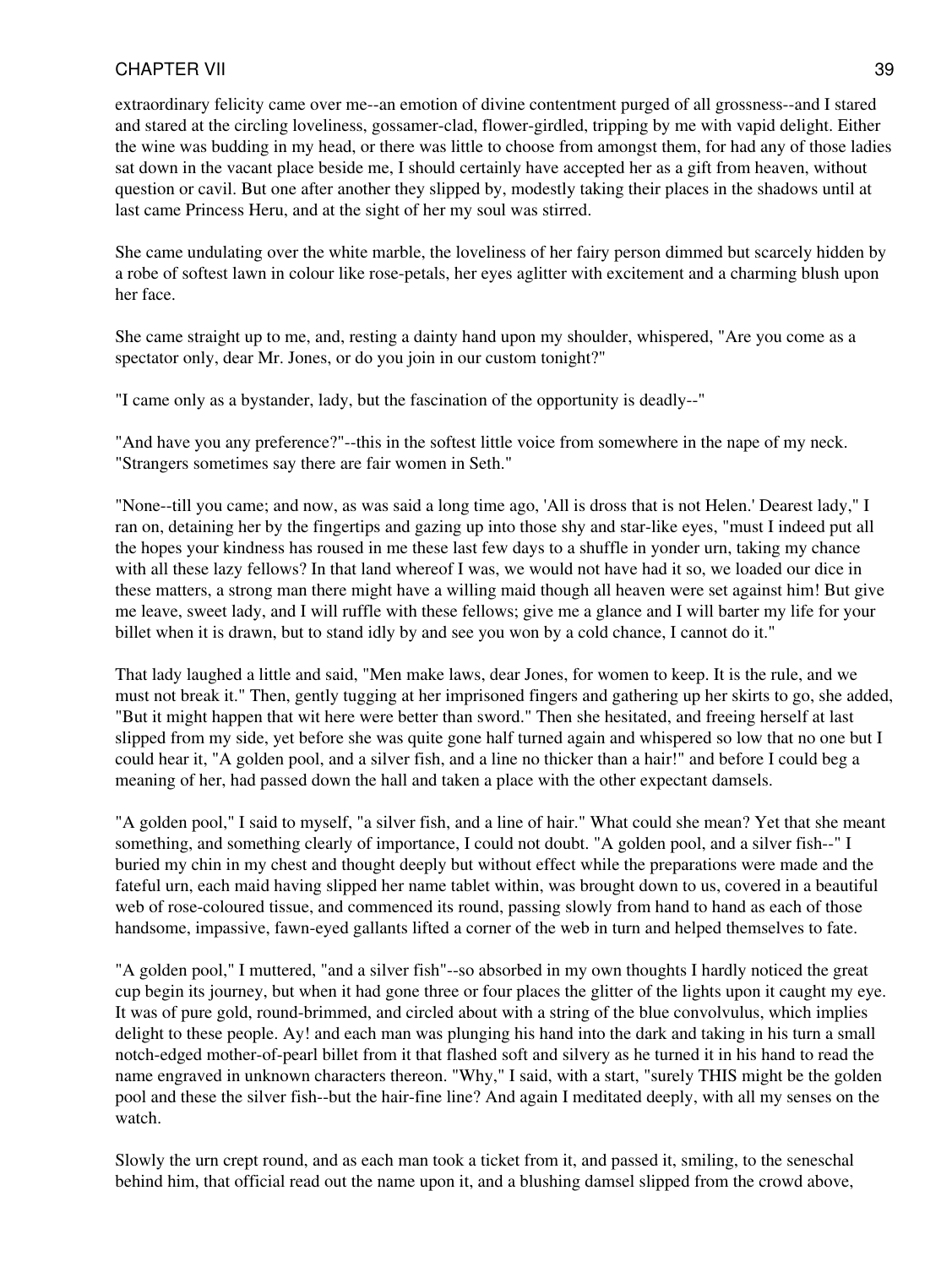crossing over to the side of the man with whom chance had thus lightly linked her for the brief Martian year, and putting her hands in his they kissed before all the company, and sat down to their places at the table as calmly as country folk might choose partners at a village fair in hay-time.

But not so with me. Each time a name was called I started and stared at the drawer in a way which should have filled him with alarm had alarm been possible to the peace-soaked triflers, then turned to glance to where, amongst the women, my tender little princess was leaning against a pillar, with drooping head, slowly pulling a convolvulus bud to pieces. None drew, though all were thinking of her, as I could tell in my fingertips. Keener and keener grew the suspense as name after name was told and each slim white damsel skipped to the place allotted her. And all the time I kept muttering to myself about that "golden pool," wondering and wondering until the urn had passed half round the tables and was only some three men up from me--and then an idea flashed across my mind. I dipped my fingers in the scented water-basin on the table, drying them carefully on a napkin, and waiting, outwardly as calm as any, yet inwardly wrung by those tremors which beset all male creation in such circumstances.

And now at last it was my turn. The great urn, blazing golden, through its rosy covering, was in front, and all eyes on me. I clapped a sunburnt hand upon its top as though I would take all remaining in it to myself and stared round at that company--only her herself I durst not look at! Then, with a beating heart, I lifted a corner of the web and slipped my hand into the dark inside, muttering to myself as I did so, "A golden pool, and a silver fish, and a line no thicker than a hair." I touched in turn twenty perplexing tablets and was no whit the wiser, and felt about the sides yet came to nothing, groping here and there with a rising despair, until as my fingers, still damp and fine of touch, went round the sides a second time, yes! there was something, something in the hollow of the fluting, a thought, a thread, and yet enough. I took it unseen, lifting it with infinite forbearance, and the end was weighted, the other tablets slipped and rattled as from their midst, hanging to that one fine virgin hair, up came a pearly billet. I doubted no longer, but snapped the thread, and showed the tablet, heard Heru's name, read from it amongst the soft applause of that luxurious company with all the unconcern I could muster.

There she was in a moment, lip to lip with me, before them all, her eyes more than ever like planets from her native skies, and only the quick heave of her bosom, slowly subsiding like a ground swell after a storm, remaining to tell that even Martian blood could sometimes beat quicker than usual! She sat down in her place by me in the simplest way, and soon everything was as merry as could be. The main meal came on now, and as far as I could see those Martian gallants had extremely good appetites, though they drank at first but little, wisely remembering the strength of their wines. As for me, I ate of fishes that never swam in earthly seas, and of strange fowl that never flapped a way through thick terrestrial air, ate and drank as happy as a king, and falling each moment more and more in love with the wonderfully beautiful girl at my side who was a real woman of flesh and blood I knew, yet somehow so dainty, so pink and white, so unlike other girls in the smoothness of her outlines, in the subtle grace of each unthinking attitude, that again and again I looked at her over the rim of my tankard half fearing she might dissolve into nothing, being the half-fairy which she was.

Presently she asked, "Did that deed of mine, the hair in the urn, offend you, stranger?"

"Offend me, lady!" I laughed. "Why, had it been the blackest crime that ever came out of a perverse imagination it would have brought its own pardon with it; I, least of all in this room, have least cause to be offended."

"I risked much for you and broke our rules."

"Why, no doubt that was so, but 'tis the privilege of your kind to have some say in this little matter of giving and taking in marriage. I only marvel that your countrywomen submit so tamely to the quaintest game of chance I ever played at.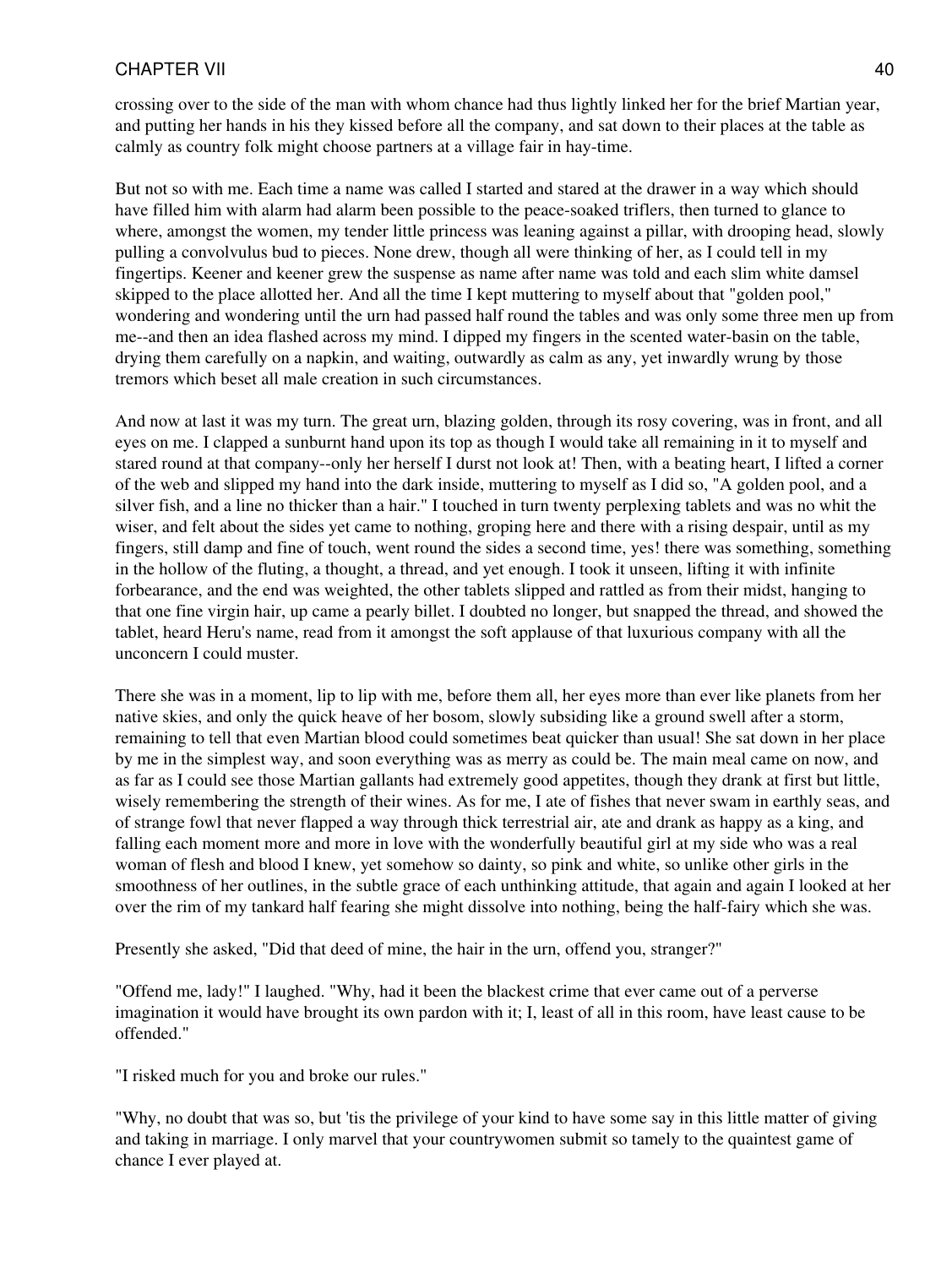"Ay, and it is women's nature no doubt to keep the laws which others make, as you have said yourself. Yet this rule, lady, is one broken with more credit than kept, and if you have offended no one more than me, your penance is easily done."

"But I have offended some one," she said, laying her hand on mine with gentle nervousness in its touch, "one who has the power to hurt, and enough energy to resent. Hath, up there at the cross-table, have I offended deeply tonight, for he hoped to have me, and would have compelled any other man to barter me for the maid chance assigned to him; but of you, somehow, he is afraid--I have seen him staring at you, and changing colour as though he knew something no one else knows--"

"Briefly, charming girl," I said, for the wine was beginning to sing in my head, and my eyes were blinking stupidly--"briefly, Hath hath thee not, and there's an end of it. I would spit a score of Haths, as these figs are spit on this golden skewer, before I would relinquish a hair of your head to him, or to any man," and as everything about the great hall began to look gauzy and unreal through the gathering fumes of my confusion, I smiled on that gracious lady, and began to whisper I know not what to her, and whisper and doze, and doze--

I know not how long afterwards it was, whether a minute or an hour, but when I lifted my head suddenly from the lady's shoulder all the place was in confusion, every one upon their feet, the talk and the drinking ceased, and all eyes turned to the far doorway where the curtains were just dropping again as I looked, while in front of them were standing three men.

These newcomers were utterly unlike any others--a frightful vision of ugly strength amidst the lolling loveliness all about. Low of stature, broad of shoulder, hairy, deep-chested, with sharp, twinkling eyes, set far back under bushy eyebrows, retreating foreheads, and flat noses in faces tanned to a dusky copper hue by exposure to every kind of weather that racks the extreme Martian climate they were so opposite to all about me, so quaint and grim amongst those mild, fair-skinned folk, that at first I thought they were but a disordered creation of my fancy.

I rubbed my eyes and stared and blinked, but no! they were real men, of flesh and blood, and now they had come down with as much stateliness as their bandy legs would admit of, into the full glare of the lights to the centre table where Hath sat. I saw their splendid apparel, the great strings of rudely polished gems hung round their hairy necks and wrists, the cunningly dyed skins of soft-furred animals, green and red and black, wherewith their limbs were swathed, and then I heard some one by me whisper in a frightened tone, "The envoys from over seas."

"Oh," I thought sleepily to myself, "so these are the ape-men of the western woods, are they? Those who long ago vanquished my white-skinned friends and yearly come to claim their tribute. Jove, what hay they must have made of them! How those peach-skinned girls must have screamed and the downy striplings by them felt their dimpled knees knock together, as the mad flood of barbarians came pouring over from the forest, and long ago stormed their citadels like a stream of red lava, as deadly, as irresistible, as remorseless!" And I lay asprawl upon my arms on the table watching them with the stupid indifference I thought I could so well afford.

Meanwhile Hath was on foot, pale and obsequious like others in the presence of those dread ambassadors, but more collected, I thought. With the deepest bows he welcomed them, handing them drink in a golden State cup, and when they had drunk (I heard the liquor running down their great throats, in the frightened hush, like water in a runnel on a wet day), they wiped their fierce lips upon their furry sleeves, and the leader began reciting the tribute for the year. So much corn, so much wine--and very much it was--so many thousands ells of cloth and webbing, and so much hammered gold, and sinah and lar, precious metal of which I knew nothing as yet; and ever as he went growling through the list in his harsh animal voice, he refreshed his memory with a coloured stick whereon a notch was made for every item, the woodmen not having come as yet, apparently, to the gentler art of written signs and symbols. Longer and longer that caravan of unearned wealth stretched out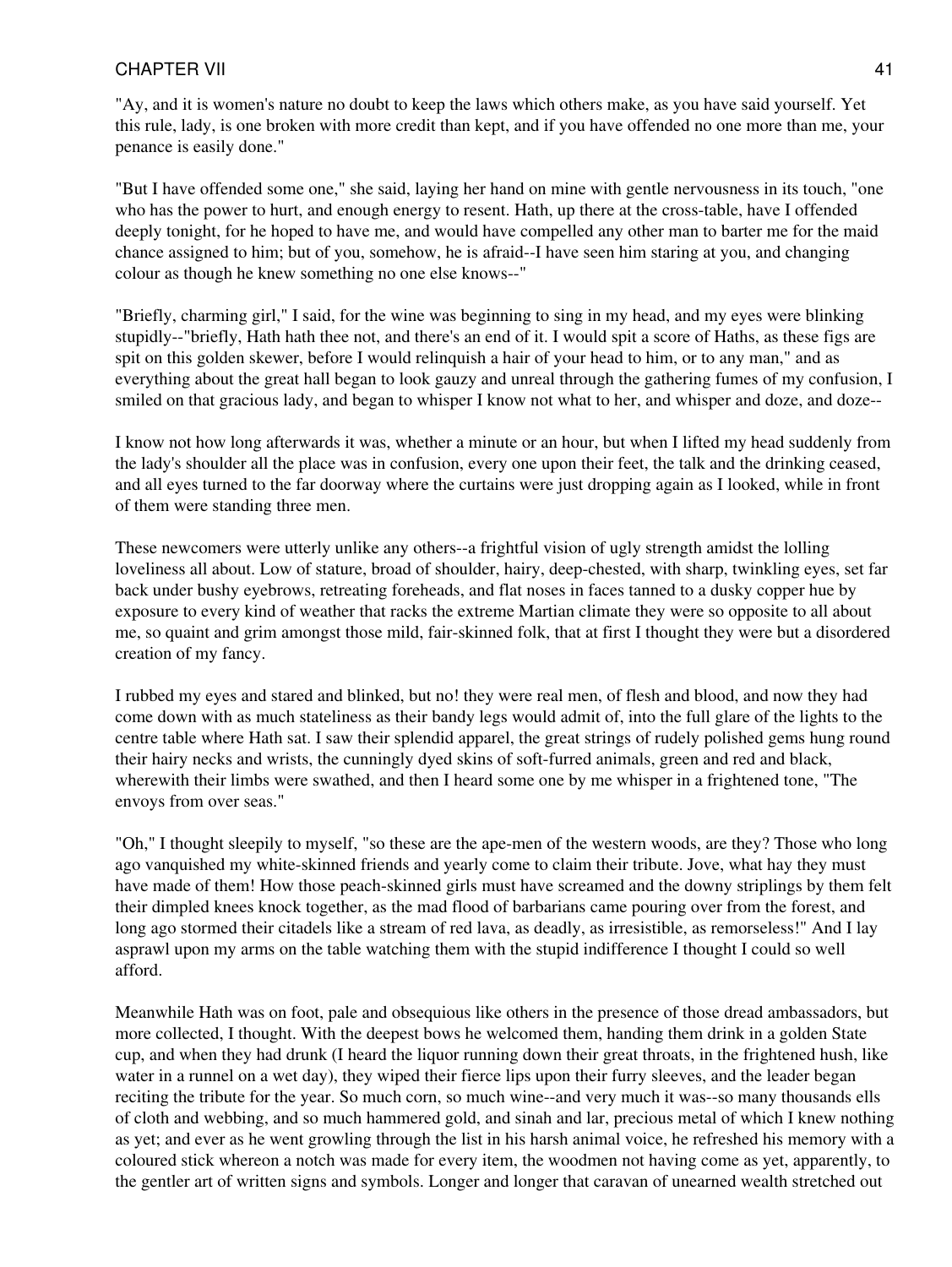before my fancy, but at last it was done, or all but done, and the head envoy, passing the painted stick to a man behind, folded his bare, sinewy arms, upon which the red fell bristles as it does upon a gorilla's, across his ample chest, and, including us all in one general scowl, turned to Hath as he said--

"All this for Ar-hap, the wood-king, my master and yours; all this, and the most beautiful woman here tonight at your tables!"

"An item," I smiled stupidly to myself, for indeed I was very sleepy and had no nice perception of things, "which shows his majesty with the two-pronged name is a jolly fellow after all, and knows wealth is incomplete without the crown and priming of all riches. I wonder how the Martian boys will like this postscript," and chin on hand, and eyes that would hardly stay open, I watched to see what would happen next. There was a little conversation between the prince and the ape-man; then I saw Hath the traitor point in my direction and say--

"Since you ask and will be advised, then, mighty sir, there can be no doubt of it, the most beautiful woman here tonight is undoubtedly she who sits yonder by him in blue."

"A very pretty compliment!" I thought, too dull to see what was coming quickly, "and handsome of Hath, all things considered."

And so I dozed and dozed, and then started, and stared! Was I in my senses? Was I mad, or dreaming? The drunkenness dropped from me like a mantle; with a single, smothered cry I came to myself and saw that it was all too true. The savage envoy had come down the hall at Hath's vindictive prompting, had lifted my fair girl to her feet, and there, even as I looked, had drawn her, white as death, into the red circle of his arm, and with one hand under her chin had raised her sweet face to within an inch of his, and was staring at her with small, ugly eyes.

"Yes," said the enjoy, more interestedly than he had spoken yet, "it will do; the tribute is accepted--for Ar-hap, my master!" And taking shrinking Heru by the wrist, and laying a heavy hand upon her shoulder, he was about to lead her up the hall.

I was sober enough then. I was on foot in an instant, and before all the glittering company, before those simpering girls and pale Martian youths, who sat mumbling their fingers, too frightened to lift their eyes from off their half-finished dinners, I sprang at the envoy. I struck him with my clenched fist on the side of his bullet head, and he let go of Heru, who slipped insensible from his hairy chest like a white cloud slipping down the slopes of a hill at sunrise, and turned on me with a snort of rage. We stared at each other for a minute, and then I felt the wine fumes roaring in my head; I rushed at him and closed. It was like embracing a mountain bull, and he responded with a hug that made my ribs crackle. For a minute we were locked together like that, swinging here and there, and then getting a hand loose, I belaboured him so unmercifully that he put his head down, and that was what I wanted. I got a new hold of him as we staggered and plunged, roaring the while like the wild beasts we were, the teeth chattering in the Martian heads as they watched us, and then, exerting all my strength, lifted him fairly from his feet and with supreme effort swung him up, shoulder high, and with a mighty heave hurled him across the tables, flung that ambassador, whom no Martian dared look upon, crashing and sprawling through the gold and silver of the feast, whirled him round with such a splendid send that bench and trestle, tankards and flagons, chairs and cloths and candelabras all went down into thundering chaos with him, and the envoy only stayed when his sacred person came to harbour amongst the westral odds and ends, the soiled linen, and dirty platters of our wedding feast.

I remember seeing him there on hands and knees, and then the liquor I had had would not be denied. In vain I drew my hands across my drooping eyelids, in vain I tried to master my knees that knocked together. The spell of the love-drink that Heru, blushing, had held to my lips was on me. Its soft, overwhelming influence rose like a prismatic fog between me and my enemy, everything again became hazy and dreamlike, and feebly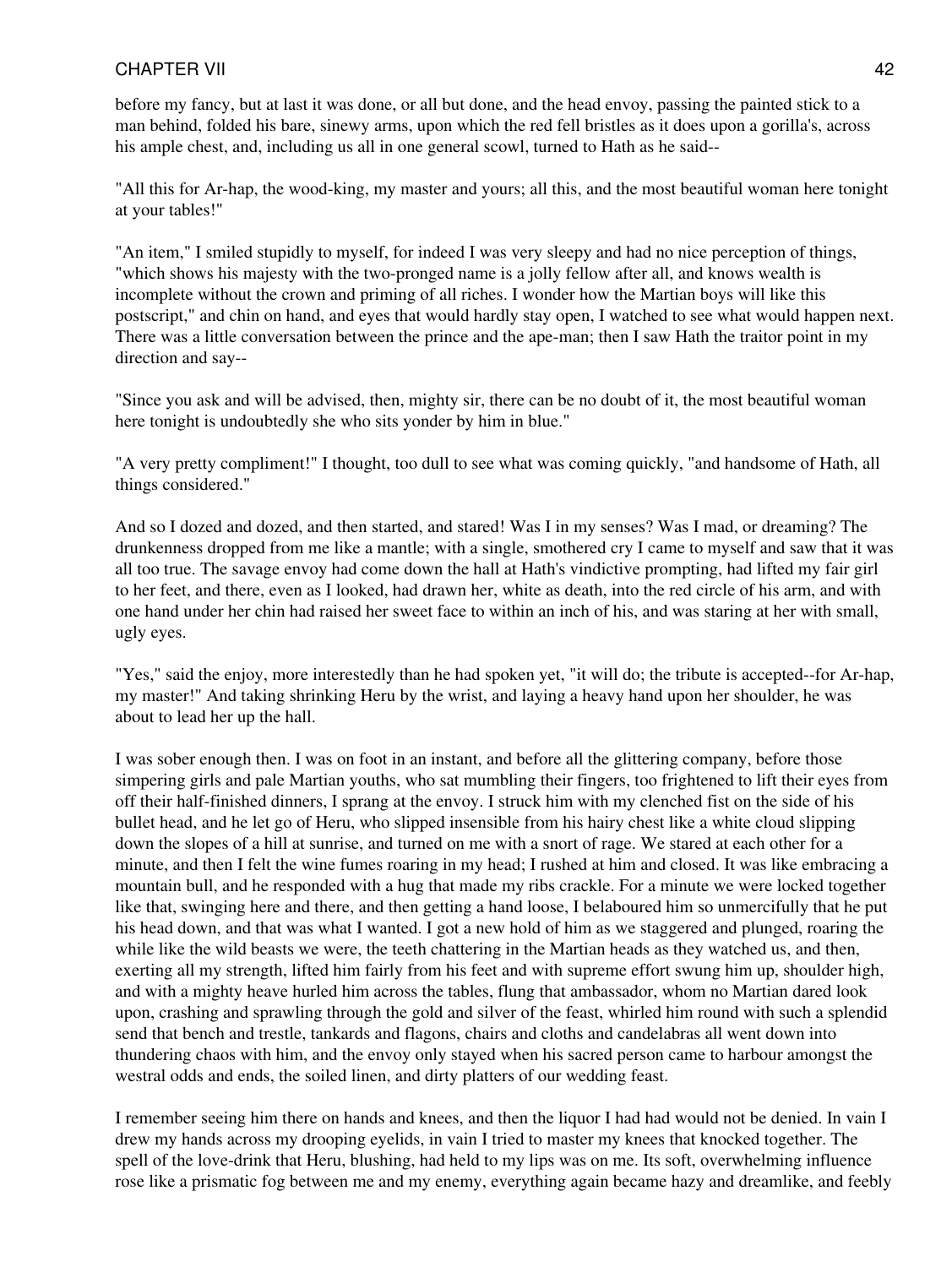calling on Heru, my chin dropped upon my chest, my limbs relaxed, and I slipped down in drowsy oblivion before my rival.

# **CHAPTER VIII**

They must have carried me, still under the influence of wine fumes, to the chamber where I slept that night, for when I woke the following morning my surroundings were familiar enough, though a glorious maze of uncertainties rocked to and fro in my mind.

Was it a real feast we had shared in overnight, or only a quaint dream? Was Heru real or only a lovely fancy? And those hairy ruffians of whom a horrible vision danced before my waking eyes, were they fancy too? No, my wrists still ached with the strain of the tussle, the quaint, sad wine taste was still on my lips--it was all real enough, I decided, starting up in bed; and if it was real where was the little princess? What had they done with her? Surely they had not given her to the ape-men--cowards though they were they could not have been cowards enough for that. And as I wondered a keen, bright picture of the hapless maid as I saw her last blossomed before my mind's eye, the ambassadors on either side holding her wrists, and she shrinking from them in horror while her poor, white face turned to me for rescue in desperate pleading--oh! I must find her at all costs; and leaping from bed I snatched up those trousers without which the best of heroes is nothing, and had hardly got into them when there came the patter of light feet without and a Martian, in a hurry for once, with half a dozen others behind him, swept aside the curtains of my doorway.

They peeped and peered all about the room, then one said, "Is Princess Heru with you, sir?"

"No," I answered roughly. "Saints alive, man, do you think I would have you tumbling in here over each other's heels if she were?"

"Then it must indeed have been Heru," he said, speaking in an awed voice to his fellows, "whom we saw carried down to the harbour at daybreak by yonder woodmen," and the pink upon their pretty cheeks faded to nothing at the suggestion.

"What!" I roared, "Heru taken from the palace by a handful of men and none of you infernal rascals--none of you white-livered abortions lifted a hand to save her--curse on you a thousand times. Out of my way, you churls!" And snatching up coat and hat and sword I rushed furiously down the long, marble stairs just as the short Martian night was giving place to lavender-coloured light of morning. I found my way somehow down the deserted corridors where the air was heavy with aromatic vapours; I flew by curtained niches and chambers where amongst mounds of half-withered flowers the Martian lovers were slowly waking. Down into the banquethall I sped, and there in the twilight was the litter of the feast still about--gold cups and silver, broken bread and meat, the convolvulus flowers all turning their pallid faces to the rosy daylight, making pools of brightness between the shadows. Amongst the litter little sapphire-coloured finches were feeding, twittering merrily to themselves as they hopped about, and here and there down the long tables lay asprawl a belated reveller, his empty oblivion-phial before him, his curly head upon his arms, dreaming perhaps of last night's feast and a neglected bride dozing dispassionate in some distant chamber. But Heru was not there and little I cared for twittering finches or sighing damsels. With hasty feet I rushed down the hall out into the cool, sweet air of the planet morning.

There I met one whom I knew, and he told me he had been among the crowd and had heard the woodmen had gone no farther than the river gate, that Heru was with them beyond a doubt. I would not listen to more.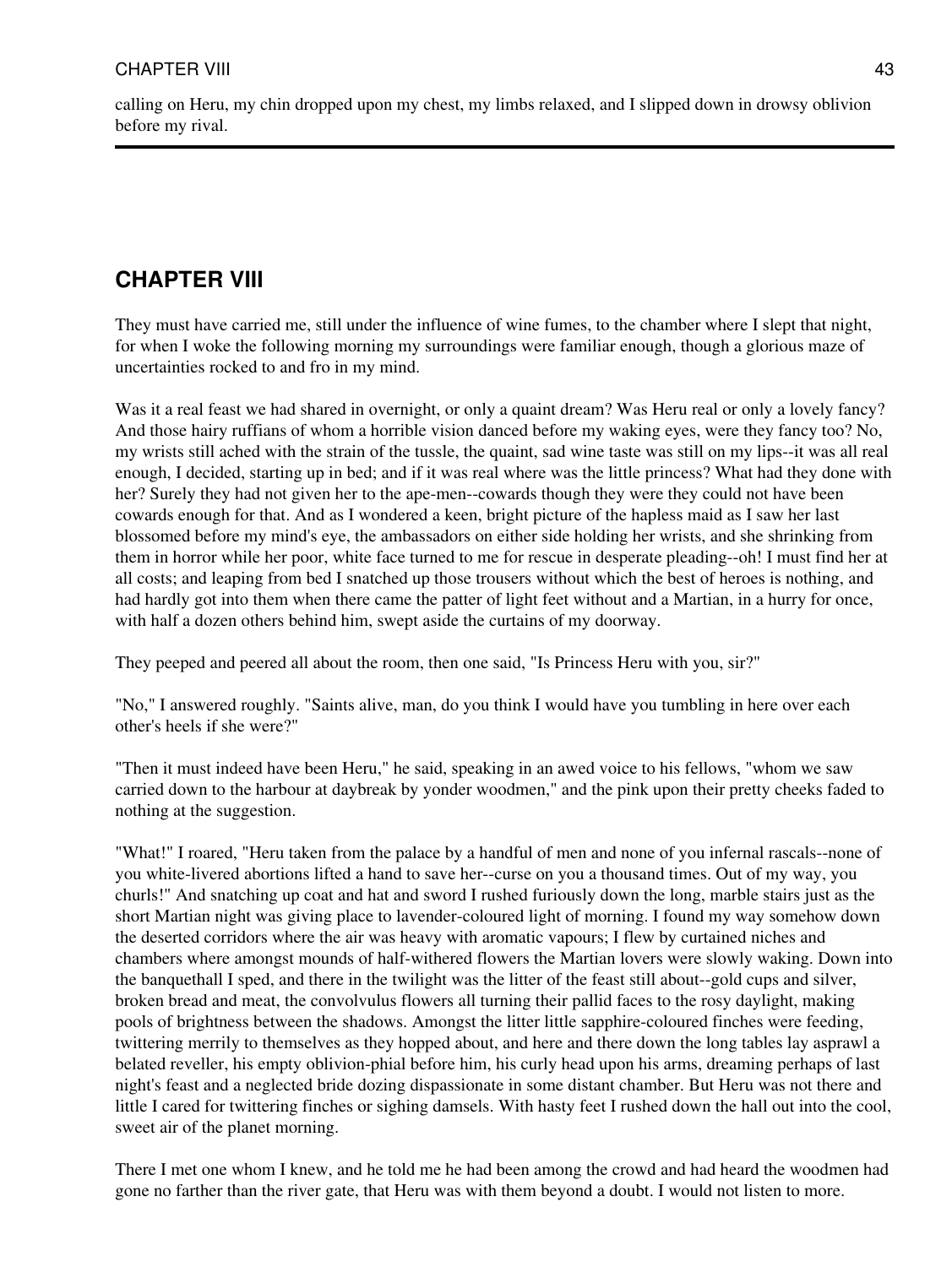"Good!" I shouted. "Get me a horse and just a handful of your sleek kindred and we will pull the prize from the bear's paw even yet! Surely," I said, turning to a knot of Martian youths who stood listening a few steps away, "surely some of you will come with me at this pinch? The big bullies are very few; the sea runs behind them; the maid in their clutch is worth fighting for; it needs but one good onset, five minutes' gallantry, and she is ours again. Think how fine it will look to bring her back before yon sleepy fellows have found their weapons. You, there, with the blue tunic! you look a proper fellow, and something of a heart should beat under such gay wrappings, will you come with me?"

But blue-mantle, biting his thumbs, murmured he had not breakfasted yet and edged away behind his companions. Wherever I looked eyes dropped and timid hands fidgeted as their owners backed off from my dangerous enthusiasm. There was obviously no help to be had from them, and meantime the precious moments were flying, so with a disdainful glance I turned on my heels and set off alone as hard as I could go for the harbour.

But it was too late. I rushed through the marketplace where all was silent and deserted; I ran on to the wharves beyond and they were empty save for the litter and embers of the fires Ar-hap's men had made during their stay; I dashed out to the landing-place, and there at the hythe the last boat-loads of the villains were just embarking, two boatloads of them twenty yards from shore, and another still upon the beach. This latter was careening over as a dusky group of men lifted aboard to a heap of tumbled silks and stuffs in the stern such a sweet piece of insensible merchandise as no man, I at least of all, could mistake. It was Heru herself, and the rogues were ladling her on board like so much sandal-wood or cotton sheeting. I did not wait for more, but out came my sword, and yielding to a reckless impulse, for which perhaps last night's wine was as much to blame as anything, I sprang down the steps and leapt aboard of the boat just as it was pushed off upon the swift tide. Full of Bersark rage, I cut one brawny copper-coloured thief down, and struck another with my fist between the eyes so that he went headlong into the water, sinking like lead, and deep into the great target of his neighbour's chest I drove my blade. Had there been a man beside me, had there been but two or three of all those silken triflers, too late come on the terraces above to watch, we might have won. But all alone what could I do? That last red beast turned on my blade, and as he fell dragged me half down with him. I staggered up, and tugging the metal from him turned on the next.

At that moment the cause of all the turmoil, roused by the fighting, came to herself, and sitting up on the piled plunder in the boat stared round for a moment with a childish horror at the barbarians whose prize she was, then at me, then at the dead man at my feet whose blood was welling in a red tide from the wound in his breast. As the full meaning of the scene dawned upon her she started to her feet, looking wonderfully beautiful amongst those dusky forms, and extending her hands to me began to cry in the most piteous way. I sprang forward, and as I did so saw an ape-man clap his hairy paw over her mouth and face--it was like an eclipse of the moon by a red earth-shadow, I thought at the moment--and drag her roughly back, but that was about the last I remembered. As I turned to hit him standing on the slippery thwart, another rogue crept up behind and let drive with a club he had in hand. The cudgel caught me sideways on the head, a glancing shot. I can recall a blaze of light, a strange medley of sounds in my ears, and then, clutching at a pile of stuffs as I fell, a tall bower of spray rising on either hand, and the cool shock of the blue sea as I plunged headlong in--but nothing after that!

How long after I know not, but presently a tissue of daylight crept into my eyes, and I awoke again. It was better than nothing perhaps, yet it was a poor awakening. The big sun lay low down, and the day was all but done; so much I guessed as I rocked in that light with an undulating movement, and then as my senses returned more fully, recognised with a start of wonder that I was still in the water, floating on a swift current into the unknown on an air-filled pile of silken stuffs which had been pulled down with me from the boat when I got my ganging from yonder rascal's mace. It was a wet couch, sodden and chilly, but as the freshening evening wind blew on my face and the darkening water lapped against my forehead I revived more fully.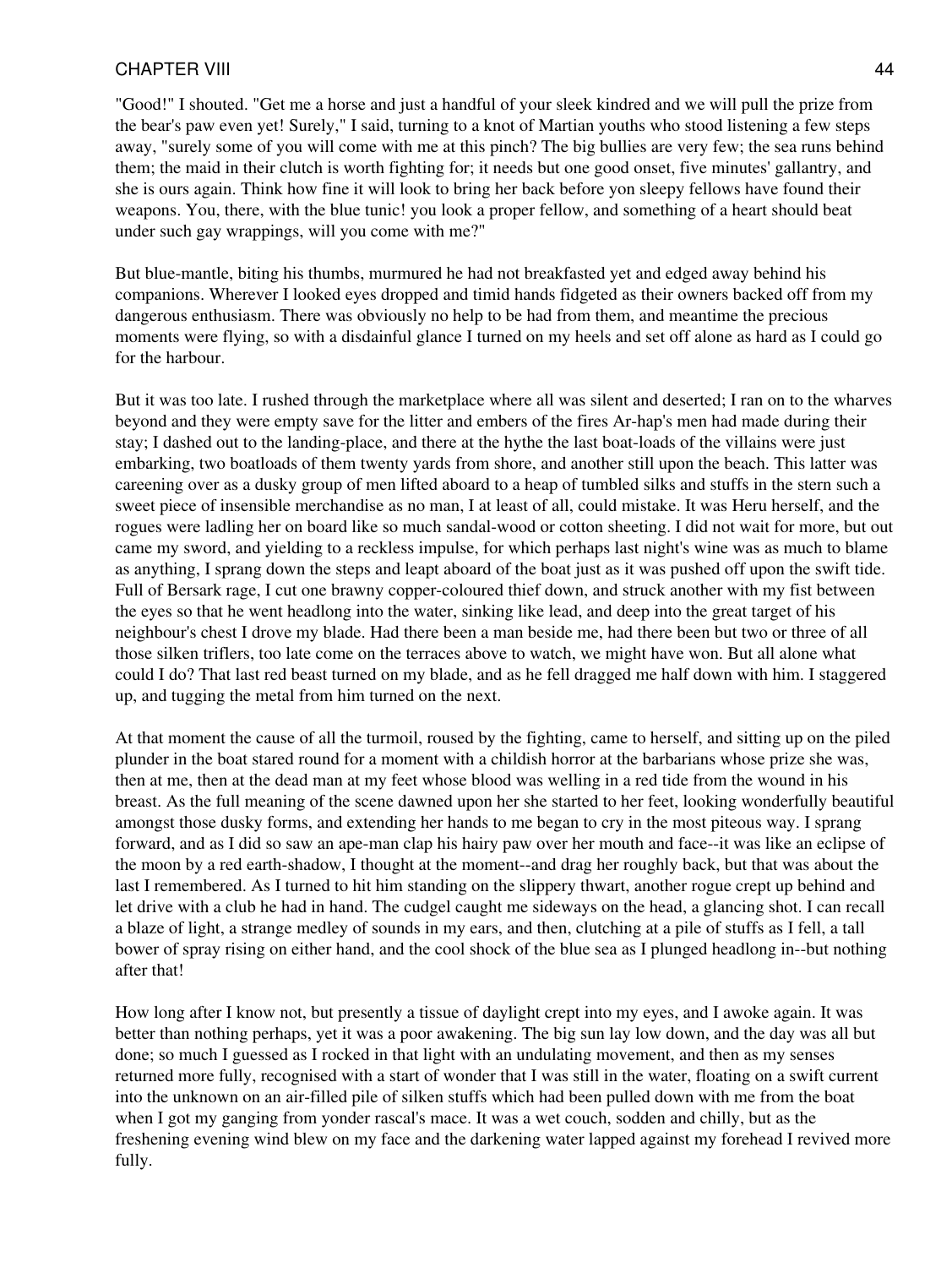Where had we come to? I turned an aching neck, and all along on both sides seemed to stretch steep, straight coasts about a mile or so apart, in the shadow of the setting sun black as ebony. Between the two the hampered water ran quickly, with, away on the right, some shallow sandy spits and islands covered with dwarf bushes--chilly, inhospitable-looking places they seemed as I turned my eyes upon them; but he who rides helpless down an evening tide stands out for no great niceties of landing-place; could I but reach them they would make at least a drier bed than this of mine, and at that thought, turning over, I found all my muscles as stiff as iron, the sinews of my neck and forearms a mass of agonies and no more fit to swim me to those reedy swamps, which now, as pain and hunger began to tell, seemed to wear the aspects of paradise.

With a groan I dropped back upon my raft and watched the islands slipping by, while over my feet the southern sky darkened to purple. There was no help there, but glancing round away on the left and a few furlongs from me, I noticed on the surface of the water two converging strands of brightness, an angle the point of which seemed to be coming towards me. Nearer it came and nearer, right across my road, until I could see a black dot at the point, a head presently developed, then as we approached the ears and antlers of a swimming stag. It was a huge beast as it loomed up against the glow, bigger than any mortal stag ever was--the kind of fellow-traveller no one would willingly accost, but even if I had wished to get out of its path I had no power to do so.

Closer and closer we came, one of us drifting helplessly, and the other swimming strongly for the islands. When we were about a furlong apart the great beast seemed to change its course, mayhap it took the wreckage on which I floated for an outlying shoal, something on which it could rest a space in that long swim. Be this as it may, the beast came hurtling down on me lip deep in the waves, a mighty brown head with pricked ears that flicked the water from them now and then, small bright eyes set far back, and wide palmated antlers on a mighty forehead, like the dead branches of a tree. What that Martian mountain elk had hoped for can only be guessed, what he met with was a tangle of floating finery carrying a numbed traveller on it, and with a snort of disappointment he turned again.

It was a poor chance, but better than nothing, and as he turned I tried to throw a strand of silk I had unwound from the sodden mass over his branching tines. Quick as thought the beast twisted his head aside and tossed his antlers so that the try was fruitless. But was I to lose my only chance of shore? With all my strength I hurled myself upon him, missing my clutch again by a hair's-breadth and going headlong into the salt furrow his chest was turning up. Happily I kept hold of the web, for the great elk then turned back, passing between me and the ruck of stuff and getting thereby the silk under his chin, and as I came gasping to the top once more round came that dainty wreckage over his back, and I clutched it, and sooner than it takes to tell I was towing to the shore as perhaps no one was ever towed before.

The big beast dragged the ruck like withered weed behind him, bellowing all the time with a voice which made the hills echo all round; and then, when he got his feet upon the shallows, rose dripping and mountainous, a very cliff of black hide and limb against the night shine, and with a single sweep of his antlers tore the webbing from me, who lay prone and breathless in the mud, and, thinking it was his enemy, hurled the limp bundle on the beach, and then, having pounded it with his cloven feet into formless shreds, bellowed again victoriously and went off into the darkness of the forests.

# **CHAPTER IX**

I landed, stiff enough as you will guess, but pleased to be on shore again. It was a melancholy neighbourhood of low islands, overgrown with rank grass and bushes, salt water encircling them, and inside sandy dunes and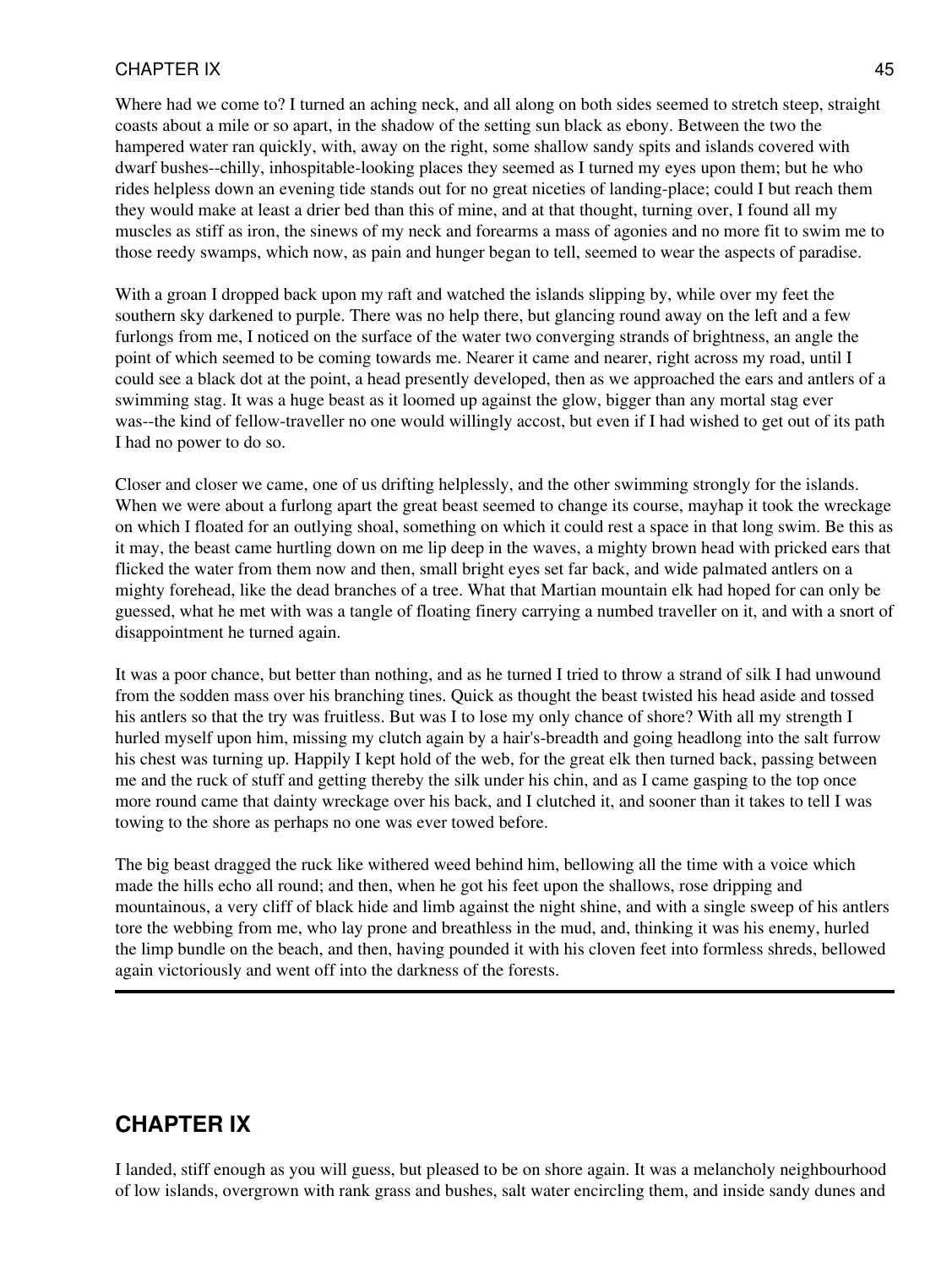hummocks with shallow pools, gleaming ghostly in the retreating daylight, while beyond these rose the black bosses of what looked like a forest. Thither I made my way, plunging uncomfortably through shallows, and tripping over blackened branches which, lying just below the surface, quivered like snakes as the evening breeze ruffled each surface, until the ground hardened under foot, and presently I was standing, hungry and faint but safe, on dry land again.

The forest was so close to the sea, one could not advance without entering it, and once within its dark arcades every way looked equally gloomy and hopeless. I struggled through tangles night made more and more impenetrable each minute, until presently I could go no further, and where a dense canopy of trees overhead gave out for a minute on the edge of a swampy hollow, I determined to wait for daylight.

Never was there a more wet or weary traveller, or one more desperately lonely than he who wrapped himself up in the miserable insufficiency of his wet rags, and without fire or supper crept amongst the exposed roots of a tree growing out of a bank, and prepared to hope grimly for morning.

Round and round meanwhile was drawn the close screen of night, till the clearing in front was blotted out, and only the tree-tops, black as rugged hills one behind the other, stood out against the heavy purple of the circlet of sky above. As the evening deepened the quaintest noises began on every hand--noises so strange and bewildering that as I cowered down with my teeth chattering, and stared hard into the impenetrable, they could be likened to nothing but the crying of all the souls of dead things since the beginning. Never was there such an infernal chorus as that which played up the Martian stars. Down there in front, where hummock grass was growing, some beast squeaked continuously, till I shouted at him, then he stopped a minute, and began again in entirely another note. Away on the hills two rival monsters were calling to each other in tones so hollow they seemed as I listened to penetrate through me, and echo out of my heart again. Far overhead, gigantic bats were flitting, the shadow of their wings dimming a dozen universes at once, and crying to each other in shrill tones that rent the air like tearing silk.

As I listened to those vampires discussing their infernal loves under the stars, from a branch right overhead broke such a deathly howl from the throat of a wandering forest cat that everything else was hushed for a moment. All about a myriad insects were making night giddy with their ghostly fires, while underground and from the labyrinths of matted roots came quaint sounds of rustling snakes and forest pigs, and all the lesser things that dig and scratch and growl.

Yet I was desperately sleepy, my sword hung heavy as lead at my side, my eyelids drooped, and so at last I dozed uneasily for an hour or two. Then, all on a sudden, I came wide awake with a shock. The night was quieter now; away in the forest depth strange noises still arose, but close at hand was a strange hush, like the hush of expectation, and, listening wonderingly, I was aware of slow, heavy footsteps coming up from the river, now two or three steps together, then a pause, then another step or two, and as I bent towards the approaching thing, staring into the darkness, my strained senses were conscious of another approach, as like as could be, coming from behind me. On they came, making the very ground quake with their weight, till I judged that both were about on the edge of the clearing, two vast rat-like shadows, but as big as elephants, and bringing a most intolerable smell of sour slime with them. There, on the edge of the amphitheatre, each for the first time appeared to become aware of the other's presence--the footsteps stopped dead. I could hear the water dripping from the fur of those giant brutes amongst the shadows and the deep breathing of the one nearest me, a scanty ten paces off, but not another sound in the stillness.

Minute after minute passed, yet neither moved. A half-hour grew to a full hour, and that hour lengthened amid the keenest tension till my ears ached with listening, and my eyes were sore with straining into the blackness. At last I began to wonder whether those earth-shaking beasts had not been an evil dream, and was just venturing to stretch out a cramped leg, and rally myself upon my cowardice, when, without warning, at my elbow rose the most ear-piercing scream of rage that ever came from a living throat. There was a sweeping rush in the darkness which I could feel but not see, and with a shock the two gladiators met in the midst of the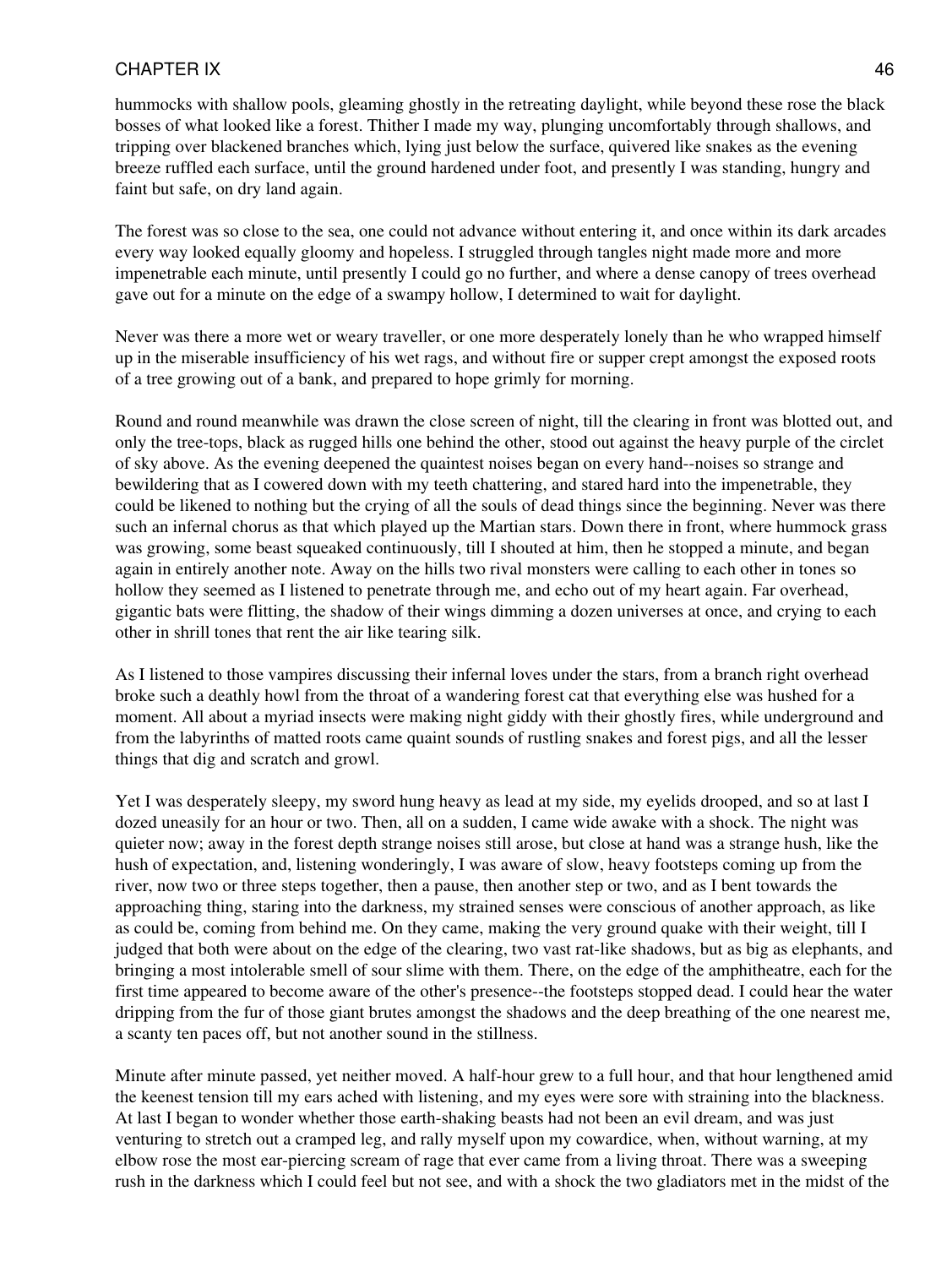arena. Over and over they went screaming and struggling, and slipping and plunging. I could hear them tearing at each other, and the sharp cries of pain, first one and then another gave as claw or tooth got home, and all the time, though the ground was quaking under their struggles and the air full of horrible uproar, not a thing was to be seen. I did not even know what manner of beasts they were who rocked and rolled and tore at each other's throats, but I heard their teeth snapping, and their fierce breath in the pauses of the struggle, and could but wait in a huddle amongst the roots until it was over. To and fro they went, now at the far side of the dark clearing, now so close that hot drops of blood from their jaws fell on my face like rain in the darkness. It seemed as though the fight would never end, but presently there was more of worrying in it and less of snapping; it was clear one or the other had had enough and as I marked this those black shadows came gasping and struggling towards me. There was a sudden sharp cry, a desperate final tussle--before which strong trees snapped and bushes were flattened out like grass, not twenty yards away--and then for a minute all was silent.

One of them had killed, and as I sat rooted to the spot I was forced to listen while his enemy tore him up and ate him. Many a banquet have I been at, but never an uglier one than that. I sat in the darkness while the unknown thing at my feet ripped the flesh from his half-dead rival in strips, and across the damp night wind came the reek of that abominable feast--the reek of blood and spilt entrails--until I turned away my face in loathing, and was nearly starting to my feet to venture a rush into the forest shadows. But I was spellbound, and remained listening to the heavy munch of blood-stained jaws until presently I was aware other and lesser feasters were coming. There was a twinkle of hungry eyes all about the limits of the area, the shine of green points of envious fire that circled round in decreasing orbits, as the little foxes and jackals came crowding in. One fellow took me for a rock, so still I sat, putting his hot, soft paws upon my knee for a space, and others passed me so near I could all but touch them.

The big beast had taken himself off by this time, and there must have been several hundreds of these newcomers. A merry time they had of it; the whole place was full of the green, hurrying eyes, and amidst the snap of teeth and yapping and quarrelling I could hear the flesh being torn from the red bones in every direction. One wolf-like individual brought a mass of hot liver to eat between my feet, but I gave him a kick, and sent him away much to his surprise. Gradually, however, the sound of this unholy feast died away, and, though you may hardly believe it, I fell off into a doze. It was not sleep, but it served the purpose, and when in an hour or two a draught of cool air roused me, I awoke, feeling more myself again.

Slowly morning came, and the black wall of forest around became full of purple interstices as the east brightened. Those glimmers of light between bough and trunk turned to yellow and red, the day-shine presently stretched like a canopy from point to point of the treetops on either side of my sleeping-place, and I arose.

All my limbs were stiff with cold, my veins emptied by hunger and wounds, and for a space I had not even strength to move. But a little rubbing softened my cramped muscles presently and limping painfully down to the place of combat, I surveyed the traces of that midnight fight. I will not dwell upon it. It was ugly and grim; the trampled grass, the giant footmarks, each enringing its pool of curdled blood; the broken bushes, the grooved mud-slides where the unknown brutes had slid in deadly embrace; the hollows, the splintered boughs, their ragged points tufted with skin and hair--all was sickening to me. Yet so hungry was I that when I turned towards the odious remnants of the vanquished--a shapeless mass of abomination--my thoughts flew at once to breakfasting! I went down and inspected the victim cautiously--a huge rat-like beast as far as might be judged from the bare uprising ribs--all that was left of him looking like the framework of a schooner yacht. His heart lay amongst the offal, and my knife came out to cut a meal from it, but I could not do it. Three times I essayed the task, hunger and disgust contending for mastery; three times turned back in loathing. At last I could stand the sight no more, and, slamming the knife up again, turned on my heels, and fairly ran for fresh air and the shore, where the sea was beginning to glimmer in the light a few score yards through the forest stems. There, once more out on the open, on a pebbly beach, I stripped, spreading my things out to dry on the stones, and laying myself down with the lapping of the waves in my ears, and the first yellow sunshine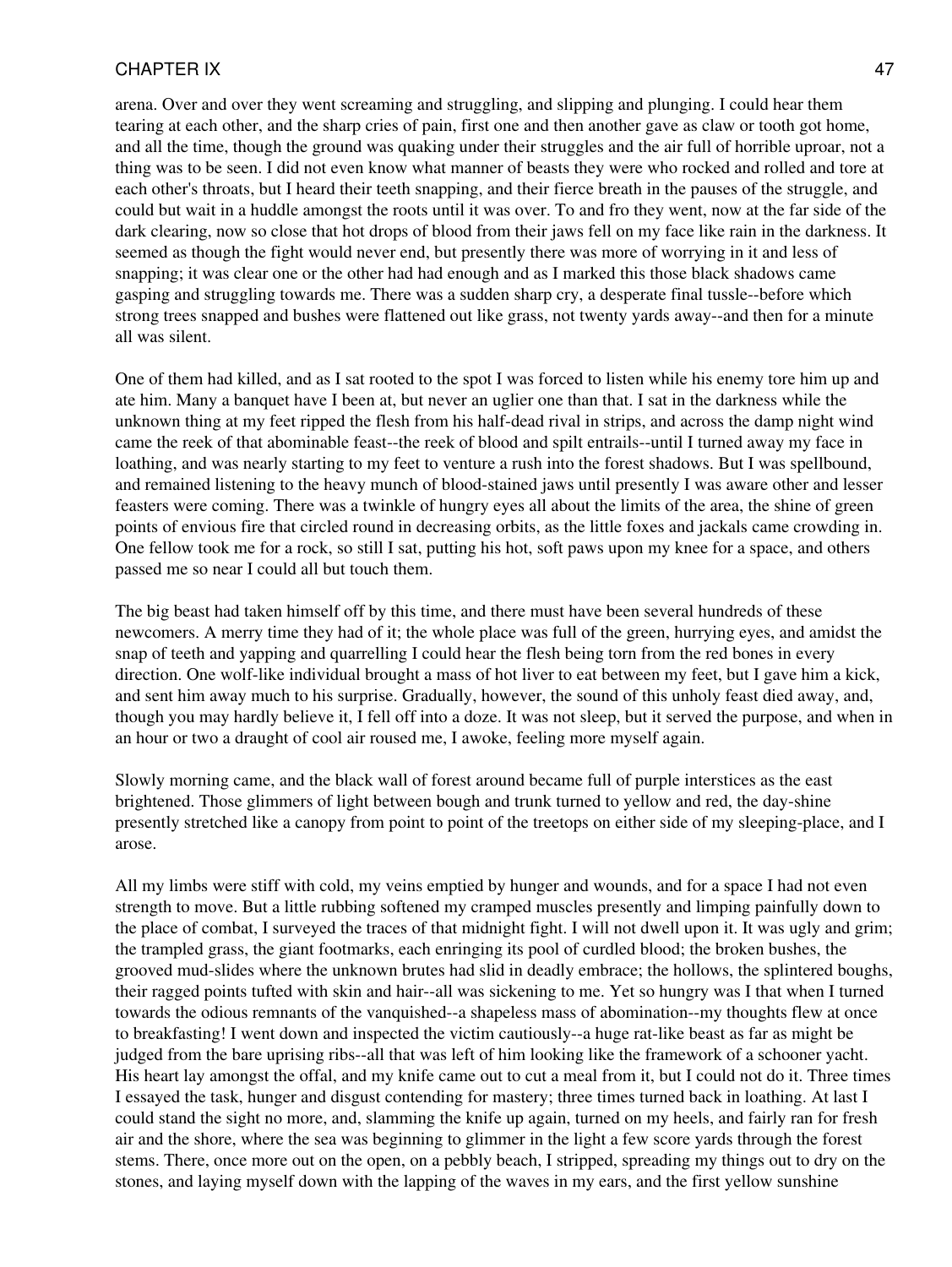thawing my limbs, tried to piece together the hurrying events of the last few days.

What were my gay Martians doing? Lazy dogs to let me, a stranger, be the only one to draw sword in defence of their own princess! Where was poor Heru, that sweet maiden wife? The thought of her in the hands of the ape-men was odious. And yet was I not mad to try to rescue, or even to follow her alone? If by any chance I could get off this beast-haunted place and catch up with the ravishers, what had I to look for from them except speedy extinction, and that likely enough by the most painful process they were acquainted with?

The other alternative of going back empty handed was terribly ignominious. I had lectured the amiable young manhood of Seth so soundly on the subject of gallantry, and set them such a good example on two occasions, that it would be bathos to saunter back, hands in pockets, and confess I knew nothing of the lady's fate and had been daunted by the first night alone in the forest. Besides, how dull it would be in that beautiful, tumble-down old city without Heru, with no expectation day by day of seeing her sylph-like form and hearing the merry tinkle of her fairy laughter as she scoffed at the unknown learning collected by her ancestors in a thousand laborious years. No! I would go on for certain. I was young, in love, and angry, and before those qualifications difficulties became light.

Meanwhile, the first essential was breakfast of some kind. I arose, stretched, put on my half-dried clothes, and mounting a low hummock on the forest edge looked around. The sun was riding up finely into the sky, and the sea to the eastward shone for leagues and leagues in the loveliest azure. Where it rippled on my own beach and those of the low islands noted over night, a wonderful fire of blue and red played on the sands as though the broken water were full of living gems. The sky was full of strange gulls with long, forked tails, and a lovely little flying lizard with transparent wings of the palest green--like those of a grasshopper--was flitting about picking up insect stragglers.

All this was very charming, but what I kept saying to myself was "Streaky rashers and hot coffee: rashers and coffee and rolls," and, indeed, had the gates of Paradise themselves opened at that moment I fear my first look down the celestial streets within would have been for a restaurant. They did not, and I was just turning away disconsolate when my eye caught, ascending from behind the next bluff down the beach, a thin strand of smoke rising into the morning air.

It was nothing so much in itself--a thin spiral creeping upwards mast-high, then flattening out into a mushroom head--but it meant everything to me. Where there was fire there must be humanity, and where there was humanity--ay, to the very outlayers of the universe--there must be breakfast. It was a splendid thought; I rushed down the hillock and went gaily for that blue thread amongst the reeds. It was not two hundred yards away, and soon below me was a tiny bay with bluest water frilling a silver beach, and in the midst of it a fire on a hearth dancing round a pot that simmered gloriously. But of an owner there was nothing to be seen. I peered here and there on the shore, but nothing moved, while out to sea the water was shining like molten metal with not a dot upon it!--what did it matter? I laughed as, pleased and hungry, I slipped down the bank and strode across the sands; it pleased Fate to play bandy with me, and if it sent me supperless to bed, why, here was restitution in the way of breakfast. I took up a morsel of the stuff in the kettle on a handy stick and found it good--indeed, I knew it at once as a very dainty mess made from the roots of a herb the Martians greatly liked; An had piled my platter with it when we supped that night in the market-place of Seth, and the sweet white stuff had melted into my corporal essence, it seemed, without any gross intermediate process of digestion. And here I was again, hungry, sniffing the fragrant breath of a full meal and not a soul in sight--I should have been a fool not to have eaten. So thinking, down I sat, taking the pot from its place, and when it was a little cool plunging my hands into it and feasting with as good an appetite as ever a man had before.

It was gloriously ambrosial, and deeper and deeper I went, with the tall stalk of the smoke in front growing from the hearth-stones like some strange new plant, the pleasant sunshine on my back, and never a thought for anything but the task in hand. Deeper and deeper, oblivious of all else, until to get the very last drops I lifted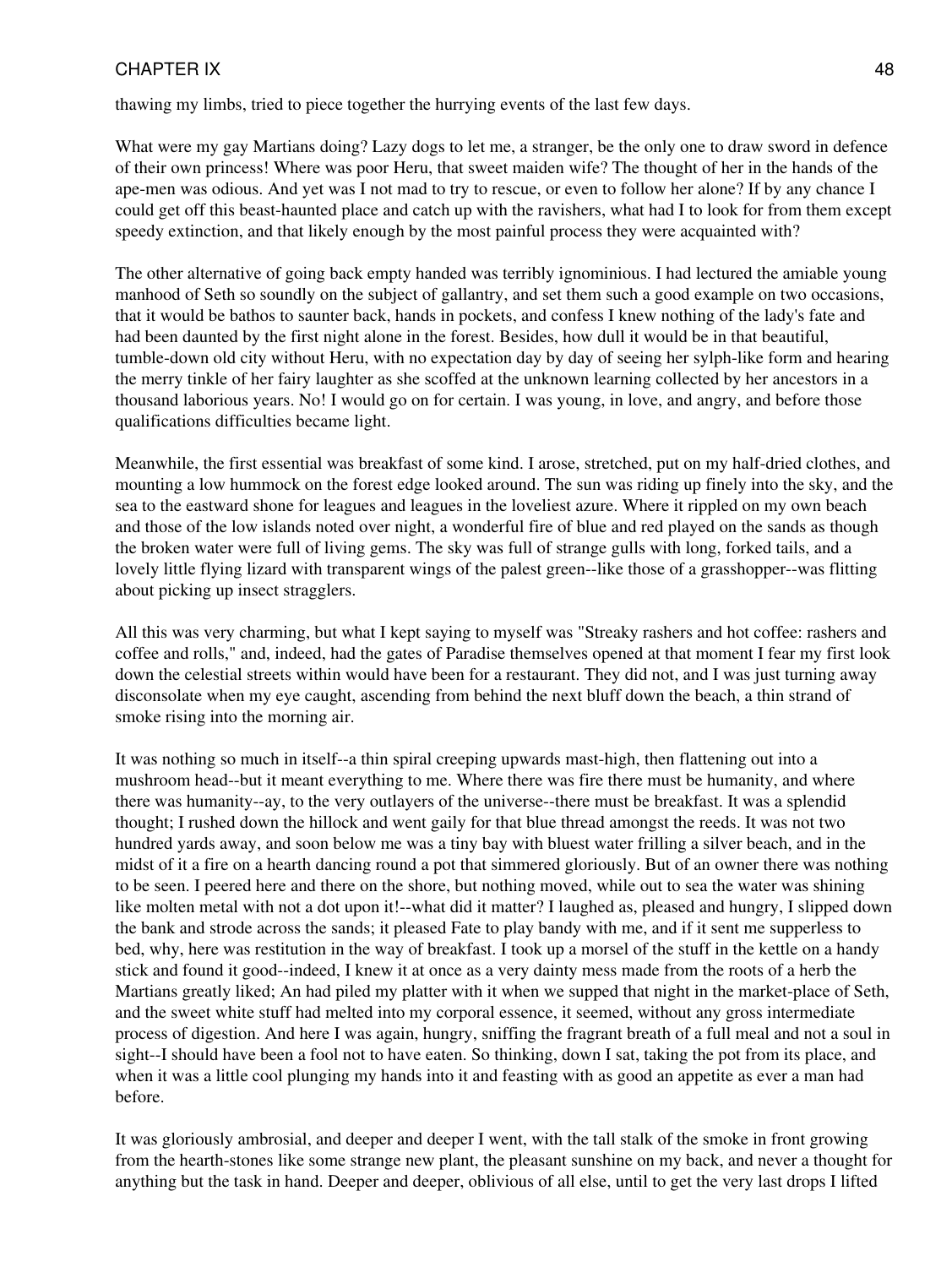the pipkin up and putting back my head drank in that fashion.

It was only when with a sigh of pleasure I lowered it slowly again that over the rim as it sank there dawned upon me the vision of a Martian standing by an empty canoe on the edge of the water and regarding me with calm amazement. I was, in fact, so astonished that for a minute the empty pot stood still before my face, and over its edge we stared at each other in mute surprise, then with all the dignity that might be I laid the vessel down between my feet and waited for the newcomer to speak. She was a girl by her yellow garb, a fisherwoman, it seemed, for in the prow of her craft was piled a net upon which the scales of fishes were twinkling--a Martian, obviously, but something more robust than most of them, a savour of honest work about her sunburnt face which my pallid friends away yonder were lacking in, and when we had stared at each other for a few moments in silence she came forward a step or two and said without a trace of fear or shyness, "Are you a spirit, sir?

"Why," I answered, "about as much, no more and no less, than most of us."

"Aye," she said. "I thought you were, for none but spirits live here upon this island; are you for good or evil?"

"Far better for the breakfast of which I fear I have robbed you, but wandering along the shore and finding this pot boiling with no owner, I ventured to sample it, and it was so good my appetite got the better of manners."

The girl bowed, and standing at a respectful distance asked if I would like some fish as well; she had some, but not many, and if I would eat she would cook them for me in a minute--it was not often, she added lightly, she had met one of my kind before. In fact, it was obvious that simple person did actually take me for a being of another world, and was it for me to say she was wrong? So adopting a dignity worthy of my reputation I nodded gravely to her offer. She fetched from the boat four little fishes of the daintiest kind imaginable. They were each about as big as a hand and pale blue when you looked down upon them, but so clear against the light that every bone and vein in their bodies could be traced. These were wrapped just as they were in a broad, green leaf and then the Martian, taking a pointed stick, made a hollow in the white ashes, laid them in side by side, and drew the hot dust over again.

While they cooked we chatted as though the acquaintance were the most casual thing in the world, and I found it was indeed an island we were on and not the mainland, as I had hoped at first. Seth, she told me, was far away to the eastward, and if the woodmen had gone by in their ships they would have passed round to the north-west of where we were.

I spent an hour or two with that amiable individual, and, it is to be hoped, sustained the character of a spiritual visitant with considerable dignity. In one particular at least, that, namely, of appetite, I did honour to my supposed source, and as my entertainer would not hear of payment in material kind, all I could do was to show her some conjuring tricks, which greatly increased her belief in my supernatural origin, and to teach her some new hitches and knots, using her fishing-line as a means of illustration, a demonstration which called from her the natural observation that we must be good sailors "up aloft" since we knew so much about cordage, then we parted.

She had seen nothing of the woodmen, though she had heard they had been to Seth and thought, from some niceties of geographical calculation which I could not follow, they would have crossed to the north, as just stated, of her island. There she told me, with much surprise at my desire for the information, how I might, by following the forest track to the westward coast, make my way to a fishing village, where they would give me a canoe and direct me, since such was my extraordinary wish, to the place where, if anywhere, the wild men had touched on their way home.

She filled my wallet with dried honey-cakes and my mouth with sugar plums from her little store, then down on her knees went that poor waif of a worn-out civilisation and kissed my hands in humble farewell, and I,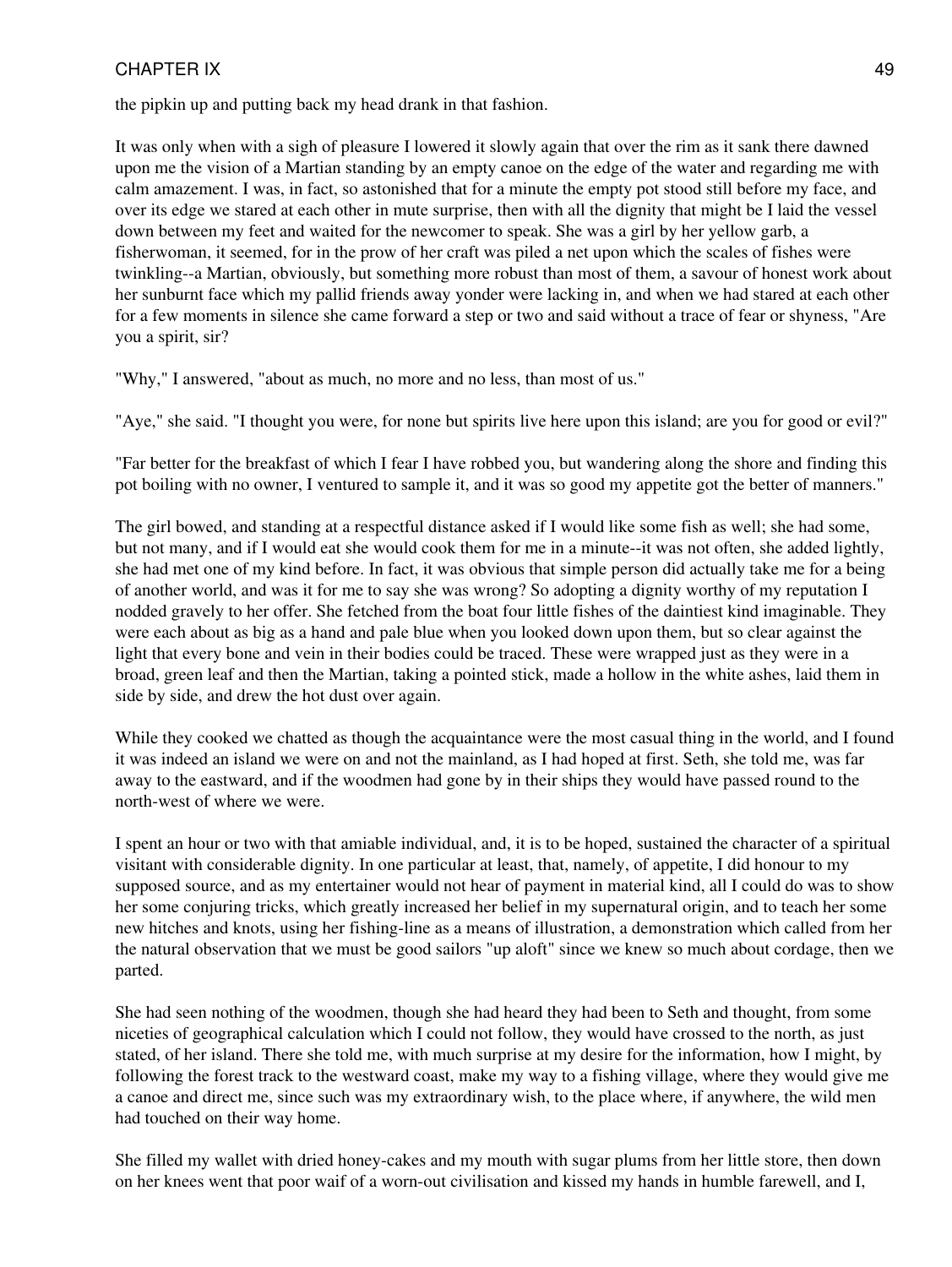blushing to be so saluted, and after all but a sailor, got her by the rosy fingers and lifted her up shoulder high, and getting one hand under her chin and the other behind her head kissed her twice upon her pretty cheeks; and so, I say, we parted.

# **CHAPTER X**

Off into the forest I went, feeling a boyish elation to be so free nor taking heed or count of the reckless adventure before me. The Martian weather for the moment was lovely and the many-coloured grass lush and soft under foot. Mile after mile I went, heeding the distance lightly, the air was so elastic. Now pressing forward as the main interest of my errand took the upper hand, and remembrance of poor Heru like a crushed white flower in the red grip of those cruel ravishers came upon me, and then pausing to sigh with pleasure or stand agape--forgetful even of her--in wonder of the unknown loveliness about me.

And well might I stare! Everything in that forest was wonderful! There were plants which turned from colour to colour with the varying hours of the day. While others had a growth so swift it was dangerous to sit in their neighbourhood since the long, succulent tendrils clambering from the parent stem would weave you into a helpless tangle while you gazed, fascinated, upon them. There were plants that climbed and walked; sighing plants who called the winged things of the air to them with a noise so like to a girl sobbing that again and again I stopped in the tangled path to listen. There were green bladder-mosses which swam about the surface of the still pools like gigantic frog-broods. There were on the ridges warrior trees burning in the vindictiveness of a long forgotten cause--a blaze of crimson scimitar thorns from root to topmost twig; and down again in the cool hollows were lady-bushes making twilight of the green gloom with their cloudy ivory blossoms and filling the shadows with such a heavy scent that head and heart reeled with fatal pleasure as one pushed aside their branches. Every river-bed was full of mighty reeds, whose stems clattered together when the wind blew like swords on shields, and every now and then a bit of forest was woven together with the ropey stems of giant creepers till no man or beast could have passed save for the paths which constant use had kept open through the mazes.

All day long I wandered on through those wonderful woodlands, and in fact loitered so much over their infinite marvels that when sundown came all too soon there was still undulating forest everywhere, vistas of fairy glades on every hand, peopled with incredible things and echoing with sounds that excited the ears as much as other things fascinated the eyes, but no sign of the sea or my fishing village anywhere.

It did not matter; a little of the Martian leisureliness was getting into my blood: "If not today, why then tomorrow," as An would have said; and with this for comfort I selected a warm, sandy hollow under the roots of a big tree, made my brief arrangements for the night, ate some honey cakes, and was soon sleeping blissfully.

I woke early next morning, after many hours of interrupted dreams, and having nothing to do till the white haze had lifted and made it possible to start again, rested idly a time on my elbow and watched the sunshine filter into the recesses.

Very pretty it was to see the thick canopy overhead, by star-light so impenetrable, open its chinks and fissures as the searching sun came upon it; to see the pin-hole gaps shine like spangles presently, the spaces broaden into lesser suns, and even the thick leafage brighten and shine down on me with a soft sea-green radiance. The sunward sides of the tree-stems took a glow, and the dew that ran dripping down their mossy sides trickled blood-red to earth. Elsewhere the shadows were still black, and strange things began to move in them--things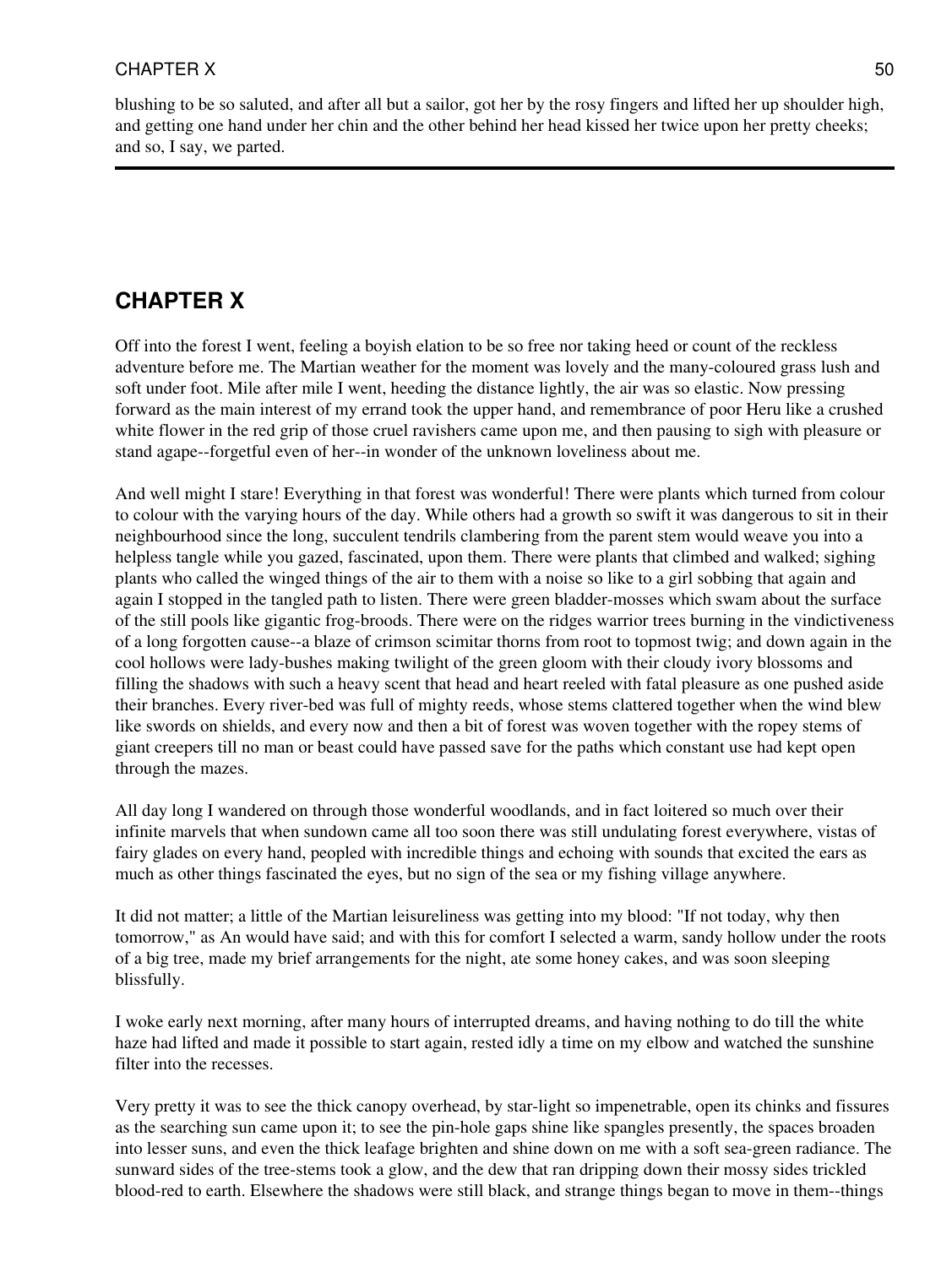we in our middle-aged world have never seen the likeness of: beasts half birds, birds half creeping things, and creeping things which it seemed to me passed through lesser creations down to the basest life that crawls without interruption or division.

It was not for me, a sailor, to know much of such things, yet some I could not fail to notice. On one grey branch overhead, jutting from a tree-stem where a patch of velvet moss made in the morning glint a fairy bed, a wonderful flower unfolded. It was a splendid bud, ivory white, cushioned in leaves, and secured to its place by naked white roots that clipped the branch like fingers of a lady's hand. Even as I looked it opened, a pale white star, and hung pensive and inviting on its mossy cushion. From it came such a ravishing odour that even I, at the further end of the great scale of life, felt my pulses quicken and my eyes brighten with cupidity. I was in the very act of climbing the tree, but before I could move hand or foot two things happened, whether you take my word for them or no.

Firstly, up through a glade in the underwood, attracted by the odour, came an ugly brown bird with a capacious beak and shining claws. He perched near by, and peeped and peered until he made out the flower pining on her virgin stem, whereat off he hopped to her branch and there, with a cynical chuckle, strutted to and fro between her and the main stem like an ill genius guarding a fairy princess.

Surely Heaven would not allow him to tamper with so chaste a bud! My hand reached for a stone to throw at him when happened the second thing. There came a gentle pat upon the woodland floor, and from a tree overhead dropped down another living plant like to the one above yet not exactly similar, a male, my instincts told me, in full solitary blossom like her above, cinctured with leaves, and supported by half a score of thick white roots that worked, as I looked, like the limbs of a crab. In a twinkling that parti-coloured gentleman vegetable near me was off to the stem upon which grew his lady love; running and scrambling, dragging the finery of his tasselled petals behind, it was laughable to watch his eagerness. He got a grip of the tree and up he went, "hand over hand," root over root. I had just time to note others of his species had dropped here and there upon the ground, and were hurrying with frantic haste to the same destination when he reached the fatal branch, and was straddling victoriously down it, blind to all but love and longing. That ill-omened bird who stood above the maiden-flower let him come within a stalk's length, so near that the white splendour of his sleeping lady gleamed within arms' reach, then the great beak was opened, the great claws made a clutch, the gallant's head was yanked from his neck, and as it went tumbling down the maw of the feathered thing his white legs fell spinning through space, and lay knotting themselves in agony upon the ground for a minute or two before they relaxed and became flaccid in the repose of death. Another and another vegetable suitor made for that fatal tryst, and as each came up the snap of the brown bird's beak was all their obsequies. At last no more came, and then that Nemesis of claws and quills walked over to the girl-flower, his stomach feathers ruffled with repletion, the green blood of her lovers dripping from his claws, and pulled her golden heart out, tore her white limbs one from the other, and swallowed her piecemeal before my very eyes! Then up in wrath I jumped and yelled at him till the woods echoed, but too late to stay his sacrilege.

By this time the sun was bathing everything in splendour, and turning away from the wonders about me, I set off at best pace along the well-trodden path which led without turning to the west coast village where the canoes were.

It proved far closer than expected. As a matter of fact the forest in this direction grew right down to the water's edge; the salt-loving trees actually overhanging the waves--one of the pleasantest sights in nature--and thus I came right out on top of the hamlet before there had been an indication of its presence. It occupied two sides of a pretty little bay, the third side being flat land given over to the cultivation of an enormous species of gourd whose characteristic yellow flowers and green, succulent leaves were discernible even at this distance.

I branched off along the edge of the surf and down a dainty little flowery path, noticing meanwhile how the whole bay was filled by hundreds of empty canoes, while scores of others were drawn up on the strand, and then the first thing I chanced upon was a group of people--youthful, of course, with the eternal Martian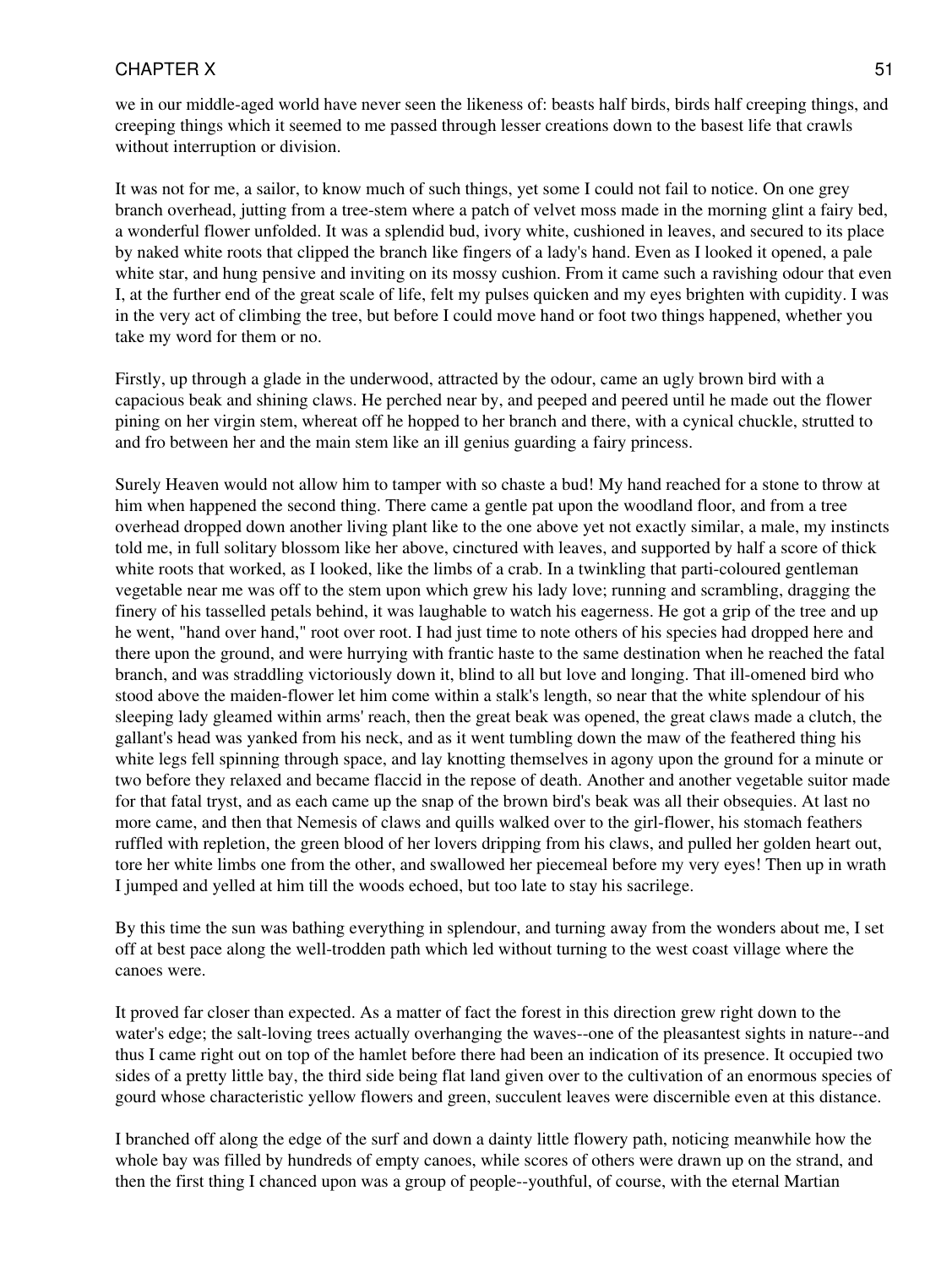bloom--and in the splendid simplicity of almost complete nakedness. My first idea was that they were bathing, and fixing my eyes on the tree-tops with great propriety, I gave a warning cough. At that sound instead of getting to cover, or clothes, all started up and stood staring for a time like a herd of startled cattle. It was highly embarrassing; they were right in the path, a round dozen of them, naked and so little ashamed that when I edged away modestly they began to run after me. And the farther they came forward the more I retired, till we were playing a kind of game of hide-and-seek round the tree-stems. In the middle of it my heel caught in a root and down I went very hard and very ignominiously, whereon those laughing, light-hearted folk rushed in, and with smiles and jests helped me to my feet.

"Was I the traveller who had come from Seth?"

"Yes."

"Oh, then that was well. They had heard such a traveller was on the road, and had come a little way down the path, as far as might be without fatigue, to meet him."

"Would I eat with them?" these amiable strangers asked, pushing their soft warm fingers into mine and ringing me round with a circle. "But firstly might they help me out of my clothes? It was hot, and these things were cumbersome." As to the eating, I was agreeable enough seeing how casual meals had been with me lately, but my clothes, though Heaven knows they were getting horribly ragged and travel-stained, I clung to desperately.

My new friends shrugged their dimpled shoulders and, arguments being tedious, at once squatted round me in the dappled shade of a big tree and produced their stores of never failing provisions. After a pleasant little meal taken thus in the open and with all the simplicity Martians delight in, we got to talking about those yellow canoes which were bobbing about on the blue waters of the bay.

"Would you like to see where they are grown?" asked an individual basking by my side.

"Grown!" I answered with incredulity. "Built, you mean. Never in my life did I hear of growing boats."

"But then, sir," observed the girl as she sucked the honey out of the stalk of an azure convolvulus flower and threw the remains at a butterfly that sailed across the sunshine, "you know so little! You have come from afar, from some barbarous and barren district. Here we undoubtedly grow our boats, and though we know the Thither folk and such uncultivated races make their craft by cumbrous methods of flat planks, yet we prefer our own way, for one thing because it saves trouble," and as she murmured that all-sufficient reason the gentle damsel nodded reflectively.

But one of her companions, more lively for the moment, tickled her with a straw until she roused, and then said, "Let us take the stranger to the boat garden now. The current will drift us round the bay, and we can come back when it turns. If we wait we shall have to row in both directions, or even walk," and again planetary slothfulness carried the day.

So down to the beach we strolled and launched one of the golden-hued skiffs upon the pretty dancing wavelets just where they ran, lipped with jewelled spray, on the shore, and then only had I a chance to scrutinise their material. I patted that one we were upon inside and out. I noted with a seaman's admiration its lightness, elasticity, and supreme sleekness, its marvellous buoyancy and fairy-like "lines," and after some minutes' consideration it suddenly flashed across me that it was all of gourd rind. And as if to supply confirmation, the flat land we were approaching on the opposite side of the bay was covered by the characteristic verdure of these plants with a touch here and there of splendid yellow blossoms, but all of gigantic proportions.

"Ay," said a Martian damsel lying on the bottom, and taking and kissing my hand as she spoke, in the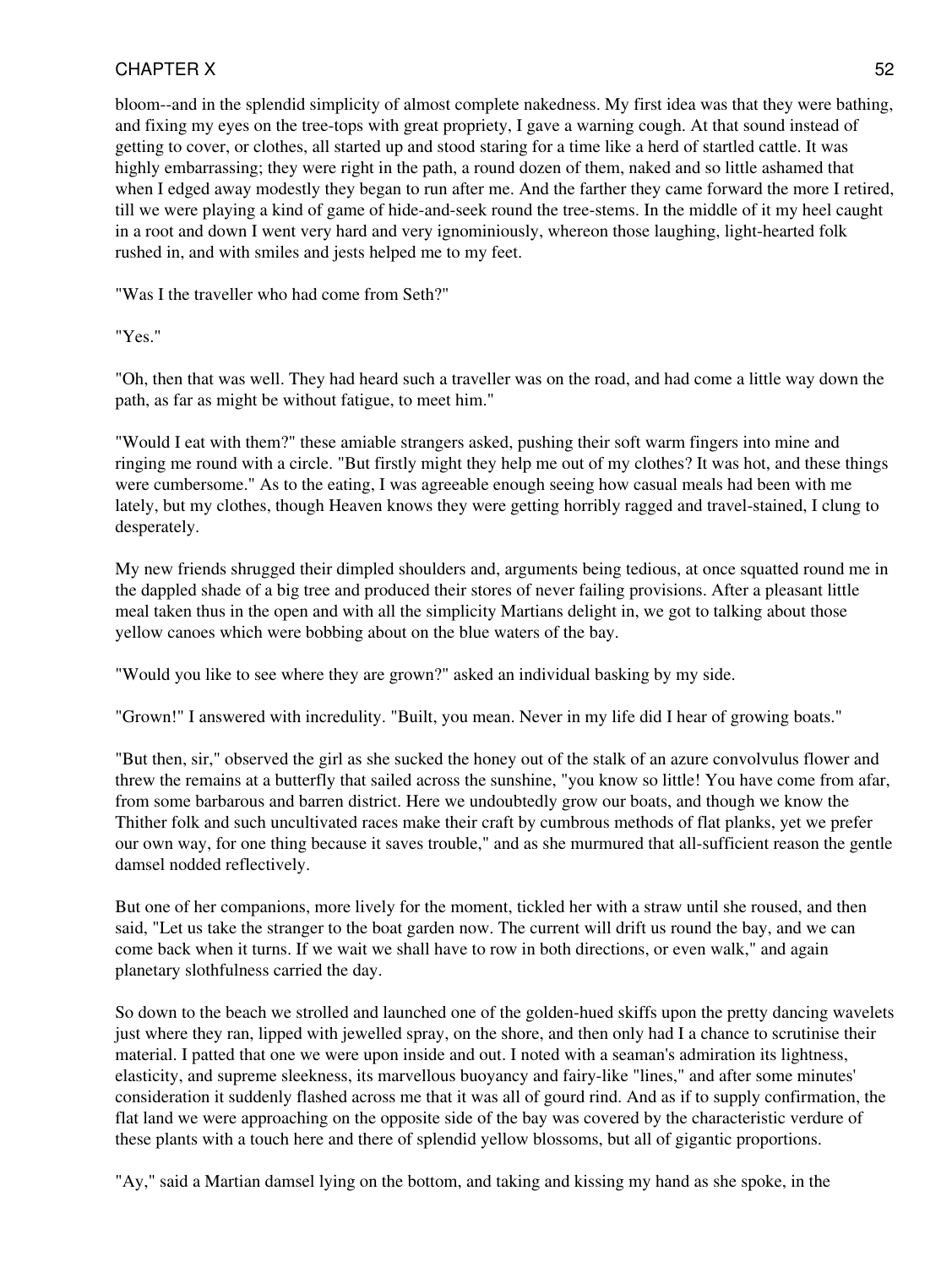simple-hearted way of her people, "I see you have guessed how we make our boats. Is it the same in your distant country?"

"No, my girl, and what's more, I am a bit uneasy as to what the fellows on the Carolina will say if they ever hear I went to sea in a hollowed-out pumpkin, and with a young lady--well, dressed as you are--for crew. Even now I cannot imagine how you get your ships so trim and shapely--there is not a seam or a patch anywhere, it looks as if you had run them into a mould."

"That's just what we have done, sir, and now you will witness the moulds at work, for here we are," and the little skiff was pulled ashore and the Martians and I jumped out on the shelving beach, hauled our boat up high and dry, and there right over us, like great green umbrellas, spread the fronds of the outmost garden of this strangest of all ship-building yards. Briefly, and not to make this part of my story too long, those gilded boys and girls took me ashore, and chattering like finches in the evening, showed how they planted their gourd seed, nourished the gigantic plants as they grew with brackish water and the burnt ashes; then, when they flowered, mated the male and female blossoms, glorious funnels of golden hue big enough for one to live in; and when the young fruit was of the bigness of an ordinary bolster, how they slipped it into a double mould of open reed-work something like the two halves of a walnut-shell; and how, growing day by day in this, it soon took every curve and line they chose to give it, even the hanging keel below, the strengthened bulwarks, and tall prow-piece. It was so ingenious, yet simple; and I confess I laughed over my first skiff "on the stalk," and fell to bantering the Martians, asking whether it was a good season for navies, whether their Cunarders were spreading nicely, if they could give me a pinch of barge seed, or a yacht in bud to show to my friends at home.

But those lazy people took the matter seriously enough. They led me down green alleys arched over with huge melon-like leaves; they led me along innumerable byways, making me peep and peer through the chequered sunlight at ocean-growing craft, that had budded twelve months before, already filling their moulds to the last inch of space. They told me that when the growing process was sufficiently advanced, they loosened the casing, and cutting a hole into the interior of each giant fruit, scooped out all its seed, thereby checking more advance, and throwing into the rind strength that would otherwise have gone to reproductiveness. They said each fruit made two vessels, but the upper half was always best and used for long salt-water journeys, the lower piece being but for punting or fishing on their lakes. They cut them in half while still green, scraped out the light remaining pulp when dry, and dragged them down with the minimum of trouble, light as feathers, tenacious as steel plate, and already in the form and fashion of dainty craft from five to twenty feet in length, when the process was completed.

By the time we had explored this strangest of ship-building yards, and I had seen last year's crop on the stocks being polished and fitted with seats and gear, the sun was going down; and the Martian twilight, owing to the comparative steepness of the little planet's sides, being brief, we strolled back to the village, and there they gave me harbourage for the night, ambrosial supper, and a deep draught of the wine of Forgetfulness, under the gauzy spell of which the real and unreal melted into the vistas of rosy oblivion, and I slept.

# **CHAPTER XI**

With the new morning came fresh energy and a spasm of conscience as I thought of poor Heru and the shabby sort of rescuer I was to lie about with these pretty triflers while she remained in peril.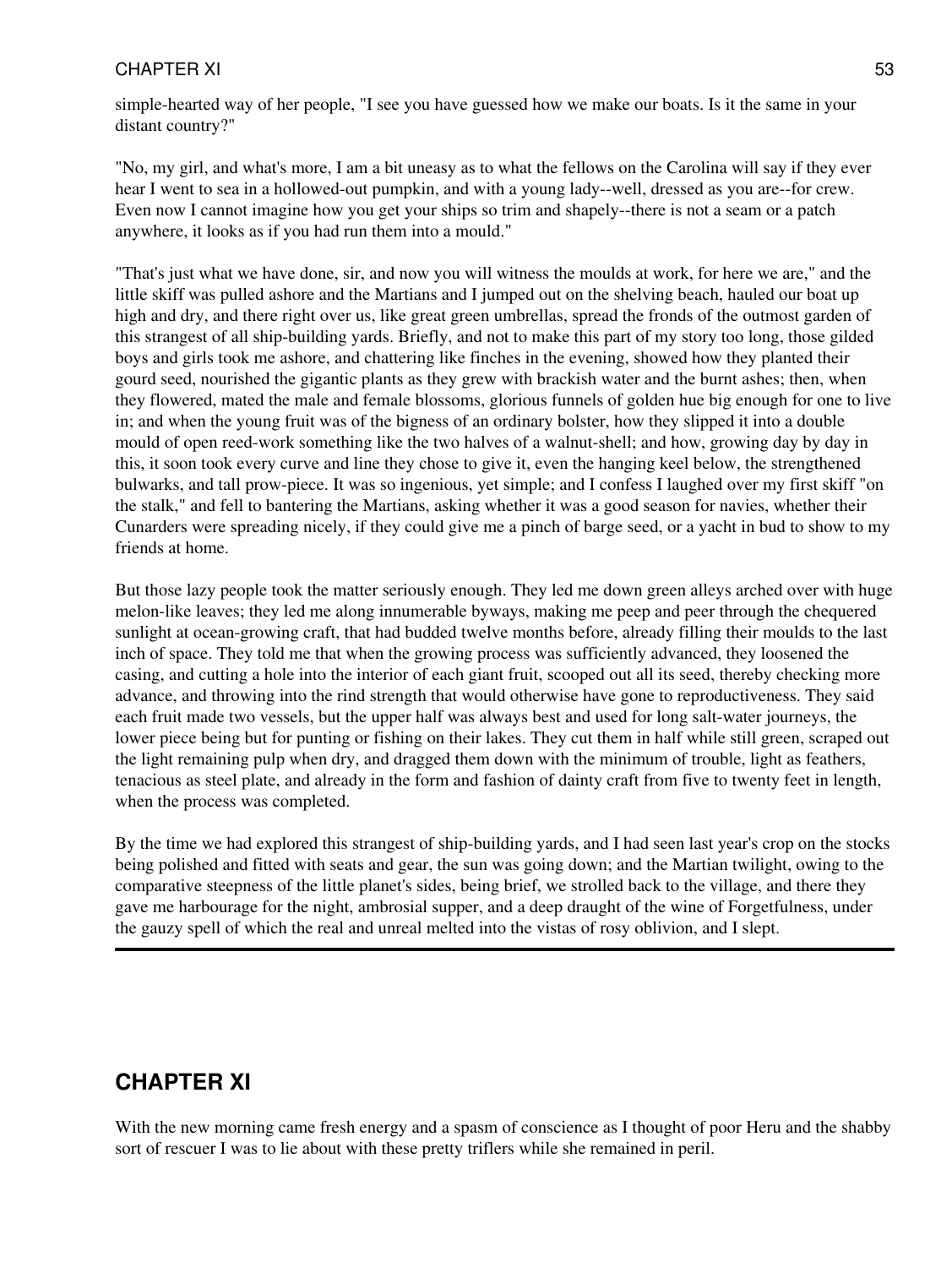So I had a bath and a swim, a breakfast, and, to my shame be it acknowledged, a sort of farewell merry-go-round dance on the yellow sands with a dozen young persons all light-hearted as the morning, beautiful as the flowers that bound their hair, and in the extremity of statuesque attire.

Then at last I got them to give me a sea-going canoe, a stock of cakes and fresh water; and with many parting injunctions how to find the Woodman trail, since I would not listen to reason and lie all the rest of my life with them in the sunshine, they pushed me off on my lonely voyage.

"Over the blue waters!" they shouted in chorus as I dipped my paddle into the diamond-crested wavelets. "Six hours, adventurous stranger, with the sun behind you! Then into the broad river behind the yellow sand-bar. But not the black northward river! Not the strong, black river, above all things, stranger! For that is the River of the Dead, by which many go but none come back. Goodbye!" And waving them adieu, I sternly turned my eyes from delights behind and faced the fascination of perils in front.

In four hours (for the Martians had forgotten in their calculations that my muscles were something better than theirs) I "rose" the further shore, and then the question was, Where ran that westward river of theirs?

It turned out afterwards that, knowing nothing of their tides, I had drifted much too far to northward, and consequently the coast had closed up the estuary mouth I should have entered. Not a sign of an opening showed anywhere, and having nothing whatever for guidance I turned northward, eagerly scanning an endless line of low cliffs, as the day lessened, for the promised sand-bar or inlet.

About dusk my canoe, flying swiftly forward at its own sweet will, brought me into a bight, a bare, desolate-looking country with no vegetation save grass and sedge on the near marshes and stony hills rising up beyond, with others beyond them mounting step by step to a long line of ridges and peaks still covered in winter snow.

The outlook was anything but cheering. Not a trace of habitation had been seen for a long time, not a single living being in whose neighbourhood I could land and ask the way; nothing living anywhere but a monstrous kind of sea-slug, as big as a dog, battening on the waterside garbage, and gaunt birds like vultures who croaked on the mud-flats, and half-spread wings of funereal blackness as they gambolled here and there. Where was poor Heru? Where pink-shouldered An? Where those wild men who had taken the princess from us? Lastly, but not least, where was I?

All the first stars of the Martian sky were strange to me, and my boat whirling round and round on the current confused what little geography I might otherwise have retained. It was a cheerless look out, and again and again I cursed my folly for coming on such a fool's errand as I sat, chin in hand, staring at a landscape that grew more and more depressing every mile. To go on looked like destruction, to go back was almost impossible without a guide; and while I was still wondering which of the two might be the lesser evil, the stream I was on turned a corner, and in a moment we were upon water which ran with swift, oily smoothness straight for the snow-ranges now beginning to loom unpleasantly close ahead.

By this time the night was coming on apace, the last of the evil-looking birds had winged its way across the red sunset glare, and though it was clear enough in mid-river under the banks, now steep and unclimbable, it was already evening.

And with the darkness came a wondrous cold breath from off the ice-fields, blowing through my lowland wrappings as though they were but tissue. I munched a bit of honey-cake, took a cautious sip of wine, and though I will not own I was frightened, yet no one will deny that the circumstances were discouraging.

Standing up in the frail canoe and looking around, at the second glance an object caught my eye coming with the stream, and rapidly overtaking me on a strong sluice of water. It was a raft of some sort, and something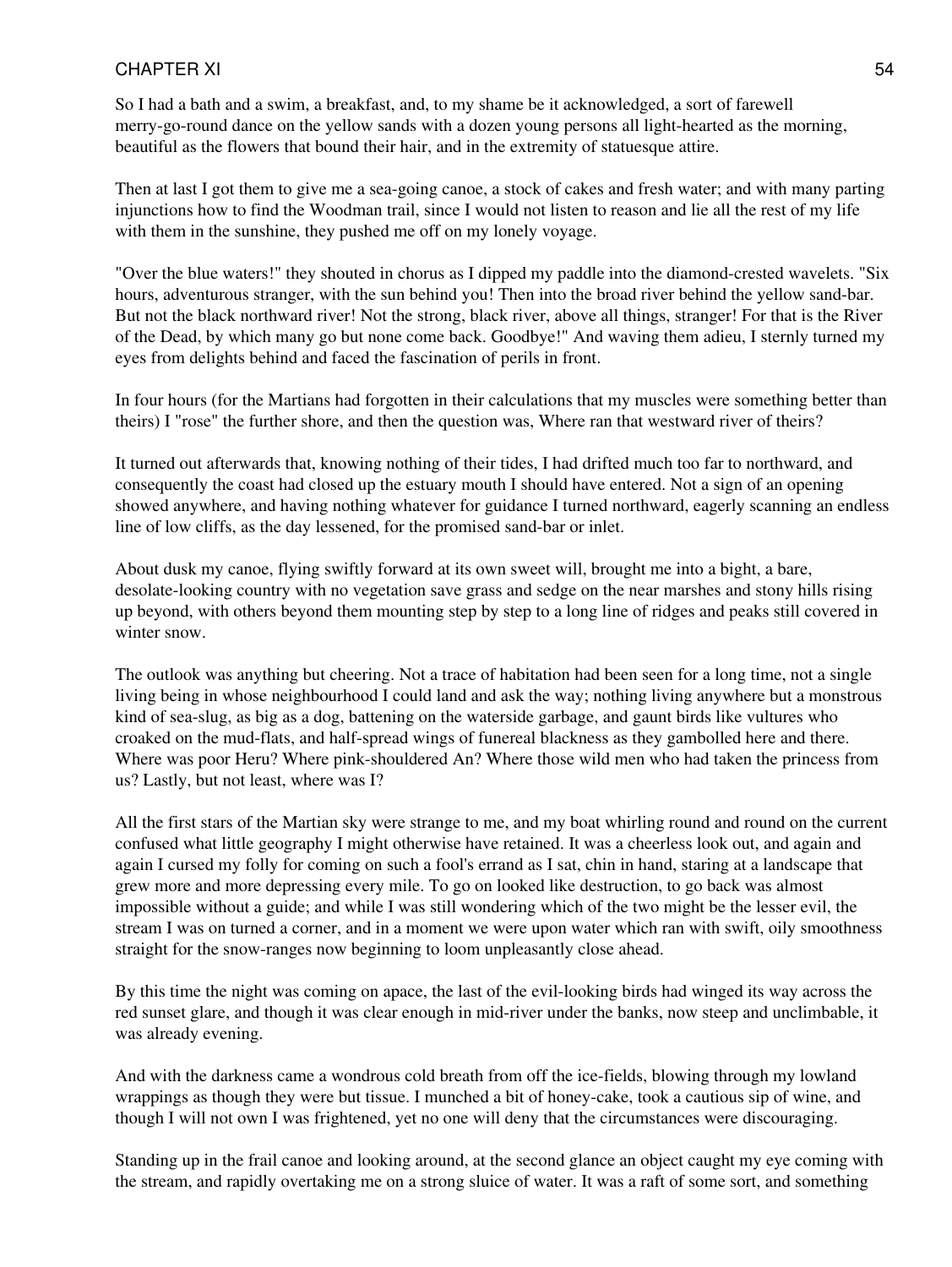extra-ordinarily like a sitting Martian on it! Nearer and nearer it came, bobbing to the rise and fall of each wavelet with the last icy sunlight touching it up with reds and golds, nearer and nearer in the deadly hush of that forsaken region, and then at last so near it showed quite plainly on the purple water, a raft with some one sitting under a canopy.

With a thrill of delight I waved my cap aloft and shouted--

"Ship-ahoy! Hullo, messmate, where are we bound to?"

But never an answer came from that swiftly-passing stranger, so again I hailed--

"Put up your helm, Mr. Skipper; I have lost my bearings, and the chronometer has run down," but without a pause or sound that strange craft went slipping by.

That silence was more than I could stand. It was against all sea courtesies, and the last chance of learning where I was passing away. So, angrily the paddle was snatched from the canoe bottom, and roaring out again--

"Stop, I say, you d----- lubber, stop, or by all the gods I will make you!" I plunged the paddle into the water and shot my little craft slantingly across the stream to intercept the newcomer. A single stroke sent me into mid-stream, a second brought me within touch of that strange craft. It was a flat raft, undoubtedly, though so disguised by flowers and silk trailers that its shape was difficult to make out. In the centre was a chair of ceremony bedecked with greenery and great pale buds, hardly yet withered--oh, where had I seen such a chair and such a raft before?

And the riddle did not long remain unanswered. Upon that seat, as I swept up alongside and laid a sunburnt hand upon its edge, was a girl, and another look told me she was dead!

Such a sweet, pallid, Martian maid, her fair head lolling back against the rear of the chair and gently moving to and fro with the rise and fall of her craft. Her face in the pale light of the evening like carved ivory, and not less passionless and still; her arms bare, and her poor fingers still closed in her lap upon the beautiful buds they had put into them. I fairly gasped with amazement at the dreadful sweetness of that solitary lady, and could hardly believe she was really a corpse! But, alas! there was no doubt of it, and I stared at her, half in admiration and half in fear; noting how the last sunset flush lent a hectic beauty to her face for a moment, and then how fair and ghostly she stood out against the purpling sky; how her light drapery lifted to the icy wind, and how dreadfully strange all those soft-scented flowers and trappings seemed as we sped along side by side into the country of night and snow.

Then all of a sudden the true meaning of her being there burst upon me, and with a start and a cry I looked around. WE WERE FLYING SWIFTLY DOWN THAT RIVER OF THE DEAD THEY HAD TOLD ME OF THAT HAS NO OUTLET AND NO RETURNING!

With frantic haste I snatched up a paddle again and tried to paddle against the great black current sweeping us forward. I worked until the perspiration stood in beads on my forehead, and all the time I worked the river, like some black snake, hissed and twined, and that pretty lady rode cheerily along at my side. Overhead stars of unearthly brilliancy were coming out in the frosty sky, while on either hand the banks were high and the shadows under them black as ink. In those shadows now and then I noticed with a horrible indifference other rafts were travelling, and presently, as the stream narrowed, they came out and joined us, dead Martians, budding boys and girls; older voyagers with their age quickening upon them in the Martian manner, just as some fruit only ripens after it falls; yellow-girt slaves staring into the night in front, quite a merry crew all clustered about I and that gentle lady, and more far ahead and more behind, all bobbing and jostling forward as we hurried to the dreadful graveyard in the Martian regions of eternal winter none had ever seen and no one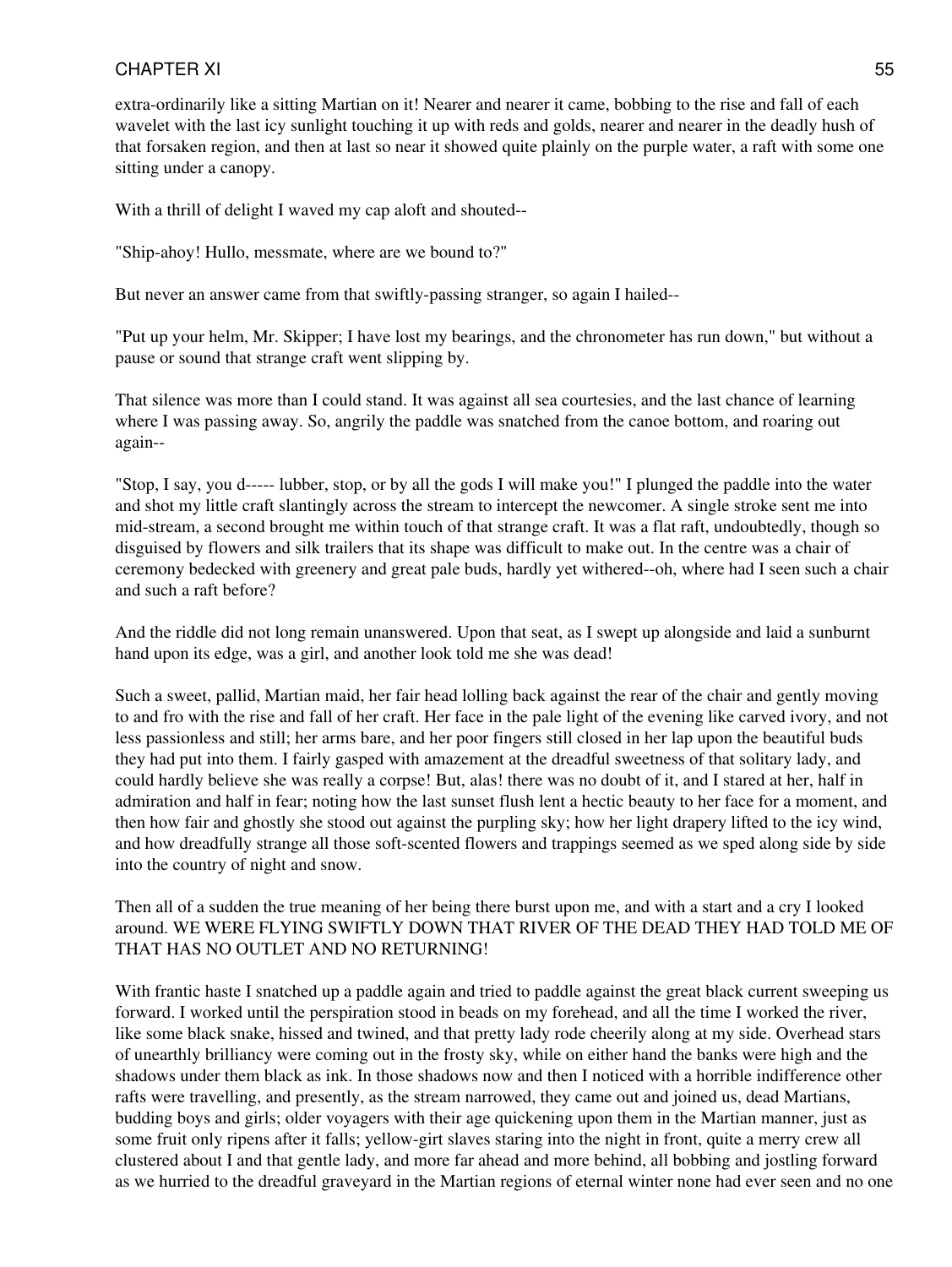came to! I cried aloud in my desolation and fear and hid my face in my hands, while the icy cliffs mocked my cry and the dead maid, tripping alongside, rolled her head over, and stared at me with stony, unseeing eyes.

Well, I am no fine writer. I sat down to tell a plain, unvarnished tale, and I will not let the weird horror of that ride get into my pen. We careened forward, I and those lost Martians, until pretty near on midnight, by which time the great light-giving planets were up, and never a chance did Fate give me all that time of parting company with them. About midnight we were right into the region of snow and ice, not the actual polar region of the planet, as I afterwards guessed, but one of those long outliers which follow the course of the broad waterways almost into fertile regions, and the cold, though intense, was somewhat modified by the complete stillness of the air.

It was just then that I began to be aware of a low, rumbling sound ahead, increasing steadily until there could not be any doubt the journey was nearly over and we were approaching those great falls An had told me of, over which the dead tumble to perpetual oblivion. There was no opportunity for action, and, luckily, little time for thought. I remember clapping my hand to my heart as I muttered an imperfect prayer, and laughing a little as I felt in my pocket, between it and that organ, an envelope containing some corn-plaster and a packet of unpaid tailors' bills. Then I pulled out that locket with poor forgotten Polly's photograph, and while I was still kissing it fervently, and the dead girl on my right was jealously nudging my canoe with the corner of her raft, we plunged into a narrow gully as black as hell, shot round a sharp corner at a tremendous pace, and the moment afterwards entered a lake in the midst of an unbroken amphitheatre of cliffs gleaming in soft light all round.

Even to this moment I can recall the blue shine of those terrible ice crags framing the weird picture in on every hand, and the strange effect upon my mind as we passed out of the darkness of the gully down which we had come into the sepulchral radiance of that place. But though it fixed with one instantaneous flash its impression on my mind forever, there was no time to admire it. As we swept on to the lake's surface, and a glance of light coming over a dip in the ice walls to the left lit up the dead faces and half-withered flowers of my fellow-travellers with startling distinctness, I noticed with a new terror at the lower end of the lake towards which we were hurrying the water suddenly disappeared in a cloud of frosty spray, and it was from thence came the low, ominous rumble which had sounded up the ravine as we approached. It was the fall, and beyond the stream dropped down glassy step after step, in wild pools and rapids, through which no boat could live for a moment, to a black cavern entrance, where it was swallowed up in eternal night.

I WOULD not go that way! With a yell such as those solitudes had probably never heard since the planet was fashioned out of the void, I seized the paddle again and struck out furiously from the main current, with the result of postponing the crisis for a time, and finding myself bobbing round towards the northern amphitheatre, where the light fell clearest from planets overhead. It was like a great ballroom with those constellations for tapers, and a ghastly crowd of Martians were doing cotillions and waltzes all about me on their rafts as the troubled water, icy cold and clear as glass, eddied us here and there in solemn confusion. On the narrow beaches at the cliff foot were hundreds of wrecked voyagers--the wall-flowers of that ghostly assembly-room--and I went jostling and twirling round the circle as though looking for a likely partner, until my brain spun and my heart was sick.

For twenty minutes Fate played with me, and then the deadly suck of the stream got me down again close to where the water began to race for the falls. I vowed savagely I would not go over them if it could be helped, and struggled furiously.

On the left, in shadow, a narrow beach seemed to lie between the water and the cliff foot; towards it I fought. At the very first stroke I fouled a raft; the occupant thereof came tumbling aboard and nearly swamped me. But now it was a fight for life, so him I seized without ceremony by clammy neck and leg and threw back into the water. Then another playful Martian butted the behind part of my canoe and set it spinning, so that all the stars seemed to be dancing giddily in the sky. With a yell I shoved him off, but only to find his comrades were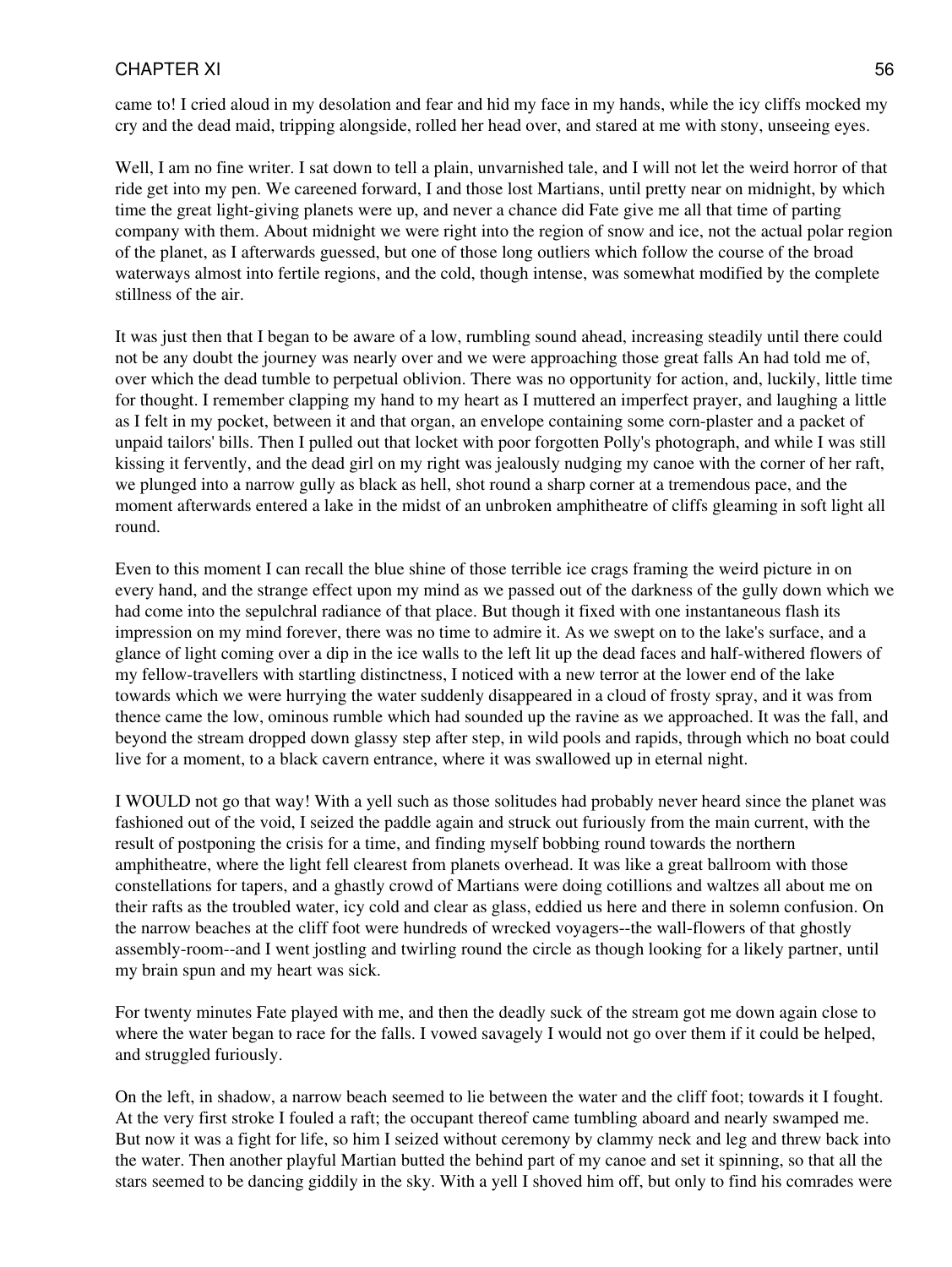closing round me in a solid ring as we sucked down to the abyss at ever-increasing speed.

Then I fought like a fury, hacking, pushing, and paddling shorewards, crying out in my excitement, and spinning and bumping and twisting ever downwards. For every foot I gained they pushed me on a yard, as though determined their fate should be mine also.

They crowded round me in a compact circle, their poor flower-girt heads nodding as the swift current curtsied their crafts. They hemmed me in with desperate persistency as we spun through the ghostly starlight in a swirling mass down to destruction! And in a minute we were so close to the edge of the fall I could see the water break into ridges as it felt the solid bottom give way under it. We were so close that already the foremost rafts, ten yards ahead, were tipping and their occupants one by one waving their arms about and tumbling from their funeral chairs as they shot into the spray veil and went out of sight under a faint rainbow that was arched over there, the symbol of peace and the only lovely thing in that gruesome region. Another minute and I must have gone with them. It was too late to think of getting out of the tangle then; the water behind was heavy with trailing silks and flowers. We were jammed together almost like one huge float and in that latter fact lay my one chance.

On the left was a low ledge of rocks leading back to the narrow beach already mentioned, and the ledge came out to within a few feet of where the outmost boat on that side would pass it. It was the only chance and a poor one, but already the first rank of my fleet was trembling on the brink, and without stopping to weigh matters I bounded off my own canoe on to the raft alongside, which rocked with my weight like a tea-tray. From that I leapt, with such hearty good-will as I had never had before, on to a second and third. I jumped from the footstool of one Martian to the knee of another, steadying myself by a free use of their nodding heads as I passed. And every time I jumped a ship collapsed behind me. As I staggered with my spring into the last and outermost boat the ledge was still six feet away, half hidden in a smother of foam, and the rim of the great fall just under it. Then I drew all my sailor agility together and just as the little vessel was going bow up over the edge I leapt from her--came down blinded with spray on the ledge, rolled over and over, clutched frantically at the frozen soil, and was safe for the moment, but only a few inches from the vortex below!

As soon as I picked myself up and got breath, I walked shorewards and found, with great satisfaction, that the ledge joined the shelving beach, and so walked on in the blue obscurity of the cliff shadow back from the falls in the bare hope that the beach might lead by some way into the gully through which we had come and open country beyond. But after a couple of hundred yards this hope ended as abruptly as the spit itself in deep water, and there I was, as far as the darkness would allow me to ascertain, as utterly trapped as any mortal could be.

I will not dwell on the next few minutes, for no one likes to acknowledge that he has been unmanned even for a space. When those minutes were over calmness and consideration returned, and I was able to look about.

All the opposite cliffs, rising sheer from the water, were in light, their cold blue and white surfaces rising far up into the black starfields overhead. Looking at them intently from this vantage-point I saw without at first understanding that along them horizontally, tier above tier, were rows of objects, like--like--why, good Heavens, they were like men and women in all sorts of strange postures and positions! Rubbing my eyes and looking again I perceived with a start and a strange creepy feeling down my back that they WERE men and women!--hundreds of them, thousands, all in rows as cormorants stand upon sea-side cliffs, myriads and myriads now I looked about, in every conceivable pose and attitude but never a sound, never a movement amongst the vast concourse.

Then I turned back to the cliffs behind me. Yes! they ere there too, dimmer by reason of the shadows, but there for certain, from the snowfields far above down, down--good Heavens! to the very level where I stood. There was one of them not ten yards away half in and half out of the ice wall, and setting my teeth I walked over and examined him. And there was another further in behind as I peered into the clear blue depth, another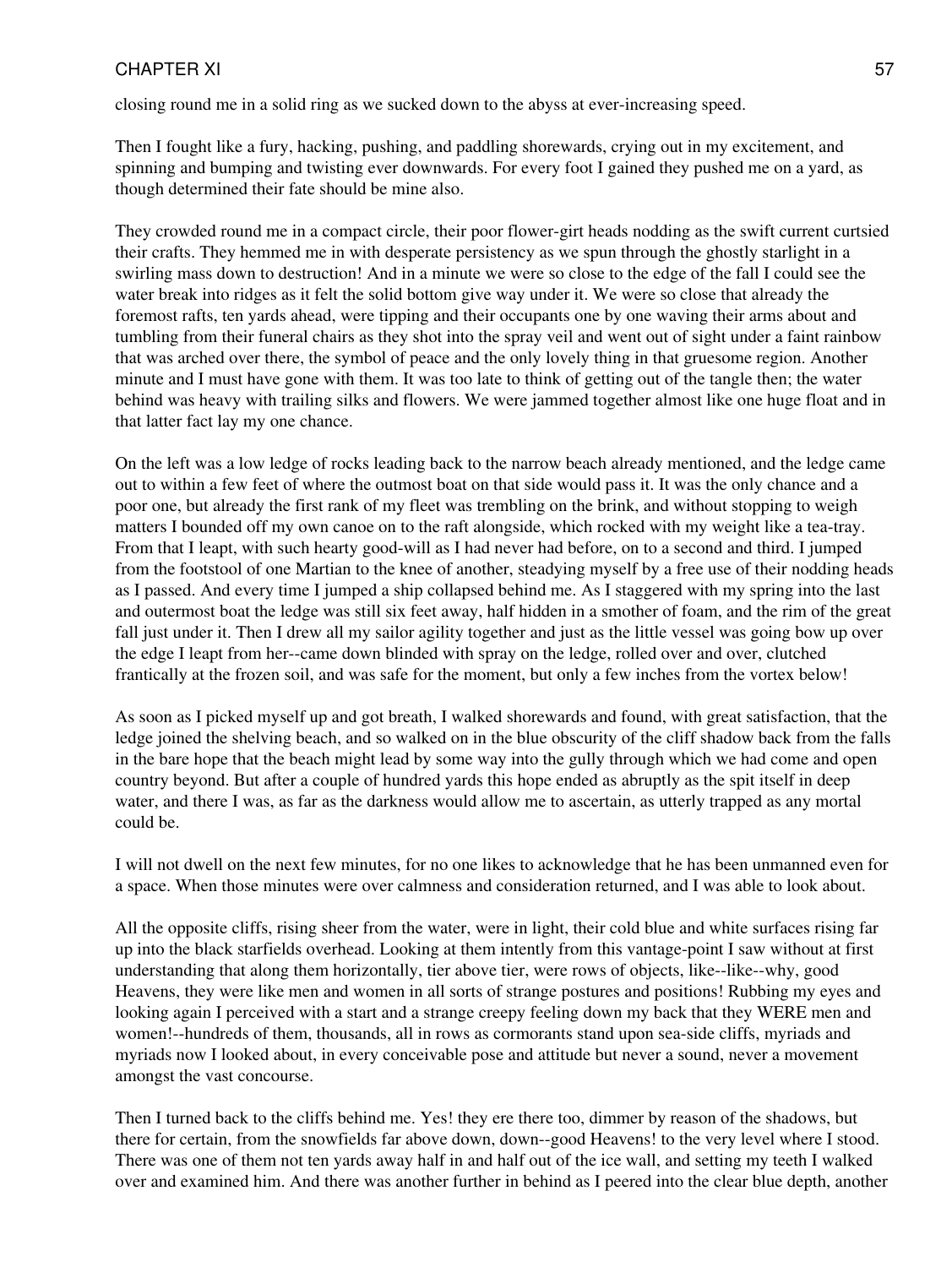behind that one, another behind him--just like cherries in a jelly.

It was startling and almost incredible, yet so many wonderful things had happened of late that wonders were losing their sharpness, and I was soon examining the cliff almost as coolly as though it were only some trivial geological "section," some new kind of petrified sea-urchins which had caught my attention and not a whole nation in ice, a huge amphitheatre of fossilised humanity which stared down on me.

The matter was simple enough when you came to look at it with philosophy. The Martians had sent their dead down here for many thousand years and as they came they were frozen in, the bands and zones in which they sat indicating perhaps alternating seasons. Then after Nature had been storing them like that for long ages some upheaval happened, and this cleft and lake opened through the heart of the preserve. Probably the river once ran far up there where the starlight was crowning the blue cliffs with a silver diadem of light, only when this hollow opened did it slowly deepen a lower course, spreading out in a lake, and eventually tumbling down those icy steps lose itself in the dark roots of the hills. It was very simple, no doubt, but incredibly weird and wonderful to me who stood, the sole living thing in that immense concourse of dead humanity.

Look where I would it was the same everywhere. Those endless rows of frozen bodies lying, sitting, or standing stared at me from every niche and cornice. It almost seemed, as the light veered slowly round, as though they smiled and frowned at times, but never a word was there amongst those millions; the silence itself was audible, and save the dull low thunder of the fall, so monotonous the ear became accustomed to and soon disregarded it, there was not a sound anywhere, not a rustle, not a whisper broke the eternal calm of that great caravansary of the dead.

The very rattle of the shingle under my feet and the jingle of my navy scabbard seemed offensive in the perfect hush, and, too awed to be frightened, I presently turned away from the dreadful shine of those cliffs and felt my way along the base of the wall on my own side. There was no means of escape that way, and presently the shingle beach itself gave out as stated, where the cliff wall rose straight from the surface of the lake, so I turned back, and finding a grotto in the ice determined to make myself as comfortable as might be until daylight came.

# **CHAPTER XII**

Fortunately there was a good deal of broken timber thrown up at "high-water" mark, and with a stack of this at the mouth of the little cave a pleasant fire was soon made by help of a flint pebble and the steel back of my sword. It was a hearty blaze and lit up all the near cliffs with a ruddy jumping glow which gave their occupants a marvellous appearance of life. The heat also brought off the dull rime upon the side of my recess, leaving it clear as polished glass, and I was a little startled to see, only an inch or so back in the ice and standing as erect as ever he had been in life, the figure of an imposing grey clad man. His arms were folded, his chin dropped upon his chest, his robes of the finest stuff, the very flowers they had decked his head with frozen with immortality, and under them, round his crisp and iron-grey hair, a simple band of gold with strange runes and figures engraved upon it.

There was something very simple yet stately about him, though his face was hidden and as I gazed long and intently the idea got hold of me that he had been a king over an undegenerate Martian race, and had stood waiting for the Dawn a very, very long time.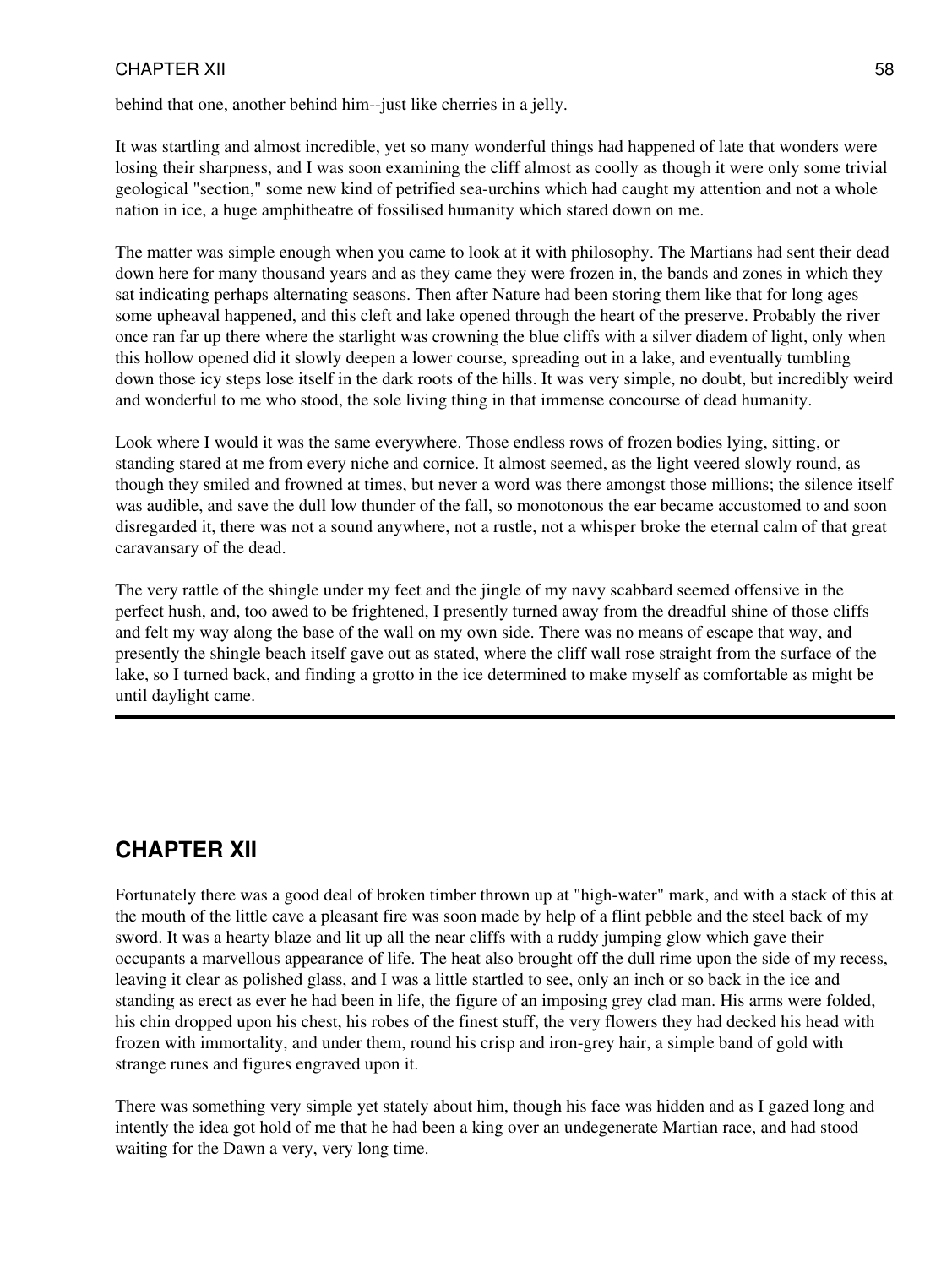I wished a little that he had not been quite so near the glassy surface of the ice down which the warmth was bringing quick moisture drops. Had he been back there in the blue depths where others were sitting and crouching it would have been much more comfortable. But I was a sailor, and misfortune makes strange companions, so I piled up the fire again, and lying down presently on the dry shingle with my back to him stared moodily at the blaze till slowly the fatigues of the day told, my eyelids dropped and, with many a fitful start and turn, at length I slept.

It was an hour before dawn, the fire had burnt low and I was dreaming of an angry discussion with my tailor in New York as to the sit of my last new trousers when a faint sound of moving shingle caught my quick seaman ear, and before I could raise my head or lift a hand, a man's weight was on me--a heavy, strong man who bore me down with irresistible force. I felt the slap of his ice-cold hand upon my throat and his teeth in the back of my neck! In an instant, though but half awake, with a yell of surprise and anger I grappled with the enemy, and exerting all my strength rolled him over. Over and over we went struggling towards the fire, and when I got him within a foot or so of it I came out on top, and, digging my knuckles into his throttle, banged his head upon the stony floor in reckless rage, until all of a sudden it seemed to me he was done for. I relaxed my grip, but the other man never moved. I shook him again, like a terrier with a rat, but he never resented it. Had I killed him? How limp and cold he was! And then all of a sudden an uneasy feeling came upon me. I reached out, and throwing a handful of dried stuff upon the embers the fire danced gaily up into the air, and the blaze showed me I was savagely holding down to the gravel and kneeling on the chest of that long-dead king from my grotto wall!

It was the man out of the ice without a doubt. There was the very niche he had fallen from under the influence of the fire heat, the very recess, exactly in his shape in every detail, whence he had stood gazing into vacuity all those years. I left go my hold, and after the flutter in my heart had gone down, apologetically set him up against the wall of the cavern whence he had fallen; then built up the fire until twirling flames danced to the very roof in the blue light of dawn, and hobgoblin shadows leapt and capered about us. Then once more I sat down on the opposite side of the blaze, resting my chin upon my hands, and stared into the frozen eyes of that grim stranger, who, with his chin upon his knees, stared back at me with irresistible, remorseless steadfastness.

He was as fresh as if he had died but yesterday, yet by his clothing and something in his appearance, which was not that of the Martian of to-day, I knew he might be many thousand years old. What things he had seen, what wonders he knew! What a story might be put into his mouth if I were a capable writer gifted with time and imagination instead of a poor outcast, ill-paid lieutenant whose literary wit is often taxed hardly to fill even a log-book entry! I stared at him so long and hard, and he at me through the blinking flames, that again I dozed--and dozed--and dozed again until at last when I woke in good earnest it was daylight.

By this time hunger was very aggressive. The fire was naught but a circlet of grey ashes; the dead king, still sitting against the cave-side, looked very blue and cold, and with an uncomfortable realisation of my position I shook myself together, picked up and pocketed without much thought the queer gold circlet that had dropped from his forehead, and went outside to see what prospect of escape the new day had brought.

It was not much. Upriver there was not the remotest chance. Not even a Niagara steamer could have forged back against the sluice coming down from the gulch there. Looking round, the sides of the icy amphitheatre--just lighting up now with glorious gold and crimson glimmers of morning--were as steep as a wall face; only back towards the falls was there a possibility of getting out of the dreadful trap, so thither I went, after a last look at the poor old king, along my narrow beach with all the eagerness begotten of a final chance. Up to the very brink it looked hopeless enough, but, looking downwards when that was reached, instead of a sheer drop the slope seemed to be a wild "staircase" of rocks and icy ledges with here and there a little patch of sand on a cornice, and far below, five hundred feet or so, a good big spread of gravel an acre or two in extent close by where the river plunged out of sight into the nethermost cavern mouth.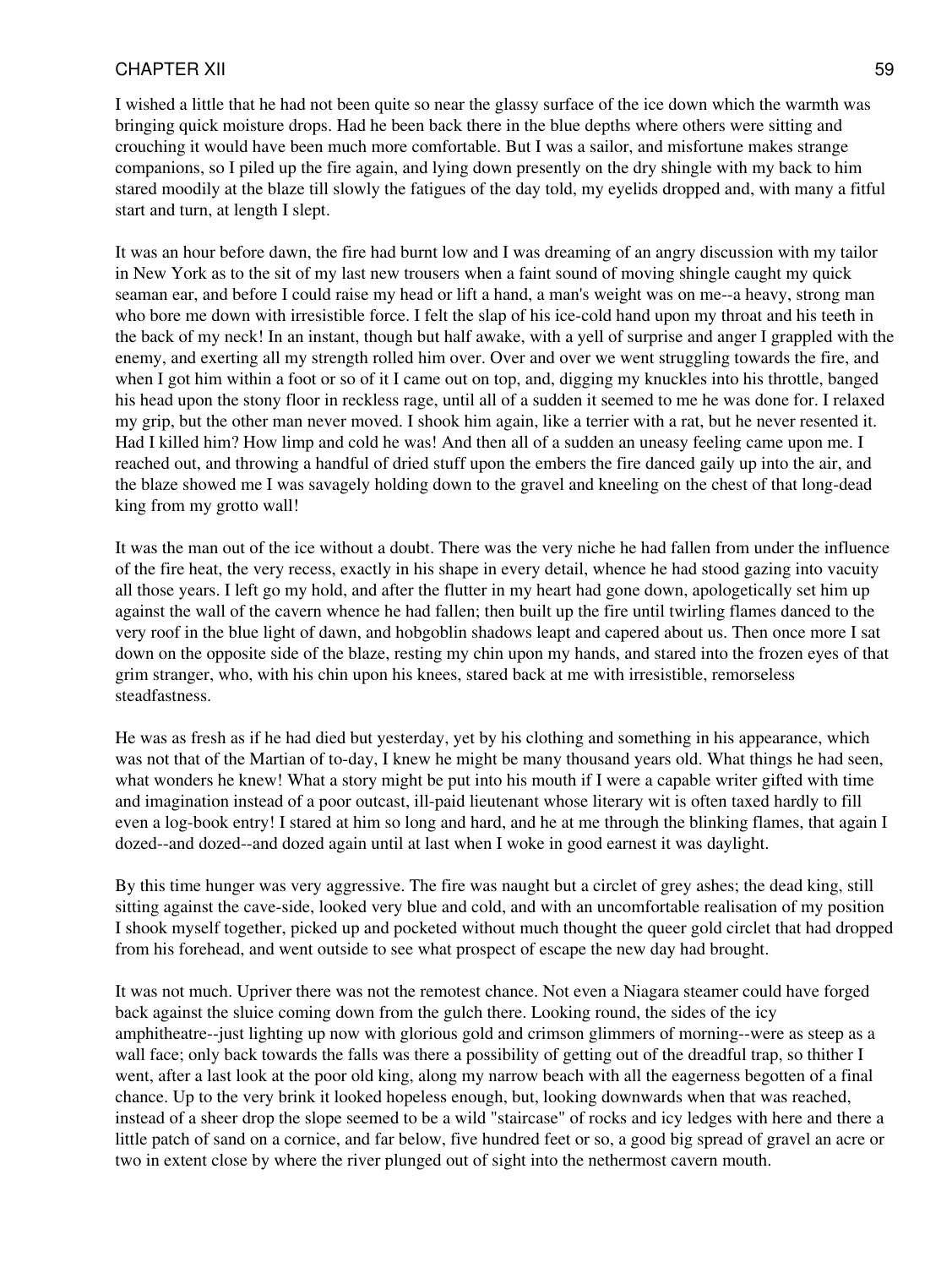It was so hopeless up above it, it could not possibly be worse further down, and there was the ugly black flood running into the hole to trust myself to as a last resource; so slipping and sliding I began the descent.

Had I been a schoolboy with a good breakfast ahead the incident might have been amusing enough. The travelling was mostly done on the seat of my trousers, which consequently became caked with mud and glacial loam. Some was accomplished on hands and knees, with now and then a bit down a snow slope, in good, honest head-over-heels fashion. The result was a fine appetite for the next meal when it should please providence to send it, and an abrupt arrival on the bottom beach about five minutes after leaving the upper circles.

I came to behind a cluster of breast-high rocks, and before moving took a look round. Judge then of my astonishment and delight at the second glance to perceive about a hundred yards away a brown object, looking like an ape in the half light, meandering slowly up the margin of the water towards me. Every now and then it stopped, stooping down to pick up something or other from the scum along the torrent, and it was the fact that these trifles, whatever they were, were put into a wallet by the vision's side--not into his mouth--which first made me understand with a joyful thrill that it was a MAN before me--a real, living man in this huge chamber of dead horrors! Then again it flashed across my mind in a luminous moment that where one man could come, or go, or live, another could do likewise, and never did cat watch mouse with more concentrated eagerness than I that quaint, bent-shouldered thing hobbling about in the blue morning shadows where all else was silence.

Nearer and nearer he came, till so close face and garb were discernible, and then there could no longer be any doubt, it was a woodman, an old man, with grizzled monkey-face, stooping gait, and a shaggy fur cloak, utterly unlike the airy garments of my Hither folk, who now stood before me. It gave me quite a start to recognise him there, for it showed I was in a new land, and since he was going so cheerfully about his business, whatever it might chance to be, there must be some way out of this accursed pit in which I had fallen. So very cautiously I edged out, taking advantage of all the cover possible until we were only twenty yards apart, and then suddenly standing up, and putting on the most affable smile, I called out--

#### "Hullo, mess-mate!"

The effect was electrical. That quaint old fellow sprang a yard into air as though a spring had shot him up. Then, coming down, he stood transfixed at his full height as stiff as a ramrod, staring at me with incredible wonder. He looked so funny that in spite of hunger and loneliness I burst out laughing, whereat the woodman, suddenly recovering his senses, turned on his heels and set off at his best pace in the opposite direction. This would never do! I wanted him to be my guide, philosopher, and friend. He was my sole visible link with the outside world, so after him I went at tip-top speed, and catching him up in fifty yards along the shingle laid hold of his nether garments. Whereat the old fellow stopping suddenly I shot clean over his back, coming down on my shoulder in the gravel.

But I was much younger than he, and in a minute was in chase again. This time I laid hold of his cloak, and the moment he felt my grip he slipped the neck-thongs and left me with only the mangy garment in my hands. Again we set off, dodging and scampering with all our might upon that frozen bit of beach. The activity of that old fellow was marvellous, but I could not and would not lose him. I made a rush and grappled him, but he tossed his head round and slipped away once more under my arm, as though he had been brought up by a Chinese wrestler. Then he got on one side of a flat rock, I the other, and for three or four minutes we waltzed round that slab in the most insane manner.

But by this time we were both pretty well spent--he with age and I with faintness from my long fast, and we came presently to a standstill.

After glaring at me for a time, the woodman gasped out as he struggled for breath--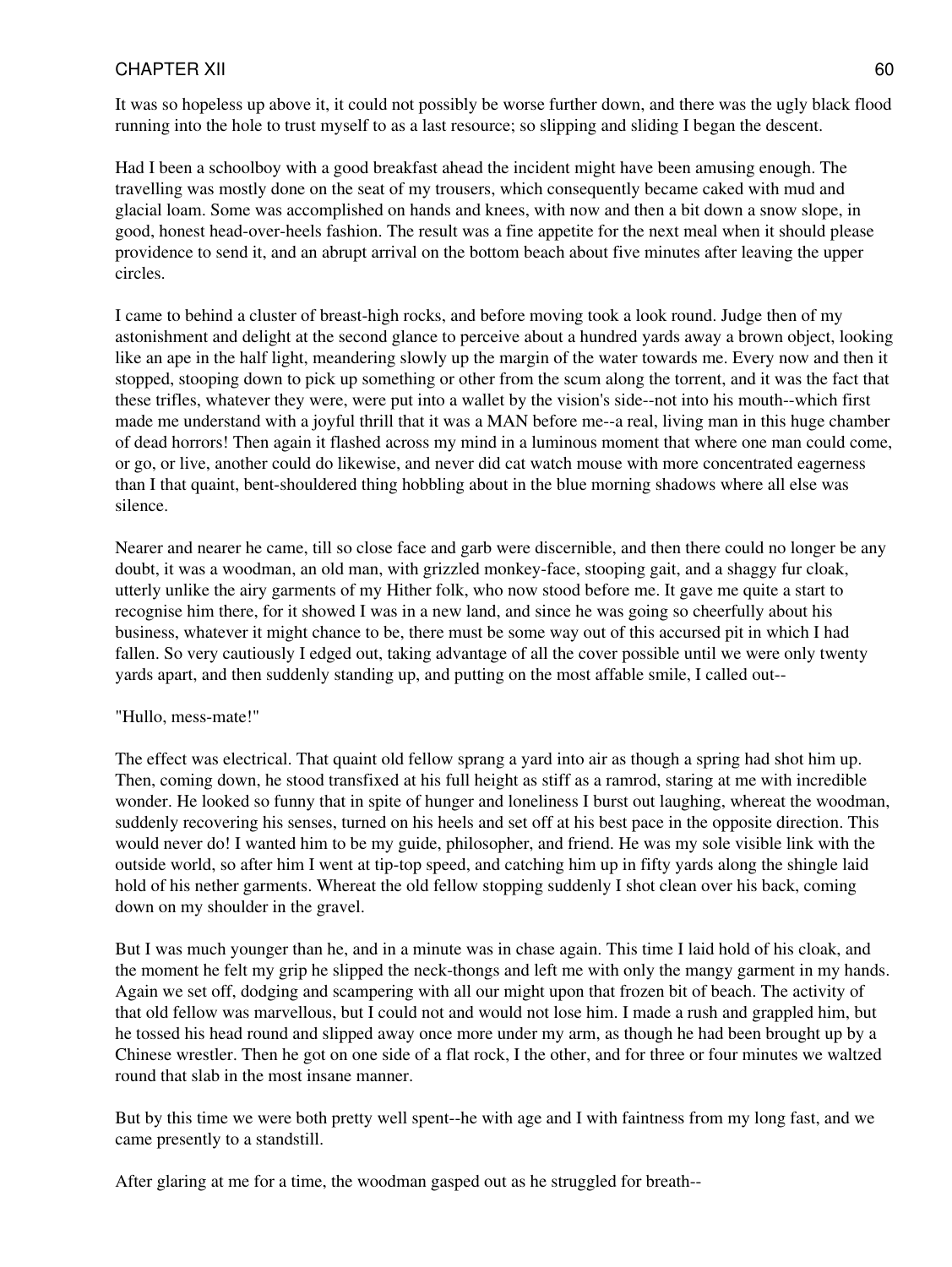"Oh, mighty and dreadful spirit! Oh, dweller in primordial ice, say from which niche of the cliffs has the breath of chance thawed you?"

"Never a niche at all, Mr. Hunter-for-Haddocks'-Eyes," I answered as soon as I could speak. "I am just a castaway wrecked last night on this shore of yours, and very grateful indeed will I be if you can show me the way to some breakfast first, and afterwards to the outside world."

But the old fellow would not believe. "Spirits such as you," he said sullenly, "need no food, and go whither they will by wish alone."

"I tell you I am not a spirit, and as hungry as I don't particularly want to be again. Here, look at the back of my trousers, caked three inches deep in mud. If I were a spirit, do you think I would slide about on my coat-tails like that? Do you think that if I could travel by volition I would slip down these infernal cliffs on my pants' seat as I have just done? And as for materialism--look at this fist; it punched you just now! Surely there was nothing spiritual in that knock?''

"No," said the savage, rubbing his head, "it was a good, honest rap, so I must take you at your word. If you are indeed man, and hungry, it will be a charity to feed you; if you are a spirit, it will at least be interesting to watch you eat; so sit down, and let's see what I have in my wallet."

So cross-legged we squatted opposite each other on the table rock, and, feeling like another Sindbad the Sailor, I watched my new friend fumble in his bag and lay out at his side all sorts of odds and ends of string, fish-hooks, chewing-gum, material for making a fire, and so on, until at last he came to a package (done up, I noted with delight, in a broad, green leaf which had certainly been growing that morning), and unrolling it, displayed a lump of dried meat, a few biscuits, much thicker and heavier than the honey-cakes of the Hither folk, and something that looked and smelt like strong, white cheese.

He signed to me to eat, and you may depend upon it I was not slow in accepting the invitation. That tough biltong tasted to me like the tenderest steak that ever came from a grill; the biscuits were ambrosial; the cheese melted in my mouth as butter melts in that of the virtuous; but when the old man finished the quaint picnic by inviting me to accompany him down to the waterside for a drink, I shook my head. I had a great respect for dead queens and kings, I said, but there were too many of them up above to make me thirsty this morning; my respect did not go to making me desire to imbibe them in solution!

Afterwards I chanced to ask him what he had been picking up just now along the margin, and after looking at me suspiciously for a minute he asked--

"You are not a thief?" On being reassured on that point he continued: "And you will not attempt to rob me of the harvest for which I venture into this ghost-haunted glen, which you and I alone of living men have seen?"

"No." Whatever they were, I said, I would respect his earnings.

"Very well, then," said the old man, "look here! I come hither to pick up those pretty trifles which yonder lords and ladies have done with," and plunging his hand into another bag he brought out a perfect fistful of splendid gems and jewels, some set and some unset. "They wash from the hands and wrists of those who have lodgings in the crevices of the falls above," he explained. "After a time the beach here will be thick with them. Could I get up whence you came down, they might be gathered by the sackful. Come! there is an eddy still unsearched, and I will show you how they lie."

It was very fascinating, and I and that old man set to work amongst the gravels, and, to be brief, in half an hour found enough glittering stuff to set up a Fifth Avenue jeweller's shop. But to tell the truth, now that I had breakfasted, and felt manhood in my veins again, I was eager to be off, and out of the close, death-tainted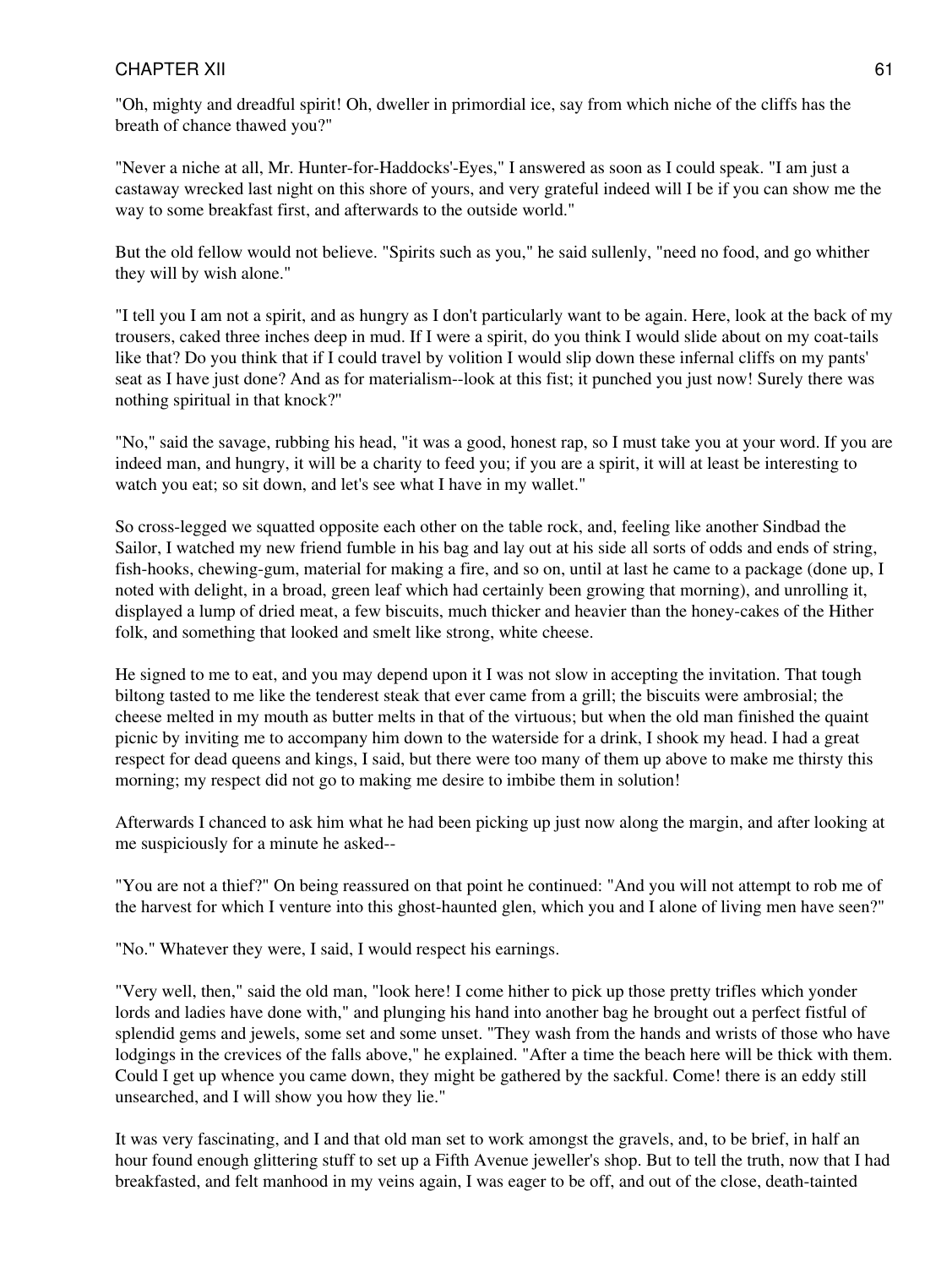atmosphere of that valley. Consequently I presently stood up and said--

"Look here, old man, this is fine sport no doubt, but just at present I have a big job on hand--one which will not wait, and I must be going. See, luck and young eyes have favoured me; here is twice as much gold and stones as you have got together--it is all yours without a question if you will show me the way out of this den and afterwards put me on the road to your big city, for thither I am bound with an errand to your king, Ar-hap."

The sight of my gems, backed, perhaps, with the mention of Ar-hap's name, appealed to the old fellow; and after a grunt or two about "losing a tide" just when spoil was so abundant, he accepted the bargain, shouldered his belongings, and led me towards the far corner of the beach.

It looked as if we were walking right against the towering ice wall, but when we were within a yard or two of it a narrow cleft, only eighteen inches wide, and wonderfully masked by an ice column, showed to the left, and into this we squeezed ourselves, the entrance by which we had come appearing to close up instantly we had gone a pace or two, so perfectly did the ice walls match each other.

It was the most uncanny thoroughfare conceivable--a sheer, sharp crack in the blue ice cliffs extending from where the sunlight shone in a dazzling golden band five hundred feet overhead to where bottom was touched in blue obscurity of the ice-foot. It was so narrow we had to travel sideways for the most part, a fact which brought my face close against the clear blue glass walls, and enabled me from time to time to see, far back in those translucent depths, more and more and evermore frozen Martians waiting in stony silence for their release.

But the fact of facts was that slowly the floor of the cleft trended upwards, whilst the sky strip appeared to come downwards to meet it. A mile, perhaps, we growled and squeezed up that wonderful gully; then with a feeling of incredible joy I felt the clear, outer air smiting upon me.

In my hurry and delight I put my head into the small of the back of the puffing old man who blocked the way in front and forced him forward, until at last--before we expected it--the cleft suddenly ended, and he and I tumbled headlong over each other on to a glittering, frozen snowslope; the sky azure overhead, the sunshine warm as a tepid bath, and a wide prospect of mountain and plain extending all around.

So delightful was the sudden change of circumstances that I became quite boyish, and seizing the old man in my exuberance by the hands, dragged him to his feet, and danced him round and round in a circle, while his ancient hair flapped about his head, his skin cloak waved from his shoulders like a pair of dusky wings and half-eaten cakes, dried flesh, glittering jewels, broken diadems, and golden finger-rings were flung in an arc about us. We capered till fairly out of breath, and then, slapping him on the back shoulder, I asked whose land all this was about us.

He replied that it was no one's, all waste from verge to verge.

"What!" was my exclamation. "All ownerless, and with so much treasure hidden hereabout! Why, I shall annex it to my country, and you and I will peg out original settlers' claims!" And, still excited by the mountain air, I whipped out my sword, and in default of a star-spangled banner to plant on the newly-acquired territory, traced in gigantic letters on the snow-crust--U.S.A.

"And now," I added, wiping the rime off my blade with the lappet of my coat, "let us stop capering about here and get to business. You have promised to put me on the way to your big city."

"Come on then," said the little man, gathering up his property. "This white hillside leads to nowhere; we must get into the valley first, and then you shall see your road." And right well that quaint barbarian kept his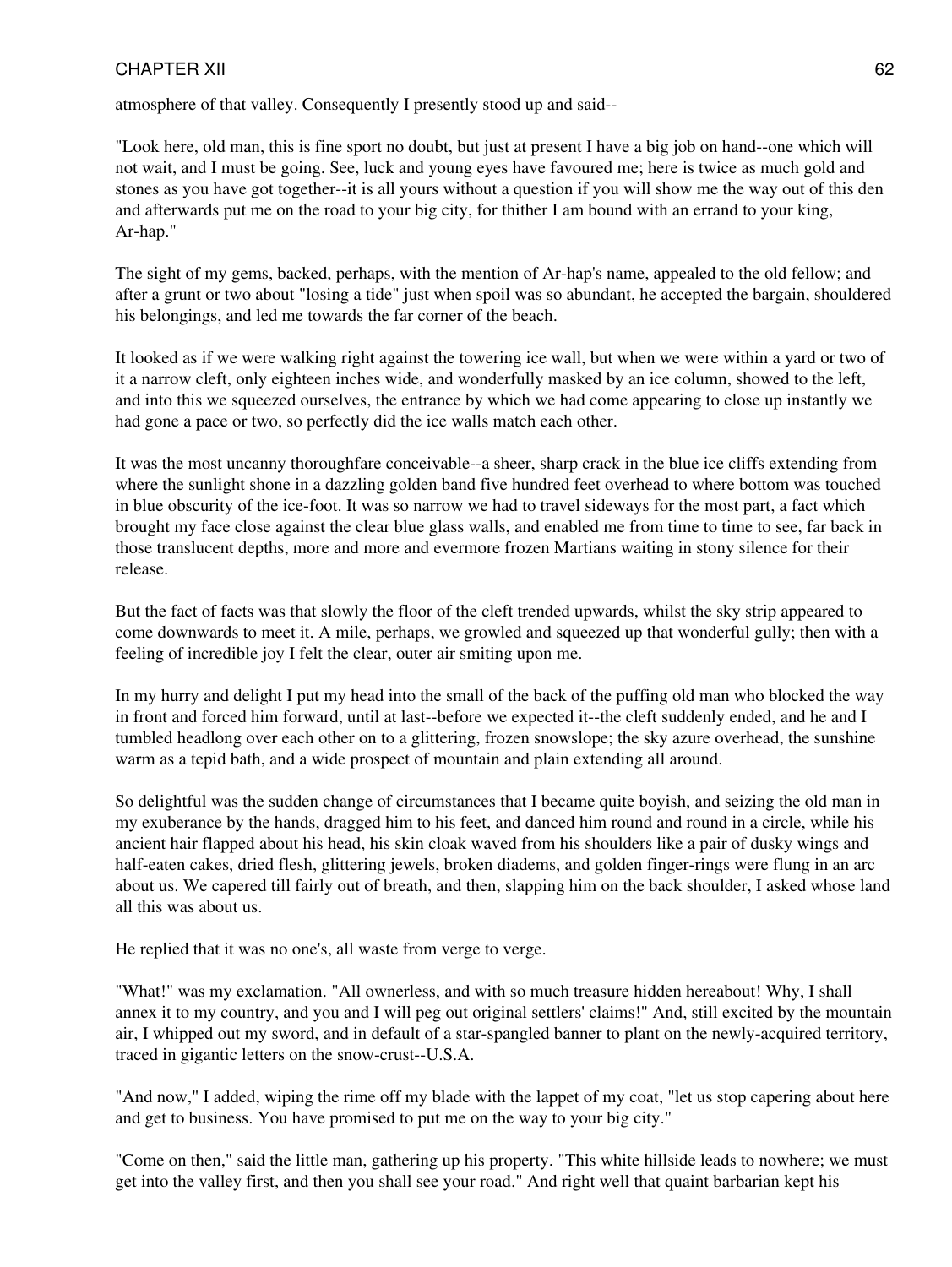promise.

# **CHAPTER XIII**

It was half a day's march from those glittering snow-fields into the low country, and when that was reached I found myself amongst quite another people.

The land was no longer fat and flowery, giving every kind of produce for the asking, but stony for the most part, and, where we first came on vegetation, overgrown by firs, with a pine which looked to me like a species which went to make the coal measures in my dear but distant planet. More than this I cannot say, for there are no places in the world like mess-room and quarter-deck for forgetting school learning. Instead of the glorious wealth of parti-coloured vegetation my eyes had been accustomed to lately, here they rested on infertile stretches of marshland intersected by moss-covered gravel shoots, looking as though they had been pushed into the plains in front of extinct glaciers coming down from the region behind us. On the low hills away from the sea those sombre evergreen forests with an undergrowth of moss and red lichens were more variegated with light foliage, and indeed the pines proved to be but a fringe to the Arctic ice, giving way rapidly to more typical Martian vegetation each mile we marched to the southward.

As for the inhabitants, they seemed, like my guide, rough, uncouth fellows, but honest enough when you came to know them. An introduction, however, was highly desirable. I chanced upon the first native as he was gathering reindeer-moss. My companion was some little way behind at the moment, and when the gentle aborigine saw the stranger he stared hard for a moment, then, turning on his heels, with extraordinary swiftness flung at me half a pound of hard flint stone. Had his aim been a little more careful this humble narrative had never appeared on the Broadway bookstalls. As it was, the pebble, missing my head by an inch or two, splintered into a hundred fragments on a rock behind, and while I was debating whether a revengeful rush at the slinger or a strategic advance to the rear were more advisable, my guide called out to his countryman--

"Ho! you base prowler in the morasses; you eater of unclean vegetation, do you not see this is a ghost I am conducting, a dweller in the ice cliffs, a spirit ten thousand years old? Put by your sling lest he wither you with a glance." And, very reasonably, surprised, the aborigine did as he was bid and cautiously advanced to inspect me.

The news soon spread over the countryside that my jewel-hunter was bringing a live "spook" along with him, considerable curiosity mixed with an awe all to my advantage characterising the people we met thereafter. Yet the wonder was not so great as might have been expected, for these people were accustomed to meeting the tags of lost races, and though they stared hard, their interest was chiefly in hearing how, when, and where I had been found, whether I bit or kicked, or had any other vices, and if I possessed any commercial value.

My guide's throat must have ached with the repetition of the narrative, but as he made the story redound greatly to his own glory, he put up cheerfully with the hoarseness. In this way, walking and talking alternately, we travelled during daylight through a country which slowly lost its rugged features and became more and more inhabited, the hardy people living in scattered villages in contradiction to the debased city-loving Hither folk.

About nightfall we came to a sea-fishers' hamlet, where, after the old man had explained my exalted nature and venerable antiquity, I was offered shelter for the night.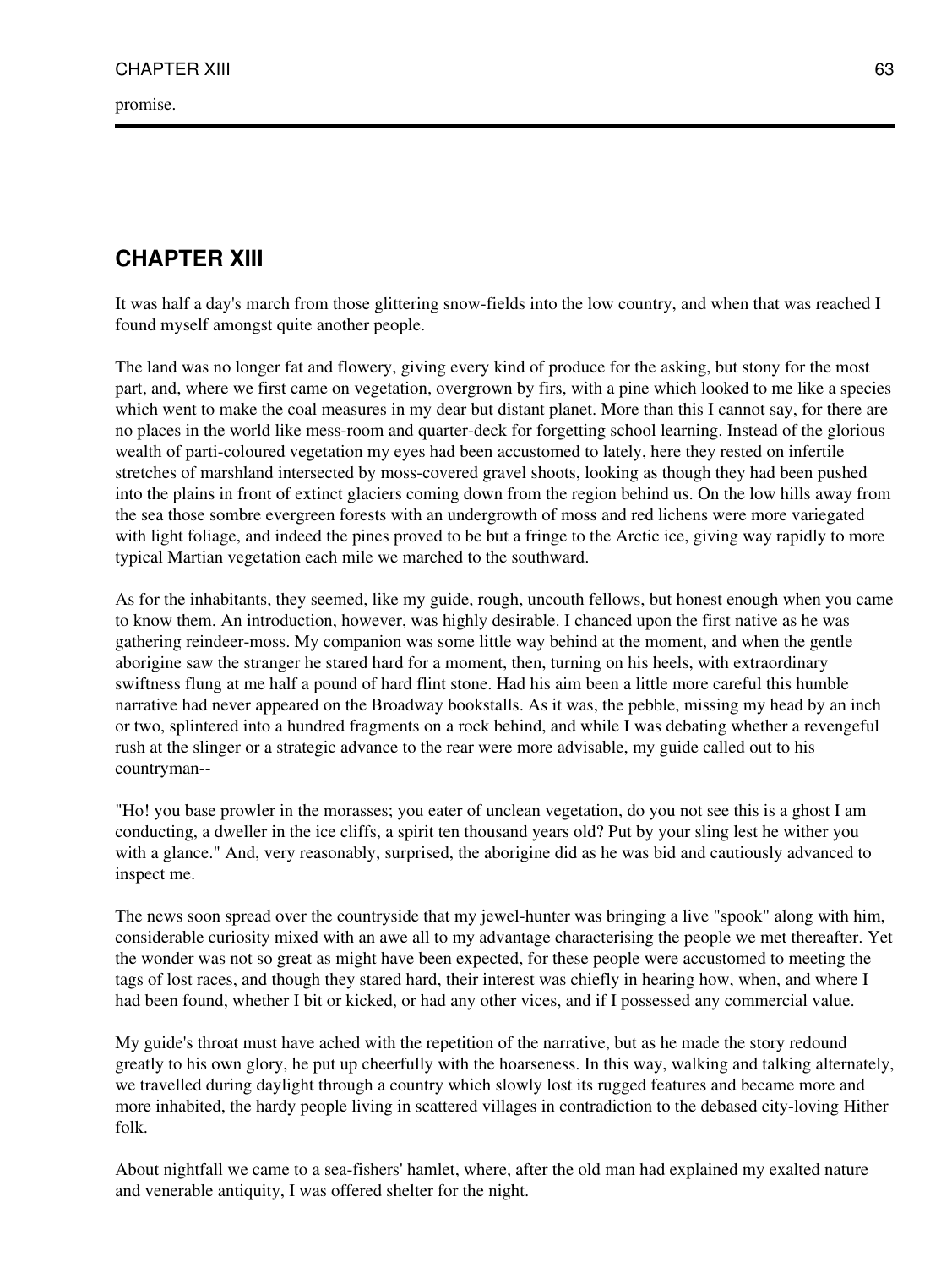My host was the headman, and I must say his bearing towards the supernatural was most unaffected. If it had been an Avenue hotel I could not have found more handsome treatment than in that reed-thatched hut. They made me wash and rest, and then were all agog for my history; but that I postponed, contenting myself with telling them I had been lately in Seth, and had come thence to see them via the ice valley--to all of which they listened with the simplicity of children. Afterwards I turned on them, and openly marvelled that so small a geographical distance as there was between that land and this could make so vast a human difference. "The truth, O dweller in blue shadows of primordial ice, is," said the most intelligent of the Thither folk as we sat over fried deer-steak in his hut that evening, "we who are MEN, not Peri-zad, not overstayed fairies like those you have been amongst, are newcomers here on this shore. We came but a few generations ago from where the gold curtains of the sun lie behind the westward pine-trees, and as we came we drove, year by year, those fays, those spent triflers, back before us. All this land was theirs once, and more and more towards our old home. You may still see traces of harbours dug and cities built thousands of years ago, when the Hither folk were living men and women--not their shadows. The big water outside stops us for a space, but," he added, laughing gruffly and taking a draught of a strong beer he had been heating by the fire, "King Ar-hap has their pretty noses between his fingers; he takes tribute and girls while he gets ready--they say he is nearly ready this summer, and if he is, it will not be much of an excuse he will need to lick up the last of those triflers, those pretences of manhood."

Then we fell to talking of Ar-hap, his subjects and town, and I learned the tides had swept me a long way to the northward of the proper route between the capitals of the two races, that day they carried me into the Dead-Men's Ice, as these entertainers of mine called the northern snows. To get back to the place previously aimed at, where the woodmen road came out on the seashore, it was necessary to go either by boat, a roundabout way through a maze of channels, "as tangled as the grass roots in autumn"; or, secondly, by a couple of days' marching due southward across the base of the great peninsula we were on, and so strike blue water again at the long-sought-for harbour.

As I lay dozing and dreaming on a pile of strange furs in the corner of the hut that evening I made up my mind for the land journey tomorrow, having had enough for the moment of nautical Martian adventures; and this point settled, fell again to wondering what made me follow so reckless a quest in the way I was doing; asking myself again and again what was gazelle-eyed Heru to me after all, and why should it matter even as much as the value of a brass waist-coat button whether Hath had her or Ar-hap? What a fool I was to risk myself day by day in quaint and dangerous adventures, wearing out good Government shoe-leather in other men's quarrels, all for a silly slip of royal girlhood who, by this time, was probably making herself comfortable and forgetting both Hath and me in the arms of her rough new lord.

And from Heru my mind drifted back dreamily to poor An, and Seth, the city of fallen magnificence, where the spent masters of a strange planet now lived on sufferance--the ghosts of their former selves. Where was An, where the revellers on the morning--so long ago it seemed!--when first that infernal rug of mine translated a chance wish into a horrible reality and shot me down here, a stranger and an outcast? Where was the magic rug itself? Where my steak and tomato supper? Who had eaten it? Who was drawing my pay? If I could but find the rug when I got back to Seth, gods! but I would try if it would not return whence I had come, and as swiftly, out of all these silly coils and adventuring.

So musing, presently the firelight died down, and bulky forms of hide-wrapped woodmen sleeping on the floor slowly disappeared in obscurity like ranges of mountains disappearing in the darkness of night. All those uncouth forms, and the throb of the sea outside, presently faded upon my senses, and I slept the heavy sleep of one whose wakefulness gives way before an imperious physical demand. All through the long hours of the night, while the waves outside champed upon the gravels, and the woodmen snored and grunted uneasily as they simultaneously dreamt of the day's hunting and digested its proceeds, I slept; and then when dawn began to break I passed from that heavy stupor into another and lighter realm, wherein fancy again rose superior to bodily fatigue, and events of the last few days passed in procession through my mind.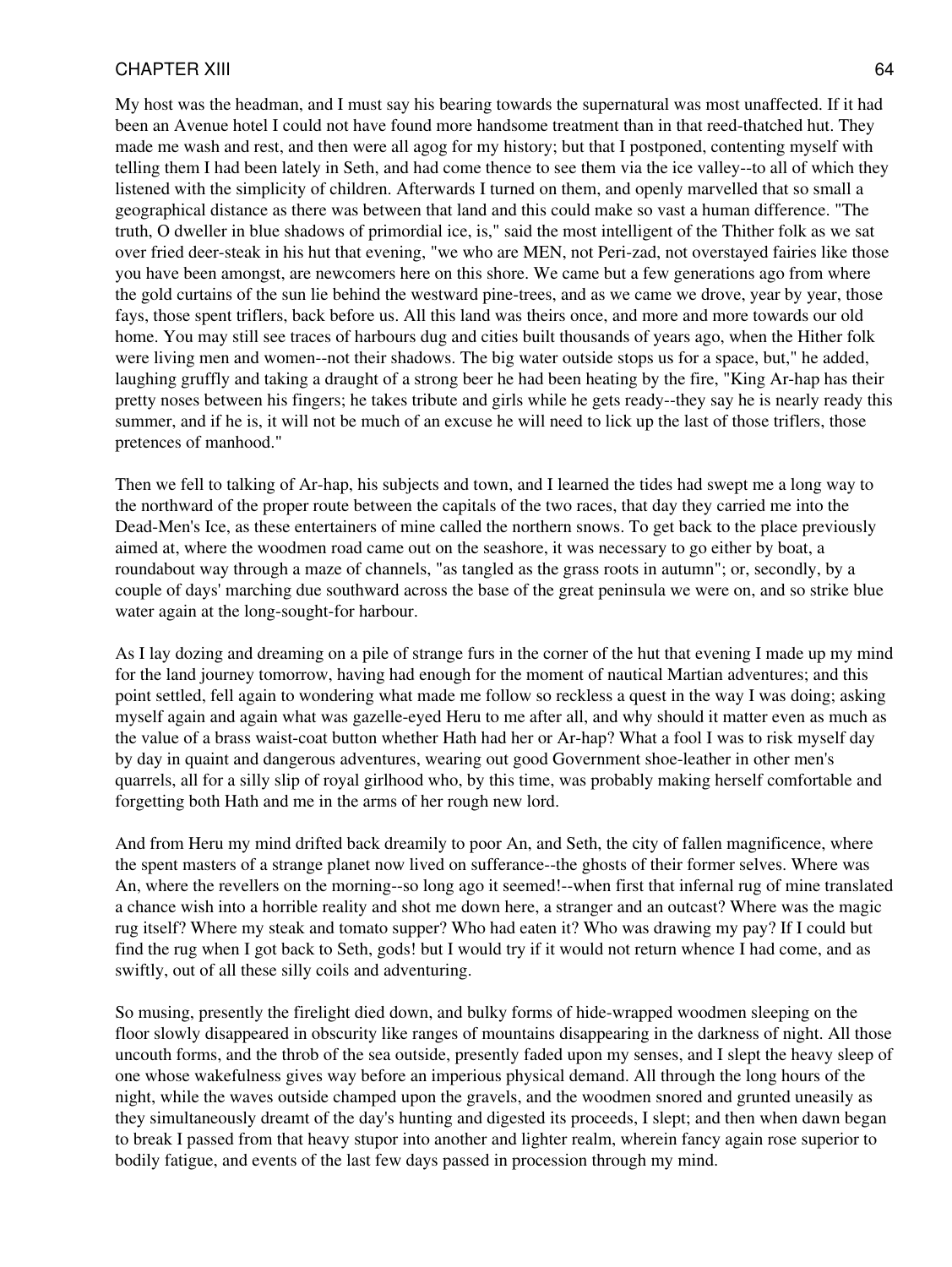I dreamt I was lunching at a fashionable seaside resort with Polly at my side, and An kept bringing us melons, which grew so monstrous every time a knife was put into them that poor Polly screamed aloud. I dreamt I was afloat on a raft, hotly pursued by my tailor, whose bare and shiny head--may Providence be good to him!--was garlanded with roses, while in his fist was a bunch of unpaid bills, the which he waved aloft, shouting to me to stop. And thus we danced down an ink-black river until he had chiveyed me into the vast hall of the Admiralty, where a fearsome Secretary, whose golden teeth rattled and dropped from his head with mingled cold and anger, towered above me as he asked why I was absent from my ship without leave. And I was just mumbling out excuses while stooping to pick up his golden dentistry, when some one stirring in the hut aroused me. I started up on my elbow and looked around. Where was I? For a minute all was confused and dark. The heavy mound-like forms of sleeping men, the dim outlines of their hunting gear upon the walls, the pale sea beyond, half seen through the open doorway, just turning livid in the morning light; and then as my eyes grew more accustomed to the obscurity, and my stupid senses returned, I recognised the surroundings, and, with a sigh, remembered yesterday's adventures.

However, it would never do to mope; so, rising silently and picking a way through human lumber on the floor, I went out and down to the water's edge, where "shore-going" clothes, as we sailors call them, were slipped off, and I plunged into the sea for a swim.

It was a welcome dip, for I needed the plunge physically and intellectually, but it came to an abrupt conclusion. The Thither folk apparently had never heard of this form of enjoyment; to them water stood for drinking or drowning, nothing else, and since one could not drink the sea, to be in it meant, even for a ghost, to drown. Consequently, when the word went round the just rousing villages that "He-on-foot-from-afar" was adrift in the waves, rescue parties were hurriedly organised, a boat launched, and, in spite of all my kicking and shouting (which they took to be evidence of my semi-moribund condition), I was speedily hauled out by hairy and powerful hands, pungent herbs burnt under my nose, and my heels held high in the air in order that the water might run out of me. It was only with the greatest difficulty those rough but honest fellows were eventually got to believe me saved.

The breakfast I made of grilled deer flesh and a fish not unlike salmon, however, convinced them of my recovery, and afterward we parted very good friends; for there was something in the nature of those rugged barbarians just coming into the dawn of civilisation that won my liking far more than the effete gentleness of others across the water.

When the time of parting came they showed no curiosity as to my errand, but just gave me some food in a fish-skin bag, thrust a heavy stone-headed axe into my hand, "in case I had to talk to a thief on the road," and pointed out on the southern horizon a forked mountain, under which, they said, was the harbour and high-road to King Ar-hap's capital. Then they hugged me to their hairy chests in turn, and let me go with a traveller's blessing.

There I was again, all alone, none but my thoughts for companions, and nothing but youth to excuse the folly in thus venturing on a reckless quest!

However, who can gainsay that same youth? The very spice of danger made my steps light and the way pleasant. For a mile or two the track was plain enough, through an undulating country gradually becoming more and more wooded with vegetation, changing rapidly from Alpine to sub-tropical. The air also grew warmer, and when the dividing ridge was crossed and a thick forest entered, the snows and dreadful region of Deadmen's Ice already seemed leagues and leagues away.

Probably a warm ocean current played on one side of the peninsula, while a cold one swept the other, but for scientific aspects of the question I cared little in my joy at being anew in a soft climate, amongst beautiful flowers and vivid life again. Mile after mile slipped quickly by as I strode along, whistling "Yankee Doodle" to myself and revelling in the change. At one place I met a rough-looking Martian woodcutter, who wanted to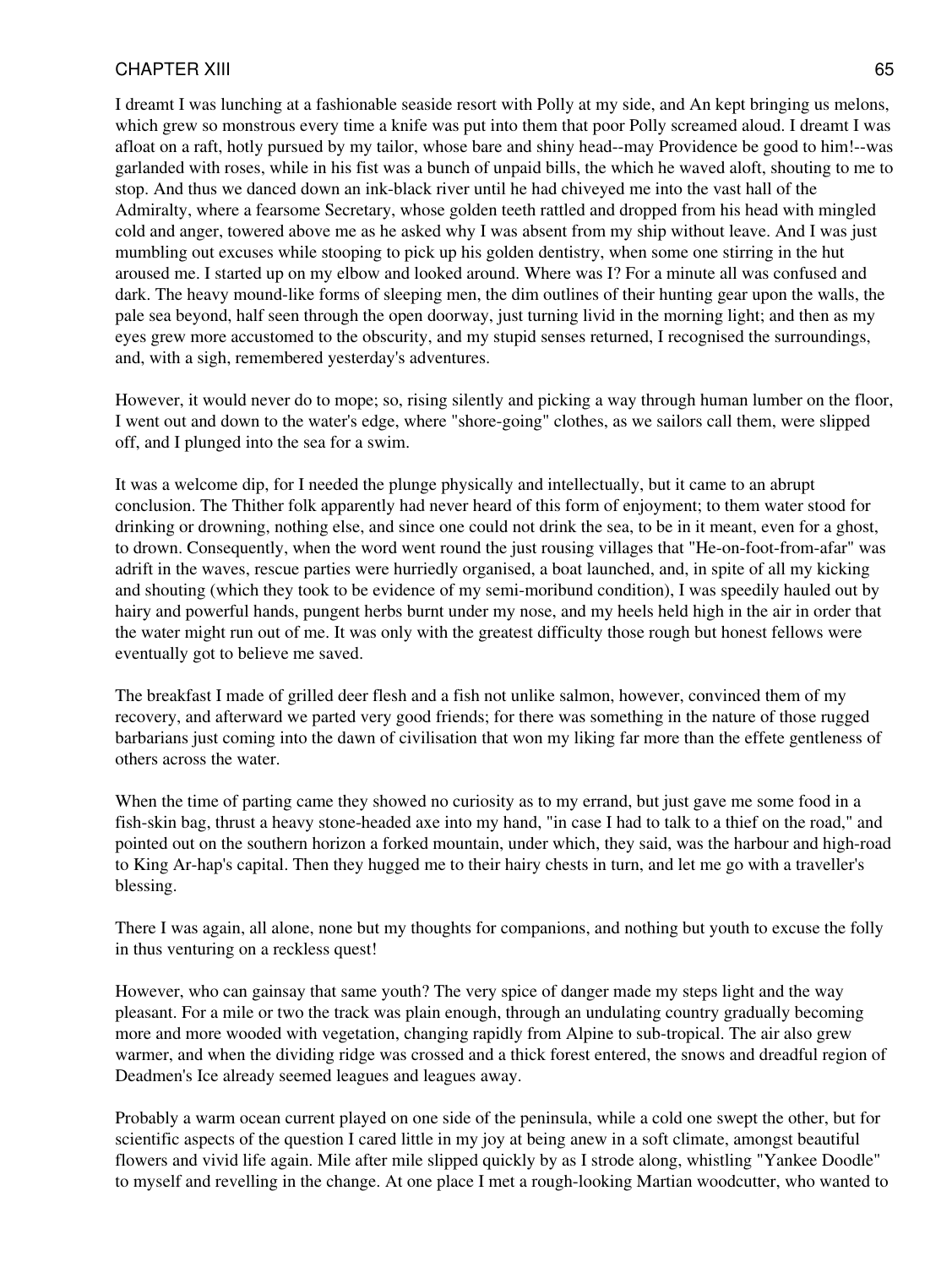fight until he found I also wanted to, when he turned very civil and as talkative as a solitary liver often is when his tongue gets started. He particularly desired to know where I came from, and, as in the case with so many other of his countrymen, took it for granted, and with very little surprise, that I was either a spirit or an inhabitant of another world. With this idea in his mind he gave me a curious piece of information, which, unfortunately, I was never able to follow up.

"I don't think you can be a spirit," he said, critically eyeing my clothes, which were now getting ragged and dirty beyond description. "They are finer-looking things than you, and I doubt if their toes come through their shoes like yours do. If you are a wanderer from the stars, you are not like that other one we have down yonder," and he pointed to the southward.

"What!" I asked, pricking my ears in amazement, "another wanderer from the outside world! Does he come from the earth?"--using the word An had given me to signify my own planet.

"No, not from there; from the one that burns blue in evening between sun and sea. Men say he worked as a stoker or something of the kind when he was at home, and got trifling with a volcano tap, and was lapped in hot mud, and blown out here. My brother saw him about a week ago."

"Now what you say is down right curious. I thought I had a monopoly of that kind of business in this sphere of yours. I should be tremendously interested to see him."

"No you wouldn't," briefly answered the woodman. "He is the stupidest fool ever blown from one world to another--more stupid to look at than you are. He is a gaseous, wavey thing, so glum you can't get two words a week out of him, and so unstable that you never know when you are with him and when the breeze has drifted him somewhere else."

I could but laugh and insist, with all respect to the woodcutter, such an individual were worth the knowing however unstable his constitution; at which the man shrugged his shoulders and changed the conversation, as though the subject were too trivial to be worth much consideration.

This individual gave me the pleasure of his company until nearly sundown, and finding I took an interest in things of the forest, pointed out more curious plants and trees than I have space to mention. Two of them, however, cling to my memory very tenaciously. One was a very Circe amongst plants, the horrible charm of which can never be forgotten. We were going down a glade when a most ravishing odour fell upon my nostrils. It was heavenly sweet yet withal there lurked an incredibly, unexpressibly tempting spice of wickedness in it. The moment he caught that ambrosial invitation in the air my woodman spit fiercely on the ground, and taking a plug of wool from his pouch stuffed his nostrils up. Then he beckoned me to come away. But the odour was too ravishing, I was bound to see whence it arose, and finding me deaf to all warnings, the man reluctantly turned aside down the enticing trail. We pushed about a hundred yards through bushes until we came to a little arena full in sunshine where there were neither birds nor butterflies, but a death-like hush upon everything. Indeed, the place seemed shunned in spite of the sodden loveliness of that scent which monopolised and mounted to my brain until I was beginning to be drunk with the sheer pleasure of it. And there in the centre of the space stood a plant not unlike a tree fern, about six feet high, and crowned by one huge and lovely blossom. It resembled a vast passion-flower of incredible splendour. There were four petals, with points resting on the ground, each six feet long, ivory-white inside, exquisitely patterned with glittering silver veins. From the base of these rose upright a gauzy veil of azure filaments of the same length as the petals, wirelike, yet soft as silk, and inside them again rested a chalice of silver holding a tiny pool of limpid golden honey. Circe, indeed! It was from that cup the scent arose, and my throat grew dry with longing as I looked at it; my eyes strained through the blue tendrils towards that liquid nectar, and my giddy senses felt they must drink or die! I glanced at the woodman with a smile of drunken happiness, then turned tottering legs towards the blossom. A stride up the smooth causeway of white petals, a push through the azure haze, and the wine of the wood enchantress would be mine--molten amber wine, hotter and more golden than the sunshine;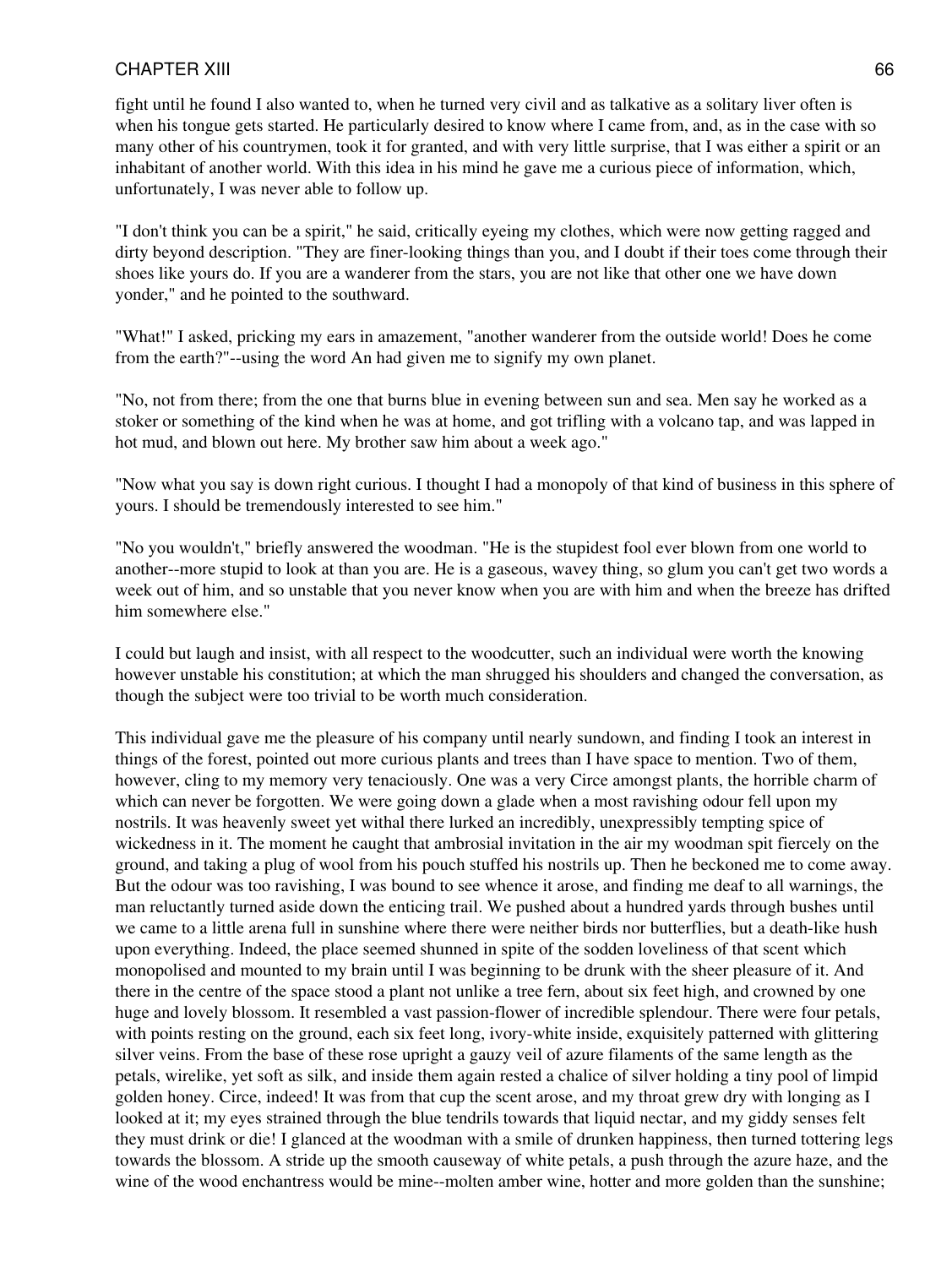the fire of it was in my veins, the recklessness of intoxication was on me, life itself as nothing compared to a sip from that chalice, my lips must taste or my soul would die, and with trembling hand and strained face I began to climb.

But the woodman pulled me back.

"Back, stranger!" he cried. "Those who drink there never live again."

"Blessed oblivion! If I had a thousand lives the price were still too cheap," and once more I essayed to scramble up.

But the man was a big fellow, and with nostrils plugged, and eyes averted from the deadly glamour, he seized me by the collar and threw me back. Three times I tried, three times he hurled me down, far too faint and absorbed to heed the personal violence. Then standing between us, "Look," he said, "look and learn."

He had killed a small ape that morning, meaning later on to take its fur for clothing, and this he now unslung from his shoulder, and hitching the handle of his axe into the loose skin at the back of its neck, cautiously advanced to the witch plant, and gently hoisted the monkey over the blue palings. The moment its limp, dead feet touched the golden pool a shudder passed through the plant, and a bird somewhere far back in the forest cried out in horror. Quick as thought, a spasm of life shot up the tendrils, and like tongues of blue flame they closed round the victim, lapping his miserable body in their embrace. At the same time the petals began to rise, showing as they did so hard, leathery, unlovely outer rinds, and by the time the woodman was back at my side the flower was closed.

Closer and closer wound the blue tendrils; tighter and tighter closed the cruel petals with their iron grip, until at last we heard the ape's bones crackling like dry firewood; then next his head burst, his brains came oozing through the crevices, while blood and entrails followed them through every cranny, and the horrible mess with the overflow of the chalice curled down the stem in a hundred steaming rills, till at last the petals locked with an ugly snap upon their ghastly meal, and I turned away from the sight in dread and loathing.

That was plant Number One.

Plant Number Two was of milder disposition, and won a hearty laugh for my friendly woodman. In fact, being of a childlike nature, his success as a professor of botany quite pleased him, and not content with answering my questions, he set to work to find new vegetable surprises, greatly enjoying my wonder and the sense of importance it gave him.

In this way we came, later on in the day, to a spot where herbage was somewhat scantier, the grass coarse, and soil shallow. Here I espied a tree of small size, apparently withered, but still bearing a few parched leaves on its uppermost twigs.

"Now that," quoth the professor, "is a highly curious tree, and I should like you to make a close acquaintance with it. It grows from a seed in the course of a single springtime, perishes in the summer; but a few specimens stand throughout the winter, provided the situation is sheltered, as this one has done. If you will kindly go down and shake its stem I believe you will learn something interesting."

So, very willing to humour him, away I went to the tree, which was perfect in every detail, but apparently very dry, clasped it with both hands, and, pulling myself together, gave it a mighty shake. The result was instantaneous. The whole thing was nothing but a skin of dust, whence all fibre and sap had gone, and at my touch it dissolved into a cloud of powder, a huge puff of white dust which descended on me as though a couple of flour-bags had been inverted over my head; and as I staggered out sneezing and blinking, white as a miller from face to foot, the Martian burst into a wild, joyous peal of laughter that made the woods ring again.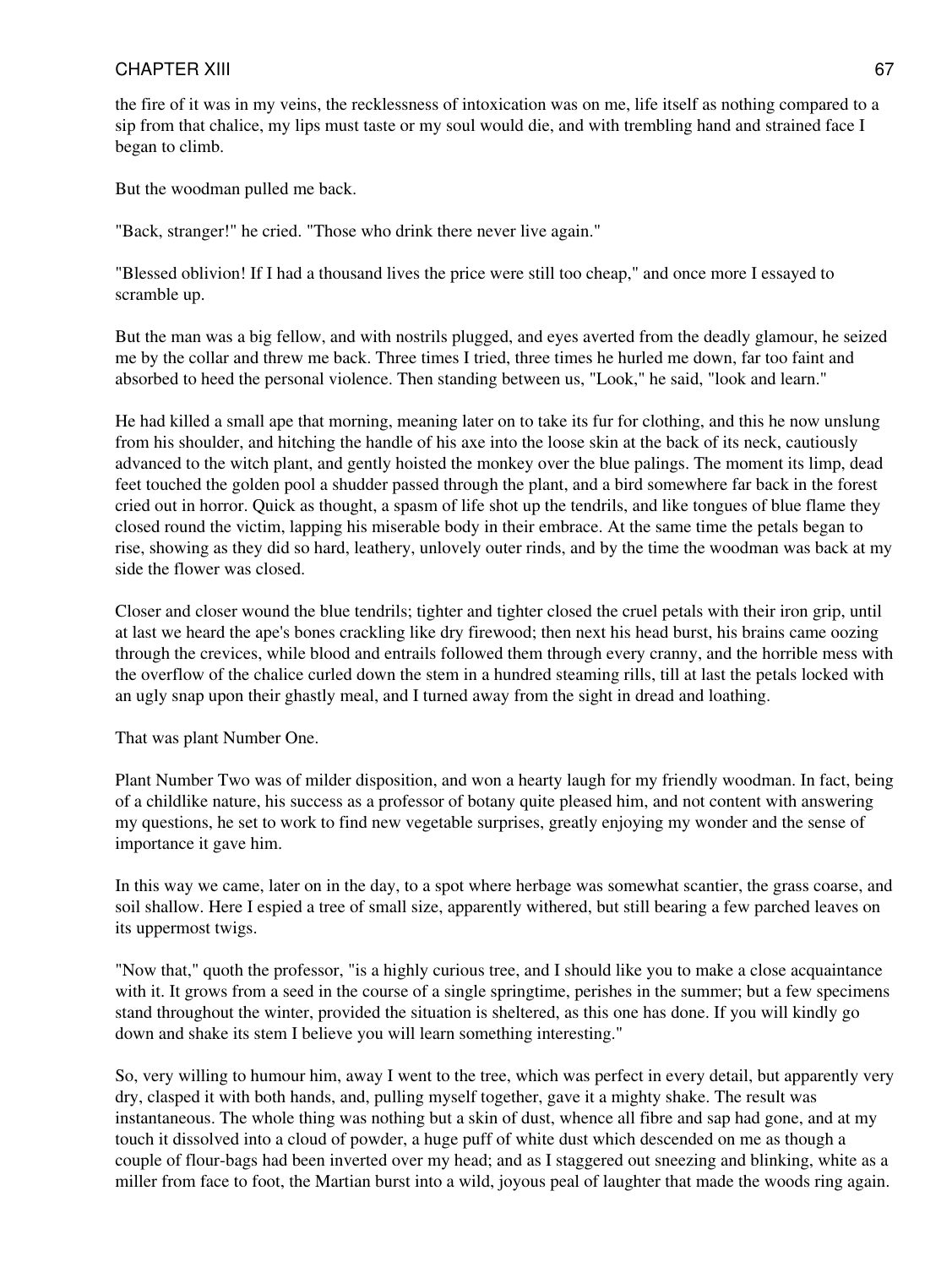His merriment was so sincere I had not the heart to be angry, and soon laughed as loud as he did; though, for the future, I took his botanical essays with a little more caution.

# **CHAPTER XIV**

That woodman friend of mine proved so engaging it was difficult to get away, and thus when, dusk upon us, and my object still a long distance off, he asked me to spend the night at his hut, I gladly assented.

We soon reached the cabin where the man lived by himself whilst working in the forest. It was a picturesque little place on a tree-overhung lagoon, thatched, wattled, and all about were piles of a pleasant-scented bark, collected for the purpose of tanning hides, and I could not but marvel that such a familiar process should be practised identically on two sides of the universal ether. But as a matter of fact the similarity of many details of existence here and there was the most striking of the things I learned whilst in the red planet.

Within the hut stood a hearth in the centre of the floor, whereon a comfortable blaze soon sparkled, and upon the walls hung various implements, hides, and a store of dried fruits of various novel kinds. My host, when he had somewhat disdainfully watched me wash in a rill of water close by, suggested supper, and I agreed with heartiest good will.

"Nothing wonderful! Oh, Mr. Blue-coat!" he said, prancing about as he made his hospitable arrangements. "No fine meat or scented wine to unlock, one by one, all the doors of paradise, such as I have heard they have in lands beyond the sea; but fare good enough for plain men who eat but to live. So! reach me down yonder bunch of yellow aru fruit, and don't upset that calabash, for all my funniest stories lurk at the bottom of it."

I did as he bid, and soon we were squatting by the fire toasting arus on pointed sticks, the doorway closed with a wattle hurdle, and the black and gold firelight filling the hut with fantastic shadows. Then when the banana-like fruit was ready, the man fetched from a recess a loaf of bread savoured with the dust of dried and pounded fish, put the foresaid calabash of strong ale to warm, and down we sat to supper with real woodman appetites. Seldom have I enjoyed a meal so much, and when we had finished the fruit and the wheat cake my guide snatched up the great gourd of ale, and putting it to his lips called out:

"Here's to you, stranger; here's to your country; here's to your girl, if you have one, and death to your enemies!" Then he drank deep and long, and, passed the stuff to me.

"Here's to you, bully host, and the missus, and the children, if there are any, and more power to your elbow!"--the which gratified him greatly, though probably he had small idea of my meaning.

And right merry we were that evening. The host was a jolly good fellow, and his ale, with a pleasant savour of mint in it, was the heartiest drink I ever set lips to. We talked and laughed till the very jackals yapped in sympathy outside. And when he had told a score of wonderful wood stories as pungent of the life of these fairy forests as the aromatic scent of his bark-heaps outside, as iridescent with the colours of another world as the rainbow bubbles riding down his starlit rill, I took a turn, and told him of the commonplaces of my world so far away, whereat he laughed gloriously again. The greater the commonplace the larger his joy. The humblest story, hardly calculated to impress a griffin between watches on the main-deck, was a masterpiece of wit to that gentle savage; and when I "took off" the tricks and foibles of some of my superiors--Heaven forgive me for such treason!--he listened with the exquisite open-mouthed delight of one who wanders in a brand-new world of mirth.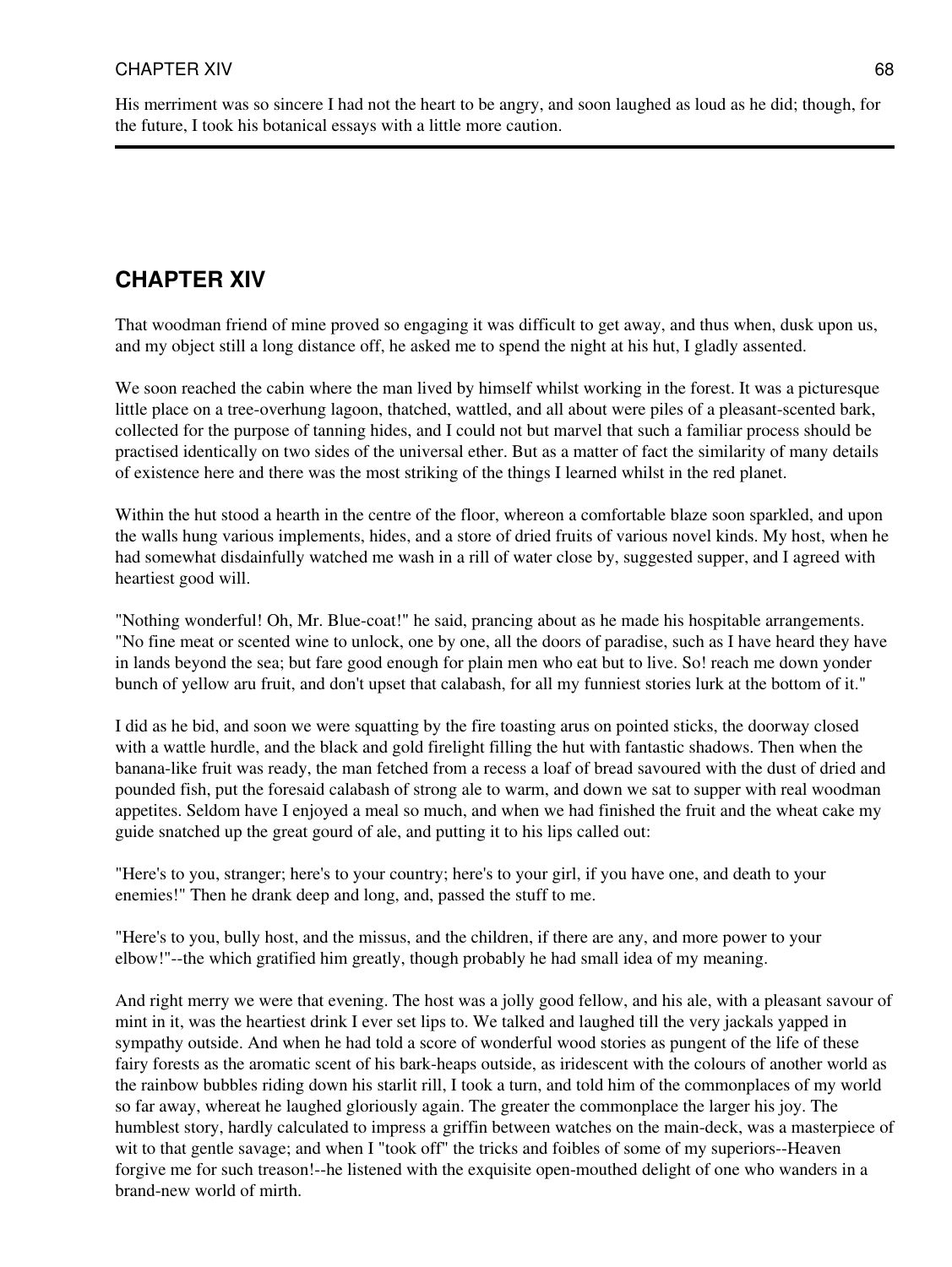We drank and laughed over that strong beer till the little owls outside raised their voice in combined accord, and then the woodman, shaking the last remnant of his sleepy wits together, and giving a reproachful look at me for finally passing him the gourd empty to the last drop, rose, threw a fur on a pile of dead grass at one side of the hut, and bid me sleep, "for his brain was giddy with the wonders of the incredible and ludicrous sphere which I had lately inhabited."

Slowly the fire died away; slowly the quivering gold and black arabesques on the walls merged in a red haze as the sticks dropped into tinder, and the great black outline of the hairy monster who had thrown himself down by the embers rose up the walls against that flush like the outline of a range of hills against a sunset glow. I listened drowsily for a space to his snoring and the laughing answer of the brook outside, and then that ambrosial sleep which is the gentle attendant of hardship and danger touched my tired eyelids, and I, too, slept.

My friend was glum the next morning, as they who stay over-long at the supper flagon are apt to be. He had been at work an hour on his bark-heaps when I came out into the open, and it was only by a good deal of diplomacy and some material help in sorting his faggots that he was got into a better frame of mind. I could not, however, trust his mood completely, and as I did not want to end so jovial a friendship with a quarrel, I hurried through our breakfast of dry bread, with hard-boiled lizard eggs, and then settling my reckoning with one of the brass buttons from my coat, which he immediately threaded, with every evidence of extreme gratification, on a string of trinkets hanging round his neck, asked him the way to Ar-hap's capital.

"Your way is easy, friend, as long as you keep to the straight path and have yonder two-humped mountain in front. To the left is the sea, and behind the hill runs the canal and road by which all traffic comes or goes to Ar-hap. But above all things pass not to the hills right, for no man goes there; there away the forests are thick as night, and in their perpetual shadows are the ruins of a Hither city, a haunted fairy town to which some travellers have been, but whence none ever returned alive."

"By the great Jove, that sounds promising! I would like to see that town if my errand were not so urgent."

But the old fellow shook his shaggy head and turned a shade yellower. "It is no place for decent folk," he growled. "I myself once passed within a mile of its outskirts at dusk, and saw the unholy little people's lanterned processions starting for the shrine of Queen Yang, who, tradition says, killed herself and a thousand babies with her when we took this land."

"My word, that was a holocaust! Couldn't I drop in there to lunch? It would make a fine paper for an antiquarian society."

Again the woodman frowned. "Do as I bid you, son. You are too young and green to go on ventures by yourself. Keep to the straight road: shun the swamps and the fairy forest, else will you never see Ar-hap."

"And as I have very urgent and very important business with him, comrade, no doubt your advice is good. I will call on Princess Yang some other day. And now goodbye! Rougher but friendlier shelter than you have given me no man could ask for. I am downright sorry to part with you in this lonely land. If ever we meet again--" but we never did! The honest old churl clasped me into his hairy bosom three times, stuffed my wallet with dry fruit and bread, and once more repeating his directions, sent me on my lonely way.

I confess I sighed while turning into the forest, and looked back more than once at his retreating form. The loneliness of my position, the hopelessness of my venture, welled up in my heart after that good comradeship, and when the hut was out of sight I went forward down the green grass road, chin on chest, for twenty minutes in the deepest dejection. But, thank Heaven, I was born with a tough spirit, and possess a mind which has learned in many fights to give brave counsel to my spirit, and thus presently I shook myself together, setting my face boldly to the quest and the day's work.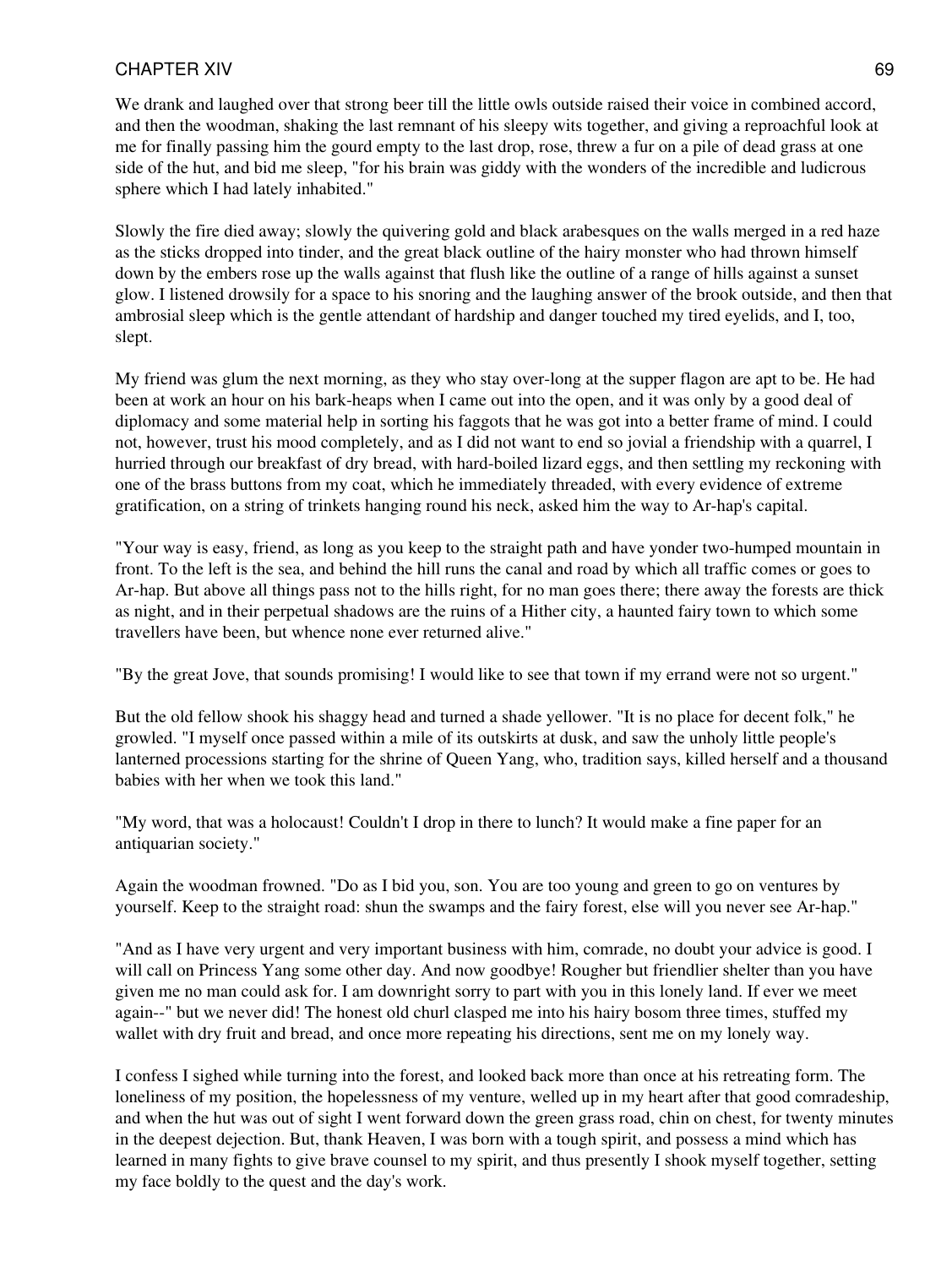It was not so clear a morning as the previous one, and a steamy wind on what at sea I should have called the starboard bow, as I pressed forward to the distant hill, had a curiously subduing effect on my thoughts, and filled the forest glades with a tremulous unreality like to nothing on our earth, and distinctly embarrassing to a stranger in a strange land. Small birds in that quaint atmospheric haze looked like condors, butterflies like giant fowl, and the simplest objects of the forest like the imaginations of a disordered dream. Behind that gauzy hallucination a fine white mist came up, and the sun spread out flat and red in the sky, while the pent-in heat became almost unendurable.

Still I plodded on, growling to myself that in Christian latitudes all the evidences would have been held to betoken a storm before night, whatever they might do here, but for the most part lost in my own gloomy speculations. That was the more pity since, in thinking the walk over now, it seems to me that I passed many marvels, saw many glorious vistas in those nameless forests, many spreads of colour, many incidents that, could I but remember them more distinctly, would supply material for making my fortune as a descriptive traveller. But what would you? I have forgotten, and am too virtuous to draw on my imagination, as it is sometimes said other travellers have done when picturesque facts were deficient. Yes, I have forgotten all about that day, save that it was sultry hot, that I took off my coat and waistcoat to be cooler, carrying them, like the tramp I was, across my arm, and thus dishevelled passed some time in the afternoon an encampment of forest folk, wherefrom almost all the men were gone, and the women shy and surly.

In no very social humour myself, I walked round their woodland village, and on the outskirts, by a brook, just as I was wishing there were some one to eat my solitary lunch with, chanced upon a fellow busily engaged in hammering stones into weapons upon a flint anvil.

He was an ugly-looking individual at best, yet I was hard up for company, so I put my coat down, and, seating myself on a log opposite, proceeded to open my wallet, and take out the frugal stores the woodman had given me that morning.

The man was seated upon the ground holding a stone anvil between his feet, while with his hands he turned and chipped with great skill a spear-head he was making out of flint. It was about the only pastime he had, and his little yellow eyes gleamed with a craftsman's pleasure, his shaggy round shoulders were bent over the task, the chips flew in quick particles, and the wood echoed musically as the artificer watched the thing under his hands take form and fashion. Presently I spoke, and the worker looked up, not too pleased at being thus interrupted. But he was easy of propitiation, and over a handful of dried raisins communicative.

How, I asked, knowing a craftsman's craft is often nearest to his heart, how was it such things as that he chipped came to be thought of by him and his? Whereon the woodman, having spit out the raisin-stones and wiped his fingers on his fur, said in substance that the first weapon was fashioned when the earliest ape hurled the first stone in wrath.

"But, chum," I said, taking up his half-finished spear and touching the razor-fine edge with admiring caution, "from hurling the crude pebble to fashioning such as this is a long stride. Who first edged and pointed the primitive malice? What man with the soul of a thousand unborn fighters in him notched and sharpened your natural rock?"

Whereon the chipper grinned, and answered that, when the woodmen had found stones that would crack skulls, it came upon them presently that they would crack nuts as well. And cracking nuts between two stones one day a flint shattered, and there on the grass was the golden secret of the edge--the thing that has made man what he is.

"Yet again, good fellow," I queried, "even this happy chance only gives us a weapon, sharp, no doubt, and calculated to do a hundred services for any ten the original pebble could have done, but still unhandled, small in force, imperfect--now tell me, which of your amiable ancestors first put a handle to the fashioned flint, and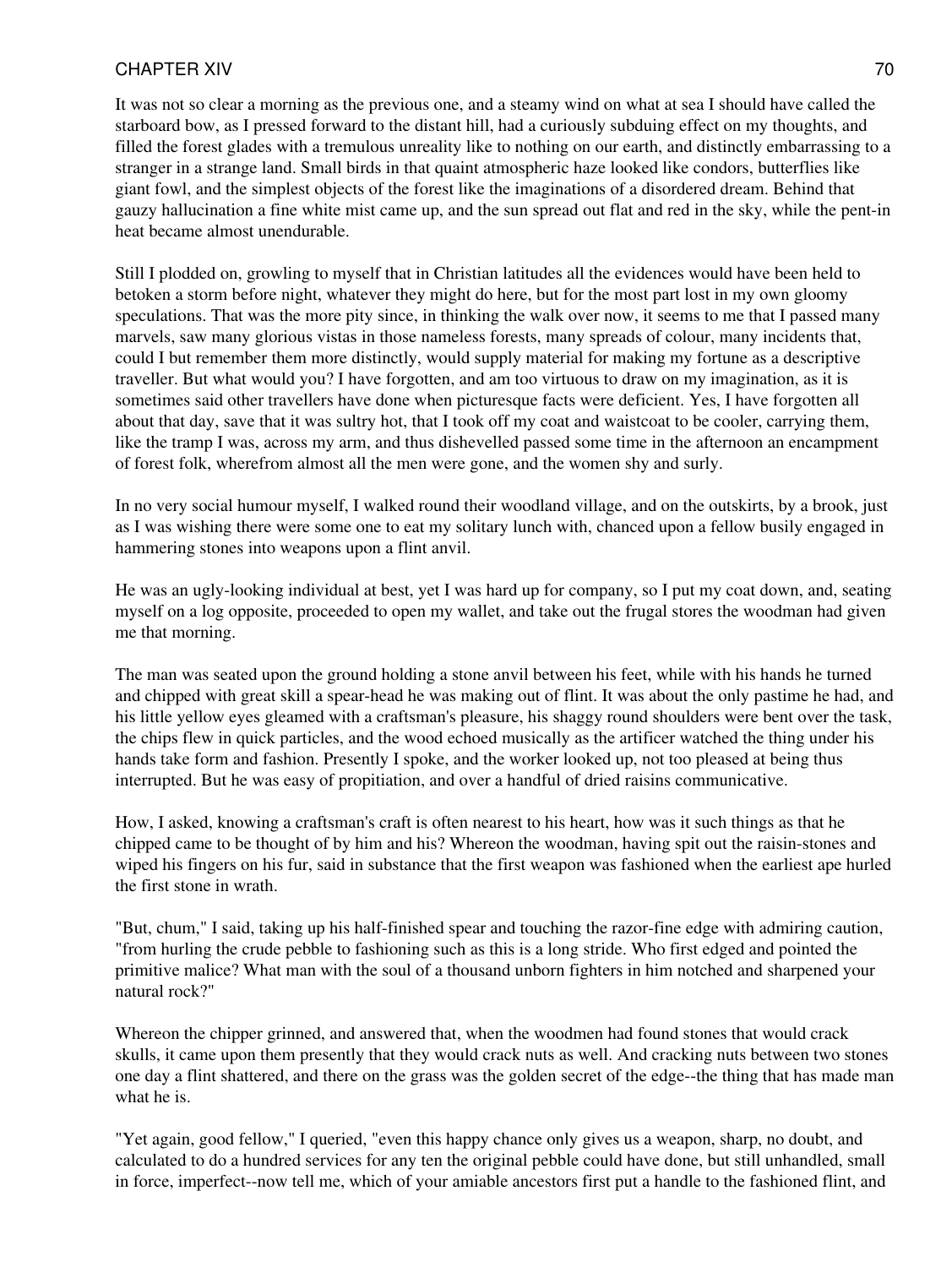how he thought of it?"

The workman had done his flake by now, and wrapping it in a bit of skin, put it carefully in his belt before turning to answer my question.

"Who made the first handle for the first flint, you of the many questions? She did--she, the Mother," he suddenly cried, patting the earth with his brown hand, and working himself up as he spoke, "made it in her heart for us her first-born. See, here is such as the first handled weapon that ever came out of darkness," and he snatched from the ground, where it had lain hidden under his fox-skin cloak, a heavy club. I saw in an instant how it was. The club had been a sapling, and the sapling's roots had grown about and circled with a splendid grip a lump of native flint. A woodman had pulled the sapling, found the flint, and fashioned the two in a moment of happy inspiration, the one to an axe-head and the other to a handle, as they lay Nature-welded!

"This, I say, is the first--the first!" screamed the old fellow as though I were contradicting him, thumping the ground with his weapon, and working himself up to a fury as its black magic entered his being. "This is the first: with this I slew Hetter and Gur, and those who plundered my hiding-places in the woods; with this I have killed a score of others, bursting their heads, and cracking their bones like dry sticks. With this--with this--" but here his rage rendered him inarticulate; he stammered and stuttered for a minute, and then as the killing fury settled on him his yellow teeth shut with a sudden snap, while through them his breath rattled like wind through dead pine branches in December, the sinews sat up on his hands as his fingers tightened upon the axe-heft like the roots of the same pines from the ground when winter rain has washed the soil from beneath them; his small eyes gleamed like baleful planets; every hair upon his shaggy back grew stiff and erect--another minute and my span were ended.

With a leap from where I sat I flew at that hairy beast, and sinking my fists deep in his throttle, shook him till his eyes blazed with delirious fires. We waltzed across the short greensward, and in and about the tree-trunks, shaking, pulling, and hitting as we went, till at last I felt the man's vigour dying within him; a little more shaking, a sudden twist, and he was lying on the ground before me, senseless and civil! That is the worst of some orators, I thought to myself, as I gloomily gathered up the scattered fragments of my lunch; they never know when they have said enough, and are too apt to be carried away by their own arguments.

That inhospitable village was left behind in full belief the mountain looming in the south could be reached before nightfall, while the road to its left would serve as a sure guide to food and shelter for the evening. But, as it turned out, the morning's haze developed a strong mist ere the afternoon was half gone, through which it was impossible to see more than twenty yards. My hill loomed gigantic for a time with a tantalising appearance of being only a mile or two ahead, then wavered, became visionary, and finally disappeared as completely as though the forest mist had drunk it up bodily.

There was still the road to guide me, a fairly well-beaten track twining through the glades; but even the best of highways are difficult in fog, and this one was complicated by various side paths, made probably by hunters or bark-cutters, and without compass or guide marks it was necessary to advance with extreme caution, or get helplessly mazed.

An hour's steady tramping brought me nowhere in particular, and stopping for a minute to consider, I picked a few wild fruit, such as my wood-cutter friend had eaten, from an overhanging bush, and in so doing slipped, the soil having now become damp, and in falling broke a branch off. The incident was only important from what follows. Picking myself up, perhaps a little shaken by the jolt, I set off again upon what seemed the plain road, and being by this time displeased by my surroundings, determined to make a push for "civilization" before the rapidly gathering darkness settled down.

Hands in pockets and collar up, I marched forward at a good round pace for an hour, constantly straining eyes for a sight of the hill and ears for some indications of living beings in the deathly hush of the shrouded woods,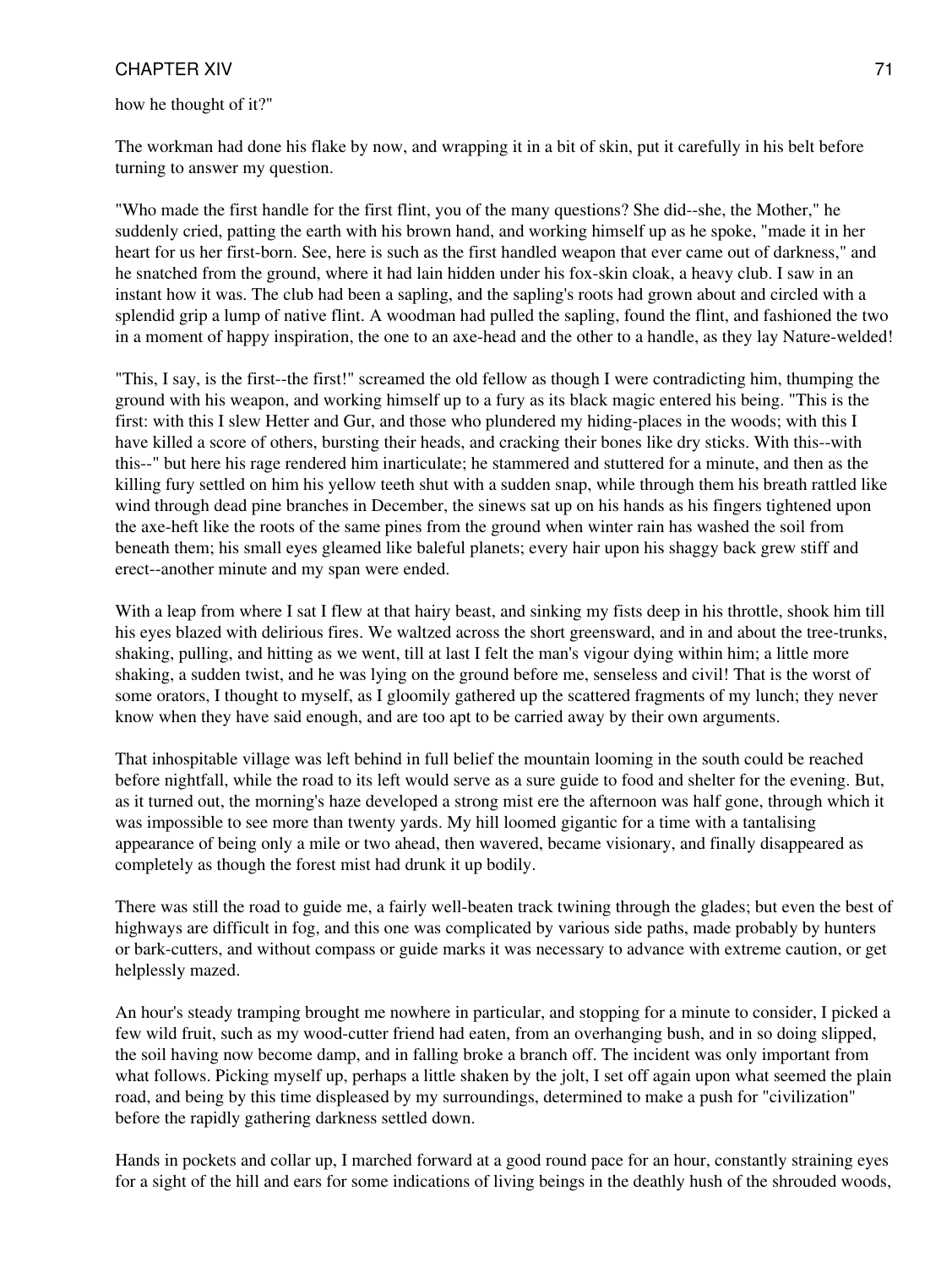and at the end of that time, feeling sure habitations must now be near, arrived at what looked like a little open space, somehow seeming rather familiar in its vague outlines.

Where had I seen such a place before? Sauntering round the margin, a bush with a broken branch suddenly attracted my attention--a broken bush with a long slide in the mud below it, and the stamp of Navy boots in the soft turf! I glared at those signs for a moment, then with an exclamation of chagrin recognised them only too well--it was the bush whence I had picked the fruit, and the mark of my fall. An hour's hard walking round some accursed woodland track had brought me exactly back to the point I had started from--I was lost!

It really seemed to get twenty per cent darker as I made that abominable discovery, and the position dawned in all its uncomfortable intensity. There was nothing for it but to start off again, this time judging my direction only by a light breath of air drifting the mist tangles before it; and therein I made a great mistake, for the breeze had shifted several points from the quarter whence it blew in the morning.

Knowing nothing of this, I went forward with as much lightheartedness as could be managed, humming a song to myself, and carefully putting aside thoughts of warmth and supper, while the dusk increased and the great forest vegetation seemed to grow ranker and closer at every step

Another disconcerting thing was that the ground sloped gradually downwards, not upwards as it should have done, till it seemed the path lay across the flats of a forest-covered plain, which did not conform to my wish of striking a road on the foot-hills of the mountain. However, I plodded on, drawing some small comfort from the fact that as darkness came the mist rose from the ground and appeared to condense in a ghostly curtain twenty feet overhead, where it hung between me and a clear night sky, presently illumined by starlight with the strangest effect.

Tired, footsore, and dejected, I struggled on a little further. Oh for a cab, I laughed bitterly to myself. Oh for even the humble necessary omnibus of civilisation. Oh for the humblest tuck-shop where a mug of hot coffee and a snack could be had by a homeless wanderer; and as I thought and plodded savagely on, collar up, hands in pockets, through the black tangles of that endless wood, suddenly the sound of wailing children caught my ear!

It was the softest, saddest music ever mortal listened to. It was as though scores of babes in pain were dropping to sleep on their mothers' breasts, and all hushing their sorrows with one accord in a common melancholy chorus. I stood spell-bound at that elfin wailing, the first sound to break the deathly stillness of the road for an hour or more, and my blood tingled as I listened to it. Nevertheless, here was what I was looking for; where there were weeping children there must be habitations, and shelter, and--splendid thought!--supper. Poor little babes! their crying was the deadliest, sweetest thing in sorrows I ever listened to. If it was cholic--why, I knew a little of medicine, and in gratitude for that prospective supper, I had a soul big enough to cure a thousand; and if they were in disgrace, and by some quaint Martian fashion had suffered simultaneous punishment for baby offences, I would plead for them.

In fact, I fairly set off at the run towards the sobbing, in the black, wet, night air ahead, and, tripping as I ran, looked down and saw in the filtering starlight that the forest grass had given place to an ancient roadway, paved with moss-grown flag-stones, such as they still used in Seth.

Without stopping to think what that might mean I hurried on, the wailing now right ahead, a tremulous tumult of gentle grief rising and falling on the night air like the sound of a sea after a storm; and so, presently, in a minute or two, came upon a ruined archway spanning the lonely road, held together by great masses of black-fingered creepers, gaunt and ghostly in the shadows, an extraordinary and unexpected vision; and as I stopped with a jerk under that forbidding gateway and glared at its tumbled masonry and great portals hanging rotten at their hinges, suddenly the truth flashed upon me. I had taken the forbidden road after all. I was in the ancient, ghost-haunted city of Queen Yang!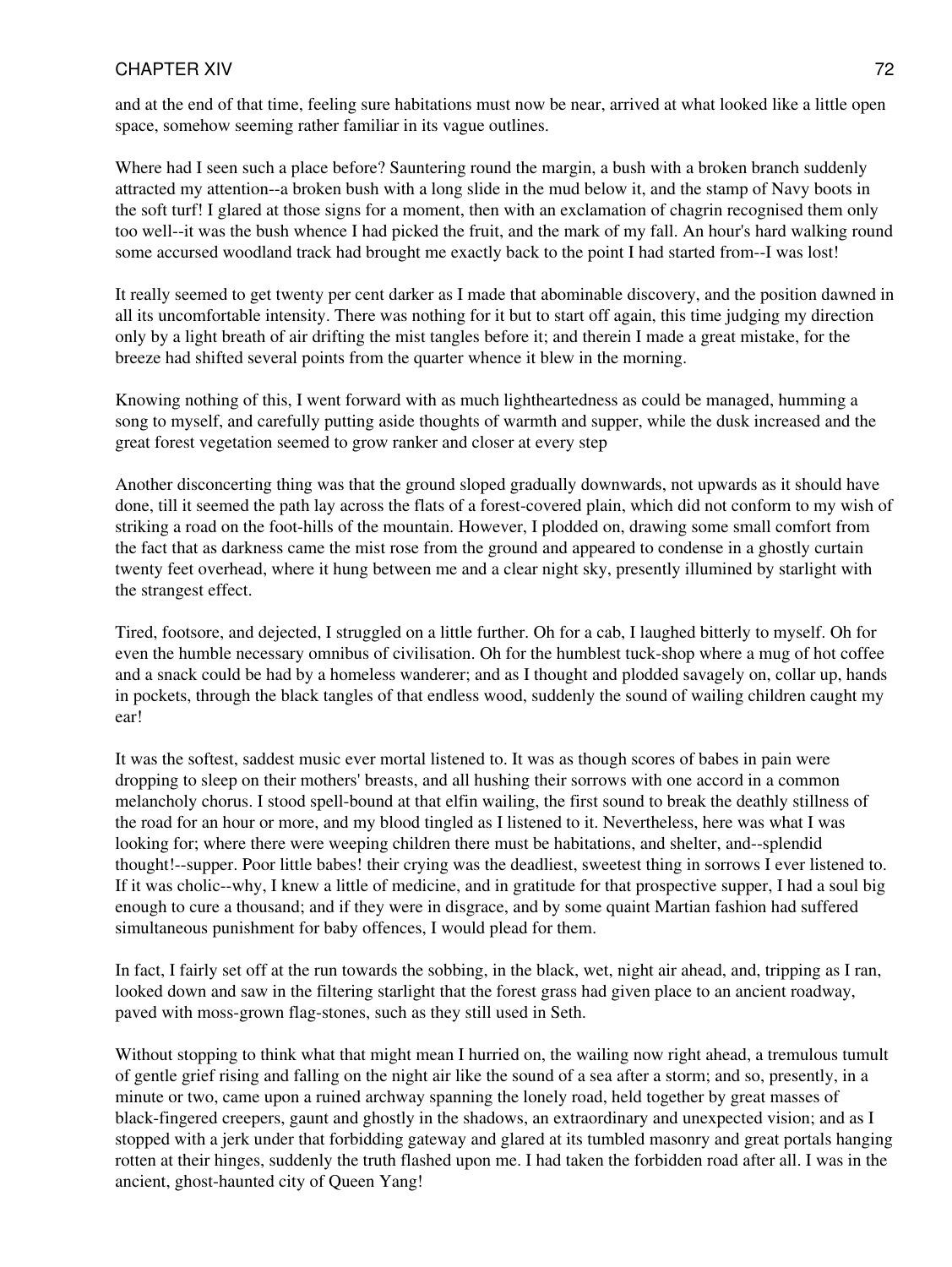The dark forest seemed to shut behind as I entered the gateway of the deserted Hither town, against which my wood-cutter friend had warned me, while inside the soft mist hung in the starlight like grey drapery over endless vistas of ruins. What was I to do? Without all was black and cheerless, inside there was at least shelter. Wet and cold, my courage was not to be put down by the stories of a silly savage; I would go on whatever happened. Besides, the soft sound of crying, now apparently all about, seemed companionable, and I had heard so much of ghosts of late, the sharp edge of fear at their presence was wearing off.

So in I went: up a broad, decayed street, its flagstones heaved everywhere by the roots of gnarled trees, and finding nothing save ruin, tried to rest under a wall. But the night air was chilly and the shelter poor, so out I came again, with the wailing in the shadows so close about now that I stopped, and mustering up courage called aloud:

"Hullo, you who weep there in the dark, are you living or dead?" And after a minute from the hollows of the empty hearths around came the sad little responsive echo:

"Are you living or dead?" It was very delusive and unsatisfactory, and I was wondering what to do next when a slant of warmer wind came up behind me under the mist, and immediately little tongues of blue flame blossomed without visible cause in every darksome crevice; pale flickers of miasmic light rising pallid from every lurking nook and corner in the black desolation as though a thousand lamps were lit by unseen fingers, and, knee high, floated out into the thoroughfare where they oscillated gently in airy grace, and then, forming into procession, began drifting before the tepid air towards the city centre. At once I thought of what the woodcutter had seen, but was too wet and sulky by this time to care. The fascination of the place was on me, and dropping into rear of the march, I went forward with it. By this time the wailing had stopped, though now and then it seemed a dark form moved in the empty doorways on either hand, while the mist, parting into gossamers before the wind, took marvellously human forms in every alley and lane we passed.

Thus I, a sodden giant, led by those elfin torches, paced through the city until we came to an open square with a great lumber of ruins in the centre all marred and spoiled by vegetation; and here the lights wavered, and went out by scores and hundreds, just as the petals drop from spent flowers, while it seemed, though it may have been only wind in the rank grass, that the air was full of most plaintive sighs as each little lamp slipped into oblivion.

The big pile was a mass of fallen masonry, which, from the broken pillars all about, might have been a palace or temple once. I pushed in, but it was as dark as Hades here, so, after struggling for a time in a labyrinth of chambers, chose a sandy recess, with some dry herbage by way of bedding in a corner, and there, thankful at least for shelter, my night's wanderings came to an end and I coiled myself down, ate a last handful of dry fruit, and, strange as it may seem, was soon sleeping peacefully.

I dreamed that night that a woman, with a face as white as ivory, came and bent over me. She led a babe by either hand, while behind her were scores of other ones, with lovely faces, but all as pale as the stars themselves, who looked and sighed, but said nothing, and when they had stared their fill, dropped out one by one, leaving a wonderful blank in the monotony where they had been; but beyond that dream nothing happened.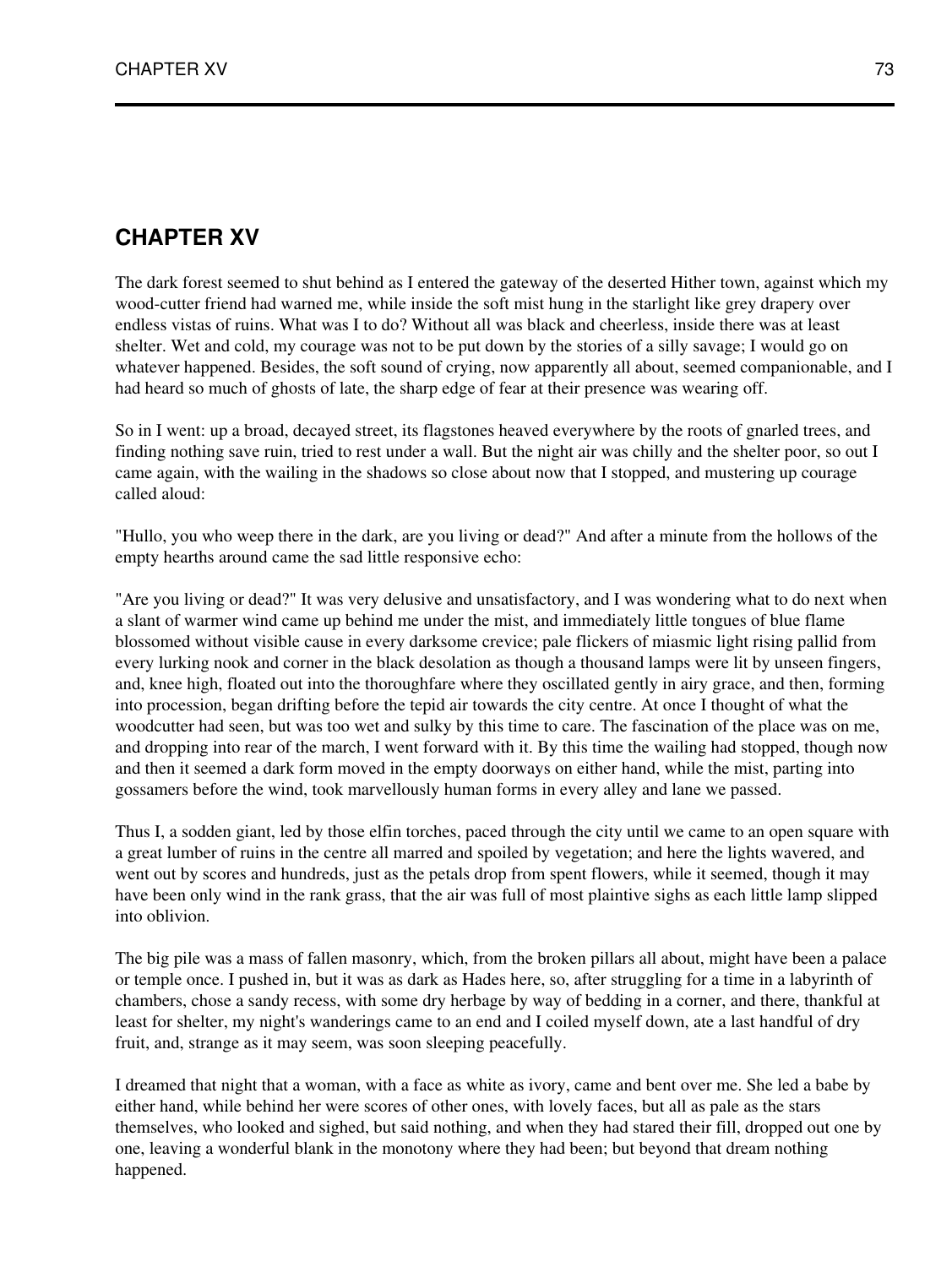It was a fine morning when I woke again, and obviously broad day outside, the sunshine coming down through cracks in the old palace roof, and lying in golden pools on the floor with dazzling effect.

Rubbing my eyes and sitting up, it took me some time to get my senses together, and at first an uneasy feeling possessed me that I was somehow dematerialised and in an unreal world. But a twinge of cramp in my left arm, and a healthy sneeze, which frightened a score of bats overhead nearly out of their senses, was reassuring on this point, and rubbing away the cramp and staggering to my feet, I looked about at the strange surroundings. It was cavernous chaos on every side: magnificent architecture reduced to the confusion of a debris-heap, only the hollow chambers being here and there preserved by massive columns meeting overhead. Into these the yellow light filtered wherever a rent in a cupola or side-wall admitted it, and allured by the vision of corridors one beyond the other, I presently set off on a tour of discovery.

Twenty minutes' scrambling brought me to a place where the fallen jambs of a fine doorway lay so close together that there was barely room to pass between them. However, seeing light beyond, I squeezed through, and I found myself in the best-preserved chamber of all--a wide, roomy hall with a domed roof, a haze of mural paintings on the walls, and a marble floor nearly hidden in a century of fallen dust. I stumbled over something at the threshold, and picking it up, found it was a baby's skull! And there were more of them now that my eyes became accustomed to the light. The whole floor was mottled with them--scores and hundreds of bones and those poor little relics of humanity jutting out of the sand everywhere. In the hush of that great dead nursery the little white trophies seemed inexpressibly pathetic, and I should have turned back reverently from that chamber of forgotten sorrows but that something caught my eye in the centre of it.

It was an oblong pile of white stone, very ill-used and chipped, wrist-deep in dust, yet when a slant of light came in from above and fell straight upon it, the marble against the black gloom beyond blazed like living pearl. It was dazzling; and shading my eyes and going tenderly over through the poor dead babes, I looked, and there, full in the shine, lay a woman's skeleton, still wrapped in a robe of which little was left save the hard gold embroidery. Her brown hair, wonderful to say, still lay like lank, dead seaweed about her, and amongst it was a fillet crown of plain iron set with gems such as eye never looked upon before. There were not many, but enough to make the proud simplicity of that circlet glisten like a little band of fire--a gleaming halo on her dead forehead infinitely fascinating. At her sides were two other little bleached human flowers, and I stood before them for a long time in silent sympathy.

Could this be Queen Yang, of whom the woodcutter had told me? It must be--who else? And if it were, what strange chance had brought me here--a stranger, yet the first to come, since her sorrow, from her distant kindred? And if it were, then that fillet belonged of right to Heru, the last representative of her kind. Ought I not to take it to her rather than leave it as spoil to the first idle thief with pluck enough to deride the mysteries of the haunted city? Long time I thought over it in the faint, heavy atmosphere of that hall, and then very gently unwound the hair, lifted the circlet, and, scarcely knowing what I did, put it in my shoulder-bag.

After that I went more cheerfully into the outside sunshine, and setting my clothes to dry on a stone, took stock of the situation. The place was, perhaps, not quite so romantic by day as by night, and the scattered trees, matted by creepers, with which the whole were overgrown, prevented anything like an extensive view of the ruined city being obtained. But what gave me great satisfaction was to note over these trees to the eastward a two-humped mountain, not more than six or seven miles distant--the very one I had mislaid the day before. Here was reality and a chance of getting back to civilisation. I was as glad as if home were in sight, and not, perhaps, the less so because the hill meant villages and food; and you who have doubtless lunched well and lately will please bear in mind I had had nothing since breakfast the day before; and though this may look picturesque on paper, in practice it is a painful item in one's programme.

Well, I gave my damp clothes but a turn or two more in the sun, and then, arguing that from the bare ground where the forest ended half-way up the hill, a wide view would be obtained, hurried into my garments and set off thither right gleefully. A turn or two down the blank streets, now prosaic enough, an easy scramble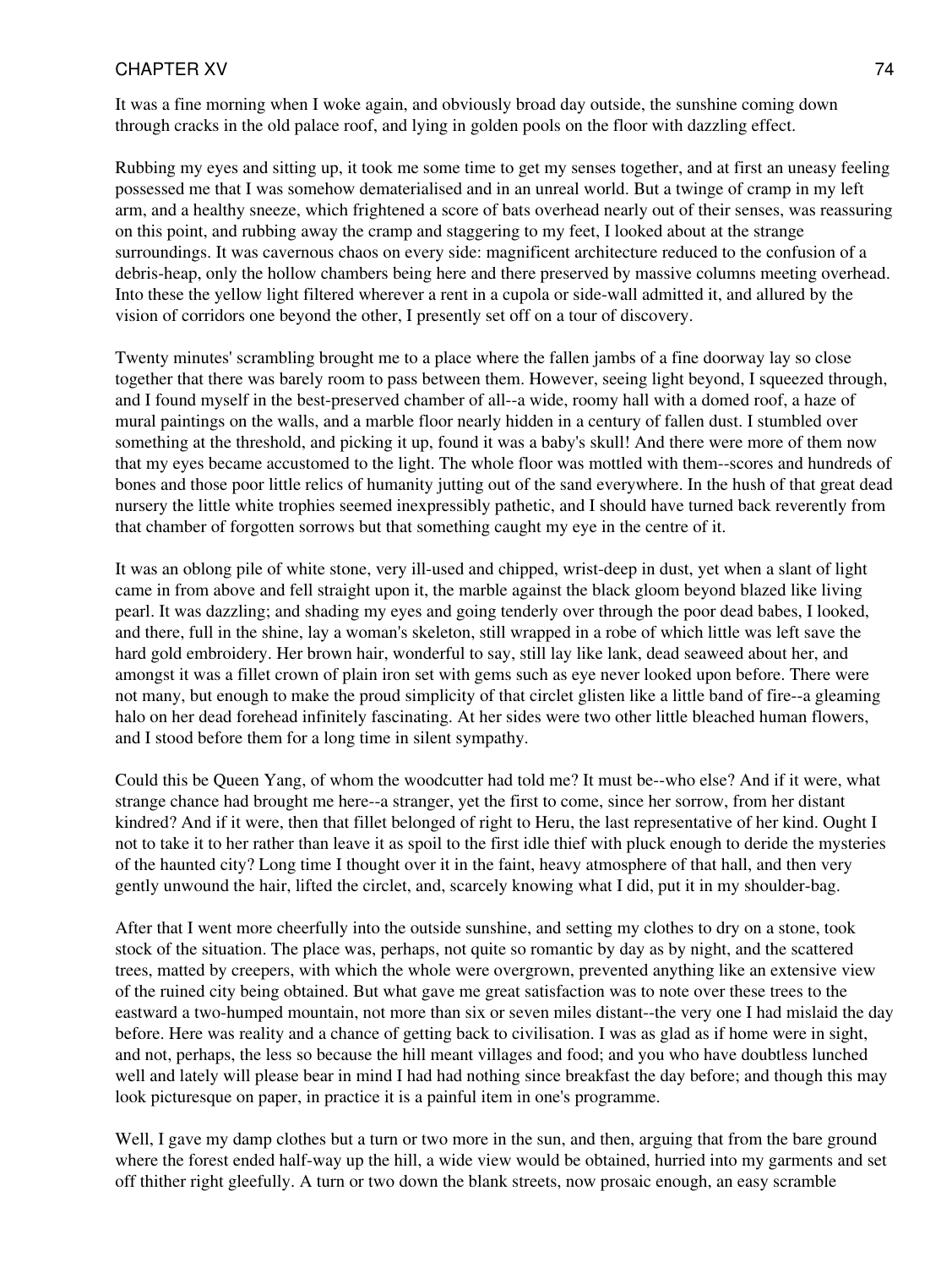through a gap in the crumbling battlements, and there was the open forest again, with a friendly path well marked by the passage of those wild animals who made the city their lair trending towards my landmark.

A light breakfast of soft green nuts, plucked on the way, and then the ground began to bend upwards and the woods to thin a little. With infinite ardour, just before midday, I scrambled on to a bare knoll on the very hillside, and fell exhausted before the top could be reached.

But what were hunger or fatigue to the satisfaction of that moment? There was the sea before me, the clear, strong, gracious sea, blue leagues of it, furrowed by the white ridges of some distant storm. I could smell the scent of it even here, and my sailor heart rose in pride at the companionship of that alien ocean. Lovely and blessed thing! how often have I turned from the shallow trivialities of the land and found consolation in the strength of your stately solitudes! How often have I turned from the tinselled presence of the shore, the infinite pretensions of dry land that make life a sorry, hectic sham, and found in the black bosom of the Great Mother solace and comfort! Dear, lovely sea, man--half of every sphere, as far removed in the sequence of your strong emotions from the painted fripperies of the woman-land as pole from pole--the grateful blessing of the humblest of your followers on you!

The mere sight of salt water did me good. Heaven knows our separation had not been long, and many an unkind slap has the Mother given me in the bygone; yet the mere sight of her was tonic, a lethe of troubles, a sedative for tired nerves; and I gazed that morning at the illimitable blue, the great, unfettered road to everywhere, the ever-varied, the immutable, the thing which was before everything and shall be last of all, in an ecstasy of affection.

There was also other satisfaction at hand. Not a mile away lay a well-defined road--doubtless the one spoken of by the wood-cutter--and where the track pointed to the seashore the low roofs and circling smoke of a Thither township showed.

There I went hot-footed, and, much too hungry to be nice in formality, swung up to the largest building on the waterside quay and demanded breakfast of the man who was lounging by its doorway chewing a honey reed. He looked me up and down without emotion, then, falling into the common mistake, said,

"This is not a hostel for ghosts, sir. We do not board and lodge phantoms here; this is a dry fish shop."

"Thrice blessed trade!" I answered. "Give me some dried fish, good fellow, or, for the matter of that, dried horse or dog, or anything mortal teeth can bite through, and I will show you my tastes are altogether mundane."

But he shook his head. "This is no place for the likes of you, who come, mayhap, from the city of Yang or some other abode of disembodied spirits--you, who come for mischief and pay harbourage with mischance--is it likely you could eat wholesome food?"

"Indeed I could, and plenty of it, seeing I have dined and breakfasted along the hedges with the blackbirds this two days. Look here, I will pay in advance. Will that get me a meal?" and, whipping out my knife, cut off another of my fast-receding coat buttons.

The man took it with great interest, as I hoped he would, the yellow metal being apparently a very scarce commodity in his part of the planet.

"Gold?" he asked.

"Well--ahem! I forgot to ask the man who sewed them on for me what they were exactly, but it looks like gold, doesn't it?"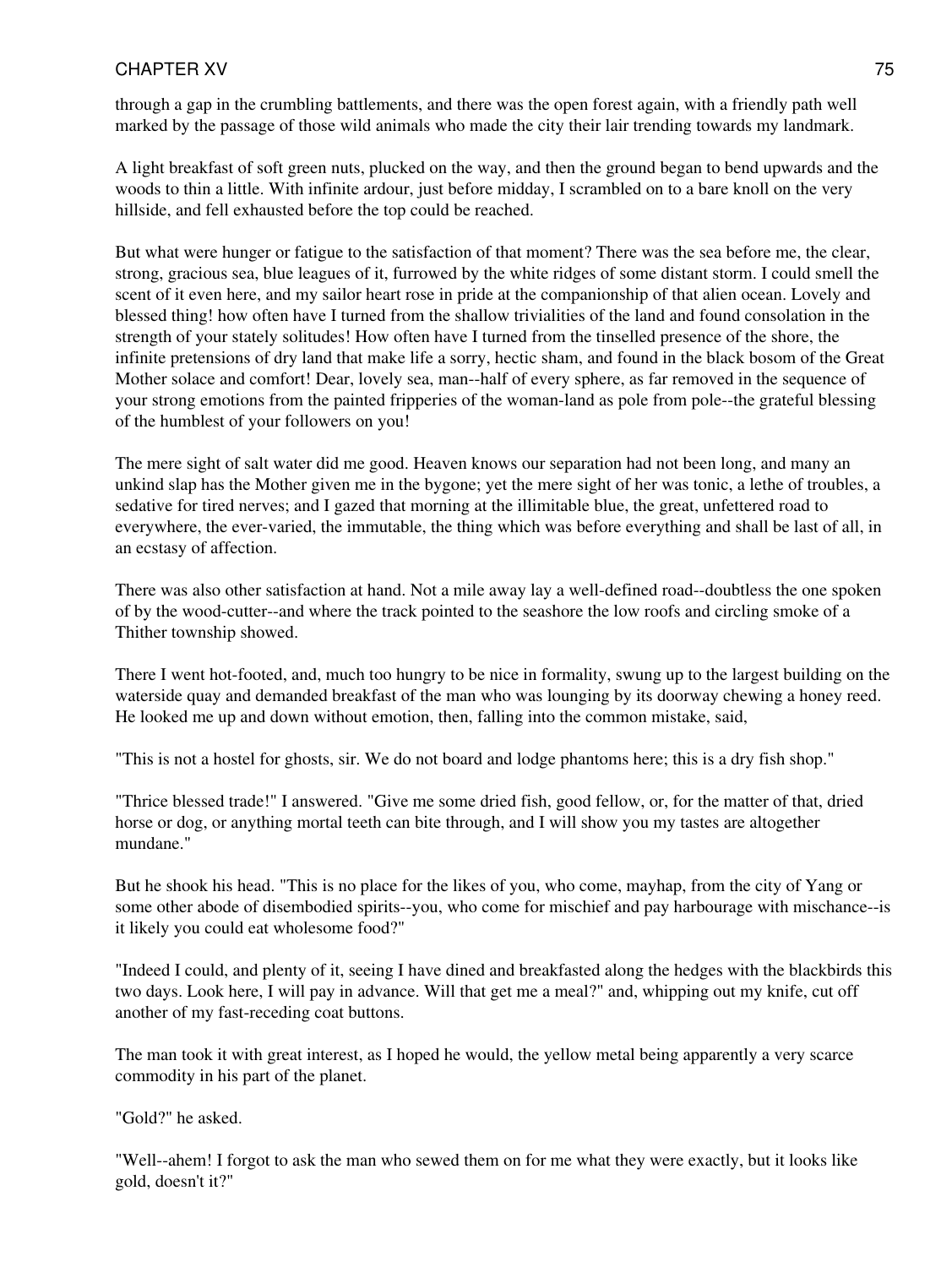"Yes," he answered, turning it to and fro admiringly in his hand, "you are the first ghost I ever knew to pay in advance, and plenty of them go to and fro through here. Such a pretty thing is well worth a meal--if, indeed, you can stomach our rough fare. Here, you woman within," he called to the lady whom I presume was his wife, "here is a gentleman from the nether regions who wants some breakfast and has paid in advance. Give him some of your best, for he has paid well."

"And what," said a female voice from inside, "what if I refused to serve another of these plaguy wanderers you are always foisting upon me?"

"Don't mind her tongue, sir. It's the worst part of her, though she is mighty proud of it. Go in and she will see you do not come out hungry," and the Thither man returned calmly to his honey stick.

"Come on, you Soul-with-a-man's-stomach," growled the woman, and too hungry to be particular about the tone of invitation, I strode into the parlour of that strange refreshment place. The woman was the first I had seen of the outer race, and better than might have been expected in appearance. Big, strong, and ruddy, she was a mental shock after the slender slips of girlhood on the far side of the water, half a dozen of whom she could have carried off without effort in her long arms. Yet there was about her the credential of rough health, the dignity of muscle, an upright carriage, an animal grace of movement, and withal a comely though strongly featured face, which pleased me at once, and later on I had great cause to remember her with gratitude. She eyed me sulkily for a minute, then her frown gradually softened, and the instinctive love of the woman for the supernatural mastered her other feelings.

"Is that how you looked in another world?" she asked.

"Yes, exactly, cap to boots. What do you think of the attire, ma'am?"

"Not much," replied the good woman frankly. "It could not have been becoming even when new, and you appear as though you had taken a muddy road since then. What did you die of?"

"I will tell you so much as this, madam--that what I am like to die of now is hunger, plain, unvarnished hunger, so, in Heaven's name, get out what you have and let me fall-to, for my last meal was yesterday morning."

Whereat, with a shrug of her shoulders at the eccentricities of nether folk, the woman went to the rear of the house, and presently came back with a meal which showed her husband had done scant justice to the establishment by calling it a dry fish shop. It is true, fish supplied the staple of the repast, as was inevitable in a seaport, but, like all Martian fish, it was of ambrosial kind, with a savour about it of wine and sunshine such as no fish on our side of space can boast of. Then there were cakes, steaming and hot, vegetables which fitted into the previous course with exquisite nicety, and, lastly, a wooden tankard of the invariable Thither beer to finish off. Such a meal as a hungry man might consider himself fortunate to meet with any day.

The woman watched me eat with much satisfaction, and when I had answered a score of artless questions about my previous state, or present condition and prospects, more or less to her satisfaction, she supplied me in turn with some information which was really valuable to me just then.

First I learned that Ar-hap's men, with the abducted Heru, had passed through this very port two days before, and by this time were probably in the main town, which, it appeared, was only about twelve hours' rowing up the salt-water estuary outside. Here was news! Heru, the prize and object of my wild adventure, close at hand and well. It brought a whole new train of thoughts, for the last few days had been so full of the stress of travel, the bare, hard necessity of getting forward, that the object of my quest, illogical as it may seem, had gone into the background before these things. And here again, as I finished the last cake and drank down to the bottom of the ale tankard, the extreme folly of the venture came upon me, the madness of venturing single-handed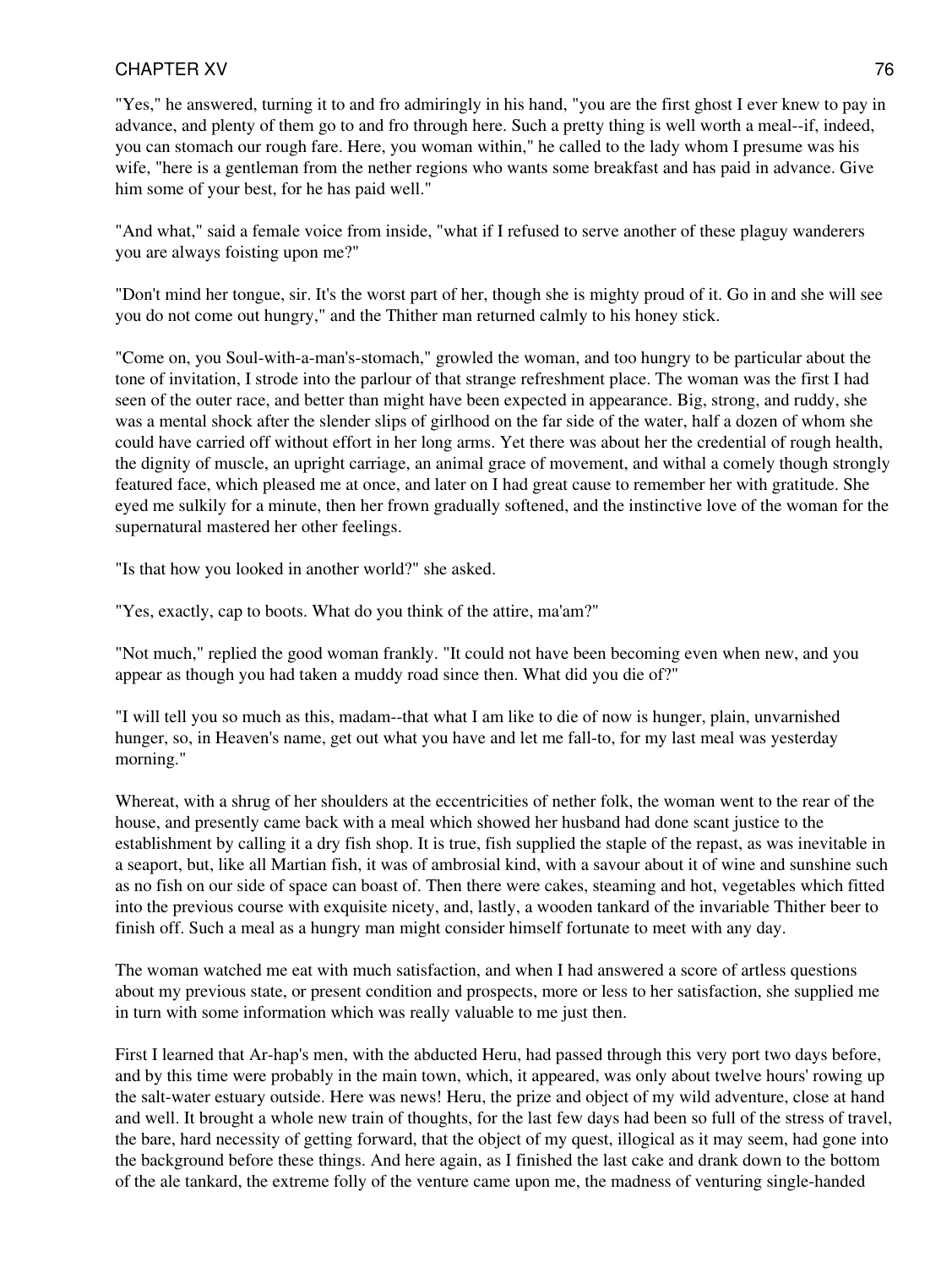into the den of the Wood King. What had I to hope for? What chance, however remote, was there of successfully wresting that blooming prize from the arms of her captor? Force was out of the question; stealth was utterly impractical; as for cajolery, apparently the sole remaining means of winning back the Princess--why, one might as well try the persuasion of a penny flute upon a hungry eagle as seek to rouse Ar-hap's sympathies for bereaved Hath in that way. Surely to go forward would mean my own certain destruction, with no advantage, no help to Heru; and if I was ever to turn back or stop in the idle quest, here was the place and time. My Hither friends were behind the sea; to them I could return before it was too late, and here were the rough but honest Thither folk, who would doubtless let me live amongst them if that was to be my fate. One or other alternative were better than going to torture and death.

"You seem to take the fate of that Hither girl of yours mightily to heart, stranger," quoth my hostess, with a touch of feminine jealousy, as she watched my hesitation. "Do you know anything of her?"

"Yes," I answered gloomily. "I have seen her once or twice away in Seth."

"Ah, that reminds me! When they brought her up here from the boats to dry her wet clothes, she cried and called in her grief for just such a one as you, saying he alone who struck down our men at her feast could rescue her--"

"What! Heru here in this room but yesterday! How did she look? Was she hurt? How had they treated her?"

My eagerness gave me away. The woman looked at me through her half-shut eyes a space, and then said, "Oh! sits the wind in THAT quarter? So you can love as well as eat. I must say you are well-conditioned for a spirit."

I got up and walked about the room a space, then, feeling very friendless, and knowing no woman was ever born who was not interested in another woman's loves, I boldly drew my hostess aside and told her about Heru, and that I was in pursuit of her, dwelling on the girl's gentle helplessness, my own hare-brained adventure, and frankly asking what sort of a sovereign Ar-hap was, what the customs of his court might be, and whether she could suggest any means, temporal or spiritual, by which he might be moved to give back Heru to her kindred.

Nor was my confidence misplaced. The woman, as I guessed, was touched somewhere back in her female heart by my melting love-tale, by my anxiety and Heru's peril. Besides, a ghost in search of a fairy lady--and such the slender folk of Seth were still considered to be by the race which had supplanted them--this was romance indeed. To be brief, that good woman proved invaluable.

She told me, firstly, that Ar-hap was believed to be away at war, "weekending" as was his custom, amongst rebellious tribes, and by starting at once up the water, I should very probably get to the town before he did. Secondly, she thought if I kept clear of private brawls there was little chance of my receiving injury, from the people at all events, as they were accustomed to strange visitors, and civil enough until they were fired by war. "Sickle cold, sword hot," was one of their proverbs, meaning thereby that in peaceful times they were lambs, however lionlike they might be in contest.

This was reassuring, but as to recovering the lady, that was another matter over which the good woman shook her head. It was ill coming between Ar-hap and his tribute, she said; still, if I wanted to see Heru once again, this was my opportunity, and, for the rest, that chance, which often favours the enamoured, must be my help.

Briefly, though I should probably have gone forward in any case out of sheer obstinacy, had it been to certain destruction, this better aspect of the situation hastened my resolution. I thanked the woman for help, and then the man outside was called in to advise as to the best and speediest way of getting within earshot of his hairy sovereignty, the monarch of Thitherland.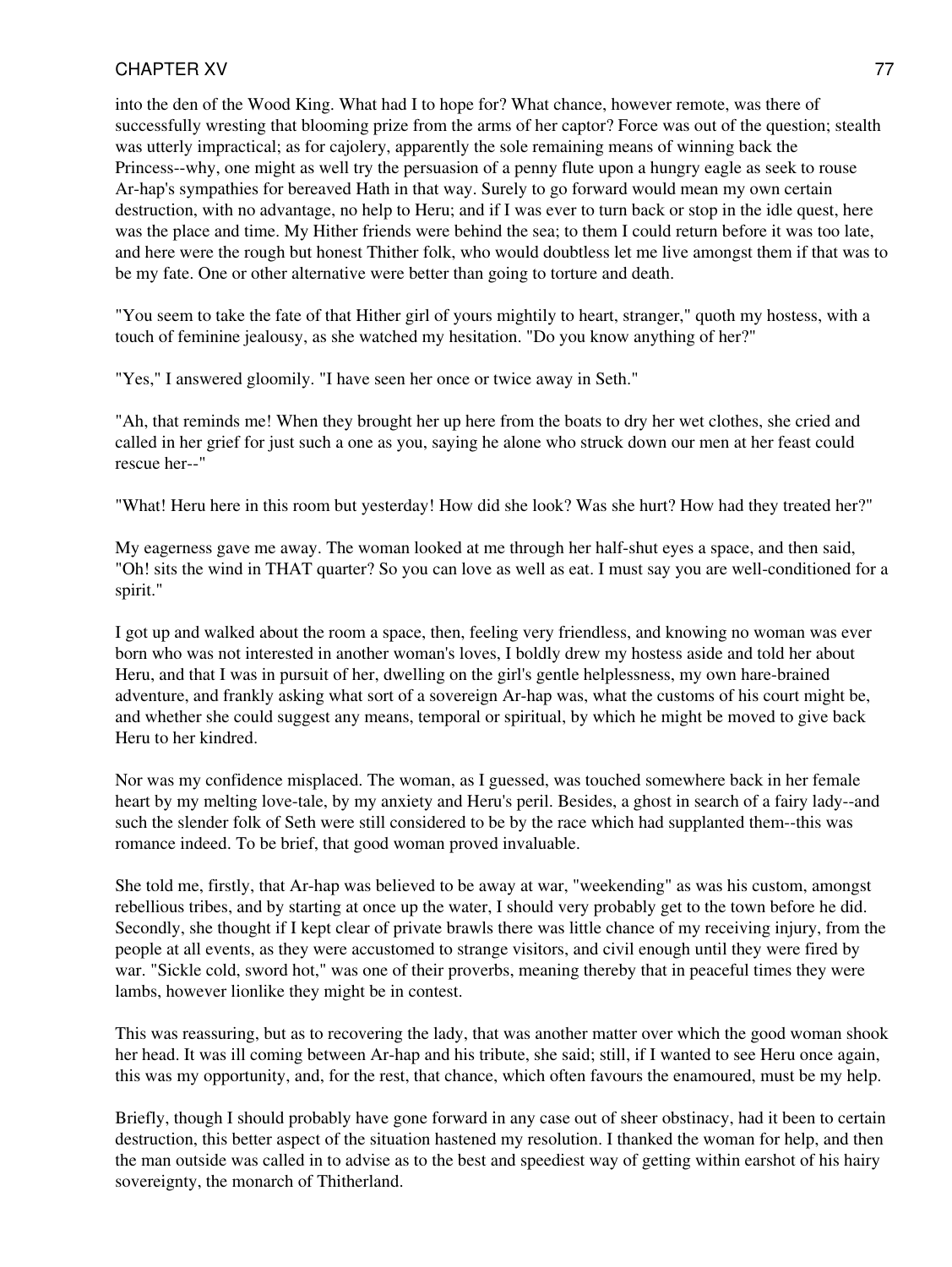The Martian told me of a merchant boat with ten rowers which was going up to the capital in a couple of hours, and as the skipper was a friend of his they would no doubt take me as supercargo, thereby saving the necessity of passenger fees, which was obviously a consideration with me. It was not altogether a romantic approach to the dungeon of an imprisoned beauty, but it was practical, which is often better if not so pleasant. So the offer was gladly closed with, and curling myself in a rug of foxskins, for I was tired with much walking, sailors never being good foot-gangers, I slept soundly fill they came to tell me it was time to go on board.

The vessel was more like a canal barge than anything else, lean and long, with the cargo piled in a ridge down the centre as farmers store their winter turnips, the rowers sitting on either side of this plying oars like dessert-spoons with long handles, while they chanted a monotonous cadence of monosyllables:

Oh, ho, oh, Oh, ho, oh, How high, how high.

and then again after a pause--

How high, how high Oh, ho, oh, Oh, ho, oh.

the which was infinitely sleep-provoking if not a refrain of a high intellectual order.

I shut my eyes as we pulled away from the wharfs of that nameless emporium and picked a passage through a crowd of quaint shipping, wondering where I was, and asking myself whether I was mentally rising equal to my extraordinary surroundings, whether I adequately appreciated the immensity of my remove from those other seas on which I had last travelled, tiller-ropes in hand, piloting a captain's galley from a wharf. Good heavens, what would my comrades on my ship say if they could see me now steering a load of hairy savages up one of those waterways which our biggest telescopes magnify but to the thickness of an indication? No, I was not rising equal to the occasion, and could not. The human mind is of but limited capacity after all, and such freaks of fortune are beyond its conception. I knew I was where I was, but I knew I should probably never get the chance of telling of it, and that no one would ever believe me if I did, and I resigned myself to the inevitable with sullen acquiescence, smothering the wonder that might have been overwhelming in passing interests of the moment.

There is little to record of that voyage. We passed through a fleet of Ar-hap's warships, empty and at anchor in double line, serviceable half-decked cutters, built of solid timber, not pumpkin rind it was pleasant to notice, and then the town dropped away as we proceeded up a stream about as broad as the Hudson at its widest, and profusely studded with islands. This water was bitterly salt and joined another sea on the other side of the Martian continent. Yet it had a pronounced flow against us eastward, this tide running for three spring months and being followed, I learned, as ocean temperatures varied, by a flow in the opposite direction throughout the summer.

Just at present the current was so strong eastwards, the moisture beaded upon my rowers' tawny hides as they struggled against it, and their melancholy song dawdled in "linked sweetness long drawn out," while the swing of their oars grew longer and longer. Truly it was very hot, far hotter than was usual for the season, these men declared, and possibly this robbed me of my wonted energy, and you, gentle reader, of a description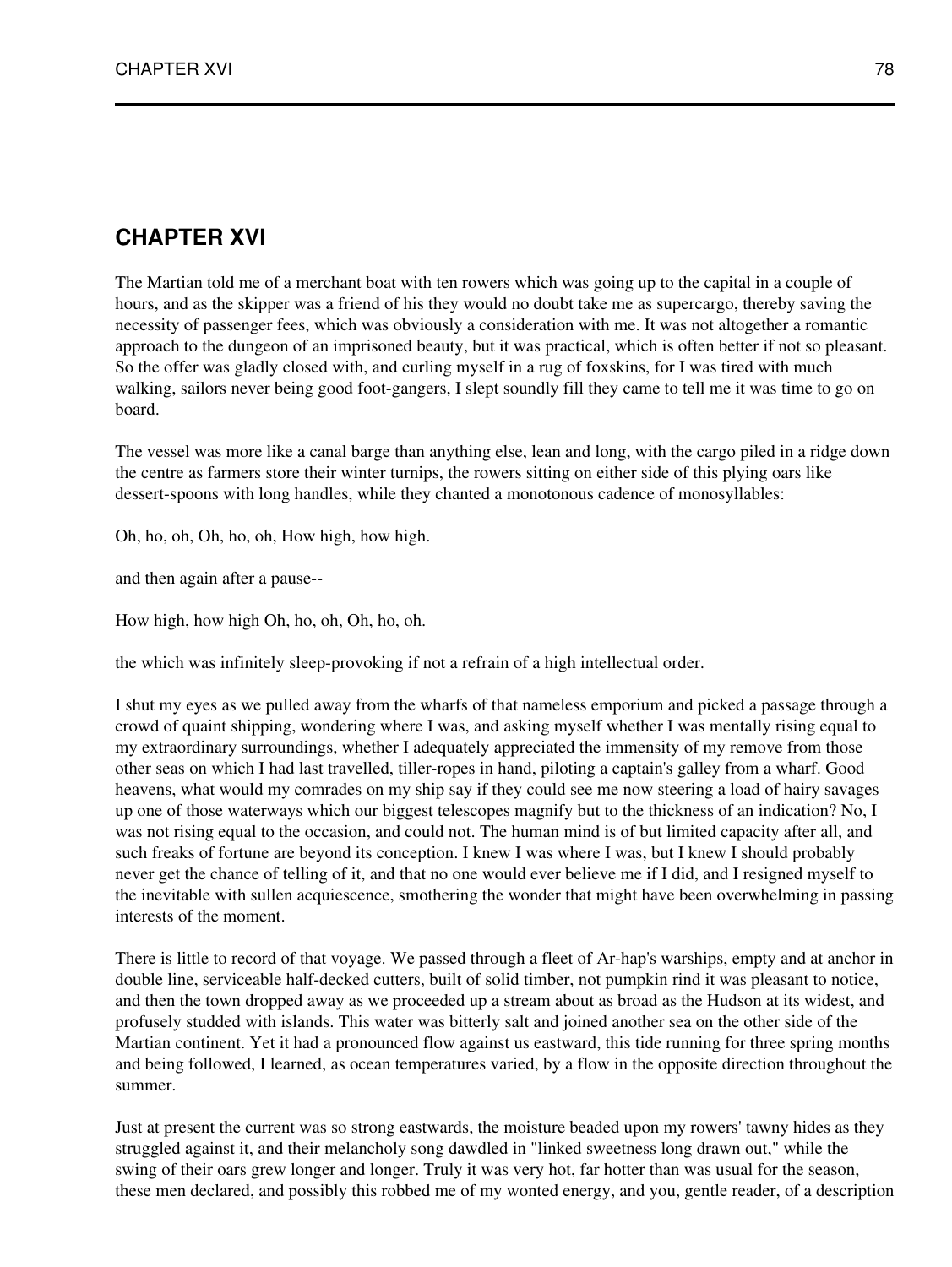of all the strange things we passed upon that highway.

Suffice it to say we spent a scorching afternoon, the greater part of a stifling night moored under a mud-bank with a grove of trees on top from which gigantic fire-flies hung as though the place were illuminated for a garden fete, and then, rowing on again in the comparatively cool hours before dawn, turned into a backwater at cock-crow.

The skipper of our cargo boat roused me just as we turned, putting under my sleepy nostrils a handful of toasted beans on a leaf, and a small cup full of something that was not coffee, but smelt as good as that matutinal beverage always does to the tired traveller.

Over our prow was an immense arch of foliage, and underneath a long arcade of cool black shadows, sheltering still water, till water and shadow suddenly ended a quarter of a mile down in a patch of brilliant colour. It was as peaceful as could be in the first morning light, and to me over all there was the inexpressible attraction of the unknown.

As our boat slipped silently forward up this leafy lane, a thin white "feather" in her mouth alone breaking the steely surface of the stream, the men rested from their work and began, as sailors will, to put on their shore-going clothes, the while they chatted in low tones over the profits of the voyage. Overhead flying squirrels were flitting to and fro like bats, or shelling fruit whereof the husks fell with a pleasant splash about us, and on one bank a couple of early mothers were washing their babies, whose smothered protests were almost the only sound in this morning world.

Another silent dip or two of the oars and the colour ahead crystallised into a town. If I said it was like an African village on a large scale, I should probably give you the best description in the fewest words. From the very water's edge up to the crown of a low hill inland, extended a mass of huts and wooden buildings, embowered and partly hidden in bright green foliage, with here and there patches of millet, or some such food plant, and the flowers that grow everywhere so abundantly in this country. It was all Arcadian and peaceful enough at the moment, and as we drew near the men were just coming out to the quays along the harbour front, the streets filling and the town waking to busy life.

A turn to the left through a watergate defended by towers of wood and mud, and we were in the city harbour itself; boats of many kinds moored on every side; quaint craft from the gulfs and bays of Nowhere, full of unheard-of merchandise, and manned by strange-faced crews, every vessel a romance of nameless seas, an epitome of an undiscovered world, and every moment the scene grew busier as the breakfast smoke arose, and wharf and gangway set to work upon the day's labours.

Our boat--loaded, as it turned out, with spoil from Seth--was run to a place of honour at the bottom of the town square, and was an object of much curiosity to a small crowd which speedily collected and lent a hand with the mooring ropes, the while chatting excitedly with the crew about further tribute and the latest news from overseas. At the same time a swarthy barbarian, whose trappings showed him to be some sort of functionary, came down to our "captain," much wagging of heads and counting of notched sticks taking place between them.

I, indeed, was apparently the least interesting item of the cargo, and this was embarrassing. No hero likes to be neglected, it is fatal to his part. I had said my prayers and steeled myself to all sorts of fine endurance on the way up, and here, when it came to the crisis, no one was anxious to play the necessary villain. They just helped me ashore civilly enough, the captain nodded his head at me, muttering something in an indifferent tone to the functionary about a ghost who had wandered overseas and begged a passage up the canal; the group about the quay stared a little, but that was all.

Once I remember seeing a squatting, life-size heathen idol hoisted from a vessel's hold and deposited on a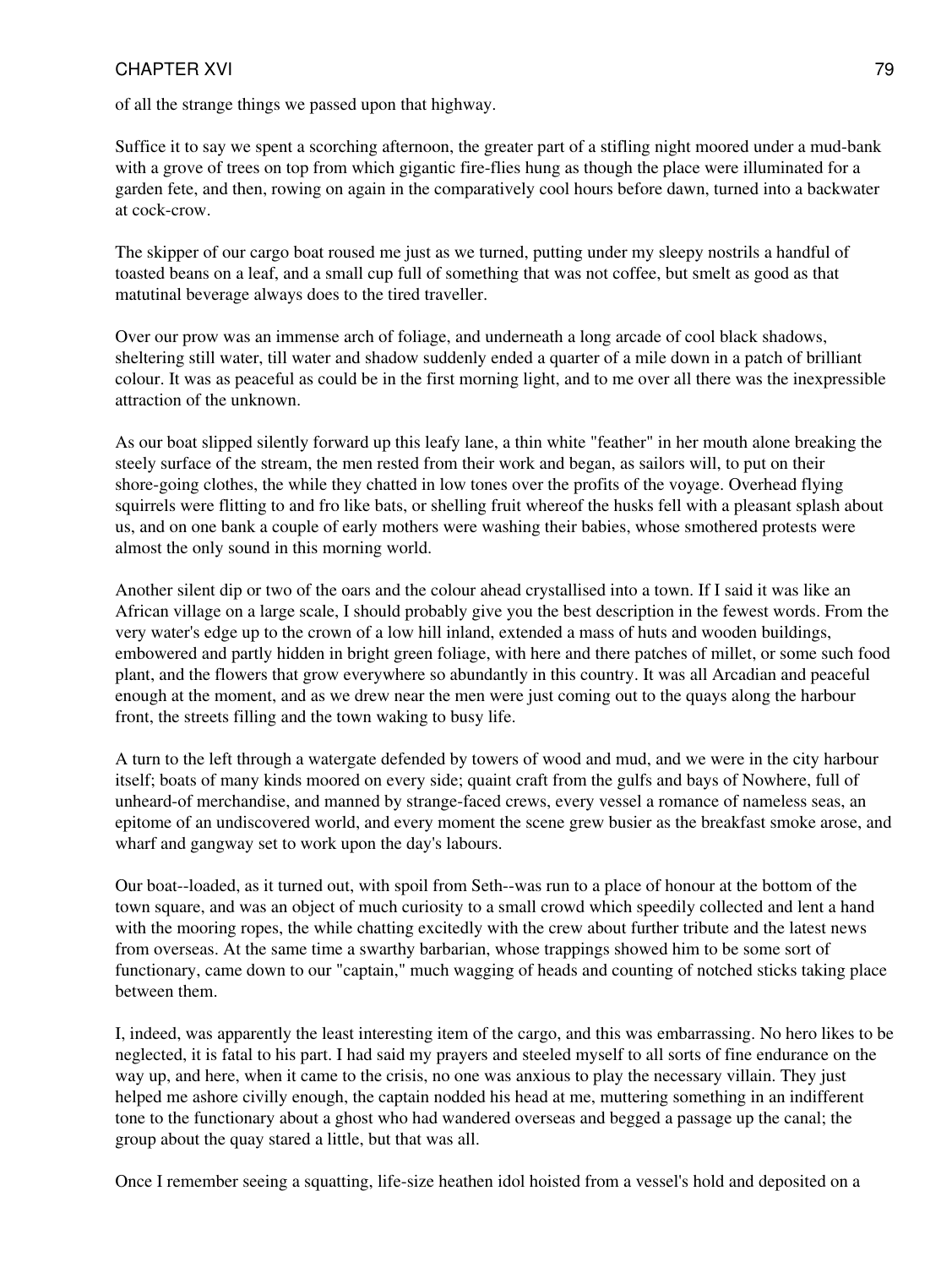sugar-box on a New York quay. Some ribald passer-by put a battered felt hat upon Vishnu's sacred curls, and there the poor image sat, an alien in an indifferent land, a sack across its shoulders, a "billycock" upon its head, and honoured at most with a passing stare. I thought of that lonely image as almost as lonely I stood on the Thither men's quay, without the support of friends or heroics, wondering what to do next.

However, a cheerful disposition is sometimes better than a banking account, and not having the one I cultivated the other, sunning myself amongst the bales for a time, and then, since none seemed interested in me, wandered off into the town, partly to satisfy my curiosity, and partly in the vague hope of ascertaining if my princess was really here, and, if possible, getting sight of her.

Meanwhile it turned hot with a supernatural, heavy sort of heat altogether, I overheard passersby exclaiming, out of the common, and after wandering for an hour through gardens and endless streets of thatched huts, I was glad enough to throw myself down in the shadow of some trees on the outskirts of the great central pile of buildings, a whole village in itself of beam-built towers and dwelling-place, suggesting by its superior size that it might actually be Ar-hap's palace.

Hotter and hotter it grew, while a curious secondary sunrise in the west, the like of which I never saw before seemed to add to the heat, and heavier and heavier my eyelids, till I dozed at last, and finally slept uncomfortably for a time.

Rousing up suddenly, imagine my surprise to see sitting, chin on knees, about a yard away, a slender girlish figure, infinitely out of place in that world of rough barbarians. Was it possible? Was I dreaming? No, there was no doubt about it, she was a girl of the Hither folk, slim and pretty, but with a wonderfully sad look in her gazelle eyes, and scarcely a sign of the indolent happiness of Seth in the pale little face regarding me so fixedly.

"Good gracious, miss," I said, still rubbing my eyes and doubting my senses, "have you dropped from the skies? You are the very last person I expected to see in this barbarian place."

"And you too, sir. Oh, it is lovely to see one so newly from home, and free-seeming--not a slave."

"How did you know I was from Seth?"

"Oh, that was easy enough," and with a little laugh she pointed to a pebble lying between us, on which was a piece of battered sweetmeat in a perforated bamboo box. Poor An had given me something just like that in a playful mood, and I had kept it in my pocket for her sake, being, as you will have doubtless observed, a sentimental young man, and now I clapped my hand where it should have been, but it was gone.

"Yes," said my new friend, "that is yours. I smelt the sweetmeat coming up the hill, and crossed the grass until I found you here asleep. Oh, it was lovely! I took it from your pocket, and white Seth rose up before my swimming eyes, even at the scent of it. I am Si, well named, for that in our land means sadness, Si, the daughter of Prince Hath's chief sweetmeat-maker, so I should know something of such stuff. May I, please, nibble a little piece?"

"Eat it all, my lass, and welcome. How came you here? But I can guess. Do not answer if you would rather not."

"Ay, but I will. It is not every day I can speak to ears so friendly as yours. I am a slave, chosen for my luckless beauty as last year's tribute to Ar-hap."

"And now?"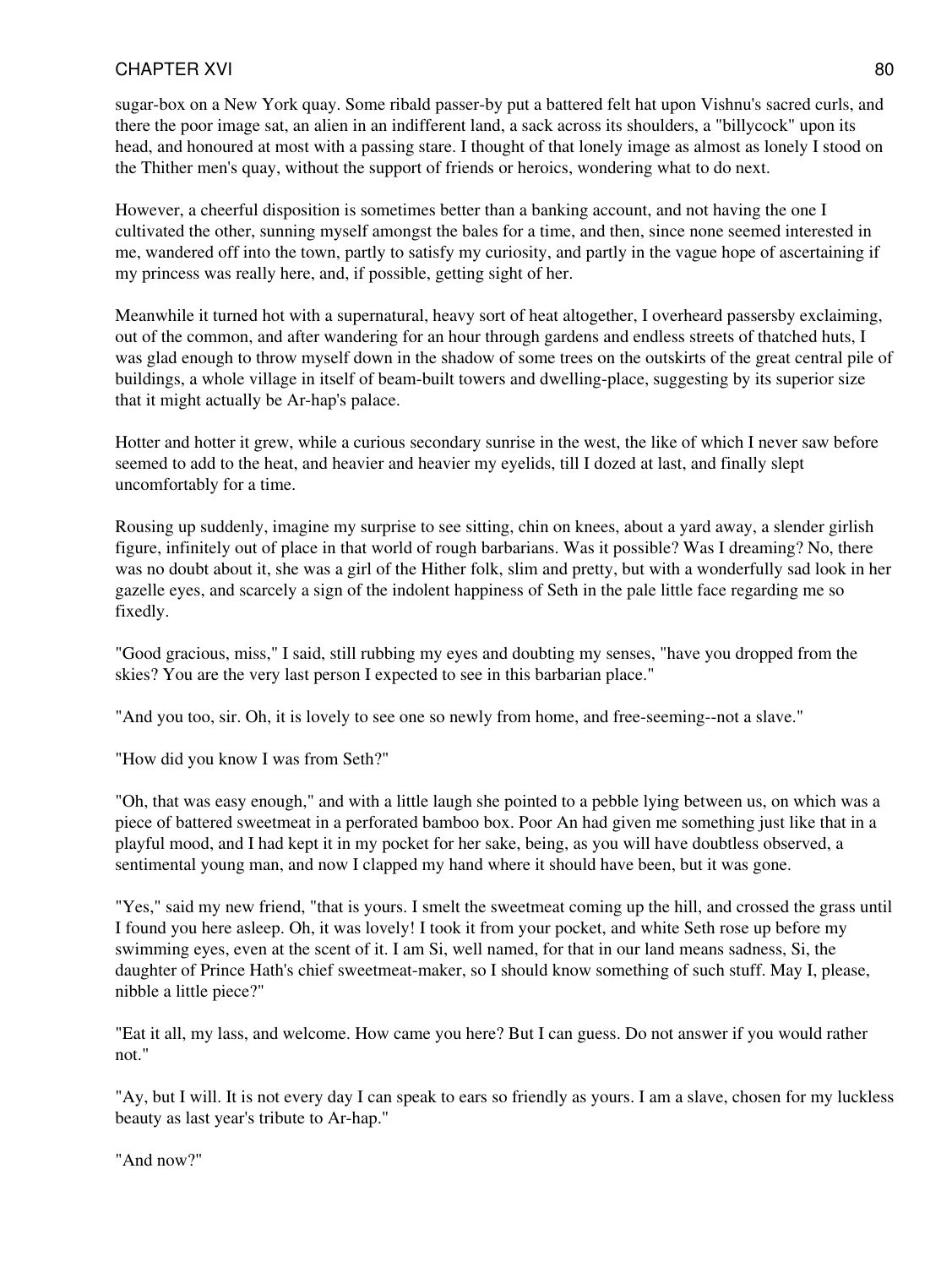"And now the slave of Ar-hap's horse-keeper, set aside to make room for a fresher face."

"And do you know whose face that is?"

"Not I, a hapless maid sent into this land of horrors, to bear ignominy and stripes, to eat coarse food and do coarse work, the miserable plaything of some brute in semi-human form, with but the one consolation of dying early as we tribute-women always die. Poor comrade in exile, I only know her as yet by sympathy."

"What if I said it was Heru, the princess?"

The Martian girl sprang to her feet, and clasping her hands exclaimed,

"Heru, the Slender! Then the end comes, for it is written in our books that the last tribute is paid when the best is paid. Oh, how splendid if she gave herself of free will to this slavery to end it once for all. Was it so?"

"I think, Si, your princess could not have known of that tradition; she did not come willingly. Besides, I am come to fetch her back, if it may be, and that spoils the look of sacrifice."

"You to fetch her back, and from Ar-hap's arms? My word, Sir Spirit, you must know some potent charms; or, what is less likely, my countrymen must have amazingly improved in pluck since I left them. Have you a great army at hand?"

But I only shook my head, and, touching my sword, said that here was the only army coming to rescue Heru. Whereon the lady replied that she thought my valour did me more honour than my discretion. How did I propose to take the princess from her captors?

"To tell the truth, damsel, that is a matter which will have to be left to your invention, or the kindness of such as you. I am here on a hare-brained errand, playing knight-errant in a way that shocks my common sense. But since the matter has gone so far I will see it through, or die in the attempt. Your bully lord shall either give me Heru, stock, lock, and block, or hang me from a yard-arm. But I would rather have the lady. Come, you will help me; and, as a beginning, if she is in yonder shanty get me speech with her."

Poor Si's eyes dilated at the peril of the suggestion, and I saw the sluggish Martian nature at war against her better feelings. But presently the latter conquered. "I will try," she said. "What matter a few stripes more or less?" pointing to her rosy shoulders where red scars crisscross upon one another showed how the Martian girls fared in Ar-hap's palace when their novelty wore off. "I will try to help you; and if they kill me for it--why, that will not matter much." And forthwith in that blazing forenoon under the flickering shadow of the trees we put our heads together to see what we might do for Heru.

It was not much for the moment. Try what we would that afternoon, I could not persuade those who had charge of the princess to let me even approach her place of imprisonment, but Si, as a woman, was more successful, actually seeing her for a few moments, and managed to whisper in her ear that I had come, the Spirit-with-the-gold-buttons-down-his front, afterwards describing to me in flowing Martian imagery--but doubtless not more highly coloured than poor Heru's emotion warranted--how delightedly that lady had received the news.

Si also did me another service, presenting me to the porter's wife, who kept a kind of boarding-house at the gates of Ar-hap's palace for gentlemen and ladies with grievances. I had heard of lobbying before, and the presentation of petitions, though I had never indulged myself in the pastime; but the crowd of petitioners here, with petitions as wild and picturesque as their own motley appearances, was surely the strangest that ever gathered round a seat of supreme authority.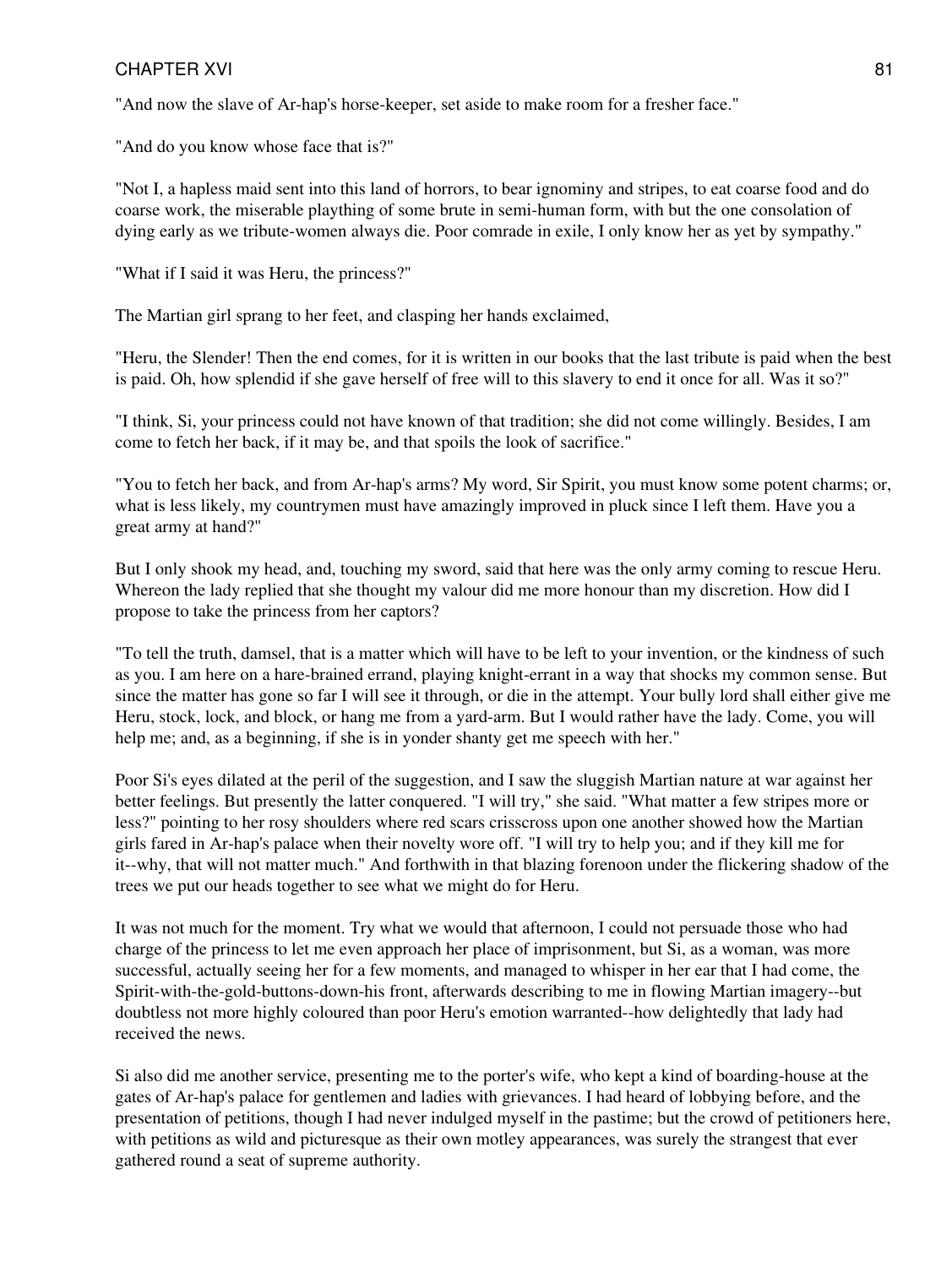Si whispered in the ear of that good woman the nature of my errand, with doubtless some blandishment of her own; and my errand being one so much above the vulgar and so nearly touching the sovereign, I was at once accorded a separate room in the gate-house, whence I could look down in comparative peace on the common herd of suitors, and listen to the buzz of their invective as they practised speeches which I calculated it would take Ar-hap all the rest of his reign to listen to, without allowing him any time for pronouncing verdicts on them.

Here I made myself comfortable, and awaited the return of the sovereign as placidly as might be. Meanwhile fate was playing into my feeble hands.

I have said it was hot weather. At first this seemed but an outcome of the Martian climate, but as the hours went by the heat developed to an incredible extent. Also that red glare previously noted in the west grew in intensity, till, as the hours slipped by, all the town was staring at it in panting horror. I have seen a prairie on fire, luckily from the far side of a comfortably broad river, and have ridden through a pine-forest when every tree for miles was an uplifted torch, and pungent yellow smoke rolled down each corrie side in grey rivers crested with dancing flame. But that Martian glare was more sombre and terrible than either.

"What is it?" I asked of poor Si, who came out gasping to speak to me by the gate-house.

"None of us know, and unless the gods these Thither folk believe in are angry, and intend to destroy the world with yonder red sword in the sky, I cannot guess. Perhaps," she added, with a sudden flash of inspiration, "it comes by your machinations for Heru's help."

"No!"

"If not by your wish, then, in the name of all you love, set your wish against it. If you know any incantations suitable for the occasion, oh, practise them now at once, for look, even the very grass is withering; birds are dropping from trees; fishes, horribly bloated, are beginning to float down the steaming rills; and I, with all others, have a nameless dread upon me."

Hotter and hotter it grew, until about sunset the red blaze upon the sky slowly opened, and showed us for about half an hour, through the opening a lurid, flame-coloured meteor far out in space beyond; then the cleft closed again, and through that abominable red curtain came the very breath of Hades.

What was really happening I am not astronomer enough to say, though on cooler consideration I have come to the conclusion that our planet, in going out to its summer pastures in the remoter fields of space, had somehow come across a wandering lesser world and got pretty well singed in passing. This is purely my own opinion, and I have not yet submitted it to the kindly authorities of the Lick Observatory for verification. All I can say for certain is that in an incredibly short space of time the face of the country changed from green to sear, flowers drooped; streams (there were not many in the neighbourhood apparently) dried up; fishes died; a mighty thirst there was nothing to quench settled down on man and beast, and we all felt that unless Providence listened to the prayers and imprecations which the whole town set to work with frantic zeal to hurl at it, or that abominable comet in the sky sheered off on another tack with the least possible delay, we should all be reduced to cinders in a very brief space of time.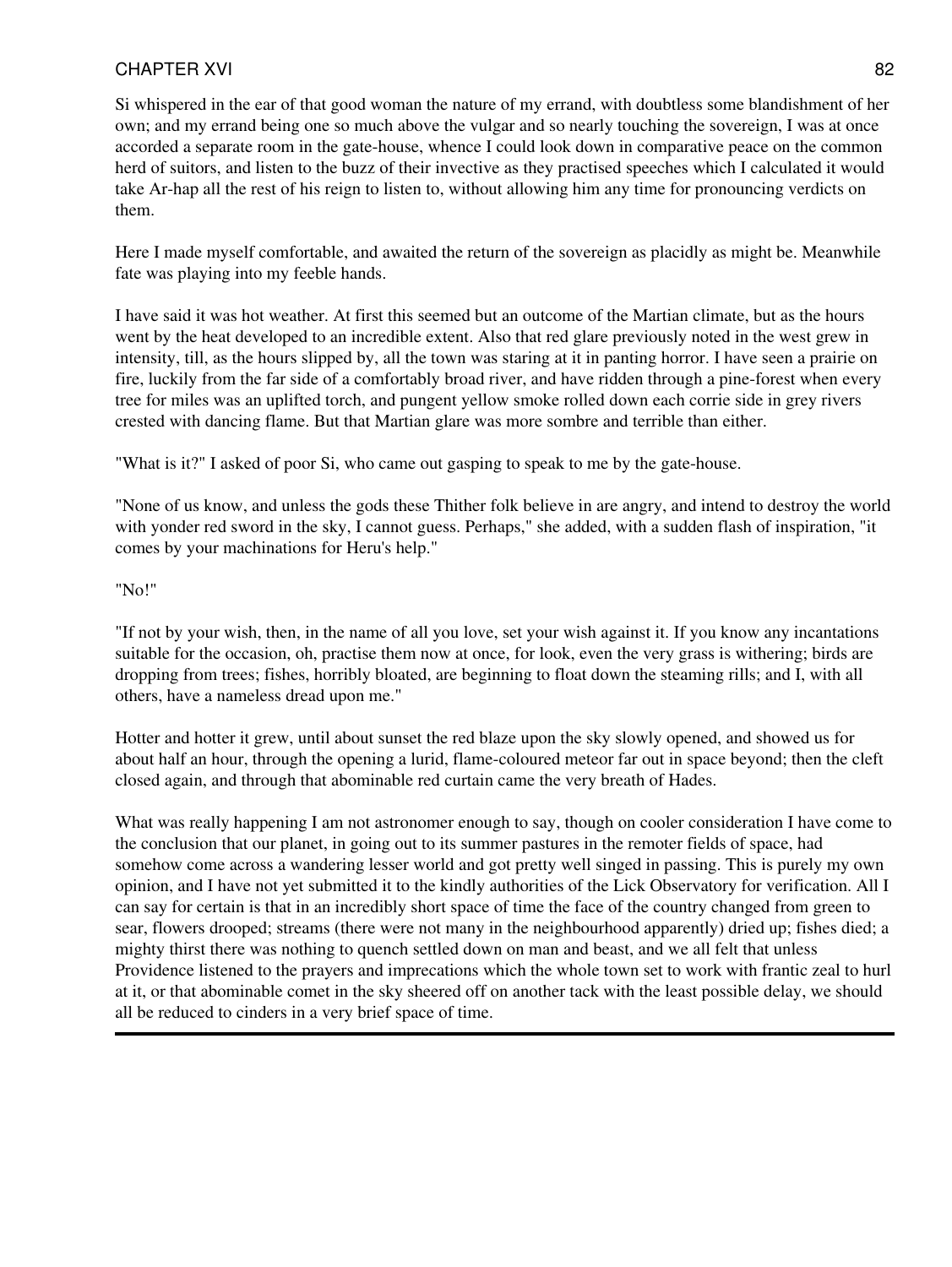# **CHAPTER XVII**

The evening of the second day had already come, when Ar-hap arrived home after weekending amongst a tribe of rebellious subjects. But any imposing State entry which might have been intended was rendered impossible by the heat and the threat of that baleful world in the western sky.

It was a lurid but disordered spectacle which I witnessed from my room in the gate-house just after nightfall. The returning army had apparently fallen away exhausted on its march through the town; only some three hundred of the bodyguard straggled up the hill, limp and sweating, behind a group of pennons, in the midst of which rode a horseman whose commanding presence and splendid war harness impressed me, though I could not make out his features; a wild, impressionist scene of black outlines, tossing headgear, and spears glittering and vanishing in front of the red glare in the sky, but nothing more. Even the dry throats of the suitors in the courtyard hardly mustered a husky cry of welcome as the cavalcade trooped into the enclosure, and then the shadows enfolded them up in silence, and, too hot and listless to care much what the morrow brought forth, I threw myself on the bare floor, tossing and turning in a vain endeavour to sleep until dawn came once more.

A thin mist which fell with daybreak drew a veil over the horrible glare in the west for an hour or two, and taking advantage of the slight alleviation of heat, I rose and went into the gardens to enjoy a dip in a pool, making, with its surrounding jungle of flowers, one of the pleasantest things about the wood-king's forest citadel. The very earth seemed scorched and baking underfoot--and the pool was gone! It had run as dry as a limekiln; nothing remained of the pretty fall which had fed it but a miserable trickle of drops from the cascade above. Down beyond the town shone a gleam of water where the bitter canal steamed and simmered in the first grey of the morning, but up here six months of scorching drought could not have worked more havoc. The very leaves were dropping from the trees, and the luxuriant growths of the day before looked as though a simoon had played upon them.

I staggered back in disgust, and found some show of official activity about the palace. It was the king's custom, it appeared, to hear petitions and redress wrongs as soon after his return as possible, but today the ceremony was to be cut short as his majesty was going out with all his court to a neighbouring mountain to "pray away the comet," which by this time was causing dire alarm all through the city.

"Heaven's own particular blessing on his prayers, my friend," I said to the man who told me this. "Unless his majesty's orisons are fruitful, we shall all be cooked like baked potatoes before nightfall, and though I have faced many kinds of death, that is not the one I would choose by preference. Is there a chance of myself being heard at the throne? Your peculiar climate tempts me to hurry up with my business and begone if I may."

"Not only may you be heard, sir, but you are summoned. The king has heard of you somehow, and sent me to find and bring you into his presence at once."

"So be it," I said, too hot to care what happened. "I have no levee dress with me. I lost my luggage check some time ago, but if you will wait outside I will be with you in a moment."

Hastily tidying myself up, and giving my hair a comb, as though just off to see Mr. Secretary for the Navy, or on the way to get a senator to push a new patent medicine for me, I rejoined my guide outside, and together we crossed the wide courtyard, entered the great log-built portals of Ar-hap's house, and immediately afterwards found ourselves in a vast hall dimly lit by rays coming in through square spaces under the eaves, and crowded on both sides with guards, courtiers, and supplicants. The heat was tremendous, the odour of Thither men and the ill-dressed hides they wore almost overpowering. Yet little I recked for either, for there at the top of the room, seated on a dais made of rough-hewn wood inlet with gold and covered with splendid furs, was Ar-hap himself.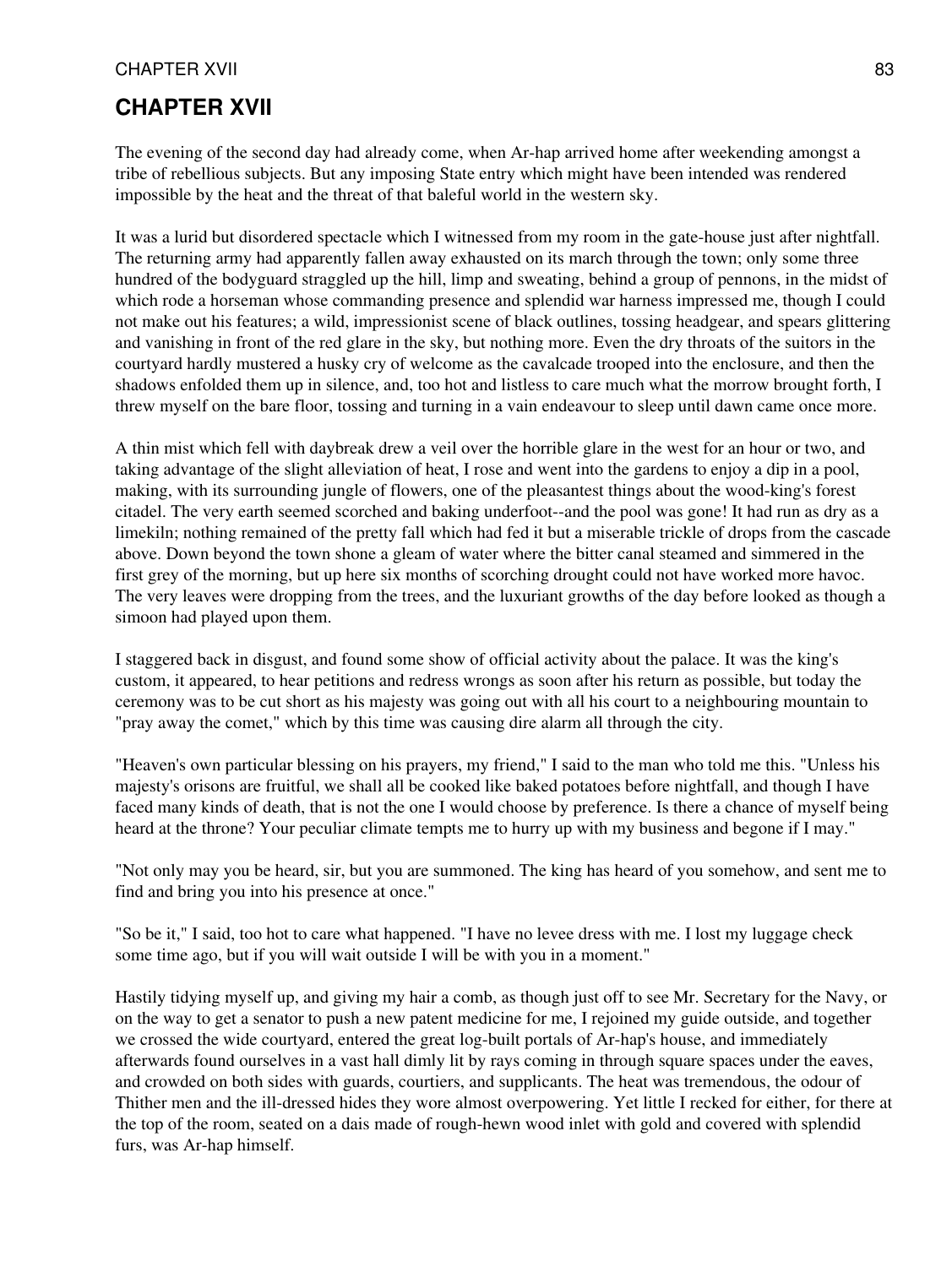A fine fellow, swarthy, huge, and hairy, at any other time or place I could have given him due admiration as an admirable example of the savage on the borderland of grace and culture, but now I only glanced at him, and then to where at his side a girl was crouching, a gem of human loveliness against that dusky setting. It was Heru, my ravished princess, and, still clad in her diaphanous Hither robes, her face white with anxiety, her eyes bright as stars, the embodiment of helpless, flowery beauty, my heart turned over at sight of her.

Poor girl! When she saw me stride into the hall she rose swiftly from Ar-hap's side, clasped her pretty hands, and giving a cry of joy would have rushed towards me, but the king laid a mighty paw upon her, under which she subsided with a shiver as though the touch had blanched all the life within.

"Good morning, your majesty," I said, walking boldly up to the lower step of the dais.

"Good morning, most singular-looking vagrant from the Unknown," answered the monarch. "In what way can I be of service to you?''

"I have come about that girl," I said, nodding to where Heru lay blossoming in the hot gloom like some night-flowering bud. "I do not know whether your majesty is aware how she came here, but it is a highly discreditable incident in what is doubtless your otherwise blameless reign. Some rough scullions intrusted with the duty of collecting your majesty's customs asked Prince Hath of the Hither people to point out the most attractive young person at his wedding feast, and the prince indicated that lady there at your side. It was a dirty trick, and all the worse because it was inspired by malice, which is the meanest of all weaknesses. I had the pleasure of knocking down some of your majesty's representatives, but they stole the girl away while I slept, and, briefly, I have come to fetch her back."

The monarch had followed my speech, the longest ever made in my life, with fierce, blinking eyes, and when it stopped looked at poor shrinking Heru as though for explanation, then round the circle of his awestruck courtiers, and reading dismay at my boldness in their faces, burst into a guttural laugh.

"I suppose you have the great and puissant Hither nation behind you in this request, Mr. Spirit?"

"No, I came alone, hoping to find justice here, and, if not, then prepared to do all I could to make your majesty curse the day your servants maltreated my friends."

"Tall words, stranger! May I ask what you propose to do if Ar-hap, in his own palace, amongst his people and soldiers, refuses to disgorge a pretty prize at the bidding of one shabby interloper--muddy and friendless?"

"What should I do?"

"Yes," said the king, with a haughty frown. "What would you do?"

I do not know what prompted the reply. For a moment I was completely at a loss what to say to this very obvious question, and then all on a sudden, remembering they held me to be some kind of disembodied spirit, by a happy inspiration, fixing my eyes grimly on the king, I answered,

"What would I do? Why, I WOULD HAUNT YOU!"

It may not seem a great stroke of genius here, but the effect on the Martian was instantaneous. He sat straight up, his hands tightened, his eyes dilated, and then fidgeting uneasily, after a minute he beckoned to an over-dressed individual, whom Heru afterwards told me was the Court necromancer, and began whispering in his ear.

After a minute's consultation he turned again, a rather frightened civility struggling in his face with anger, and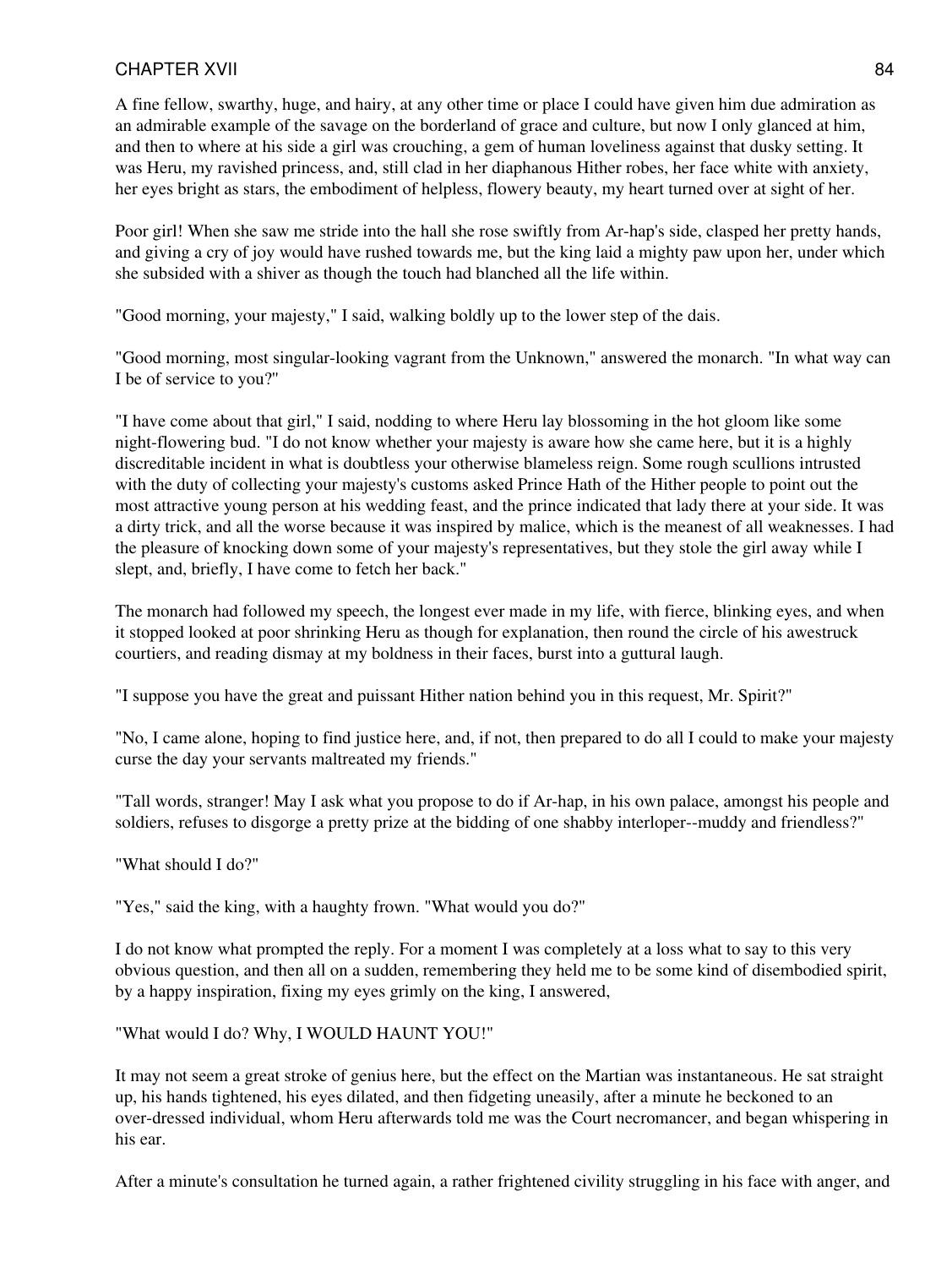said, "We have no wish, of course, stranger, to offend you or those who had the honour of your patronage. Perhaps the princess here was a little roughly handled, and, I confess, if she were altogether as reluctant as she seems, a lesser maid would have done as well. I could have wooed this one in Seth, where I may shortly come, and our espousals would possibly have lent, in the eyes of your friends, quite a cheerful aspect to my arrival. But my ambassadors have had no great schooling in diplomacy; they have brought Princess Heru here, and how can I hand her over to one I know nothing of? How do I know you are a ghost, after all? How do I know you have anything but a rusty sword and much impertinence to back your astounding claim?"

"Oh, let it be just as you like," I said, calmly shelling and eating a nut I had picked up. "Only if you do not give the maid back, why, then--" And I stopped as though the sequel were too painful to put into words.

Again that superstitious monarch of a land thronged with malicious spirits called up his magician, and, after they had consulted a moment, turned more cheerfully to me.

"Look here, Mister-from-Nowhere, if you are really a spirit, and have the power to hurt as you say, you will have the power also to go and come between the living and the dead, between the present and the past. Now I will set you an errand, and give you five minutes to do it in."

"Five minutes!" I exclaimed in incautious alarm.

"Five minutes," said the monarch savagely. "And if in that time the errand is not done, I shall hold you to be an impostor, an impudent thief from some scoundrel tribe of this world of mine, and will make of you an example which shall keep men's ears tingling for a century or two."

Poor Heru dropped in a limp and lovely heap at that dire threat, while I am bound to say I felt somewhat uncomfortable, not unnaturally when all the circumstances are considered, but contented myself with remarking, with as much bravado as could be managed,

"And now to the errand, Ar-hap. What can I do for your majesty?"

The king consulted with the rogue at his elbow, and then nodding and chuckling in expectancy of his triumph, addressed me.

"Listen," he cried, smiting a huge hairy hand upon his knee, "listen, and do or die. My magician tells me it is recorded in his books that once, some five thousand years ago, when this land belonged to the Hither people, there lived here a king. It is a pity he died, for he seems to have been a jovial old fellow; but he did die, and, according to their custom, they floated him down the stream that flows to the regions of eternal ice, where doubtless he is at this present moment, caked up with ten million of his subjects. Now just go and find that sovereign for me, oh you bold-tongued dweller in other worlds!"

"And if I go how am I to know your ancient king, as you say, amongst ten million others?"

"That is easy enough," quoth Ar-hap lightly. "You have only to pass to and fro through the ice mountains, opening the mouths of the dead men and women you meet, and when you come to a middle-sized man with a fillet on his head and a jaw mended with gold, that will be he whom you look for. Bring me that fillet here within five minutes and the maid is yours."

I started, and stared hard in amazement. Was this a dream? Was the royal savage in front playing with me? By what incredible chance had he hit upon the very errand I could answer to best, the very trophy I had brought away from the grim valley of ice and death, and had still in my shoulder-bag? No, he was not playing; he was staring hard in turn, joying in my apparent confusion, and clearly thinking he had cornered me beyond hope of redemption.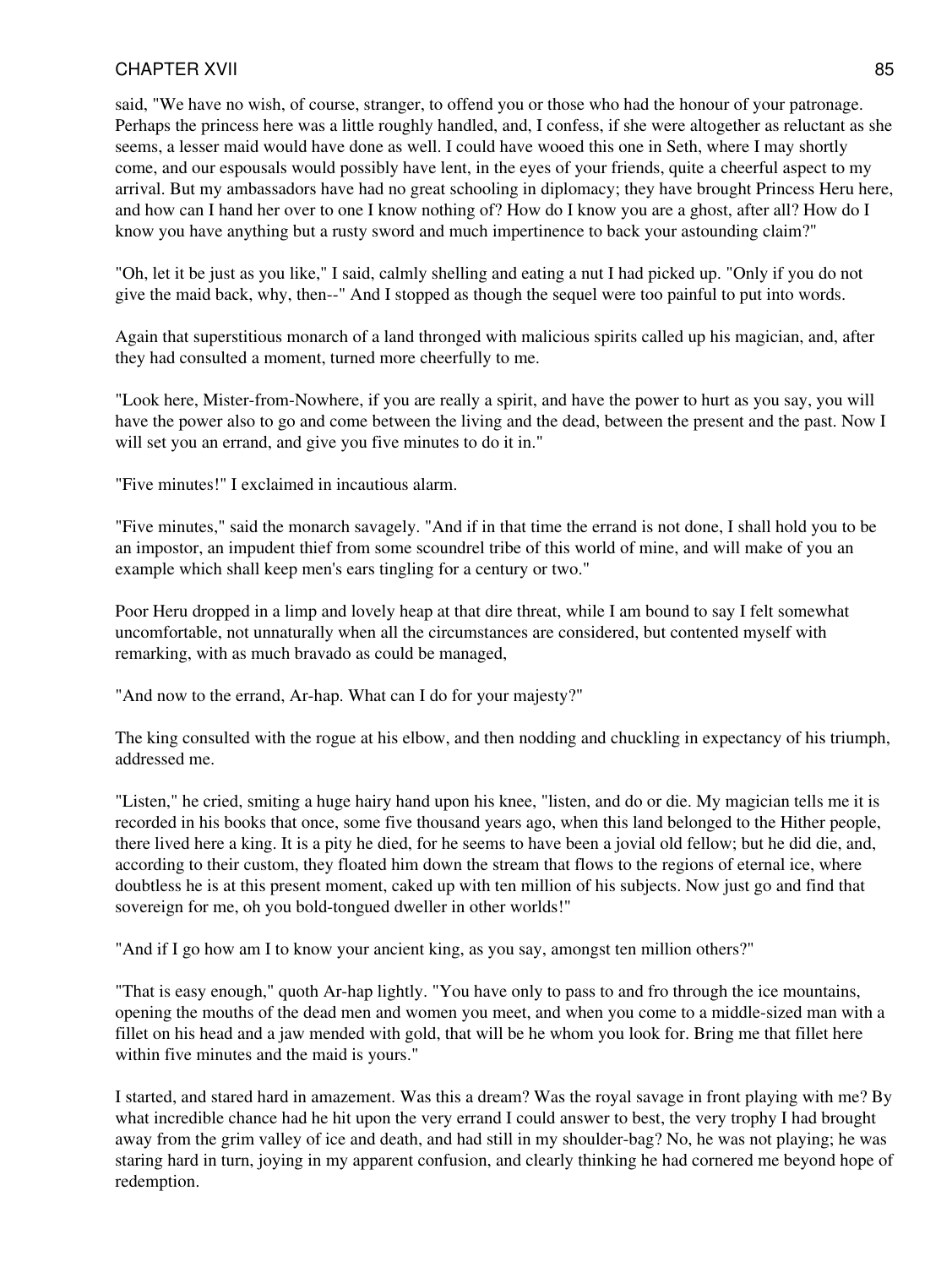"Surely your mightiness is not daunted by so simple a task," scowled the sovereign, playing with the hilt of his huge hunting-knife, "and all amongst your friends' kindred too. On a hot day like this it ought to be a pleasant saunter for a spirit such as yourself."

"Not daunted," I answered coldly, turning on my heels towards the door, "only marvelling that your majesty's skull and your necromancer's could not between them have devised a harder task."

Out into the courtyard I went, with my heart beating finely in spite of my assumed indifference; got the bag from a peg in my sleeping-room, and was back before the log throne ere four minutes were gone.

"The old Hither king's compliments to your majesty," I said, bowing, while a deathly hush fell on all the assembly, "and he says though your ancestors little liked to hear his voice while alive, he says he has no objection to giving you some jaw now he is dead," and I threw down on the floor the golden circlet of the frozen king.

Ar-hap's eyes almost started from his head as, with his courtiers, he glared in silent amazement at that shining thing while the great drops of fear and perspiration trickled down his forehead. As for poor Heru, she rose like a spirit behind them, gazed at the jaw-bone of her mythical ancestor, and then suddenly realising my errand was done and she apparently free, held out her hands, and, with a tremulous cry, would have come to me.

But Ar-hap was too quick for her. All the black savage blood swelled into his veins as he swept her away with one great arm, and then with his foot gave the luckless jaw a kick that sent it glittering and spinning through the far doorway out into the sunshine.

"Sit down," he roared, "you brazen wench, who are so eager to leave a king's side for a nameless vagrant's care! And you, sir," turning to me, and fairly trembling with rage and dread, "I will not gainsay that you have done the errand set you, but it might this once be chance that got you that cursed token, some one happy turn of luck. I will not yield my prize on one throw of the dice. Another task you must do. Once might be chance, but such chance comes not twice."

"You swore to give me the maid this time."

"And why should I keep my word to a half-proved spirit such as you?"

"There are some particularly good reasons why you should," I said, striking an attitude which I had once seen a music-hall dramatist take when he was going to blast somebody's future--a stick with a star on top of it in his hand and forty lines of blank verse in his mouth.

The king writhed, and begged me with a sign to desist.

"We have no wish to anger you. Do us this other task and none will doubt that you are a potent spirit, and even I, Ar-hap, will listen to you."

"Well, then," I answered sulkily, "what is it to be this time?"

After a minute's consultation, and speaking slowly as though conscious of how much hung on his words, the king said,

"Listen! My soothsayer tells me that somewhere there is a city lost in a forest, and a temple lost in the city, and a tomb lost in the temple; a city of ghosts and djins given over to bad spirits, wherefore all human men shun it by day and night. And on the tomb is she who was once queen there, and by her lies her crown. Quick! oh you to whom all distances are nothing, and who see, by your finer essence, into all times and places. Away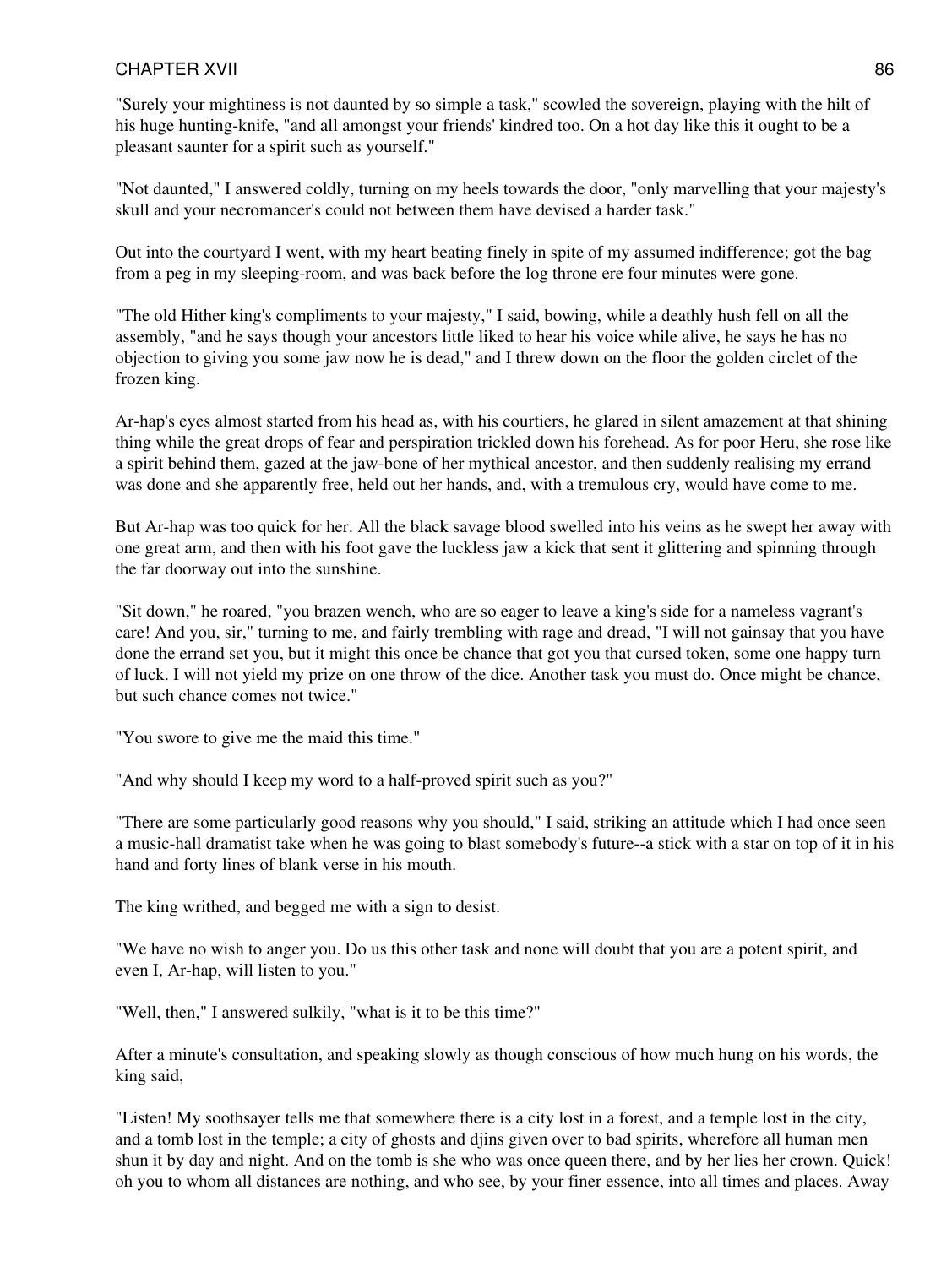to that city! Jostle the memories of the unclean things that hide in its shadows; ask which amongst them knows where dead Queen Yang still lies in dusty state. Get guides amongst your comrade ghosts. Find Queen Yang, and bring me here in five minutes the bloody circlet from her hair."

Then, and then for the first time, I believed the planet was haunted indeed, and I myself unknowingly under some strange and watchful influence. Spirits, demons! Oh! what but some incomprehensible power, some unseen influence shaping my efforts to its ends, could have moved that hairy barbarian to play a second time into my hands like this, to choose from the endless records of his world the second of the two incidents I had touched in hasty travel through it? I was almost overcome for a minute; then, pulling myself together, strode forward fiercely, and, speaking so that all could hear me, cried, "Base king, who neither knows the capacities of a spirit nor has learned as yet to dread its anger, see! your commission is executed in a thought, just as your punishment might be. Heru, come here." And when the girl, speechless with amazement, had risen and slipped over to me, I straightened her pretty hair from her forehead, and then, in a way which would make my fortune if I could repeat it at a conjuror's table, whipped poor Yang's gemmy crown from my pocket, flashed its baleful splendour in the eyes of the courtiers, and placed it on the tresses of the first royal lady who had worn it since its rightful owner died a hundred years before.

A heavy silence fell on the hall as I finished, and nothing was heard for a time save Heru sobbing on my breast and a thirsty baby somewhere outside calling to its mother for the water that was not to be had. But presently on those sounds came the fall of anxious feet, and a messenger, entering the doorway, approached the throne, laid himself out flat twice, after which obeisance he proceeded to remind the king of the morning's ceremonial on a distant hill to "pray away the comet," telling his majesty that all was ready and the procession anxiously awaiting him.

Whereon Ar-hap, obviously very well content to change the subject, rose, and, coming down from the dais, gave me his hand. He was a fine fellow, as I have said, strong and bold, and had not behaved badly for an autocrat, so that I gripped his mighty fist with great pleasure.

"I cannot deny, stranger," he said, "that you have done all that has been asked of you, and the maid is fairly yours. Yet before you take away the prize I must have some assurance of what you yourself will do with her. Therefore, for the moment, until this horrible thing in the sky which threatens my people with destruction has gone, let it be truce between us--you to your lodgings, and the princess back, unharmed, amongst my women till we meet again."

"But--"

"No, no," said the king, waving his hand. "Be content with your advantage. And now to business more important than ten thousand silly wenches," and gathering up his robes over his splendid war-gear the wood king stalked haughtily from the hall.

# **CHAPTER XVIII**

Hotter and hotter grew that stifling spell, more and more languid man and beast, drier and drier the parching earth.

All the water gave out on the morning after I had bearded Ar-hap in his den, and our strength went with it. No earthly heat was ever like it, and it drank our vitality up from every pore. Water there was down below in the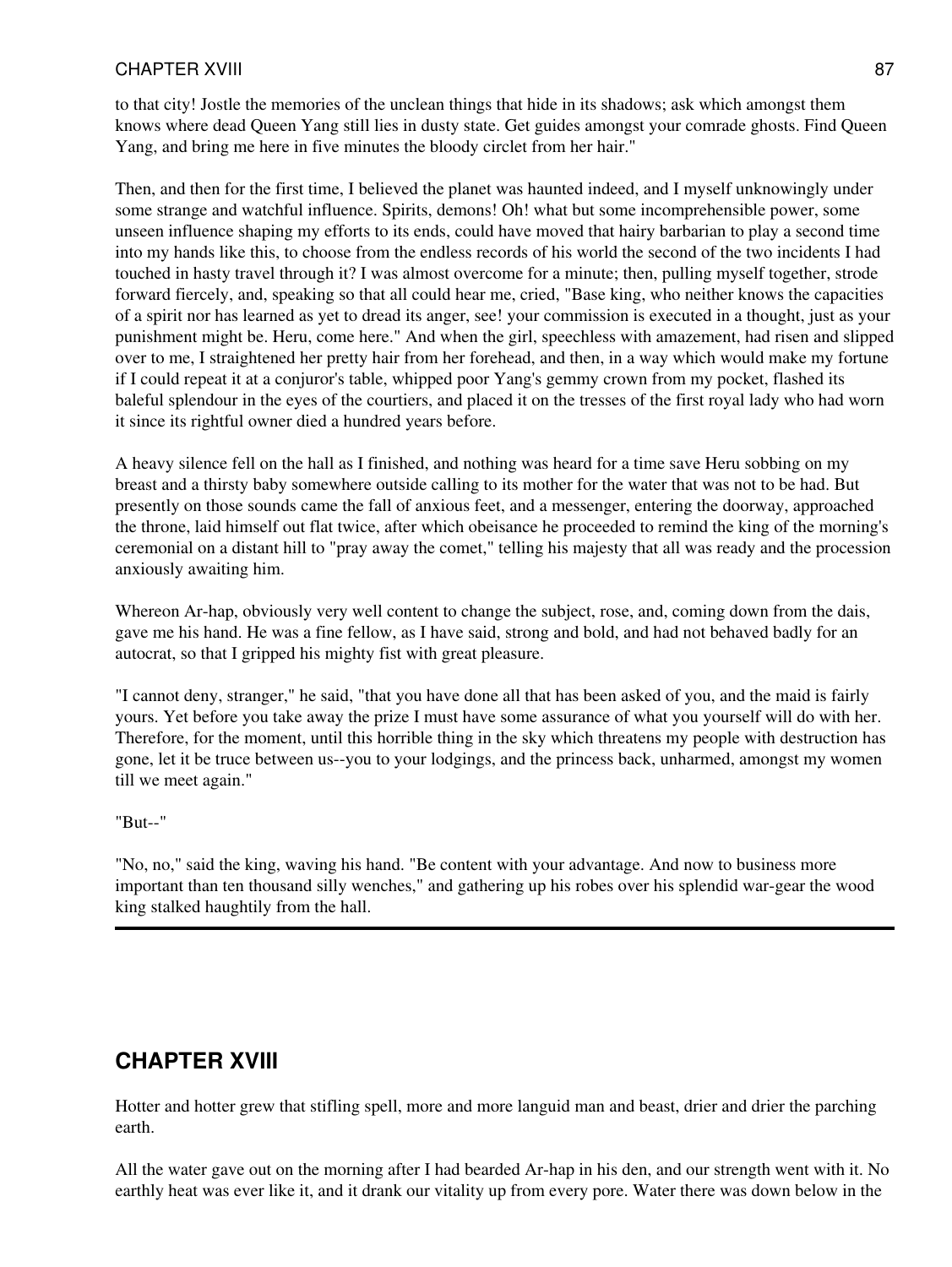bitter, streaming gulf, but so noisome that we dared not even bathe there; here there was none but the faintest trickle. All discipline was at an end; all desire save such as was born of thirst. Heru I saw as often as I wished as she lay gasping, with poor Si at her feet, in the women's verandah; but the heat was so tremendous that I gazed at her with lack-lustre eyes, staggering to and fro amongst the courtyard shadows, without nerve to plot her rescue or strength to carry out anything my mind might have conceived.

We prayed for rain and respite. Ar-hap had prayed with a wealth of picturesque ceremonial. We had all prayed and cursed by turns, but still the heavens would not relent, and the rain came not.

At last the stifling heat and vapour reached an almost intolerable pitch. The earth reeked with unwholesome humours no common summer could draw from it, the air was sulphurous and heavy, while overhead the sky seemed a tawny dome, from edge to edge of angry clouds, parting now and then to let us see the red disc threatening us.

Hour after hour slipped by until, when evening was upon us, the clouds drew together, and thunder, with a continuous low rumble, began to rock from sky to sky. Fitful showers of rain, odorous and heavy, but unsatisfying, fell, and birds and beasts of the woodlands came slinking in to our streets and courtyards. Ever since the sky first darkened our own animals had become strangely familiar, and now here were these wild things of the woods slinking in for companionship, sagheaded and frightened. To me especially they came, until that last evening as I staggered dying about the streets or sat staring into the remorseless sky from the steps of Heru's prison house, all sorts of beasts drew softly in and crowded about, whether I sat or moved, all asking for the hope I had not to give them.

At another time this might have been embarrassing; then it seemed pure commonplace. It was a sight to see them slink in between the useless showers, which fell like hot tears upon us--sleek panthers with lolling tongues; russet-red wood dogs; bears and sloths from the dark arcades of the remote forests, all casting themselves down gasping in the palace shadows; strange deer, who staggered to the garden plots and lay there heaving their lives out; mighty boars, who came from the river marshes and silently nozzled a place amongst their enemies to die in! Even the wolves came off the hills, and, with bloodshot eyes and tongues that dripped foam, flung themselves down in my shadow.

All along the tall stockades apes sat sad and listless, and on the roof-ridges storks were dying. Over the branches of the trees, whose leaves were as thin as though we had had a six months' drought, the toucans and Martian parrots hung limp and fashionless like gaudy rags, and in the courtyard ground the corn-rats came up from their tunnels in the scorching earth to die, squeaking in scores along under the walls.

Our common sorrow made us as sociable as though I were Noah, and Ar-hap's palace mound another Ararat. Hour after hour I sat amongst all these lesser beasts in the hot darkness, waiting for the end. Every now and then the heavy clouds parted, changing the gloom to sudden fiery daylight as the great red eye in the west looked upon us through the crevice, and, taking advantage of those gleams, I would reel across to where, under a spout leading from a dried rivulet, I had placed a cup to collect the slow and tepid drops that were all now coming down the reed for Heru. And as I went back each time with that sickly spoonful at the bottom of the vessel all the dying beasts lifted their heads and watched--the thirsty wolves shambling after me; the boars half sat up and grunted plaintively; the panthers, too weak to rise, beat the dusty ground with their tails; and from the portico the blue storks, with trailing wings, croaked husky greeting.

But slower and slower came the dripping water, more and more intolerable the heat. At last I could stand it no longer. What purpose did it serve to lay gasping like this, dying cruelly without a hope of rescue, when a shorter way was at my side? I had not drank for a day and a half. I was past active reviling; my head swam; my reason was clouded. No! I would not stand it any longer. Once more I would take Heru and poor Si the cup that was but a mockery after all, then fix my sword into the ground and try what next the Fates had in store for me.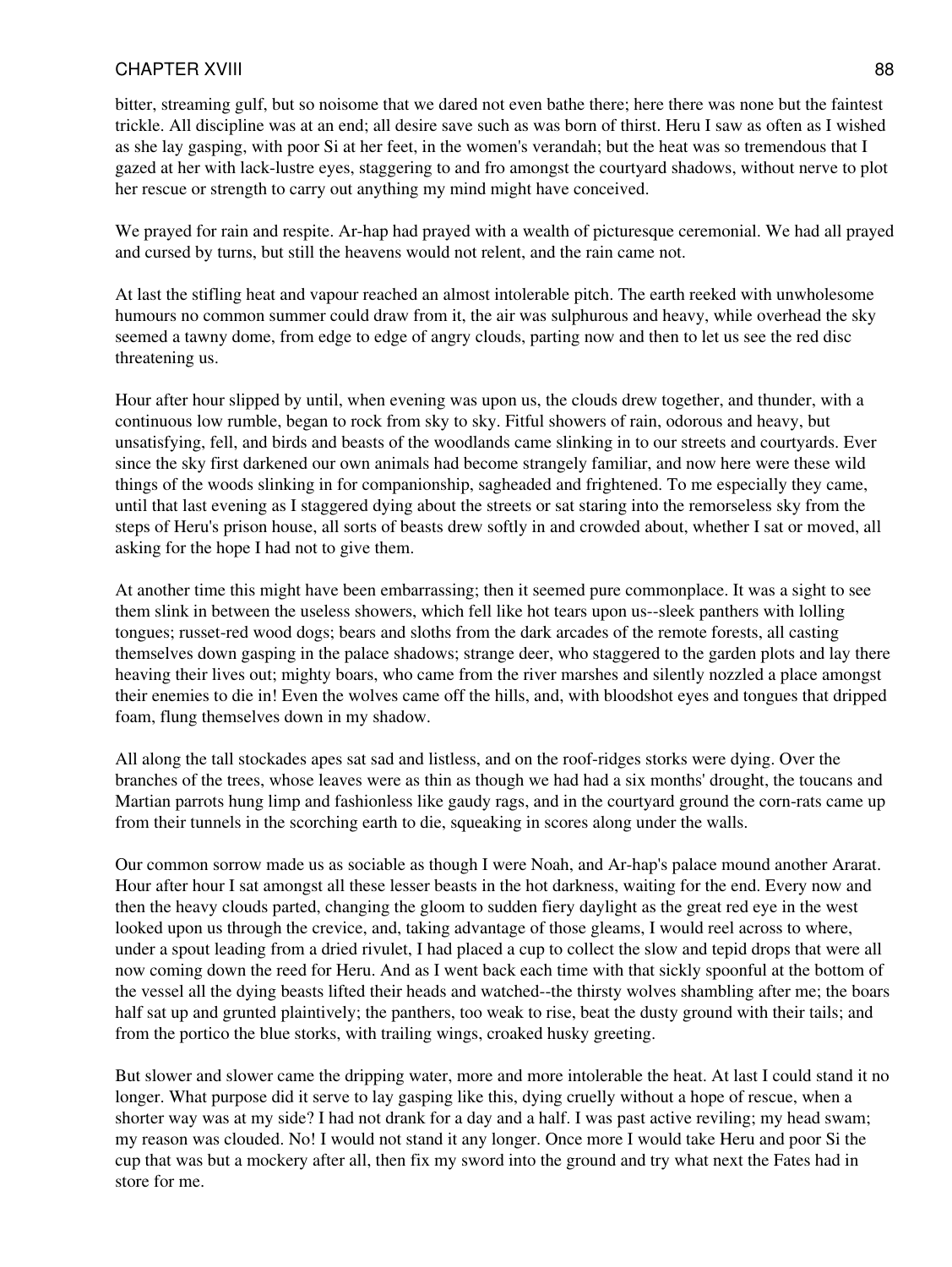So once again the leathern mug was fetched and carried through the prostrate guards to where the Martian girl lay, like a withered flower, upon her couch. Once again I moistened those fair lips, while my own tongue was black and swollen in my throat, then told Si, who had had none all the afternoon, to drink half and leave half for Heru. Poor Si put her aching lips to the cup and tilted it a little, then passed it to her mistress. And Heru drank it all, and Si cried a few hot tears behind her hands, FOR SHE HAD TAKEN NONE, and she knew it was her life!

Again picking a way through the courtyard, scarce noticing how the beasts lifted their heads as I passed, I went instinctively, cup in hand, to the well, and then hesitated. Was I a coward to leave Heru so? Ought I not to stay and see it out to the bitter end? Well, I would compound with Fate. I would give the malicious gods one more chance. I would put the cup down again, and until seven drops had fallen into it I would wait. That there might be no mistake about it, no sooner was the mug in place under the nozzle wherefrom the moisture beads collected and fell with infinite slowness, than my sword, on which I meant to throw myself, was bared and the hilt forced into a gaping crack in the ground, and sullenly contented to leave my fate so, I sat down beside it.

I turned grimly to the spout and saw the first drop fall, then another, and another later on, but still no help came. There was a long rift in the clouds now, and a glare like that from an open furnace door was upon me. I had noticed when I came to the spring how the comet which was killing us hung poised exactly upon the point of a distant hill. If he had passed his horrible meridian, if he was going from us, if he sunk but a hair's breadth before that seventh drop should fall, I could tell it would mean salvation.

But the fourth drop fell, and he was big as ever. The fifth drop fell, and a hot, pleasing nose was thrust into my hand, and looking down I saw a grey wolf had dragged herself across the court and was asking with eloquent eyes for the help I could not give. The sixth drop gathered, and fell; already the seventh was like a seedling pearl in its place. The dying wolf yanked affectionately at my hand, but I put her by and undid my tunic. Big and bright that drop hung to the spout lip; another minute and it would fall. A beautiful drop, I laughed, peering closely at it, many-coloured, prismatic, flushing red and pink, a tiny living ruby, hanging by a touch to the green rim above; enough! enough! The quiver of an eyelash would unhinge it now; and angry with the life I already felt was behind me, and turning in defiant expectation to the new to come, I rose, saw the red gleam of my sword jutting like a fiery spear from the cracking soil where I had planted it, then looked once more at the drop and glanced for the last time at the sullen red terror on the hill.

Were my eyes dazed, my senses reeling? I said a space ago that the meteor stood exactly on the mountain-top and if it sunk a hair's breadth I should note it; and now, why, there WAS a flaw in its lower margin, a flattening of the great red foot that before had been round and perfect. I turned my smarting eyes away a minute,--saw the seventh drop fall with a melodious tingle into the cup, then back again,--there was no mistake--the truant fire was a fraction less, it had shrunk a fraction behind the hill even since I looked, and thereon all my life ran back into its channels, the world danced before me, and "Heru!" I shouted hoarsely, reeling back towards the palace, "Heru, 'tis well; the worst is past!"

But the little princess was unconscious, and at her feet was poor Si, quite dead, still reclining with her head in her hands just as I had left her. Then my own senses gave out, and dropping down by them I remembered no more.

I must have lain there an hour or two, for when consciousness came again it was night--black, cool, profound night, with an inky sky low down upon the tree-tops, and out of it such a glorious deluge of rain descending swiftly and silently as filled my veins even to listen to. Eagerly I shuffled away to the porch steps, down them into the swimming courtyard, and ankle-deep in the glorious flood, set to work lapping furiously at the first puddle, drinking with gasps of pleasure, gasping and drinking again, feeling my body filling out like the thirsty steaming earth below me. Then, as I still drank insatiably, there came a gleam of lightning out of the gloom overhead, a brilliant yellow blaze, and by it I saw a few yards away a panther drinking at the same pool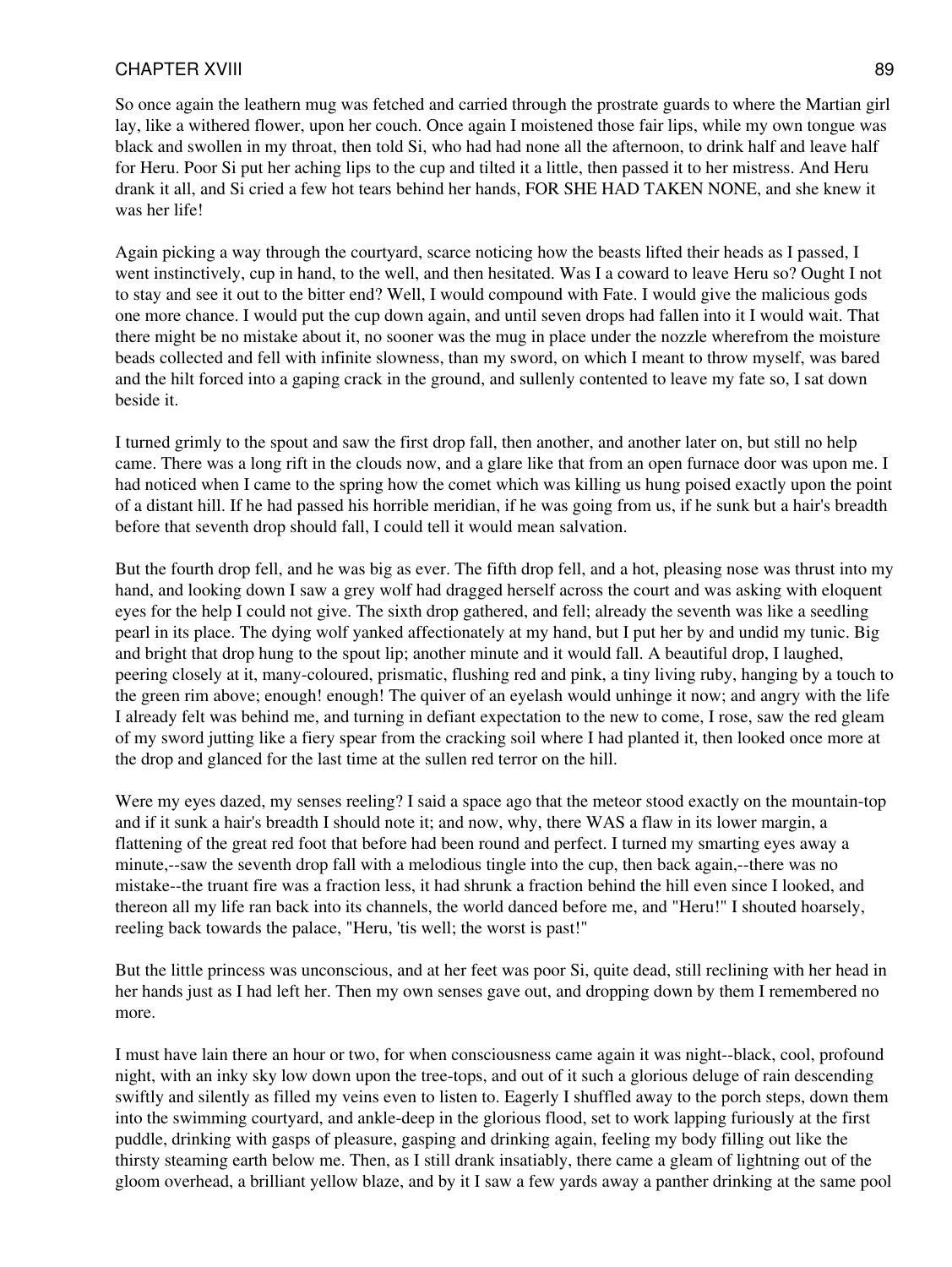as myself, his gleaming eyes low down like mine upon the water, and by his side two apes, the black water running in at their gaping mouths, while out beyond were more pools, more drinking animals. Everything was drinking. I saw their outlined forms, the gleam shining on wet skins as though they were cut out in silver against the darkness, each beast steaming like a volcano as the Heaven-sent rain smoked from his fevered hide, all drinking for their lives, heedless of aught else--and then came the thunder.

It ran across the cloudy vault as though the very sky were being ripped apart, rolling in mighty echoes here and there before it died away. As it stopped, the rain also fell less heavily for a minute, and as I lay with my face low down I heard the low, contented lapping of numberless tongues unceasing, insatiable. Then came the lightning again, lighting up everything as though it were daytime. The twin black apes were still drinking, but the panther across the puddle had had enough; I saw him lift his grateful head up to the flare; saw the limp red tongue licking the black nose, the green eyes shining like opals, the water dripping in threads of diamonds from the hairy tag under his chin and every tuft upon his chest--then darkness again.

To and fro the green blaze rocked between the thunder crashes. It struck a house a hundred yards away, stripping every shingle from the roof better than a master builder could in a week. It fell a minute after on a tall tree by the courtyard gate, and as the trunk burst into white splinters I saw every leaf upon the feathery top turn light side up against the violet reflection in the sky beyond, and then the whole mass came down to earth with a thud that crushed the courtyard palings into nothing for twenty yards and shook me even across the square.

Another time I might have stopped to marvel or to watch, as I have often watched with sympathetic pleasure, the gods thus at play; but tonight there were other things on hand. When I had drunk, I picked up an earthen crock, filled it, and went to Heru. It was a rough drinking-vessel for those dainty lips, and an indifferent draught, being as much mud as aught else, but its effect was wonderful. At the first touch of that turgid stuff a shiver of delight passed through the drowsy lady. At the second she gave a sigh, and her hand tightened on my arm. I fetched another crockful, and by the flickering light rocking to and fro in the sky, took her head upon my shoulder, like a prodigal new come into riches, squandering the stuff, giving her to drink and bathing face and neck till presently, to my delight, the princess's eyes opened. Then she sat up, and taking the basin from me drank as never lady drank before, and soon was almost herself again.

I went out into the portico, there snuffing the deep, strong breath of the fragrant black earth receiving back into its gaping self what the last few days had taken from it, while quick succeeding thoughts of escape and flight passed across my brain. All through the fiery time we had just had the chance of escaping with the fair booty yonder had been present. Without her, flight would have been easy enough, but that was not worth considering for a moment. With her it was more difficult, yet, as I had watched the woodmen, accustomed to cool forest shades, faint under the fiery glare of the world above, to make a dash for liberty seemed each hour more easy. I had seen the men in the streets drop one by one, and the spears fall from the hands of guards about the pallisades; I had seen messengers who came to and fro collapse before their errands were accomplished, and the forest women, who were Heru's gaolers, groan and drop across the thresholds of her prison, until at length the way was clear--a babe might have taken what he would from that half-scorched town and asked no man's leave. Yet what did it avail me? Heru was helpless, my own spirit burnt in a nerveless frame, and so we stayed.

But with rain strength came back to both of us. The guards, lying about like black logs, were only slowly returning to consciousness; the town still slept, and darkness favoured; before they missed us in the morning light we might be far on the way back to Seth--a dangerous way truly, but we were like to tread a rougher one if we stayed. In fact, directly my strength returned with the cooler air, I made up my mind to the venture and went to Heru, who by this time was much recovered. To her I whispered my plot, and that gentle lady, as was only natural, trembled at its dangers. But I put it to her that no time could be better than the present: the storm was going over; morning would "line the black mantle of the night with a pink dawn of promise"; before any one stirred we might be far off, shaping a course by our luck and the stars for her kindred, at whose name she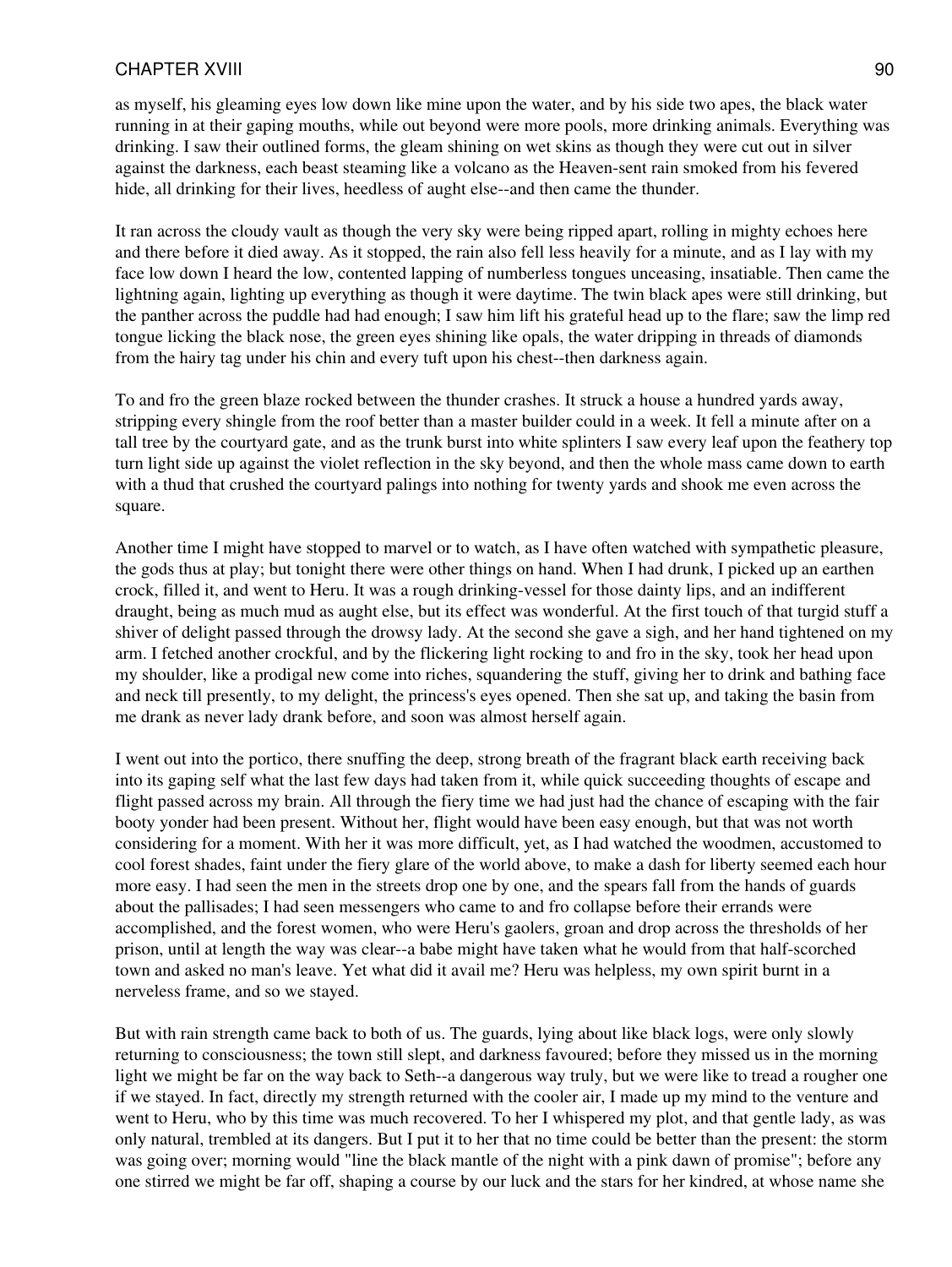sighed. If we stayed, I argued, and the king changed his mind, then death for me, and for Heru the arms of that surly monarch, and all the rest of her life caged in these pallisades amongst the uncouth forms about us.

The lady gave a frightened little shiver at the picture, but after a moment, laying her head upon my shoulder, answered, "Oh, my guardian spirit and helper in adversity, I too have thought of tomorrow, and doubt whether that horror, that great swine who has me, will not invent an excuse for keeping me. Therefore, though the forest roads are dreadful, and Seth very far away, I will come; I give myself into your hands. Do what you will with me."

"Then the sooner the better, princess. How soon can you be prepared?"

She smiled, and stooping picked up her slippers, saying as she did so, "I am ready!"

There were no arrangements to be made. Every instant was of value. So, to be brief, I threw a dark cloak over the damsel's shoulders, for indeed she was clad in little more than her loveliness and the gauziest filaments of a Hither girl's underwear, and hand in hand led her down the log steps, over the splashing, ankle-deep courtyard, and into the shadows of the gateway beyond.

Down the slope we went; along towards the harbour, through a score of deserted lanes where nothing was to be heard but the roar of rain and the lapping of men and beasts, drinking in the shadows as though they never would stop, and so we came at last unmolested to the wharf. There I hid royal Seth between two piles of merchandise, and went to look for a boat suitable to our needs. There were plenty of small craft moored to rings along the quay, and selecting a canoe--it was no time to stand on niceties of property--easily managed by a single paddle, I brought it round to the steps, put in a fresh water-pot, and went for the princess.

With her safely stowed in the prow, a helpless, sodden little morsel of feminine loveliness, things began to appear more hopeful and an escape down to blue water, my only idea, for the first time possible. Yet I must needs go and well nigh spoil everything by over-solicitude for my charge.

Had we pushed off at once there can be no doubt my credit as a spirit would have been established for all time in the Thither capital, and the belief universally held that Heru had been wafted away by my enchantment to the regions of the unknown. The idea would have gradually grown into a tradition, receiving embellishments in succeeding generations, until little wood children at their mother's knees came to listen in awe to the story of how, once upon a time, the Sun-god loved a beautiful maiden, and drove his fiery chariot across the black night-fields to her prison door, scorching to death all who strove to gainsay him. How she flew into his arms and drove away before all men's eyes, in his red car, into the west, and was never seen again--the foresaid Sun-god being I, Gulliver Jones, a much under-paid lieutenant in the glorious United States navy, with a packet of overdue tailors' bills in my pocket, and nothing lovable about me save a partiality for meddling with other people's affairs.

This is how it might have been, but I spoiled a pretty fairy story and changed the whole course of Martian history by going back at that moment in search of a wrap for my prize. Right on top of the steps was a man with a lantern, and half a glance showed me it was the harbour master met with on my first landing.

"Good evening," he said suspiciously. "May I ask what you are doing on the quay at such an hour as this?"

"Doing? Oh, nothing in particular, just going out for a little fishing."

"And your companion the lady--is she too fond of fishing?"

I swore between my teeth, but could not prevent the fellow walking to the quay edge and casting his light full upon the figure of the girl below. I hate people who interfere with other people's business!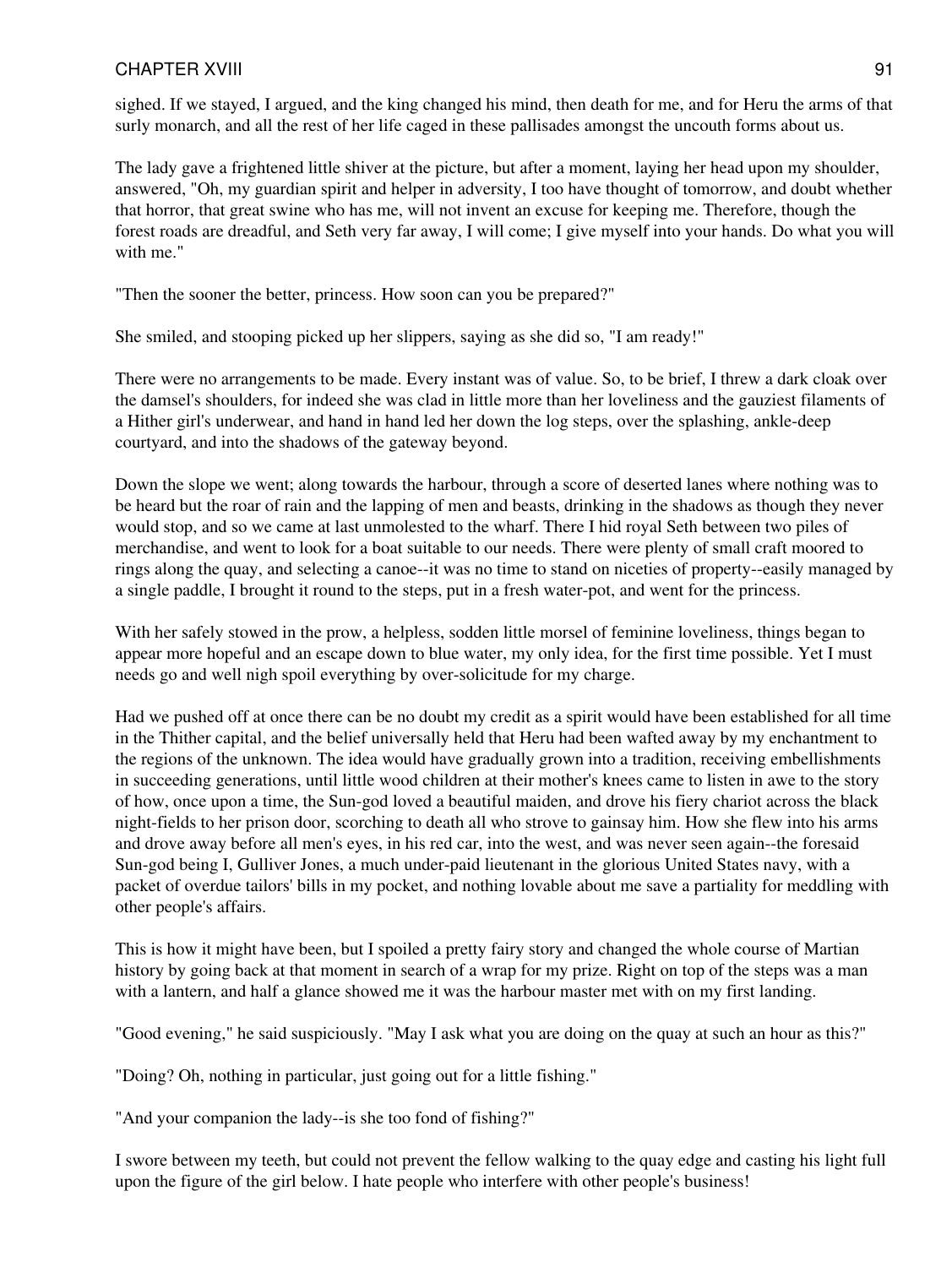"Unless I am very much mistaken your fishing friend is the Hither woman brought here a few days ago as tribute to Ar-hap."

"Well," I answered, getting into a nice temper, for I had been very much harrassed of late, "put it at that. What would you do if it were so?"

"Call up my rain-drunk guards, and give you in charge as a thief caught meddling with the king's property."

"Thanks, but as my interviews with Ar-hap have already begun to grow tedious, we will settle this little matter here between ourselves at once." And without more to-do I closed with him. There was a brief scuffle and then I got in a blow upon his jaw which sent the harbour master flying back head over heels amongst the sugar bales and potatoes.

Without waiting to see how he fared I ran down the steps, jumped on board, loosened the rope, and pushed out into the river. But my heart was angry and sore, for I knew, as turned out to be the case, that our secret was one no more; in a short time we should have the savage king in pursuit, and now there was nothing for it but headlong flight with only a small chance of getting away to distant Seth.

Luckily the harbour master lay insensible until he was found at dawn, so that we had a good start, and the moment the canoe passed from the arcade-like approach to the town the current swung her head automatically seaward, and away we went down stream at a pace once more filling me with hope.

# **CHAPTER XIX**

All went well and we fled down the bitter stream of the Martian gulf at a pace leaving me little to do but guide our course just clear of snags and promontories on the port shore. Just before dawn, however, with a thin mist on the water and flocks of a flamingo-like bird croaking as they flew southward overhead, we were nearly captured again.

Drifting silently down on a rocky island, I was having a drink at the water-pitcher at the moment, while Heru, her hair beaded with prismatic moisture and looking more ethereal than ever, sat in the bows timorously inhaling the breath of freedom, when all on a sudden voices invisible in the mist, came round a corner. It was one of Ar-hap's war-canoes toiling up-stream. Heru and I ducked down into the haze like dab-chicks and held our breath.

Straight on towards us came the toiling ship, the dip of oars resonant in the hollow fog and a ripple babbling on her cutwater plainly discernible.

Oh, oh! Hoo, hoo! How high, how high!"

sounded the sleepy song of the rowers till they were looming right abreast and we could smell their damp hides in the morning air. Then they stopped suddenly and some one asked,

"Is there not something like a boat away on the right?"

"It is nothing," said another, "but the lees of last night's beer curdling in your stupid brain."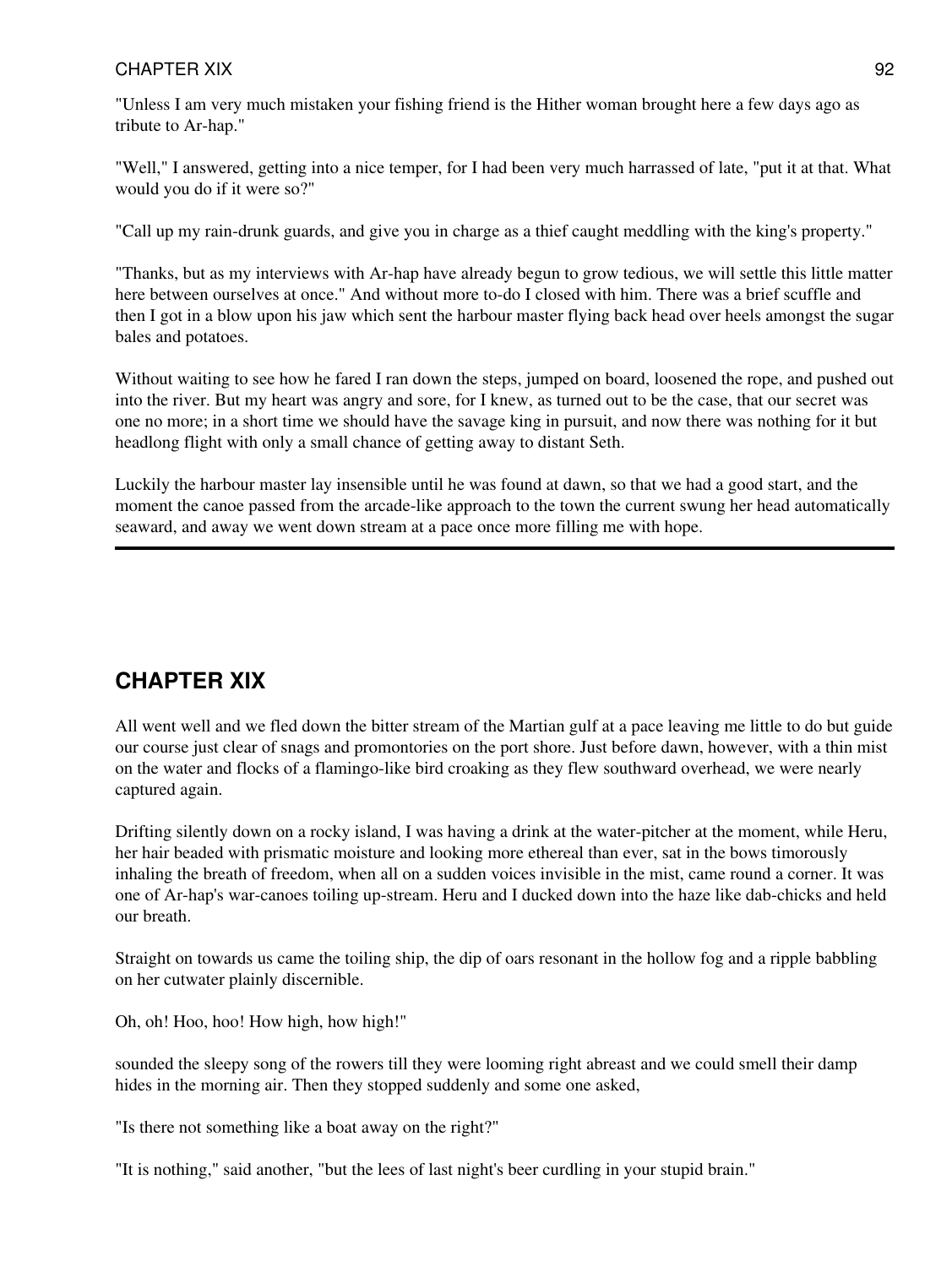"But I saw it move."

"That must have been in dreams."

"What is all that talking about?" growled a sleepy voice of authority from the stern.

"Bow man, sir, says he can see a boat."

"And what does it matter if he can? Are we to delay every time that lazy ruffian spying a shadow makes it an excuse to stop to yawn and scratch? Go on, you plankful of lubbers, or I'll give you something worth thinking about!" And joyfully, oh, so joyfully, we heard the sullen dip of oars commence again.

Nothing more happened after that till the sun at length shone on the little harbour town at the estuary mouth, making the masts of fishing craft clustering there like a golden reed-bed against the cool, clean blue of the sea beyond.

Right glad we were to see it, and keeping now in shadow of the banks, made all haste while light was faint and mist hung about to reach the town, finally pushing through the boats and gaining a safe hiding-place without hostile notice before it was clear daylight.

Covering Heru up and knowing well all our chances of escape lay in expedition, I went at once, in pursuance of a plan made during the night, to the good dame at what, for lack of a better name, must still continue to be called the fish-shop, and finding her alone, frankly told her the salient points of my story. When she learned I had "robbed the lion of his prey" and taken his new wife singlehanded from the dreaded Ar-hap her astonishment was unbounded. Nothing would do but she must look upon the princess, so back we went to the hiding-place, and when Heru knew that on this woman depended our lives she stepped ashore, taking the rugged Martian hand in her dainty fingers and begging her help so sweetly that my own heart was moved, and, thrusting hands in pocket, I went aside, leaving those two to settle it in their own female way.

And when I looked back in five minutes, royal Seth had her arms round the woman's neck, kissing the homely cheeks with more than imperial fervour, so I knew all was well thus far, and stopped expectorating at the little fishes in the water below and went over to them. It was time! We had hardly spoken together a minute when a couple of war-canoes filled with men appeared round the nearest promontory, coming down the swift water with arrow-like rapidity.

"Quick!" said the fishwife, "or we are all lost. Into your canoe and paddle up this creek. It runs out to the sea behind the town, and at the bar is my man's fishing-boat amongst many others. Lie hidden there till he comes if you value your lives." So in we got, and while that good Samaritan went back to her house we cautiously paddled through a deserted backwater to where it presently turned through low sandbanks to the gulf. There were the boats, and we hid the canoe and lay down amongst them till, soon after, a man, easily recognised as the husband of our friend, came sauntering down from the village.

At first he was sullen, not unreasonably alarmed at the danger into which his good woman was running him. But when he set eyes on Heru he softened immediately. Probably that thick-bodied fellow had never seen so much female loveliness in so small a bulk in all his life, and, being a man, he surrendered at discretion.

"In with you, then," he growled, "since I must needs risk my neck for a pair of runaways who better deserve to be hung than I do. In with you both into this fishing-cobble of mine, and I will cover you with nets while I go for a mast and sail, and mind you lie as still as logs. The town is already full of soldiers looking for you, and it will be short shrift for us all if you are seen."

Well aware of the fact and now in the hands of destiny, the princess and I lay down as bidden in the prow, and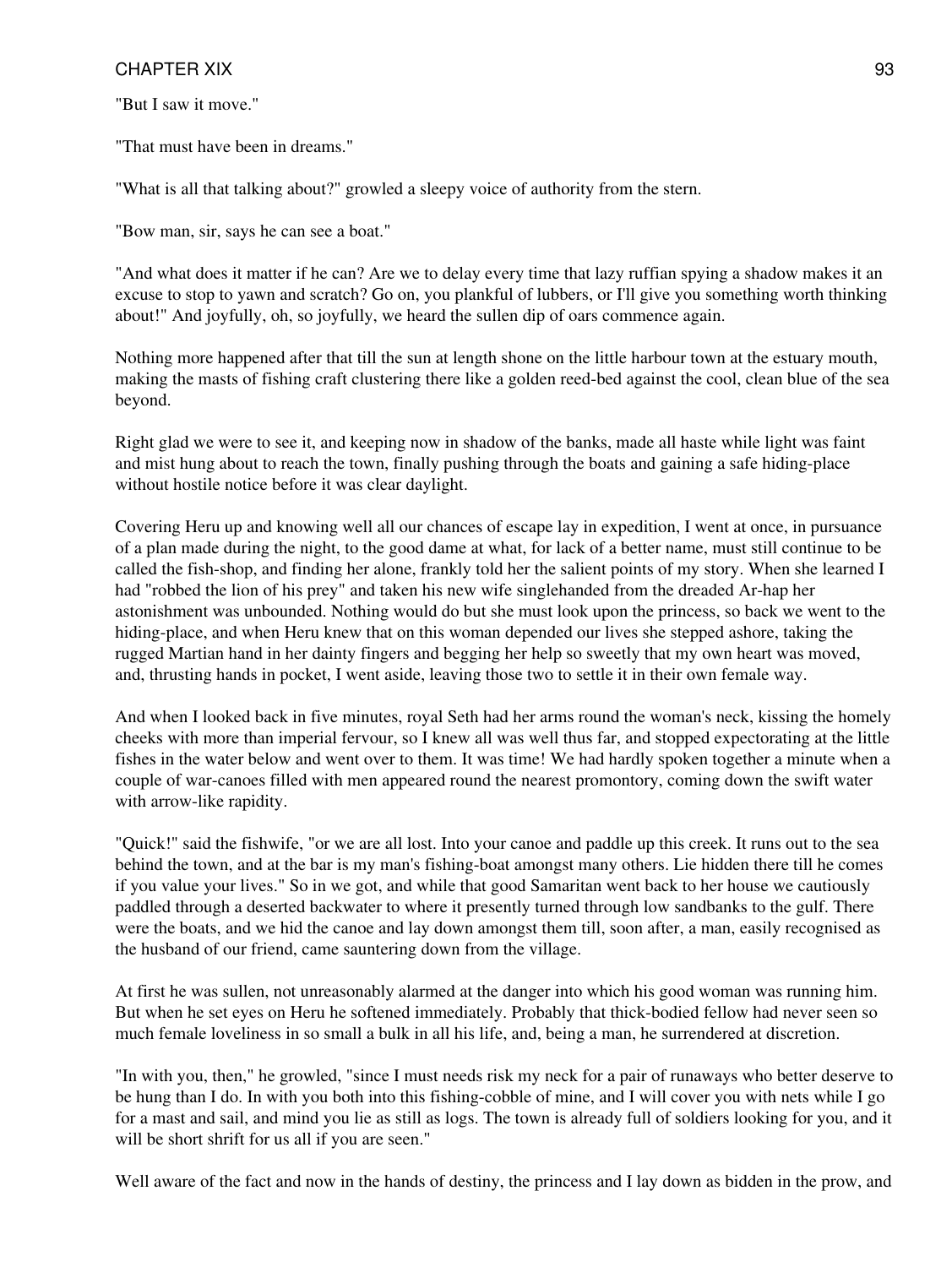the man covered us lightly over with one of those fine meshed seines used by these people to catch the little fish I had breakfasted on more than once.

Materially I could have enjoyed the half-hour which followed, since such rest after exertion was welcome, the sun warm, the lapping of sea on shingle infinitely soothing, and, above all, Heru was in my arms! How sweet and childlike she was! I could feel her little heart beating through her scanty clothing, while every now and then she turned her gazelle eyes to mine with a trust and admiration infinitely alluring. Yes! as far as that went I could have lain there with that slip of maiden royalty for ever, but the fascination of the moment was marred by the thought of our danger. What was to prevent these new friends giving us away? They knew we had no money to recompense them for the risk they were running. They were poor, and a splendid reward, wealth itself to them, would doubtless be theirs if they betrayed us even by a look. Yet somehow I trusted them as I have trusted the poor before with the happiest results, and telling myself this and comforting Heru, I listened and waited.

Minute by minute went by. It seemed an age since the fisherman had gone, but presently the sound of voices interrupted the sea's murmur. Cautiously stealing a glance through a chink imagine my feelings on perceiving half a dozen of Ar-hap's soldiers coming down the beach straight towards us! Then my heart was bitter within me, and I tasted of defeat, even with Heru in my arms. Luckily even in that moment of agony I kept still, and another peep showed the men were now wandering about rather aimlessly. Perhaps after all they did not know of our nearness? Then they took to horseplay, as idle soldiers will even in Mars, pelting each other with bits of wood and dead fish, and thereon I breathed again.

Nearer they came and nearer, my heart beating fast as they strolled amongst the boats until they were actually "larking" round the one next to ours. A minute or two of this, and another footstep crunched on the pebbles, a quick, nervous one, which my instinct told me was that of our returning friend.

"Hullo old sprat-catcher! Going for a sail?" called out a soldier, and I knew that the group were all round our boat, Heru trembling so violently in my breast that I thought she would make the vessel shake.

"Yes," said the man gruffly.

"Let's go with him," cried several voices. "Here, old dried haddock, will you take us if we help haul your nets for you?"

"No, I won't. Your ugly faces would frighten all the fish out of the sea."

"And yours, you old chunk of dried mahogany, is meant to attract them no doubt."

"Let's tie him to a post and go fishing in his boat ourselves," some one suggested. Meanwhile two of them began rocking the cobble violently from side to side. This was awful, and every moment I expected the net and the sail which our friend had thrown down unceremoniously upon us would roll off.

"Oh, stop that," said the Martian, who was no doubt quite as well aware of the danger as we were. "The tide's full, the shoals are in the bay--stop your nonsense, and help me launch like good fellows."

"Well, take two of us, then. We will sit on this heap of nets as quiet as mice, and stand you a drink when we get back."

"No, not one of you," quoth the plucky fellow, "and here's my staff in my hand, and if you don't leave my gear alone I will crack some of your ugly heads."

"That's a pity," I thought to myself, "for if they take to fighting it will be six to one--long odds against our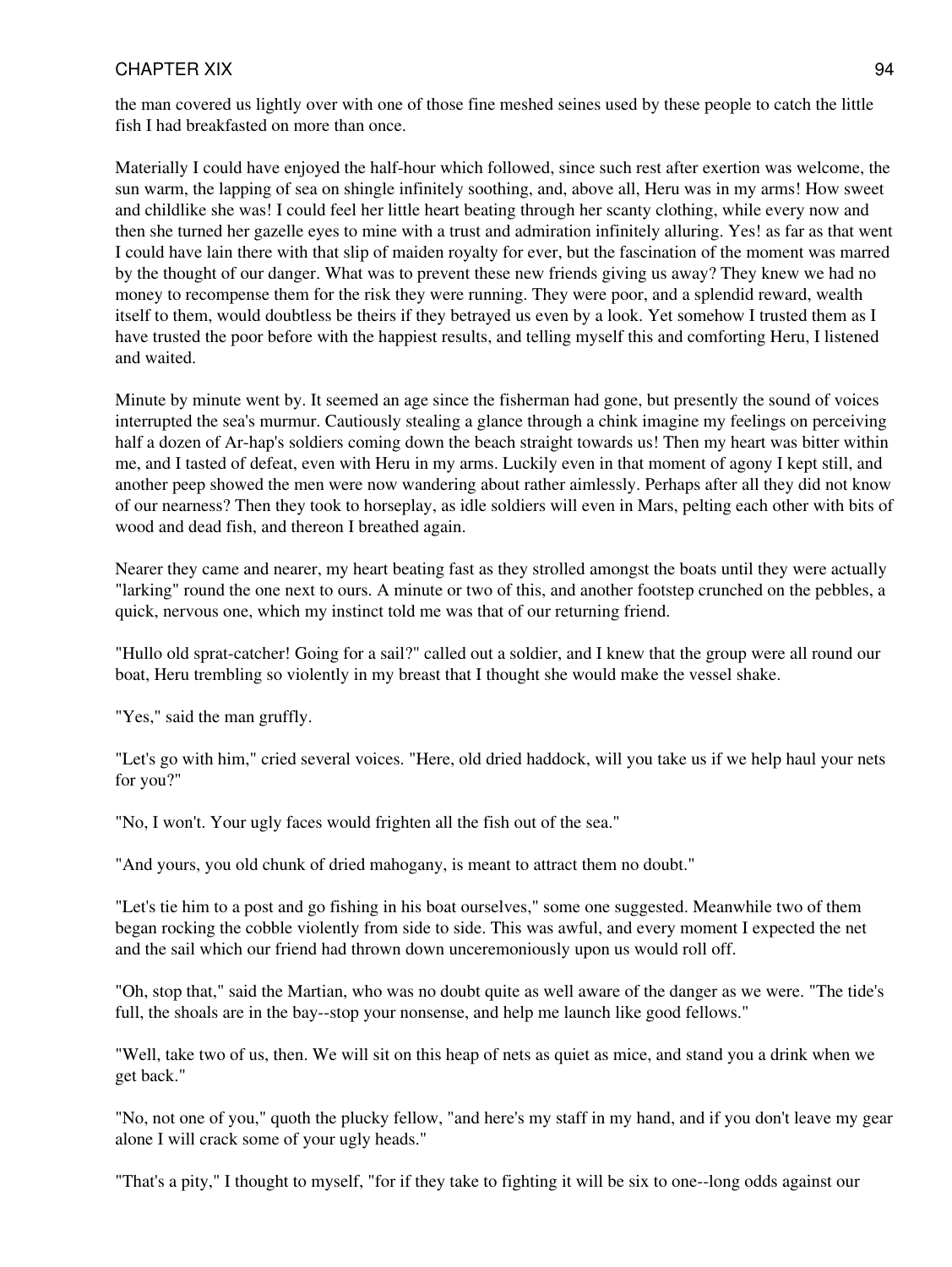chances." There was indeed a scuffle, and then a yell of pain, as though a soldier had been hit across the knuckles; but in a minute the best disposed called out, "Oh, cease your fun, boys, and let the fellow get off if he wants to. You know the fleet will be down directly, and Ar-hap has promised something worth having to the man who can find that lost bit of crackling of his. It's my opinion she's in the town, and I for one would rather look for her than go haddock fishing any day."

"Right you are, mates," said our friend with visible relief. "And, what's more, if you help me launch this boat and then go to my missus and tell her what you've done, she'll understand, and give you the biggest pumpkinful of beer in the place. Ah, she will understand, and bless your soft hearts and heads while you drink it--she's a cute one is my missus."

"And aren't you afraid to leave her with us?"

"Not I, my daisy, unless it were that a sight of your pretty face might give her hysterics. Now lend a hand, your accursed chatter has already cost me half an hour of the best fishing time."

"In with you, old buck!" shouted the soldiers; I felt the fisherman step in, as a matter of fact he stepped in on to my toes; a dozen hands were on the gunwales: six soldier yells resounded, it seemed, in my very ears: there was the grit and rush of pebbles under the keel: a sudden lurch up of the bows, which brought the fairy lady's honey-scented lips to mine, and then the gentle lapping of deep blue waters underneath us!

There is little more to be said of that voyage. We pulled until out of sight of the town, then hoisted sail, and, with a fair wind, held upon one tack until we made an island where there was a small colony of Hither folk.

Here our friend turned back. I gave him another gold button from my coat, and the princess a kiss upon either cheek, which he seemed to like even more than the button. It was small payment, but the best we had. Doubtless he got safely home, and I can but hope that Providence somehow or other paid him and his wife for a good deed bravely done.

Those islanders in turn lent us another boat, with a guide, who had business in the Hither capital, and on the evening of the second day, the direct route being very short in comparison, we were under the crumbling marble walls of Seth.

# **CHAPTER XX**

It was like turning into a hothouse from a keen winter walk, our arrival at the beautiful but nerveless city after my life amongst the woodmen.

As for the people, they were delighted to have their princess back, but with the delight of children, fawning about her, singing, clapping hands, yet asking no questions as to where she had been, showing no appreciation of our adventures--a serious offence in my eyes--and, perhaps most important of all, no understanding of what I may call the political bearings of Heru's restoration, and how far their arch enemies beyond the sea might be inclined to attempt her recovery.

They were just delighted to have the princess back, and that was the end of it. Theirs was the joy of a vast nursery let loose. Flower processions were organised, garlands woven by the mile, a general order issued that the nation might stay up for an hour after bedtime, and in the vortex of that gentle rejoicing Heru was taken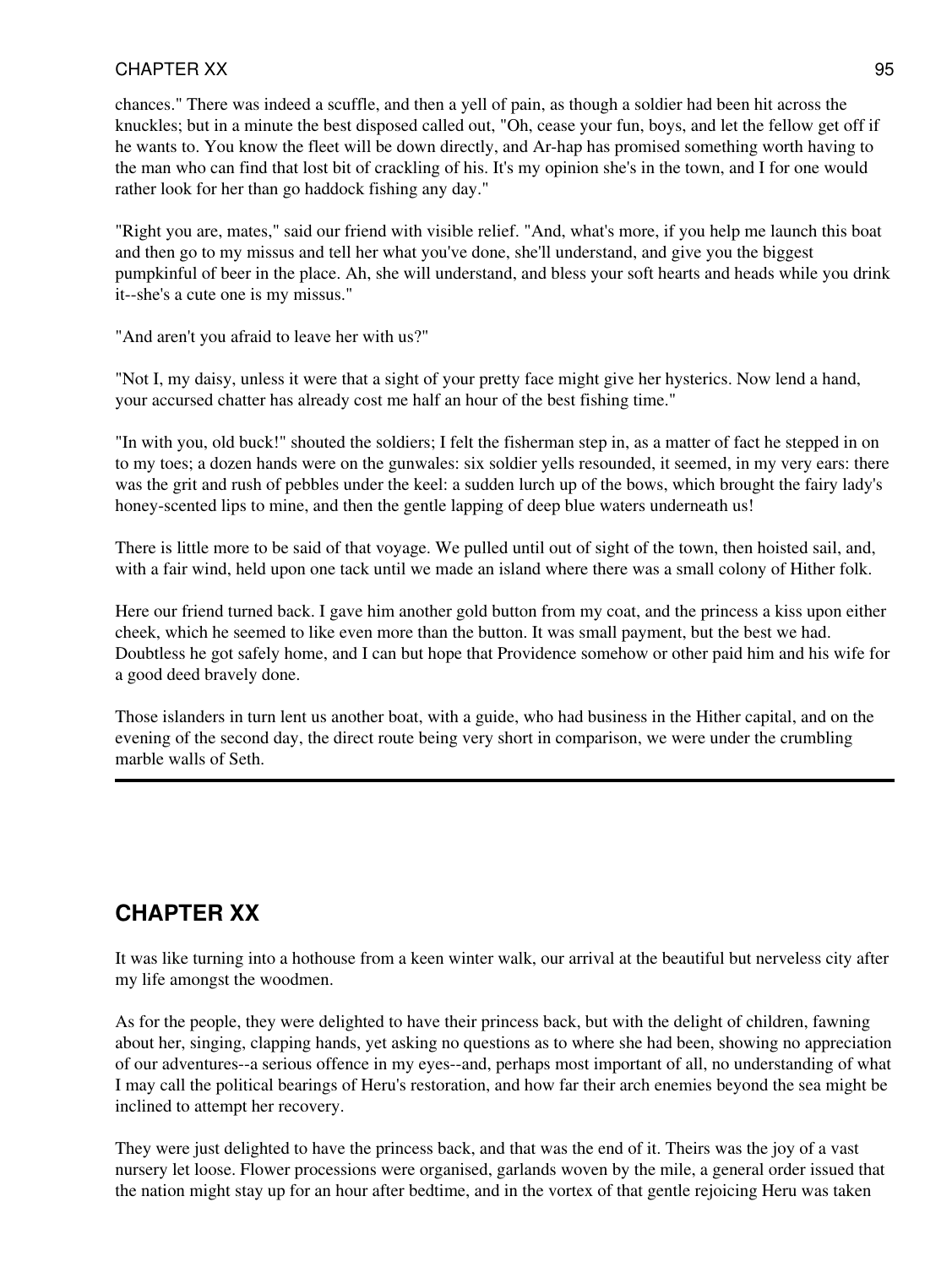from me, and I saw her no more, till there happened the wildest scene of all you have shared with me so patiently.

Overlooked, unthanked, I turned sulky, and when this mood, one I can never maintain for long, wore off, I threw myself into the dissipation about me with angry zeal. I am frankly ashamed of the confession, but I was "a sailor ashore," and can only claim the indulgences proper to the situation. I laughed, danced, drank, through the night; I drank deep of a dozen rosy ways to forgetfulness, till my mind was a great confusion, full of flitting pictures of loveliness, till life itself was an illusive pantomime, and my will but thistle-down on the folly of the moment. I drank with those gentle roisterers all through their starlit night, and if we stopped when morning came it was more from weariness than virtue. Then the yellow-robed slaves gave us the wine of recovery--alas! my faithful An was not amongst them--and all through the day we lay about in sodden happiness.

Towards nightfall I was myself again, not unfortunately with the headache well earned, but sufficiently remorseful to be in a vein to make good resolutions for the future.

In this mood I mingled with a happy crowd, all purposeless and cheerful as usual, but before long began to feel the influence of one of those drifts, a universal turning in one direction, as seaweed turns when the tide changes, so characteristic of Martian society. It was dusk, a lovely soft velvet dusk, but not dark yet, and I said to a yellow-robed fairy at my side:

"Whither away, comrade? It is not eight bells yet. Surely we are not going to be put to bed so early as this?"

"No," said that smiling individual, "it is the princess. We are going to listen to Princess Heru in the palace square. She reads the globe on the terrace again tonight, to see if omens are propitious for her marriage. She MUST marry, and you know the ceremony has been unavoidably postponed so far."

"Unavoidably postponed?" Yes, Heaven wotted I was aware of the fact. And was Heru going to marry black Hath in such a hurry? And after all I had done for her? It was scarcely decent, and I tried to rouse myself to rage over it, but somehow the seductive Martian contentment with any fate was getting into my veins. I was not yet altogether sunk in their slothful acceptance of the inevitable, but there was not the slightest doubt the hot red blood in me was turning to vapid stuff such as did duty for the article in their veins. I mustered up a half-hearted frown at this unwelcome intelligence, turning with it on my face towards the slave girl; but she had slipped away into the throng, so the frown evaporated, and shrugging my shoulders I said to myself, "What does it matter? There are twenty others will do as well for me. If not one, why then obviously another, 'tis the only rational way to think, and at all events there is the magic globe. That may tell us something." And slipping my arm round the waist of the first disengaged girl--we were not then, mind you, in Atlantic City--I kissed her dimpling cheek unreproached, and gaily followed in the drift of humanity, trending with a low hum of pleasure towards the great white terraces under the palace porch.

How well I knew them! It was just such an evening Heru had consulted Fate in the same place once before; how much had happened since then! But there was little time or inclination to think of those things now. The whole phantom city's population had drifted to one common centre. The crumbling seaward ramparts were all deserted; no soldier watch was kept to note if angry woodmen came from over seas; a soft wind blew in from off the brine, but told no tales; the streets were empty, and, when as we waited far away in the southern sky the earth planet presently got up, by its light Heru, herself again, came tripping down the steps to read her fate.

They had placed another magic globe under a shroud on a tripod for her. It stood within the charmed circle upon the terrace, and I was close by, although the princess did not see me.

Again that weird, fantastic dance commenced, the princess working herself up from the drowsiest undulations to a hurricane of emotion. Then she stopped close by the orb, and seized the corner of the web covering it. We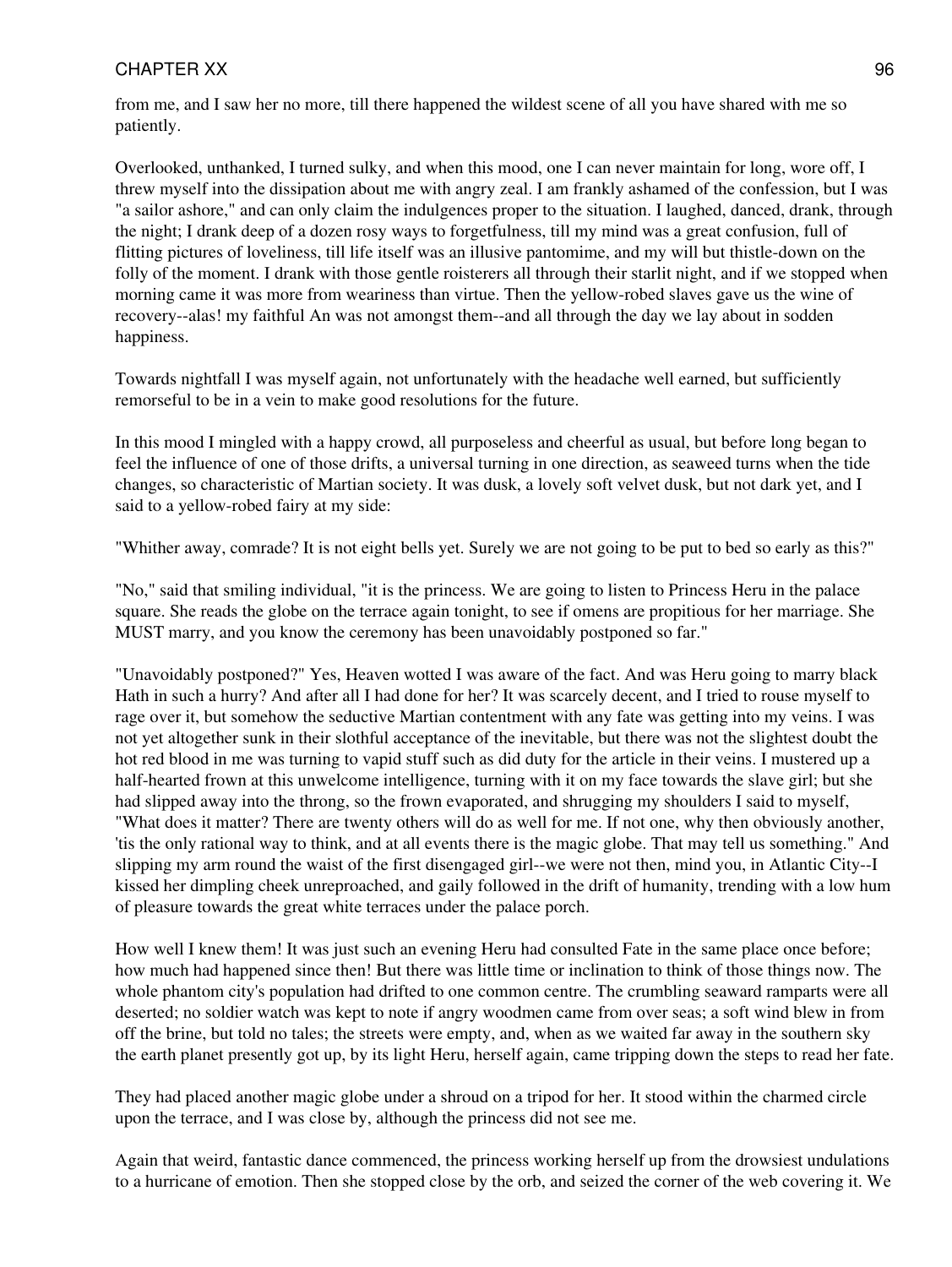saw the globe begin to beam with veiled magnificence at her touch.

Not an eye wavered, not a thought wandered from her in all that silent multitude. It was a moment of the keenest suspense, and just when it was at its height there came a strange sound of hurrying feet behind the outermost crowd, a murmur such as a great pack of wolves might make rushing through snow, while a soft long wail went up from the darkness.

Whether Heru understood it or not I cannot say, but she hesitated a moment, then swept the cloth from the orb of her fate.

And as its ghostly, self-emitting light beamed up in the darkness with weird brilliancy, there by it, in gold and furs and war panoply, huge, fierce, and lowering, stood--AR-HAP HIMSELF!

Ay, and behind him, towering over the crouching Martians, blocking every outlet and street, were scores and hundreds of his men. Never was surprise so utter, ambush more complete. Even I was transfixed with astonishment, staring with open-mouthed horror at the splendid figure of the barbarian king as he stood aglitter in the ruddy light, scowling defiance at the throng around him. So silently had he come on his errand of vengeance it was difficult to believe he was a reality, and not some clever piece of stageplay, some vision conjured up by Martian necromancy.

But he was good reality. In a minute comedy turned to tragedy. Ar-hap gave a sign with his hand, whereon all his men set up a terrible warcry, the like of which Seth had not heard for very long, and as far as I could make out in the half light began hacking and hewing my luckless friends with all their might. Meanwhile the king made at Heru, feeling sure of her this time, and doubtless intending to make her taste his vengeance to the dregs; and seeing her handled like that, and hearing her plaintive cries, wrath took the place of stupid surprise in me. I was on my feet in a second, across the intervening space, and with all my force gave the king a blow upon the jaw which sent even him staggering backwards. Before I could close again, so swift was the sequence of events in those flying minutes, a wild mob of people, victims and executioners in one disordered throng, was between us. How the king fared I know not, nor stopped to ask, but half dragging, half carrying Heru through the shrieking mob, got her up the palace steps and in at the great doors, which a couple of yellow-clad slaves, more frightened of the barbarians than thoughtful of the crowd without, promptly clapped to, and shot the bolts. Thus we were safe for a moment, and putting the princess on a couch, I ran up a short flight of stairs and looked out of a front window to see if there were a chance of succouring those in the palace square. But it was all hopeless chaos with the town already beginning to burn and not a show of fight anywhere which I could join.

I glared out on that infernal tumult for a moment or two in an agony of impotent rage, then turned towards the harbour and saw in the shine of the burning town below the ancient battlements and towers of Seth begin to gleam out, like a splendid frost work of living metal clear-cut against the smooth, black night behind, and never a show of resistance there either. Ay, and by this time Ar-hap's men were battering in our gates with a big beam, and somehow, I do not know how it happened, the palace itself away on the right, where the dry-as-dust library lay, was also beginning to burn.

It was hopeless outside, and nothing to be done but to save Heru, so down I went, and, with the slaves, carried her away from the hall through a vestibule or two, and into an anteroom, where some yellow-girt individuals were already engaged in the suggestive work of tying up palace plate in bundles, amongst other things, alas! the great gold love-bowl from which--oh! so long ago--I had drawn Heru's marriage billet. These individuals told me in tremulous accents they had got a boat on a secret waterway behind the palace whence flight to the main river and so, far away inland, to another smaller but more peaceful city of their race would be quite practical; and joyfully hearing this news, I handed over to them the princess while I went to look for Hath.

And the search was not long. Dashing into the banquet-hall, still littered with the remains of a feast, and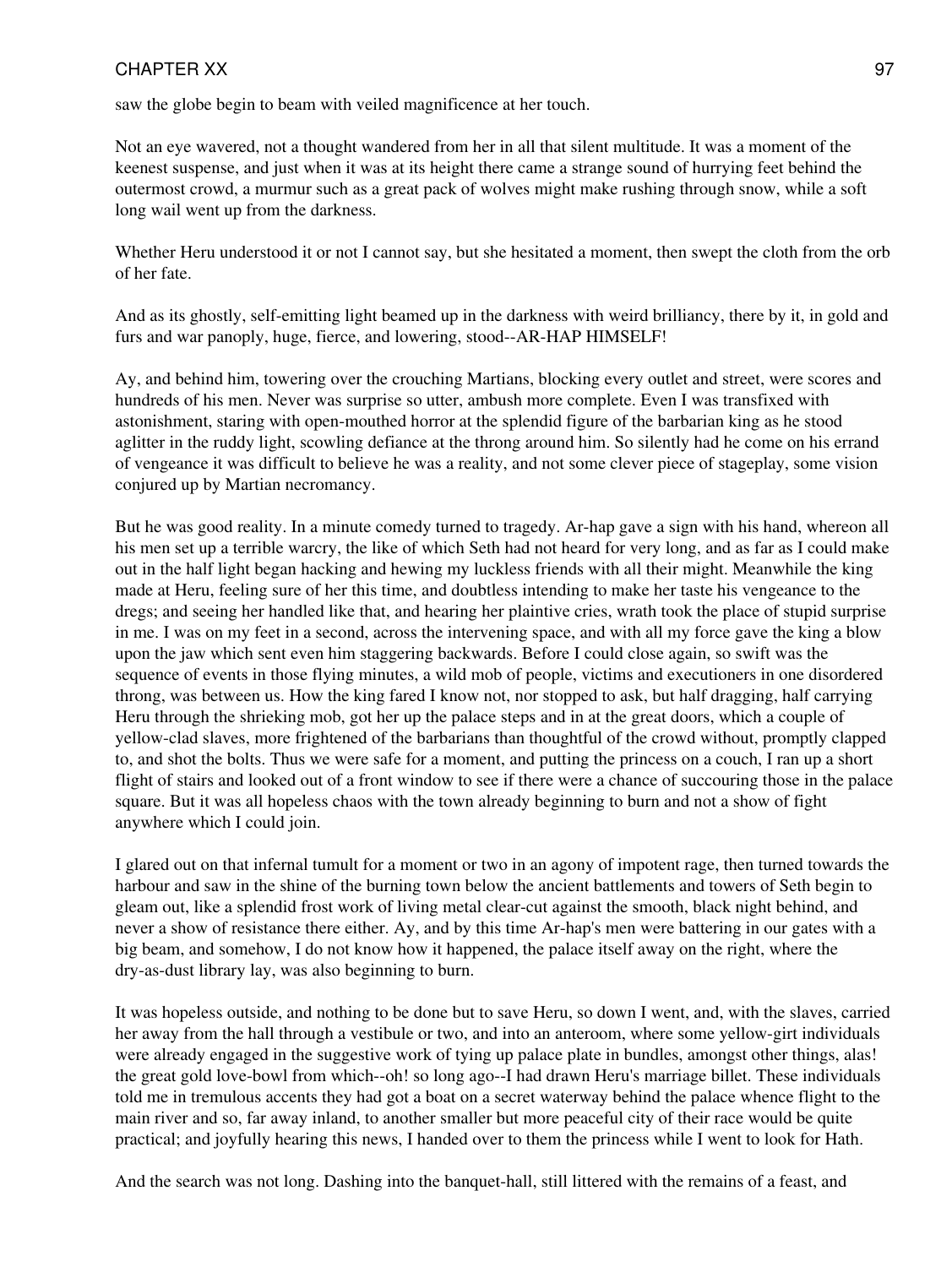looking down its deserted vistas, there at the farther end, on his throne, clad in the sombre garments he affected, chin on hand, sedate in royal melancholy, listening unmoved to the sack of his town outside, sat the prince himself. Strange, gloomy man, the great dead intelligence of his race shining in his face as weird and out of place as a lonely sea beacon fading to nothing before the glow of sunrise, never had he appeared so mysterious as at that moment. Even in the heat of excitement I stared at him in amazement, wishing in a hasty thought the confusion of the past few weeks had given me opportunity to penetrate the recesses of his mind, and therefrom retell you things better worth listening to than all the incident of my adventures. But now there was no time to think, scarce time to act.

"Hath!" I cried, rushing over to him, "wake up, your majesty. The Thither men are outside, killing and burning!"

"I know it."

"And the palace is on fire. You can smell the reek even here."

"Yes."

"Then what are you going to do?"

"Nothing."

"My word, that is a fine proposition for a prince! If you care nothing for town or palace perhaps you will bestir yourself for Princess Heru."

A faint glimmer of interest rose upon the alabaster calm of his face at that name, but it faded instantly, and he said quietly,

"The slaves will save her. She will live. I looked into the book of her fate yesterday. She will escape, and forget, and sit at another marriage feast, and be a mother, and give the people yet one more prince to keep the faint glimmer of our ancestry alive. I am content."

"But, d--- it, man, I am not! I take a deal more interest in the young lady than you seem to, and have scoured half this precious planet of yours on her account, and will be hanged if I sit idly twiddling my thumbs while her pretty skin is in danger." But Hath was lost in contemplation of his shoe-strings.

"Come, sir," I said, shaking his majesty by the shoulder, "don't be down on your luck. There has been some rivalry between us, but never mind about that just now. The princess wants you. I am going to save both her and you, you must come with her."

"No."

"But you SHALL come."

"No!"

By this time the palace was blazing like a bonfire and the uproar outside was terrible. What was I to do? As I hesitated the arras at the further end of the hall was swept aside, a disordered mob of slaves bearing bundles and dragging Heru with them rushing down to the door near us. As Heru was carried swiftly by she stretched her milk-white arms towards the prince and turned her face, lovely as a convolvulus flower even in its pallor, upon him.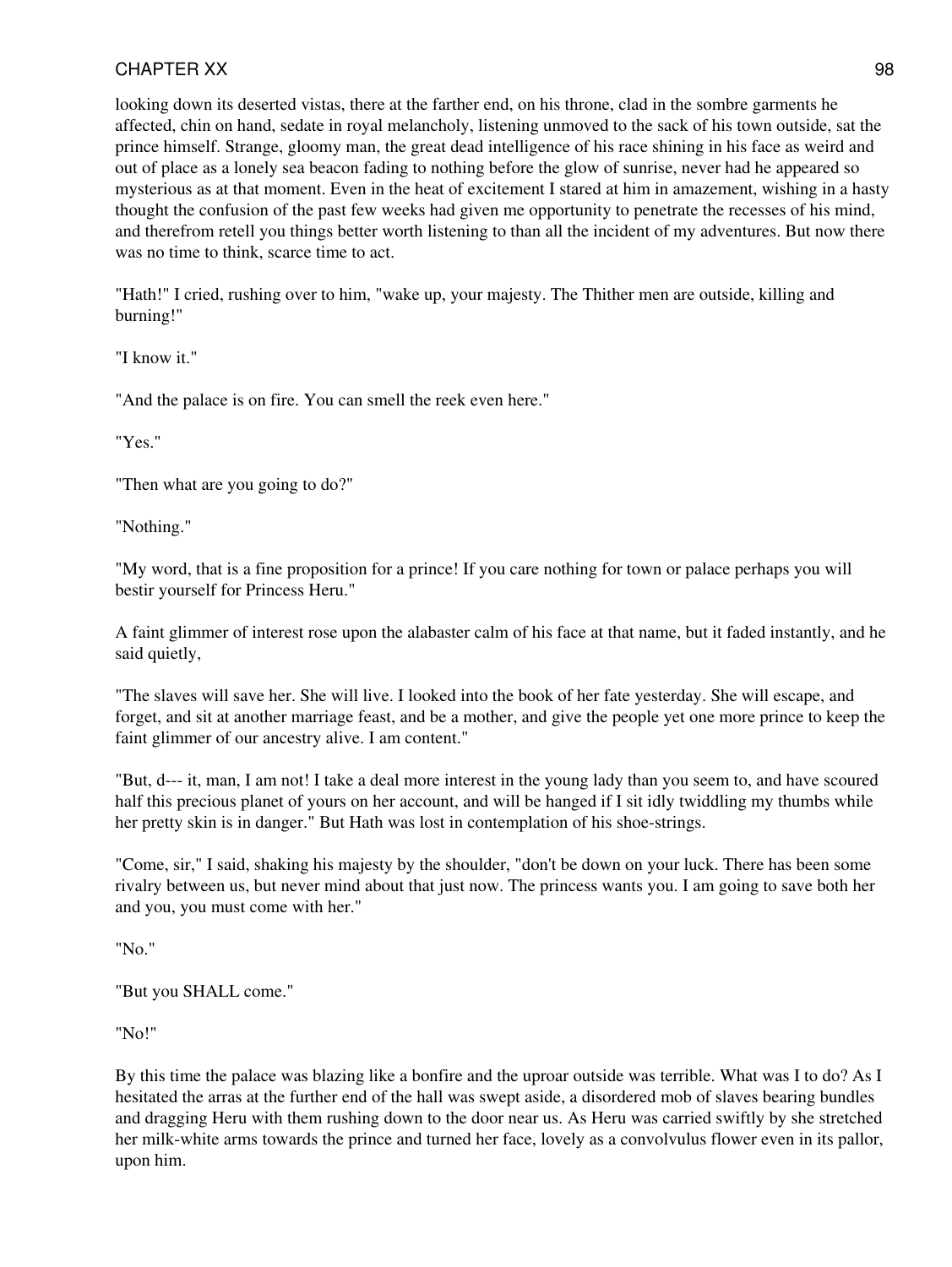It was a heart-moving appeal from a woman with the heart of a child, and Hath rose to his feet while for a moment there shone a look of responsible manhood in his eyes. But it faded quickly; he bowed slowly as though he had received an address of condolence on the condition of his empire, and the next moment the frightened slaves, stumbling under their burdens, had swept poor Heru through the doorway.

I glanced savagely round at the curling smoke overhead, the red tendrils of fire climbing up a distant wall, and there on a table by us was a half-finished flask of the lovely tinted wine of forgetfulness. If Hath would not come sober perhaps he might come drunk.

"Here," I cried, "drink to tomorrow, your majesty, a sovereign toast in all ages, and better luck next time with these hairy gentlemen battering at your majesty's doors," and splashing out a goblet full of the stuff I handed it to him.

He took it and looked rather lovingly into the limpid pool, then deliberately poured it on the step in front of him, and throwing the cup away said pleasantly,

"Not tonight, good comrade; tonight I drink a deeper draught of oblivion than that,--and here come my cup-bearers."

Even while he spoke the palace gates had given way; there was a horrible medley of shrieks and cries, a quick sound of running feet; then again the arras lifted and in poured a horde of Ar-hap's men-at-arms. The moment they caught sight of us about a dozen of them, armed with bows, drew the thick hide strings to their ears and down the hall came a ravening flight of shafts. One went through my cap, two stuck quivering in the throne, and one, winged with owl feather, caught black Hath full in the bosom.

He had stood out boldly at the first coming of that onset, arms crossed on breast, chin up, and looking more of a gentleman than I had ever seen him look before; and now, stricken, he smiled gravely, then without flinching, and still eyeing his enemies with gentle calm, his knees unlocked, his frame trembled, then down he went headlong, his red blood running forth in rivulets amongst the wine of oblivion he had just poured out.

There was no time for sentiment. I shrugged my shoulders, and turning on my heels, with the woodmen close after me, sprang through the near doorway. Where was Heru? I flew down the corridor by which it seemed she had retreated, and then, hesitating a moment where it divided in two, took the left one. This to my chagrin presently began to trend upwards, whereas I knew Heru was making for the river down below.

But it was impossible to go back, and whenever I stopped in those deserted passages I could hear the wolflike patter of men's feet upon my trail. On again into the stony labyrinths of the old palace, ever upwards, in spite of my desire to go down, until at last, the pursuers off the track for a moment, I came to a north window in the palace wall, and, hot and breathless, stayed to look out.

All was peace here; the sky a lovely lavender, a promise of coming morning in it, and a gold-spangled curtain of stars out yonder on the horizon. Not a soul moved. Below appeared a sheer drop of a hundred feet into a moat winding through thickets of heavy-scented convolvulus flowers to the waterways beyond. And as I looked a skiff with half a dozen rowers came swiftly out of the darkness of the wall and passed like a shadow amongst the thickets. In the prow was all Hath's wedding plate, and in the stern, a faint vision of unconscious loveliness, lay Heru!

Before I could lift a finger or call out, even if I had had a mind to do so, the shadow had gone round a bend, and a shout within the palace told me I was sighted again.

On once more, hotly pursued, until the last corridor ended in two doors leading into a half-lit gallery with open windows at the further end. There was a wilderness of lumber down the sides of the great garret, and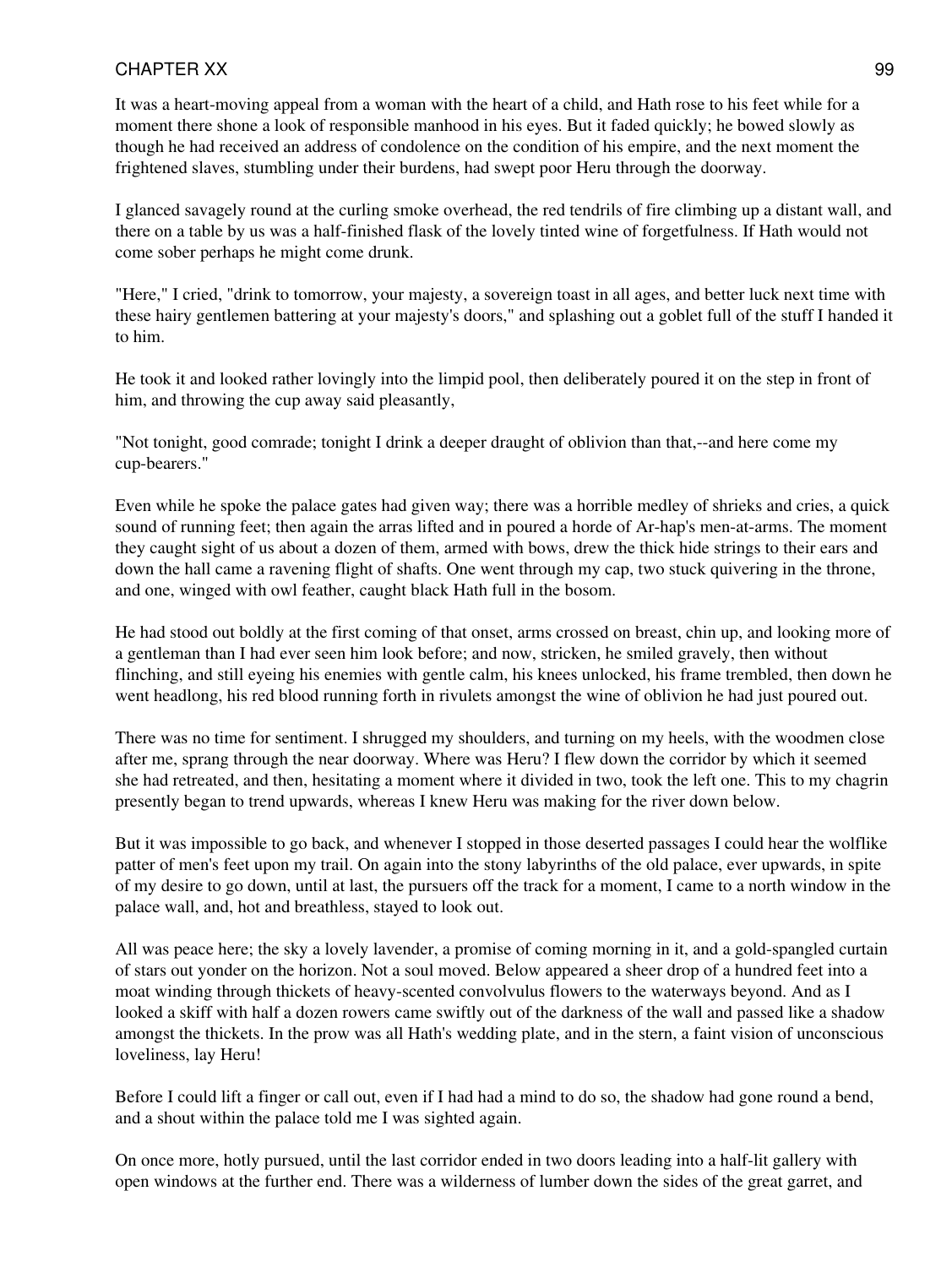now I come to think of it more calmly I imagine it was Hath's Lost Property Office, the vast receptacle where his slaves deposited everything lazy Martians forgot or left about in their daily life. At that moment it only represented a last refuge, and into it I dashed, swung the doors to and fastened them just as the foremost of Ar-hap's men hurled themselves upon the barrier from outside.

There I was like a rat in a trap, and like a rat I made up my mind to fight savagely to the end, without for a moment deceiving myself as to what that end must be. Even up there the horrible roar of destruction was plainly audible as the barbarians sacked and burned the ancient town, and I was glad from the bottom of my heart my poor little princess was safely out of it. Nor did I bear her or hers the least resentment for making off while there was yet time and leaving me to my fate--anything else would have been contrary to Martian nature. Doubtless she would get away, as Hath had said, and elsewhere drop a few pearly tears and then over her sugar-candy and lotus-eating forget with happy completeness--most blessed gift! And meanwhile the foresaid barbarians were battering on my doors, while over their heads choking smoke was pouring in in ever-increas-ing volumes.

In burst the first panel, then another, and I could see through the gaps a medley of tossing weapons and wild faces without. Short shrift for me if they came through, so in the obstinacy of desperation I set to work to pile old furniture and dry goods against the barricade. And as they yelled and hammered outside I screamed back defiance from within, sweating, tugging, and hauling with the strength of ten men, piling up the old Martian lumber against the opening till, so fierce was the attack outside, little was left of the original doorway and nothing between me and the beseigers but a rampart of broken woodwork half seen in a smother of smoke and flames.

Still they came on, thrusting spears and javelins through every crevice and my strength began to go. I threw two tables into a gap, and brained a besieger with a sweetmeat-seller's block and smothered another, and overturned a great chest against my barricade; but what was the purpose of it all? They were fifty to one and my rampart quaked before them. The smoke was stifling, and the pains of dissolution in my heart. They burst in and clambered up the rampart like black ants. I looked round for still one more thing to hurl into the breach. My eyes lit on a roll of carpet: I seized it by one corner meaning to drag it to the doorway, and it came undone at a touch.

That strange, that incredible pattern! Where in all the vicissitudes of a chequered career had I seen such a one before? I stared at it in amazement under the very spears of the woodmen in the red glare of Hath's burning palace. Then all on a sudden it burst upon me that IT WAS THE ACCURSED RUG, the very one which in response to a careless wish had swept me out of my own dear world, and forced me to take as wild a journey into space as ever fell to a man's lot since the universe was made!

And in another second it occurred to me that if it had brought me hither it might take me hence. It was but a chance, yet worth trying when all other chances were against me. As Ar-hap's men came shouting over the barricade I threw myself down upon that incredible carpet and cried from the bottom of my heart,

"I wish--I wish I were in New York!"

Yes!

A moment of thrilling suspense and then the corners lifted as though a strong breeze were playing upon them. Another moment and they had curled over like an incoming surge. One swift glance I got at the smoke and flames, the glittering spears and angry faces, and then fold upon fold, a stifling, all-enveloping embrace, a lift, a sense of super-human speed--and then forgetfulness.

When I came to, as reporters say, I was aware the rug had ejected me on solid ground and disappeared, forever. Where was I! It was cool, damp, and muddy. There were some iron railings close at hand and a street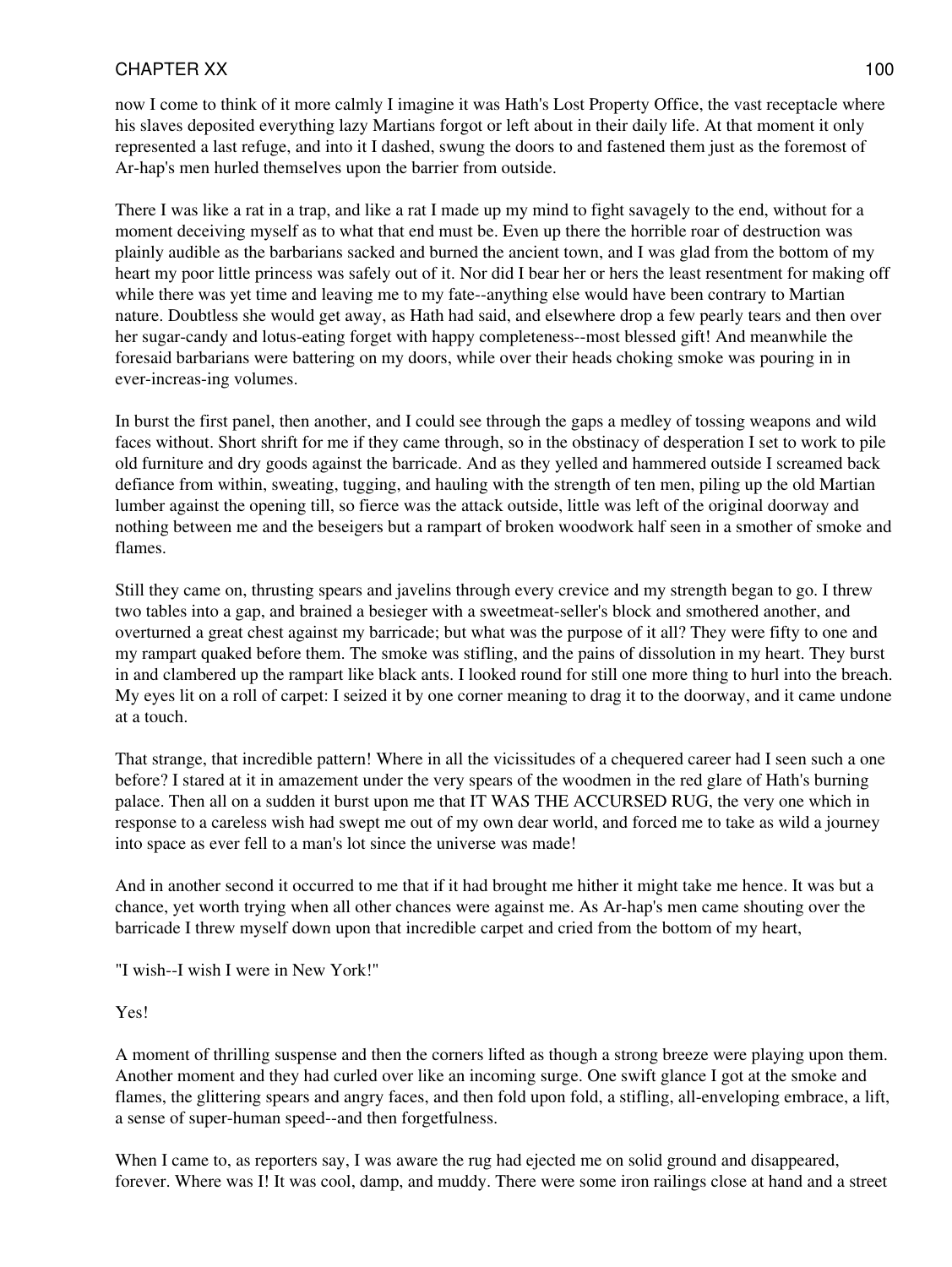lamp overhead. These things showed clearly to me, sitting on a doorstep under that light, head in hand, amazed and giddy--so amazed that when slowly the recognition came of the incredible fact my wish was gratified and I was home again, the stupendous incident scarcely appealed to my tingling senses more than one of the many others I had lately undergone.

Very slowly I rose to my feet, and as like a discreditable reveller as could be, climbed the steps. The front door was open, and entering the oh, so familiar hall a sound of voices in my sitting-room on the right caught my ear.

"Oh no, Mrs. Brown," said one, which I recognised at once as my Polly's, "he is dead for certain, and my heart is breaking. He would never, never have left me so long without writing if he had been alive," and then came a great sound of sobbing.

"Bless your kind heart, miss," said the voice of my landlady in reply, "but you don't know as much about young gentlemen as I do. It is not likely, if he has gone off on the razzle-dazzle, as I am sure he has, he is going to write every post and tell you about it. Now you go off to your ma at the hotel like a dear, and forget all about him till he comes back--that's MY advice."

"I cannot, I cannot, Mrs. Brown. I cannot rest by day or sleep by night for thinking of him; for wondering why he went away so suddenly, and for hungering for news of him. Oh, I am miserable. Gully! Gully! Come to me," and then there were sounds of troubled footsteps pacing to and fro and of a woman's grief.

That was more than I could stand. I flung the door open, and, dirty, dishevelled, with unsteady steps, advanced into the room.

"Ahem!" coughed Mrs. Brown, "just as I expected!"

But I had no eyes for her. "Polly! Polly!" I cried, and that dear girl, after a startled scream and a glance to make sure it was indeed the recovered prodigal, rushed over and threw all her weight of dear, warm, comfortable womanhood into my arms, and the moment after burst into a passion of happy tears down my collar.

"Humph!" quoth the landlady, "that is not what BROWN gets when he forgets his self. No, not by any means."

But she was a good old soul at heart, and, seeing how matters stood, with a parting glance of scorn in my direction and a toss of her head, went out of the room, and closed the door behind her.

Need I tell in detail what followed? Polly behaved like an angel, and when in answer to her gentle reproaches I told her the outlines of my marvellous story she almost believed me! Over there on the writing-desk lay a whole row of the unopened letters she had showered upon me during my absence, and amongst them an official one. We went and opened it together, and it was an intimation of my promotion, a much better "step" than I had ever dared to hope for.

Holding that missive in my hand a thought suddenly occurred to me.

"Polly dear, this letter makes me able to maintain you as you ought to be maintained, and there is still a fortnight of vacation for me. Polly, will you marry me tomorrow?"

"No, certainly not, sir."

"Then will you marry me on Monday?"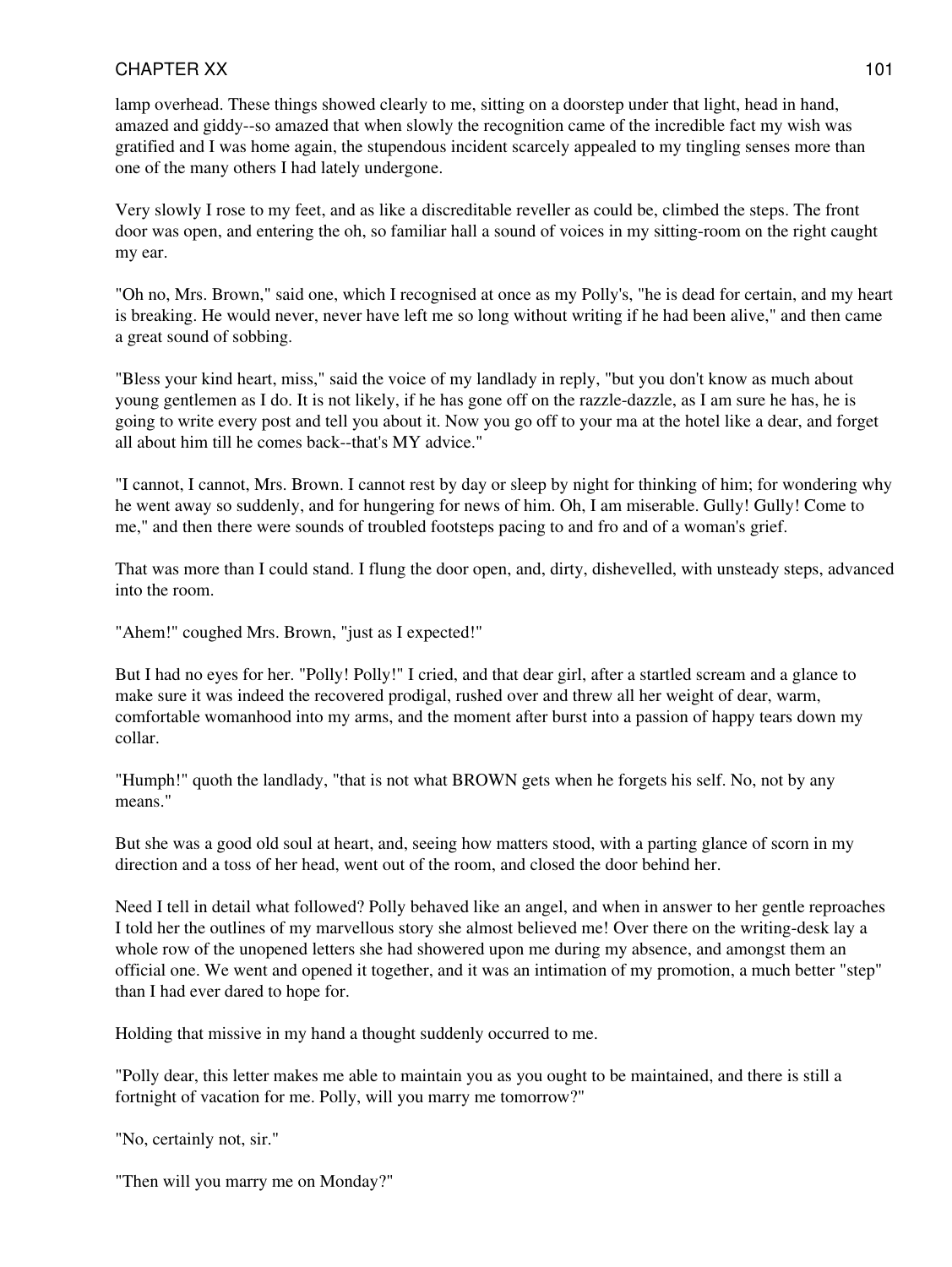"Do you truly, truly want me to?"

"Truly, truly."

"Then, yes," and the dear girl again came blushing into my arms.

While we were thus the door opened, and in came her parents who were staying at a neighbouring hotel while inquiries were made as to my mysterious absence. Not unnaturally my appearance went a long way to confirm suspicions such as Mrs. Brown had confessed to, and, after they had given me cold salutations, Polly's mother, fixing gold glasses on the bridge of her nose and eyeing me haughtily therefrom, observed,

"And now that you ARE safely at home again, Lieutenant Gulliver Jones, I think I will take my daughter away with me. Tomorrow her father will ascertain the true state of her feelings after this unpleasant experience, and subsequently he will no doubt communicate with you on the subject." This very icily.

But I was too happy to be lightly put down.

"My dear madam," I replied, "I am happy to be able to save her father that trouble. I have already communicated with this young lady as to the state of her feelings, and as an outcome I am delighted to be able to tell you we are to be married on Monday."

"Oh yes, Mother, it is true, and if you do not want to make me the most miserable of girls again you will not be unkind to us."

In brief, that sweet champion spoke so prettily and smoothed things so cleverly that I was "forgiven," and later on in the evening allowed to escort Polly back to her hotel.

"And oh!" she said, in her charmingly enthusiastic way when we were saying goodnight, "you shall write a book about that extraordinary story you told me just now. Only you must promise me one thing."

"What is it?"

"To leave out all about Heru--I don't like that part at all." This with the prettiest little pout.

"But, Polly dear, see how important she was to the narrative. I cannot quite do that."

"Then you will say as little as you can about her?"

"No more than the story compels me to."

"And you are quite sure you like me much the best, and will not go after her again?"

"Quite sure."

The compact was sealed in the most approved fashion; and here, indulgent reader, is the artless narrative that resulted--an incident so incredible in this prosaic latter-day world that I dare not ask you to believe, and must humbly content myself with hoping that if I fail to convince yet I may at least claim the consolation of having amused you.

End of The Project Gutenberg Etext of Gulliver of Mars by Edwin L. Arnold